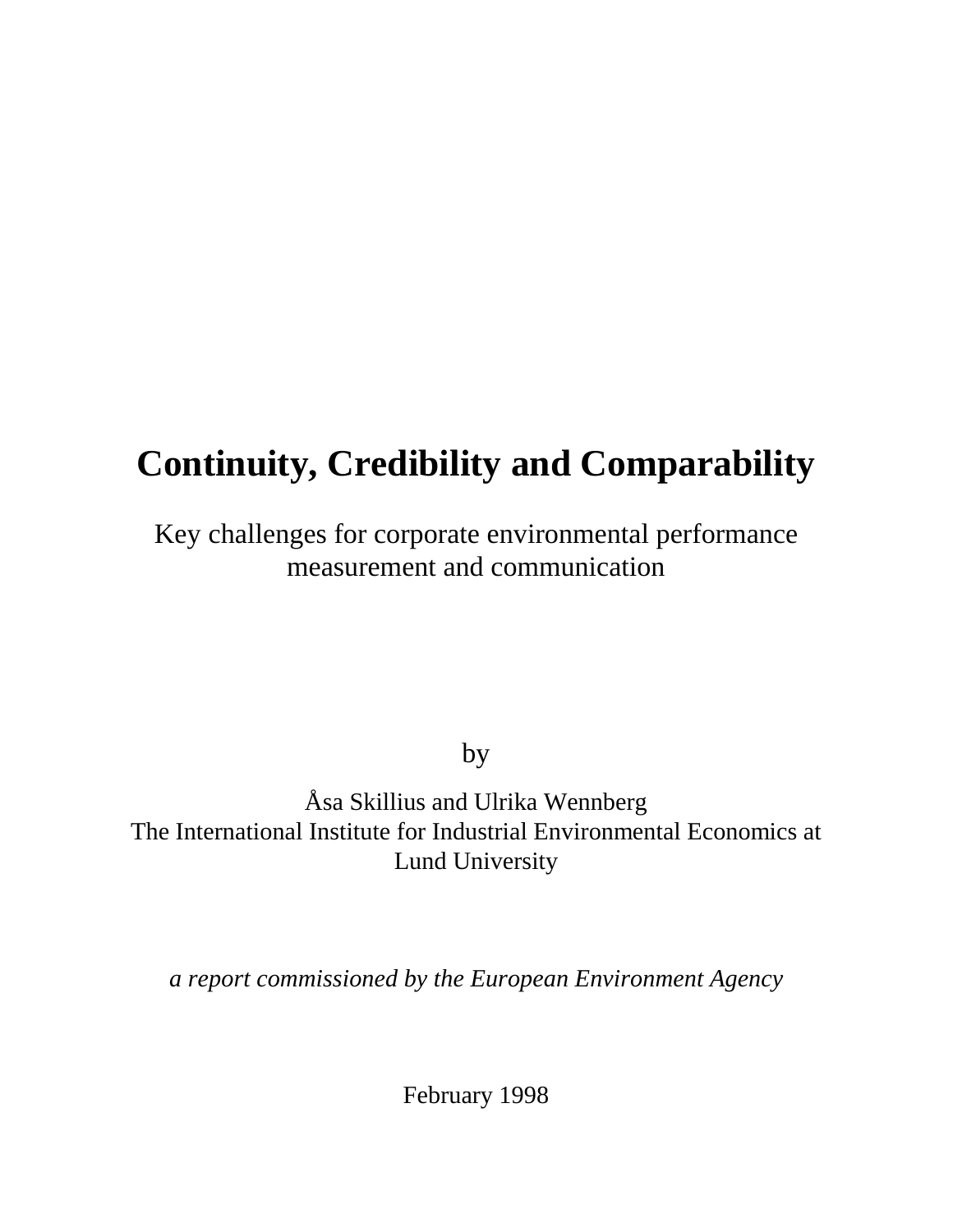# **Table of contents**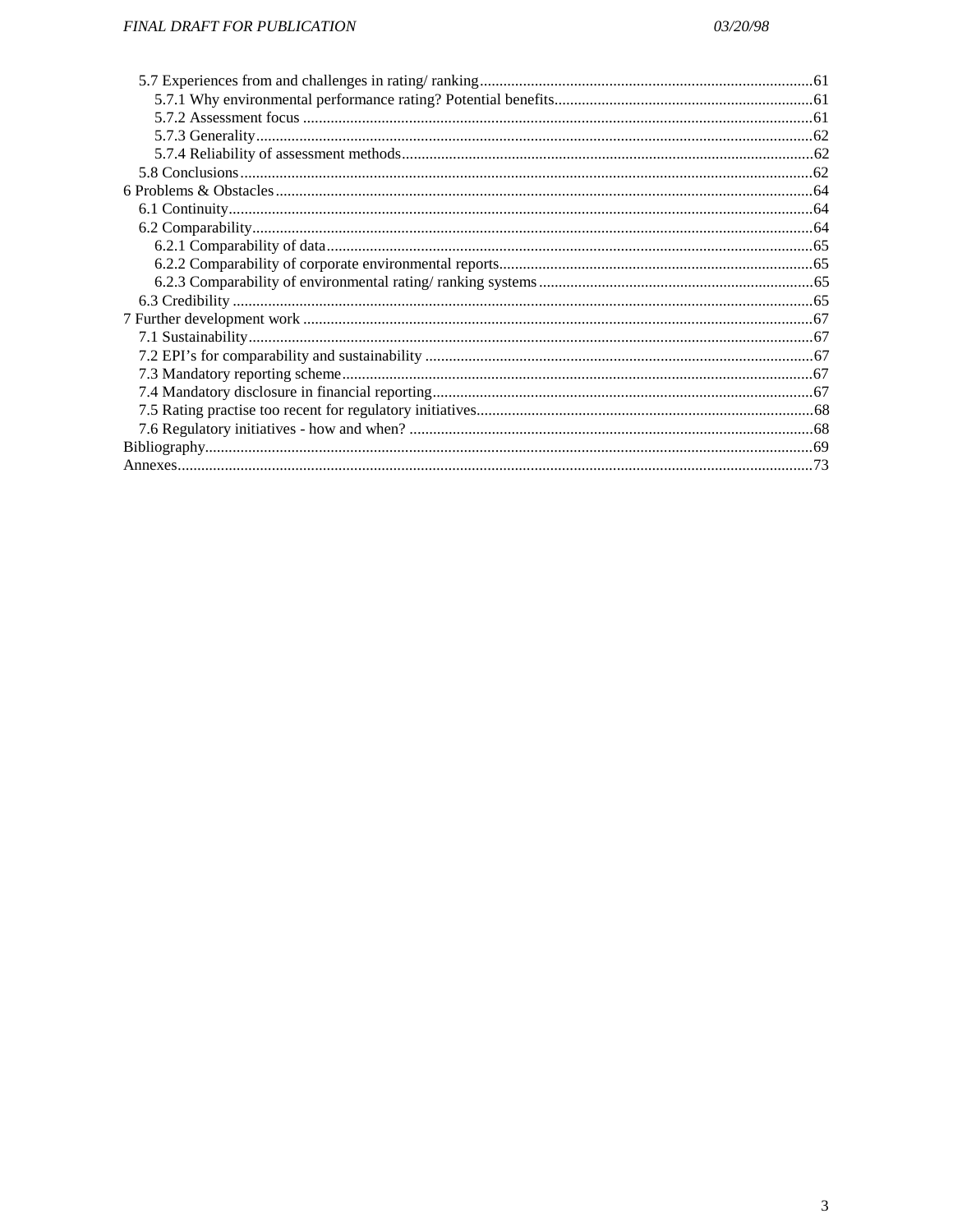# **1 Introduction & Background**

### *1.1 Aim and scope of the report*

This report, aimed at both individual companies and organisations representing company stakeholders and policy-makers, summarises current trends, problems and developments in the areas of Environmental Performance Indicators (EPIs); Environmental Reporting; Environmental Performance Ranking; and their interconnections as a contribution to enhancing the eco-efficiency of companies. There is also a supplementary report focusing on environmental reporting and small-and medium-sized-enterprises (SMEs).

### *1.2 Relationships between environmental management tools*

There are interrelationships between the various environmental management tools that need to be acknowledged in strategic environmental management, even though they have all not yet been clearly identified. In many cases companies have launched projects involving environmental management systems, environmental auditing, environmental accounting, lifecycle assessment, environmental reporting, development of environmental performance indicators (EPIs) and environmental benchmarking etc., without reflecting on the interrelationships between them and the potential synergetic or counteractive effects they could have on each other.

Some of the interrelationships are quite self-evident in the light of the saying "you manage what you measure". Environmental reporting promotes improved environmental performance by forcing companies to measure their impacts and communicating them to the stakeholders. To effectively manage and measure the environmental impacts the company needs an environmental management system. The environmental management system provides quantitative data on environmental performance to be included in environmental reporting, but there needs to be agreement on standardised and normalised environmental performance indicators to improve the credibility and comparability.

This report has been structured following the ideal chronology of environmental reporting presented in the UNEP/SustainAbility 1996 report "Engaging Stakeholders" (see below). How environmental issues can be integrated in financial accounting is addressed in chapter 2 "Environmental Issues and the financial sector". Chapter 3 focuses on the need for standardised and normalised environmental performance indicators. In chapter 4 current issues and challenges for environmental reporting are explored in depth and the issues surrounding verification addressed. Environmental Management Systems and Environmental Auditing are not addressed in this report, except indirectly. The current practice of environmental benchmarking in the form of environmental performance rating / ranking is described in chapter 5.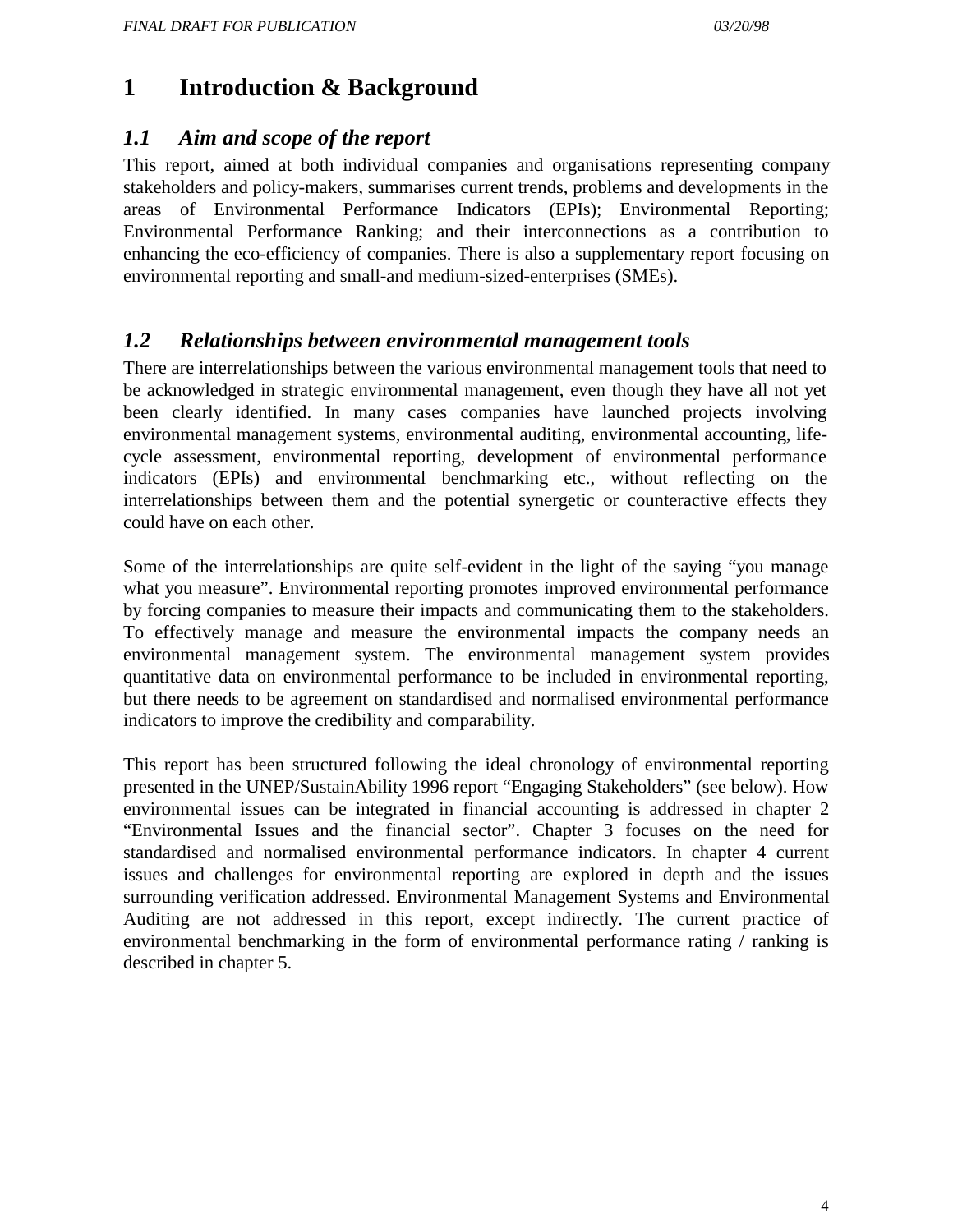| <b>Actual chronology</b>                | <b>Ideal chronology</b>                 | Covered by report       |
|-----------------------------------------|-----------------------------------------|-------------------------|
| <b>Environmental Auditing</b>           | Environmental / Full Cost Accounting    | overview                |
| <b>Environmental Reporting</b>          | <b>Environmental Indicators</b>         | overview                |
| <b>Environmental Management Systems</b> | <b>Environmental Management Systems</b> | not covered             |
| Verification                            | <b>Environmental Auditing</b>           | not covered             |
| <b>Environmental Benchmarking</b>       | <b>Environmental Reporting</b>          | in depth                |
| <b>Environmental Indicators</b>         | Verification                            | in depth                |
| Environmental / Full Cost Accounting    | <b>Environmental Benchmarking</b>       | rating/ranking in depth |

#### Table 1. Based on the "Inverted chronology of reporting" (UNEP/SustainAbility, 1996)

As is stated in the UNEP/SustainAbility (1996) report initial efforts would logically first have been focused on developing appropriate environmental accounting methodologies for measuring performance and then installing full management structures and systems for auditing against these, before a company starts to report externally on their environmental performance. Unless this ideal chronology is followed, verification and environmental benchmarking activities are next to impossible or at least very difficult. Only by implementing this entire framework will the Continuity, Comparability and Credibility of corporate environmental reporting and performance ranking be able to be substantially improved.

This holistic approach is the only practicable one for the future in light of the international standards for environmental management systems and auditing; the current initiatives to standardise environmental performance evaluation, environmental reporting and verification; as well as the rising awareness in the financial sector and subsequent need for environmental performance benchmarking tools. Below you will find a short introduction to the areas Environmental/ Full Cost Accounting; Environmental Performance Indicators; Environmental Reporting; and Environmental Performance Rating / Ranking, which will all be expanded on in the following chapters.

### *1.3 Environmental / Full Cost Accounting*

What is environmental accounting? The issues surrounding environmental accounting have not yet been sufficiently penetrated for a theoretical framework to be established. The environmental debate indicates that companies are accountable for their impact on the environment. There are three main perspectives from which environmental accounting can be discussed (Gray, 1993):

- environmental accounting for management purposes
- environmental accounting for external reporting
- accounting for sustainability.

The subject of environmental accounting can thus be defined broadly to encompass both environmental reporting, environmental performance evaluation and indicators, environmentally related financial accounting and capital budgeting, elements of environmental auditing and management, life cycle analysis and issues of sustainability.

An important discussion here is whether, or at least to what extent environmental accounting should be monetary. Total Cost Assessment, Full Cost Accounting and Life Cycle Costing are a few of the most well-known techniques under development, that all require some kind of monetary evaluation. Most researchers seem to agree that there is an overlap between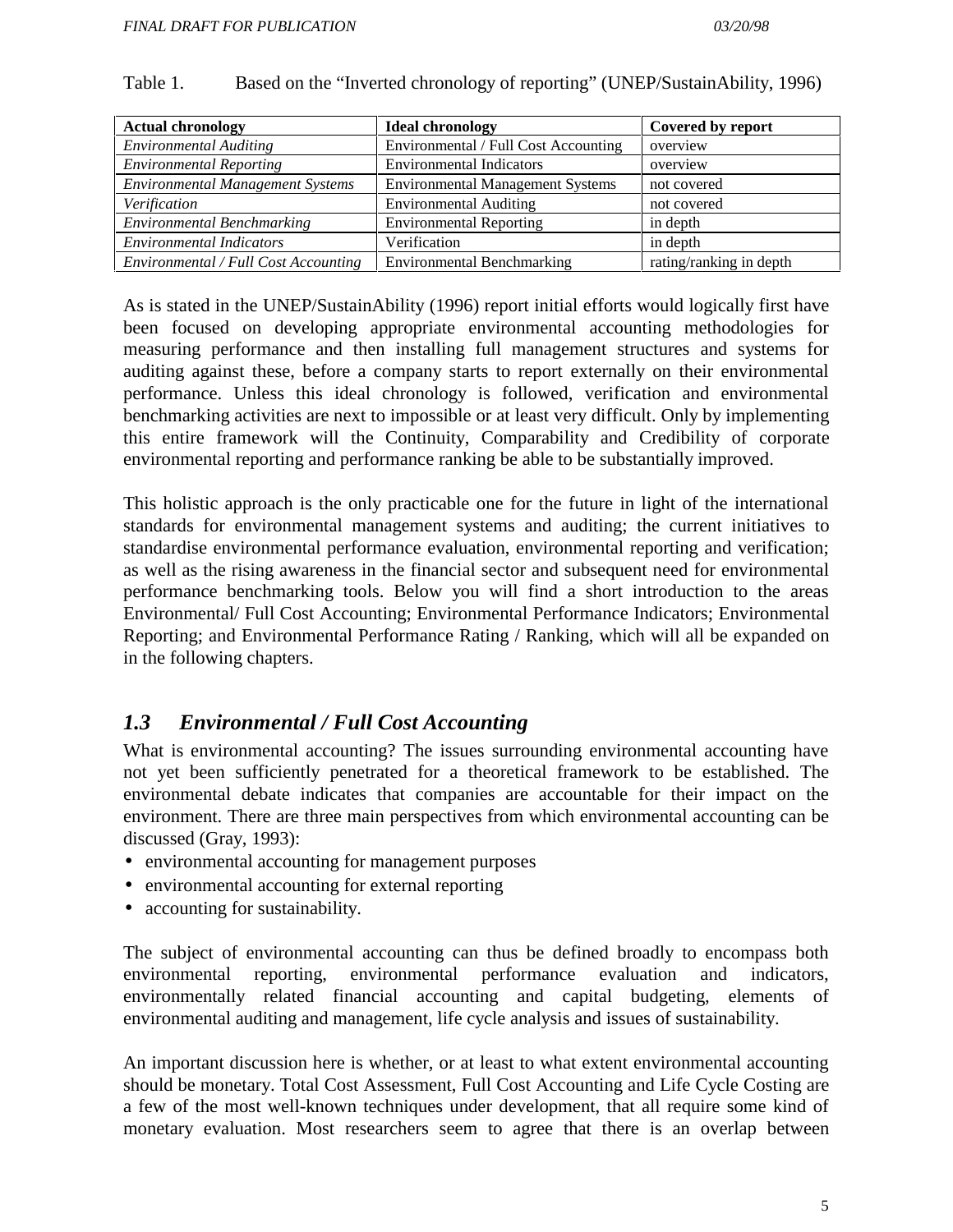traditional monetary accounting and environmental accounting, comprising monetary parts of environmental accounts and environmentally related parts of monetary accounts, but the question is how large is this overlap. How to integrate environmental issues into financial accounts has been the focus of a debate within the financial sector over the past few years. This report will focus primarily on the integration of environmental issues in financial accounting and the financial sector's need for environmentally related information. The various environmental accounting techniques and the problematic evaluation of external effects involved in Full Cost Accounting will not be addressed further in this report.

### *1.4 Environmental Performance Indicators*

Environmental Performance Indicators are becoming increasingly important at the company level. This is in part due to stakeholders demanding environmental improvements and proof that these have been made. Bartolomeo (1995) defines environmental performance indicators as the quantitative and qualitative information that allow the evaluation, from an environmental point of view, of company effectiveness and efficiency in the consumption of resources. Environmental performance indicators thus have the aim of evaluating company efficiency (economical and environmental) and effectiveness in achieving environmental objectives and allowing:

- the adoption of the most appropriate measures of environmental protection in terms of effectiveness and efficiency;
- the empowerment of environmental policy by a better definition and monitoring of environmental objectives;
- an effective definition of responsibilities and an aid for the implementation of the environmental management systems; and
- the improvement of external and internal communication on environmental achievements and programs.

Environmental Performance Evaluation (EPE) is defined by ISO/DIS 14031 as a *"process to facilitate management decisions regarding an organization's environmental performance by selecting indicators, collecting and analysing data, assessing information against environmental performance criteria, reporting and communicating, and periodic review and improvement of this"*.

ISO/DIS 14031 also states: *"Indicators for EPE are selected by organizations as a means of presenting quantitative or qualitative data or information in a more understandable and useful form. They help to convert relevant data into concise information about management's efforts to influence the organization's environmental performance, the environmental performance of the organization's operations, or the condition of the environment. An organization should select a sufficient number of relevant and understandable indicators to assess its environmental performance."*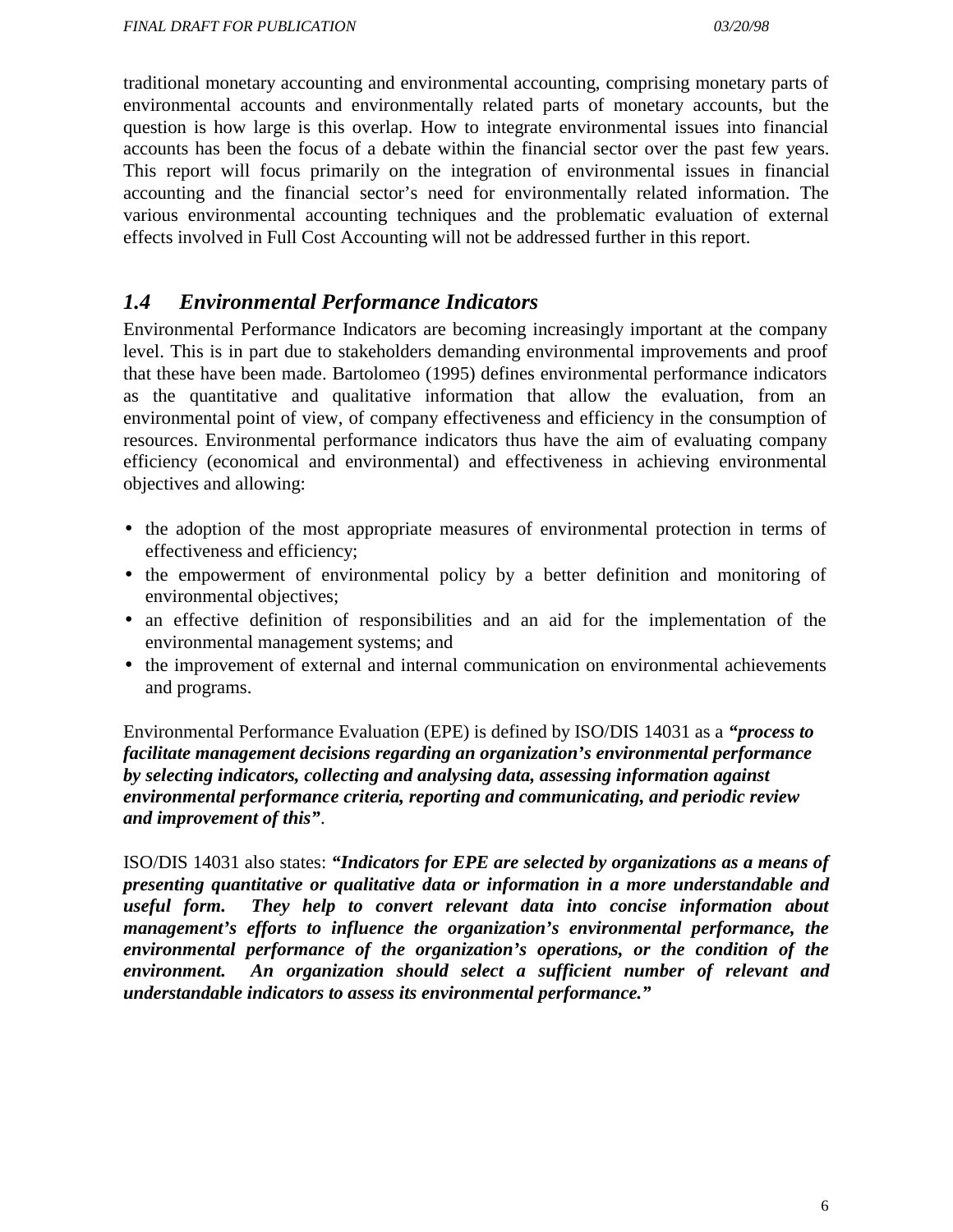### *1.5 Environmental Reporting*

*"Corporate environment reports have quickly become the key channel for companies to communicate their environmental performance and, just as important, have become an effective tool to demonstrate company-wide integrated environmental management systems, corporate responsibility and the implementation of industry voluntary codes of conduct"* (UNEP, 1994).

The action plan for sustainable development *Agenda 21,* which was adopted at the United Nations Conference on Environment and Development in Rio de Janeiro in June 1992 , demands that: *"The business community, including transnational corporations, should recognise that environmental management is one of the highest priorities and a decisive factor in sustainable development"*. Chapter 30 encourages business and industry to communicate their environmental performance and to report *"annually on their environmental records, as well as on their use of energy and natural resources"* and *"on the implementation of codes of conduct promoting best environmental practice"*.

Corporate environmental reporting has known an almost explosive growth over the past years, as various stakeholders have begun to take a greater interest in the environmental performance of the companies. Some companies have now advanced far enough to serve as best practice examples, but it has been difficult to gain a clear understanding of what the current status of environmental reporting was world-wide. This report will summarise the experiences of corporate environmental reporting to date, analyse the problems and obstacles as well as make recommendations for further development work.

Environmental reports are now well known as an important instrument in company environmental management and are widely used, especially by large companies in the industrial sector in Europe and North America. In the short period since the first report appeared the progress has been astonishing. However, only a relatively small number of large companies produce corporate environmental reports (CERs), but the quality of disclosure in the reports that are produced has improved considerably.

In summary, environmental reports can be considered a sort of small world where many crucial points in the relationship between a company and its stakeholders meet together (Bartolomeo and Ranghieri, 1996). It is often stated that most voluntary initiatives on environmental reporting come from pressures from various groups that have a direct interest in the performance of companies. These groups include shareholders, banks, local communities, corporate customers, employees and business analysts. In the case a company finds that its competitors are issuing environmental reports it may decide it is necessary to follow suit in order not to leave itself at a disadvantage (Brophy and Starkey, 1996).

There has also been speculation on the advent of new laws and regulations that will force companies to report. Environmental reporting is also a key requirement for industrial sites wishing to be registered under the voluntary EU Eco-Management and Auditing Scheme. By reporting voluntarily a company can build up expertise in advance of the expected regulation. Also, there are internal benefits of environmental reporting, since the reporting process helps the company to pinpoint problems and inefficiencies of its operations.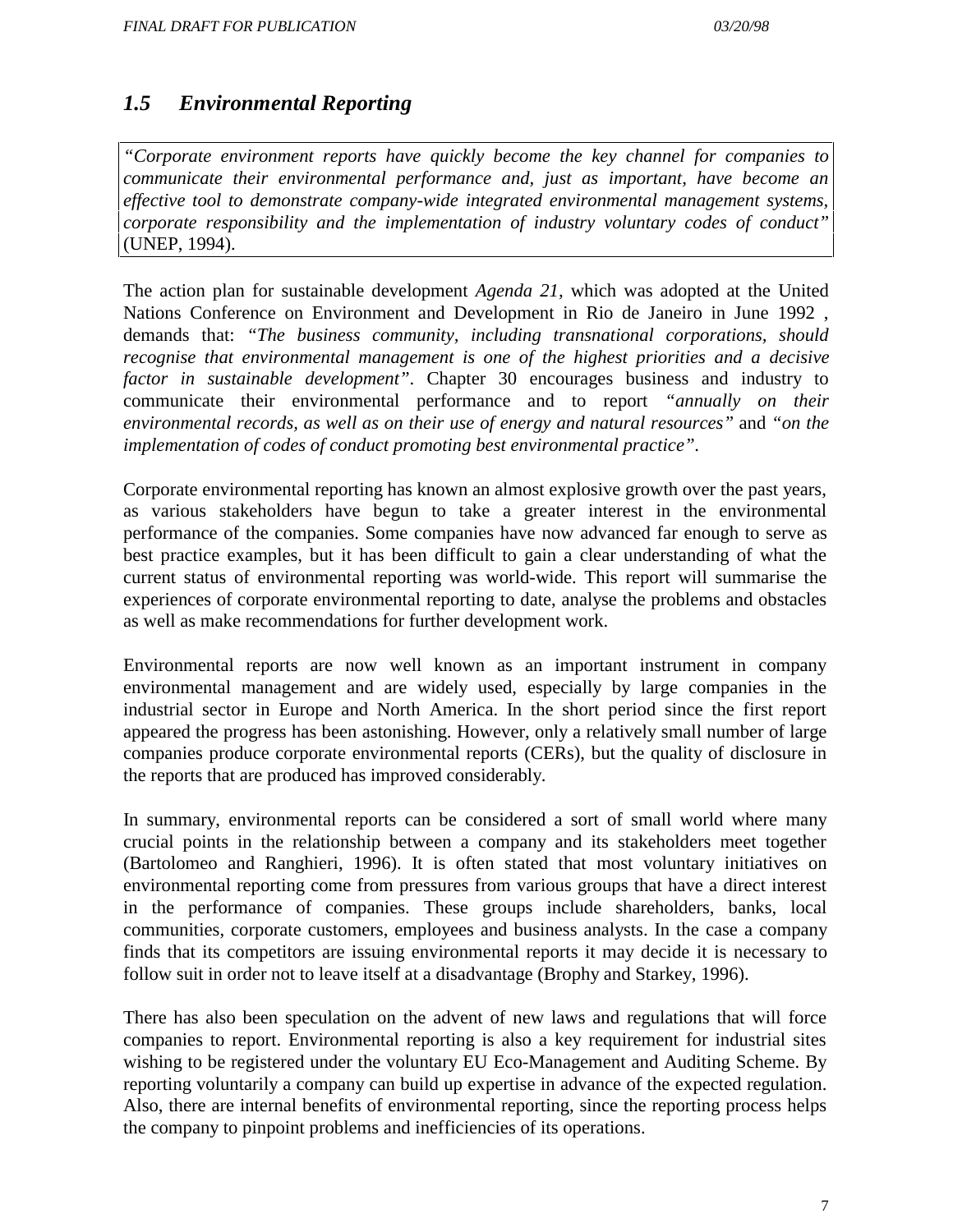However, it is important to remember that the corporate environmental report is only one of many tools that can be used for communicating with the stakeholders. All companies must start by identifying the target audiences and their needs and formulate an environmental communication strategy based on this. Within this environmental communication strategy the format of environmental reporting should be determined.

### *1.6 Ranking corporate environmental performance*

One of the many challenges within the field of environmental management is to assess the environmental performance and status of an organisation - one's own or somebody else's. Several attempts have been and are being made to find the most suitable format among industries, institutes and consultants. One of the uses for assessing environmental performance is to support decisions by the finance sector players: investors, fund managers, creditors and insurers. Various assessment methods have been developed by several organisations to meet the need to identify and quantify environmental exposure in order avoid costs, encourage awareness of environmental issues, and/or to improve financial performance. This phenomenon, which can be called environmental *rating* or *ranking*, being an ambition to equal the credit rating systems, is a practise developed during the 1990:s.

An organisation engaged in rating/ ranking corporate environmental performance typically uses one or more indicators on companies' performance and/ or management for its assessment. These indicators may very well be of EPI-status. The ambition of rating/ ranking instruments is to incorporate at least some dimensions of the process, product, and/ or management and their related environmental aspects, with the analysis varying in depth.

A common method in rating/ ranking is to use information provided by the company of interest (for example in an environmental report) as one input for the assessment. The potential reliability and credibility of rating/ ranking instruments is thus dependent on the current and future quality and comparability of corporate environmental reports, as well as the environmental performance indicators used.

Environmental rating has been widely perceived as a useful way of engaging the financial community's interest in environmental matters. But the financial markets are still sceptical about environmental issues and their potential financial implications. The financial community have as yet rarely expressed their need for environmental information. (Lascelles, 1997, Schmidheiny & Zorraquín, 1996)

Current environmental ranking/rating systems are generally considered inadequate, due to the fact that they are built on insufficient data for the system to be statistically considered reliable. More transparency as to how the rating/ ranking systems are constructed and availability of more complete, high quality environmental performance data would improve the credibility of environmental rating/ ranking.

The main objective in developing rating/ ranking instruments for assessing corporate environmental performance should be to construct reliable, progressive, flexible and userfriendly instruments in order to promote improved environmental performance by supporting raised awareness of environmental issues and their associated financial implications.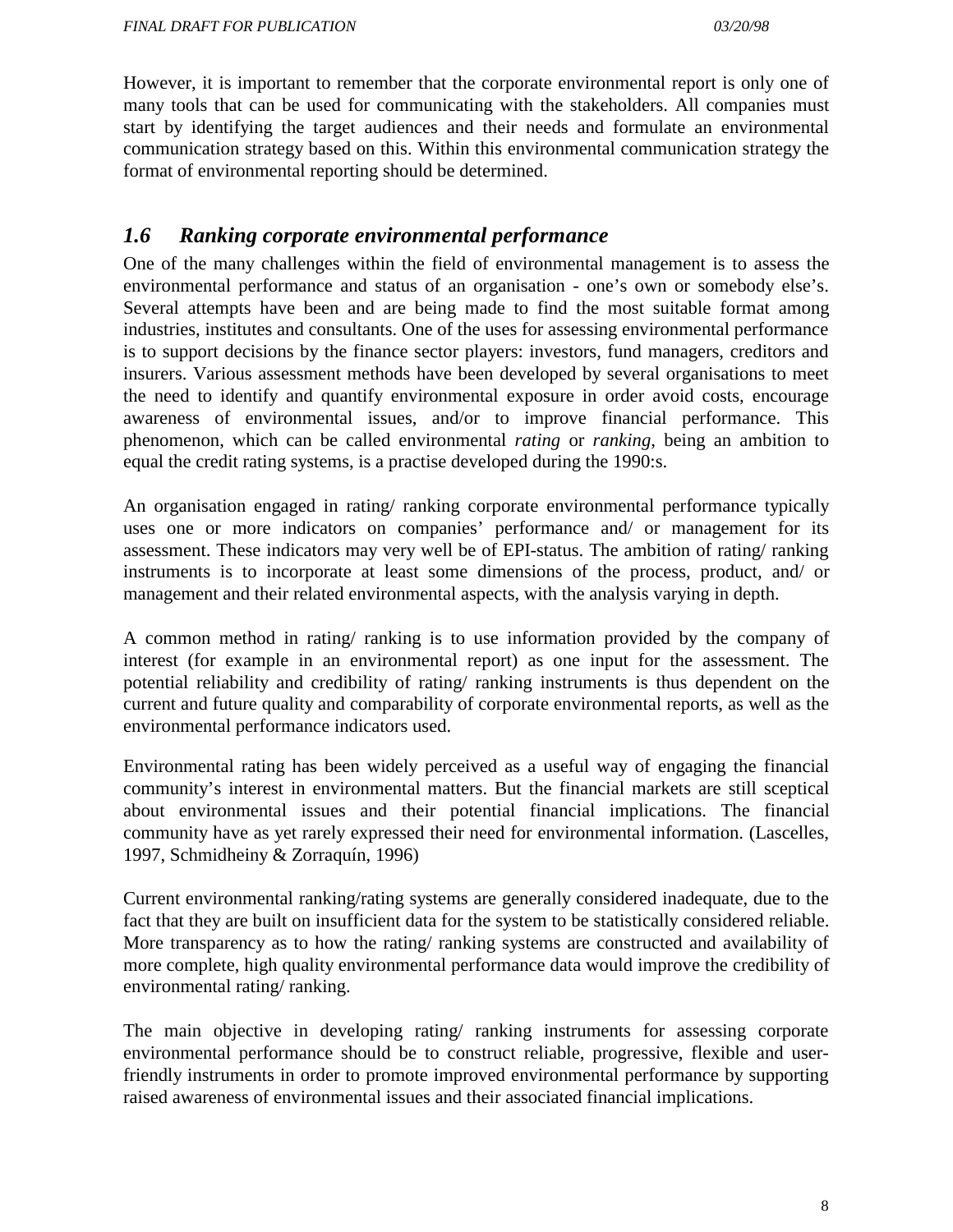# **2 Environmental issues and the financial sector**

# *2.1 Introduction*

When discussing environmental issues and the financial sector there are a few main questions which need to be addressed:

- The financial sector's relative indifference towards environmental issues.
- How environmental information is included in the financial statements and how financial auditors should deal with environmental issues in financial statements.
- What other environmental information should be of/is of potential interest to the finance sector, and how it best can be provided.
- Tools for incorporating externalities (Environmental/ Full Cost Accounting).

These issues will be addressed separately.

# *2.2 Sectorial indifference?*

The swift development of complex social, economic and legal factors in combination with environmental concerns affects business in several ways, creating new pressures - laws, rules, public opinion etc. This means there are a growing number of environmentally related risks, to which a company is exposed. Just like other business risks environmentally related business risks can threaten a company's viability in both the short and long term. Until recently financial environmental risks have been perceived as limited to land remediation and claim for damages, implying that many aspects of environmental exposure have been ignored by the financial sector. This indifference, rather than short-sightedness (of which the sector has been accused), may have several causes (Lascelles, 1993). One is that the financial sector does not see environmental issues as a separate moral issue, but rather just another one of the phenomenons, perhaps temporary, occurring in the business world. Another explanation might be that the price of natural resources does not reflect the upcoming shortage, or the unsustainable situation, which environmental activists claim prevail. A third cause for the financial sectors indifference to environmental issues could be a general confusion around the importance of environmental issues, and uncertainty on how their effects should be measured. The result is that environmentally based arguments often are perceived as tiresome, causing strange concepts entering the normal financial system, and forcing companies to make nonproductive investments in order to comply regulations. Such non-productive investments reduces the capital available for productive investments and yield. It would then seem as the greener a company, the higher the costs for legal compliance.

The financial sector does not agree it has a lack of interest in environmental issues, but maintains that the link between improved environmental performance and improved financial performance needs to be drawn more clearly (Schmidheiny & Zorraquín, 1996). A greater body of evidence should be accumulated to support this link to extend across industries and sectors. Users and potential users of environmental information also need to clarify their needs, to remove the perception that there is no demand for such information. Useful indicators of environmental performance need to be developed, as the integration of environmental performance into business accounting cannot be achieved until there is greater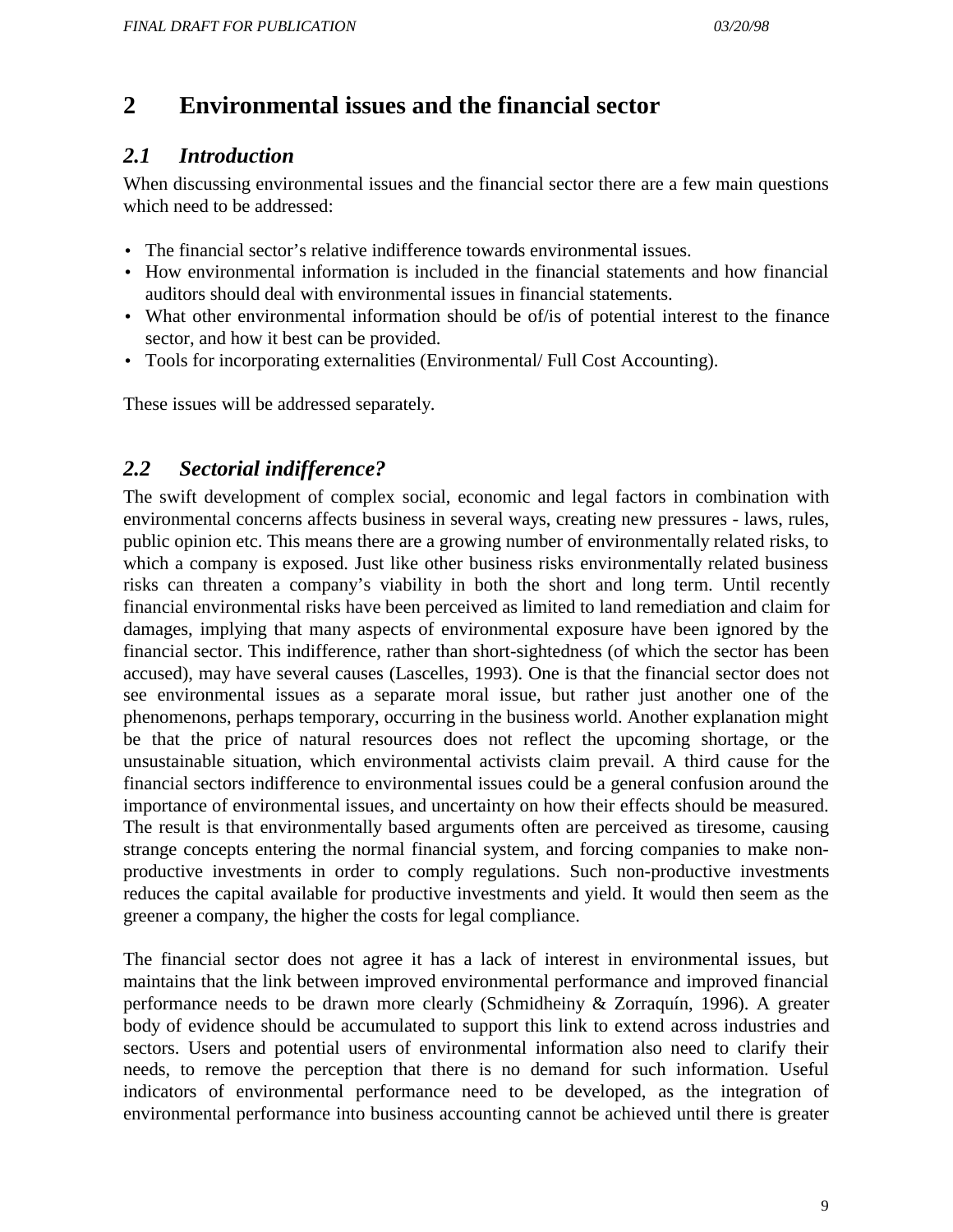consensus about the practicalities of measuring the financial implications. In the longer term this integration will come as it will benefit both the market and the environment.

Recent research has shown that pro-environmental activities do not adversely affect bottom line performance (see for example EAAR, 1997, referred in box below, BAE, 1997, Blumberg *et al*., 1997, Holden Meehan, 1997), but there is no indisputable evidence as yet that improved environmental performance actually leads to improved financial performance in terms of improved share price performance. However, some companies are beginning to see higher profit margins on their environmentally adapted product lines than on the traditional product lines, for example the Swedish manufacturer of white goods Electrolux.

EAAR (1997) in an article compared the alleged or refuted interlinkage between financial and environmental performance as put forward in a number of studies. The EAAR conclusions were that "(T)he importance of the results reported above lies in the almost unanimous findings:

(i) that pro-environment activities will not adversely affect share price and

(ii) that socially screened portfolios by and large achieve similar results to portfolios selected from the full universe of available stocks.

As a refutation of the argument that pro-environmental activities adversely affect bottom-line performance, this is some positive ammunition for those who would wish to see companies generally improve their environmental performance. The overall results DO NOT seem to lend support to the hypothesis that improved environmental performance leads to improved financial performance in terms of improved (or outstanding) share price performance. What the papers DO seem to suggest is that improved environmental performance does not appear to act as a brake on profitability or share price performance as compared with non (or less) environmentally conscious companies. **Thus, investors who make a deliberate choice to single out environmentally (or ethically) commendable companies will no longer have to feel that they are paying a financial penalty for doing so.**"

The article is based on, among others, the following studies:

IRRC 1996 *Environmental and Financial Performance: Are they related?* Cohen M.A., Fenn S.A. & Naimon J.S. Investor Responsibility Research Center

National Provident Institution *Global Care Best in Class* May 1996 unpublished data Hart S.L. & Ahuja G. 1994 *Does it Pay to be Green? An Empirical Examination of the Relationship Between Pollution Prevention and Firm Performance* Michigan Business School Paper

Repetto R. 1996 *Diversification and the Alleged Cost of Environmentally Screened Portfolios* World Resources Institute (unpublished discussion draft)

di Bartolomeo D. 1996 *Explaining and Controlling the Returns on Socially Screened US Portfolios* (unpublished conference paper)

Diltz J.D. 1995 *Does Social Screening affect Portfolio Performance*? The Journal of Investing Johnson S.D. 1995 *An Analysis of the Relationship Between Corporate Environmental and Economic Performance at the Level of the Firm* (abstract of doctoral dissemination, unpublished)

WM Company 1996 *Is there a Cost to Ethical Investing?*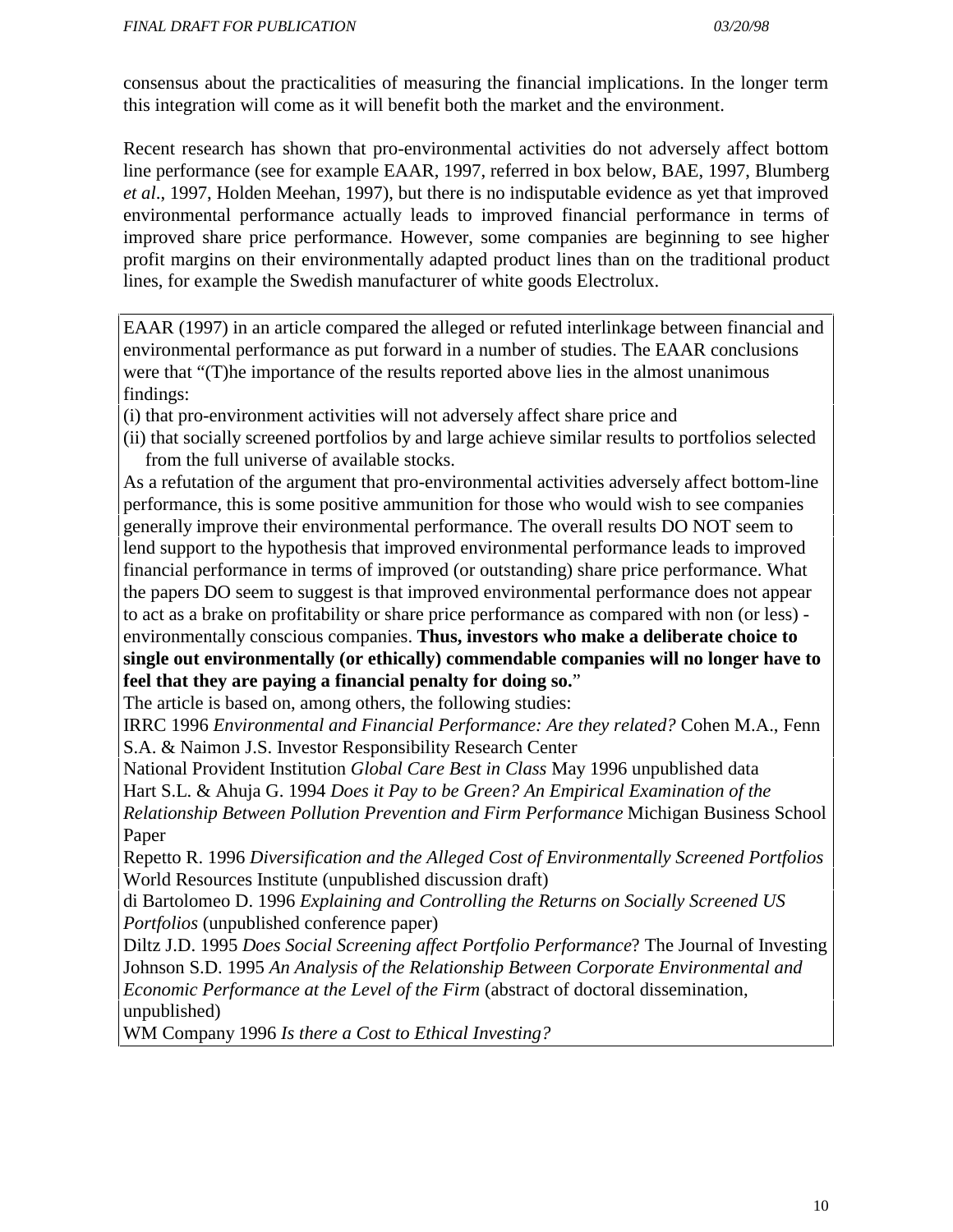### *2.3 Environmental information in financial statements and financial auditors*

The key findings of a UK survey carried out by the University of Dundee in 1995 under the title *"The financial auditor and the environment"* can be summarised as follows:

- For most auditors "environment" is just another business issue and is treated no differently from any other area of actual and potential risk. For a small minority, the moral dimensions and the longer term implications of sustainability do suggest that environmental issues are qualitatively different from other matters.
- UK businesses and their auditors generally face an uncertain environmental and legislative climate. It is often very difficult to assess from where the next major issue will emerge.
- Most of the big auditing firms have initiated procedures within both their audit manuals/processes and within their training schedules.
- However, the majority of auditors do not perceive environmental issues as requiring special attention. They are simply part of knowing clients' businesses thoroughly.

The Fédération des Experts Comptables Européens (FEE) published a report in 1995 entitled *Environmental accounting, reporting and auditing: survey of current activities and developments within the accountancy profession*. The survey covered all the EU member states as well as Iceland, Israel, Norway and Switzerland. The survey showed that a growing number of companies across Europe are disclosing environmental information in their annual accounts or in separate environmental reports. FEE however emphasised that a difference needs to be established between *environmental accounting* (which concerns the treatment of environmental issues in financial statements and within environmental valuations) and *environmental reporting* (which goes further).

In Canada, the Securities Commission requires public companies to report the current and future financial or operational effects of environmental protection requirements in the Annual Information Form. In the USA, the *Comprehensive Environmental Response and Liability Act* (CERCLA, also known as the Superfund regulation), which forces 'responsible parties' to clean up land contaminated by such activities as dumping and waste storage, was introduced in 1980. This led to a change in US company accounting policies and companies are now required to include information on material environmental liabilities in their 10-K and 10-Q filings for the Securities and Exchange Commission (SEC).

The International Auditing Practices Committee (IAPC) is finalising a draft of a proposed Practice Statement which provides guidance for auditors on how to deal with environmental issues in auditing financial statements. Whereas an earlier IAPC draft had a wide scope covering also non-financial audit situations, the draft Practice Statement will probably restrict itself to financial audit issues under the headings (EAAR, 1996):

- consideration of environmental laws and regulations;
- knowledge of the business;
- risk assessments and internal control;
- detection risk/substantive procedures;
- using the work of others;
- management representations;
- reporting.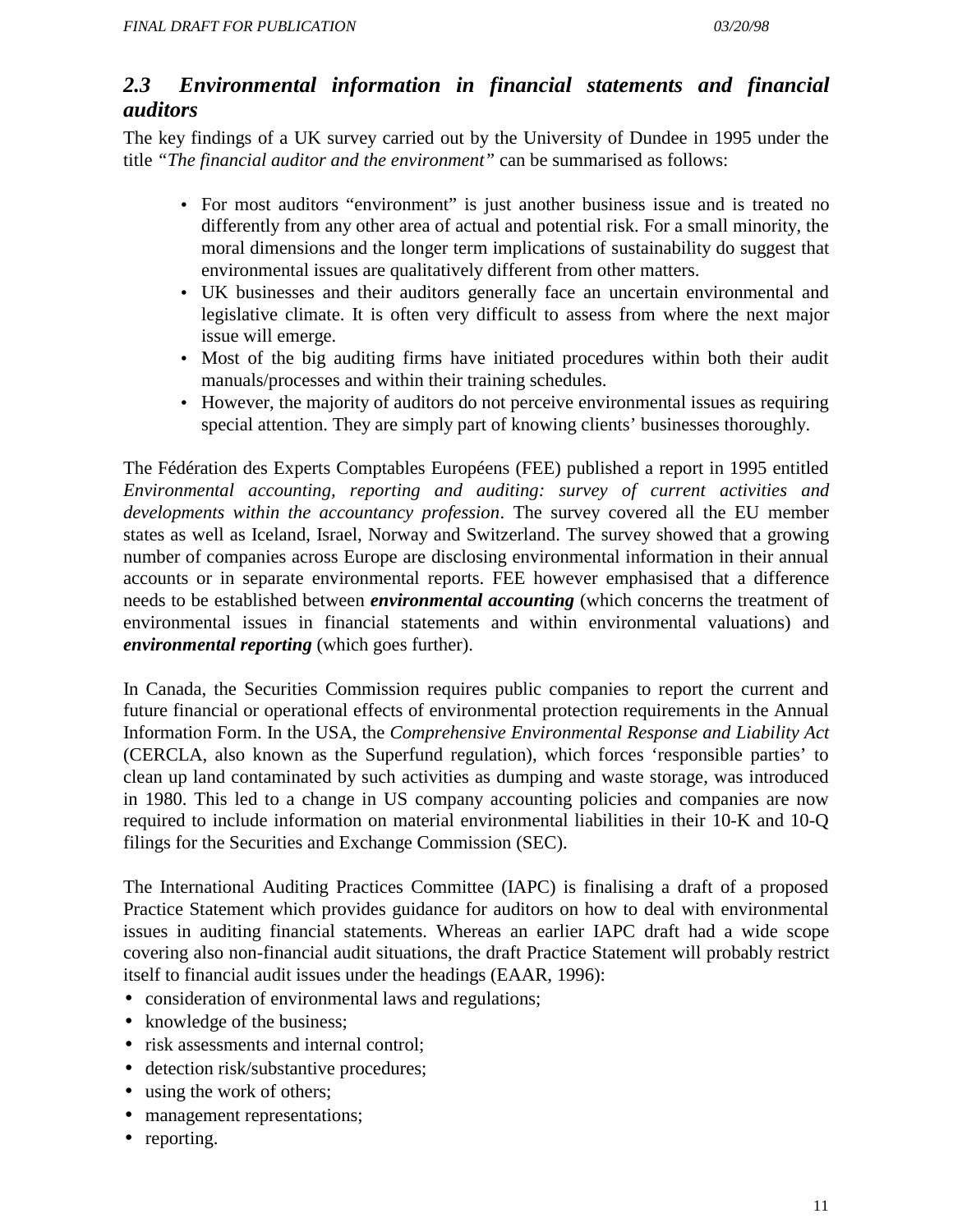The USA, Canada, Norway and Sweden are so far the only countries where there are requirements for including environmental information in the annual report or financial statements. The Accounting Advisory Forum (AAF) in the European Union published a document entitled *Environmental Issues in Financial Reporting* in December 1995. The recommendation of AAF is that environmental issues related to financial reporting should only be disclosed in the accounts and annual report to the extent that they are material to the financial performance or financial position of the undertaking.

The United Nations Center for Transnational Corporations Intergovernmental Working Group of Experts on International Statements of Accounting and Reporting (UN CTC ISAR) produced a list of its recommendations concerning the level of environmental disclosure that companies should undertake in the director's report. This includes:

- environmental issues pertinent to the enterprise and industry
- environmental policy adopted
- improvements made since adopting the policy
- enterprise environmental emissions targets and performance against these
- response to government legislation
- material environmental legal issues that the enterprise is involved in
- effect of environmental protection measures on capital investment and earnings
- material costs charged to current operations
- material amounts capitalised in the period.

In the notes to the financial statements, UN CTC ISAR recommends that companies should give details of:

- accounting policies for recording liabilities and provisions, for setting up a catastrophe reserve, and for disclosing contingent liabilities
- figures for liabilities, provisions, contingent liabilities and reserves
- tax effects
- any government grants received.

In February 1997 the UK Government's Advisory Committee on Business and the Environment (ACBE) issued the document *"Environmental reporting and the financial sector - An approach to good practice"*. The objective of the ACBE project was to ascertain the rationale for, and the best means of achieving, improved communications between business and the financial sector on environmental performance. A large proportion of the respondents supported the ACBE proposal, but some objections and/or alternative views were also expressed. One obstacle for fuller environmental reporting often mentioned were the difficulty of defining environmental costs. Environmental costs become even more difficult to separate from other costs as environmental considerations are "built into" the everyday decision making process. The document gives examples of environmental performance having material financial implications:

- Capital expenditures required for compliance with BATNEEC process authorisation under EPA 1990.
- Capital expenditure for the remediation of contaminated land or provisions for this if a future liability can be foreseen.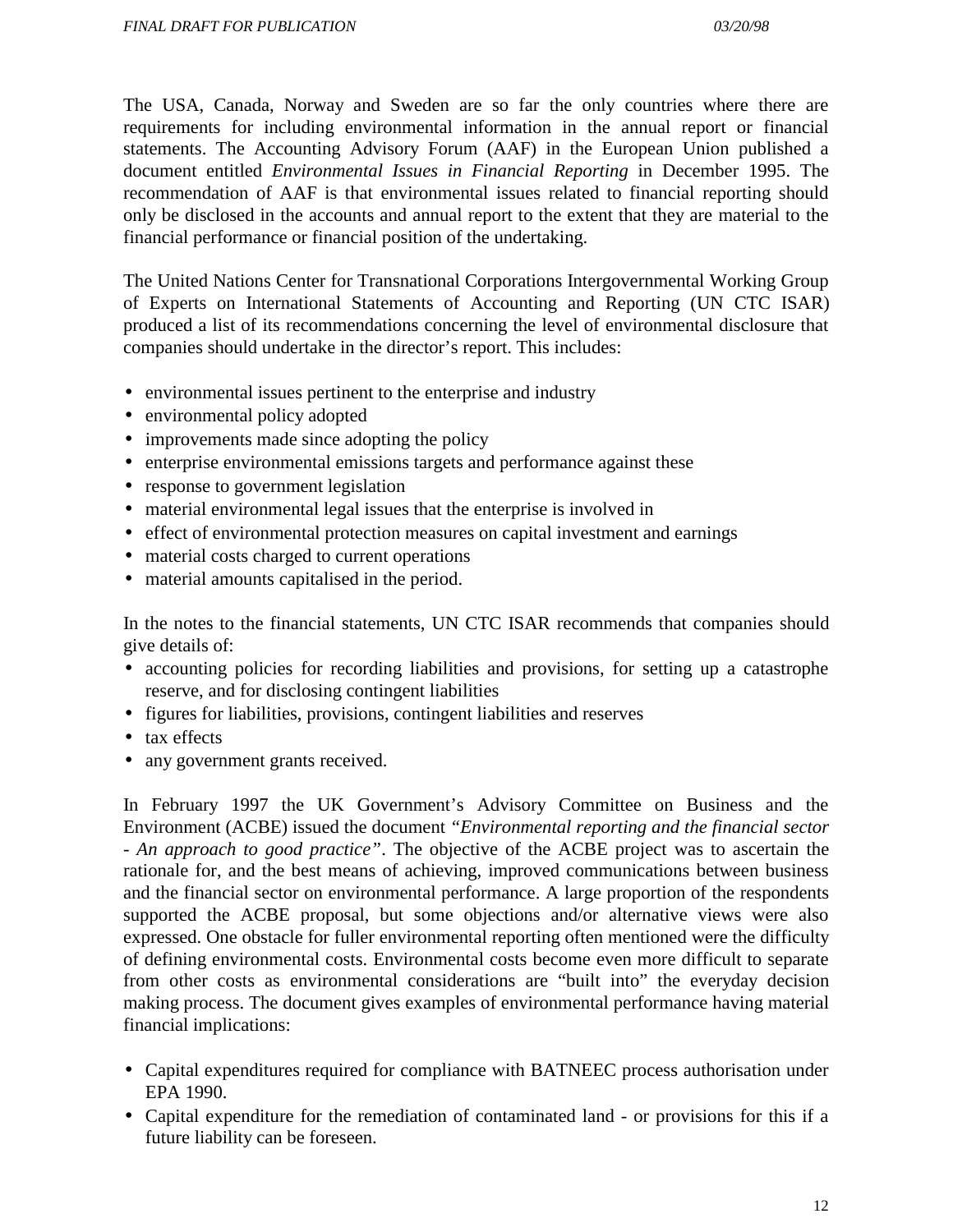- Capital expenditures which may ensue from the need to respond to specific customers' requirements - the competitive 'license to operate'.
- Revenue on improved waste management, thereby minimising the burden on landfill taxes.
- Capital or revenue costs in improved management practices, e.g. To attain energy or materials utilisation rates per unit of output which match those of comparable competitors.
- The cost of dealing with unexpected environmental impacts whether accidental discharges due to operator error or arising from inherently hazardous processes - and whether in the form of physical damage to be rectified, or the payment of fines or damages imposed by the regulators or the courts.

# *2.4 Environmental information of current and future interest to the financial sector*

In 1996, an investigation initiated by the Swedish government concluded that the financial sector has difficulties defining what environmental information would reduce their current uncertainty on environmental issues and their financial implications (SOU 1997:4). The only exception was information on contaminated land (a concern surely influenced by the US Superfund chaos). One reason for this difficulty is that the experiences from environmental factors resulting in damages and influencing financial results are still limited. This situation also applies to most countries other than Sweden, with the possible exception of the US. The investigation divided the environmentally related corporate information of *potential* interest to the financial sector in four areas:

- 1. Relevant environmental legislation and the company compliance
- 2. The managerial and organisational environmental competence
- 3. Emissions to air, ground, water; polluted land; potential liabilities
- 4. Resources; types and volumes used.

Four groups of financial players and their potential interest for environmentally related information are presented below. The groups' interests sometimes overlap, since financial players increasingly offer more than one main financial service, e.g. banks offering insurance services and insurance companies investment funds.

#### **Creditors**

There are three ways in which a company's environmentally related risks and opportunities can be transferred to a creditor (European Bank for Reconstruction and Development, 1995).

1. Enhanced credit risk, due to punitive fines for environmental violations, or remedial works; delays and increased costs because of public opposition; loss of business because of inability to comply with environmental standards required by customer demands or respond to new consumer demands, these costs reducing or eliminating the company' ability to pay back the loan.

2. Security impairment risk, e.g. due to contamination of land; inventory or equipment rendered obsolete by the introduction of new environmental laws and standards, reducing or eliminating the value of the security.

3. Direct liability risk, where legislation or common law makes financial institutions directly liable for environmental damages associated with the customers. This is currently only relevant to the US.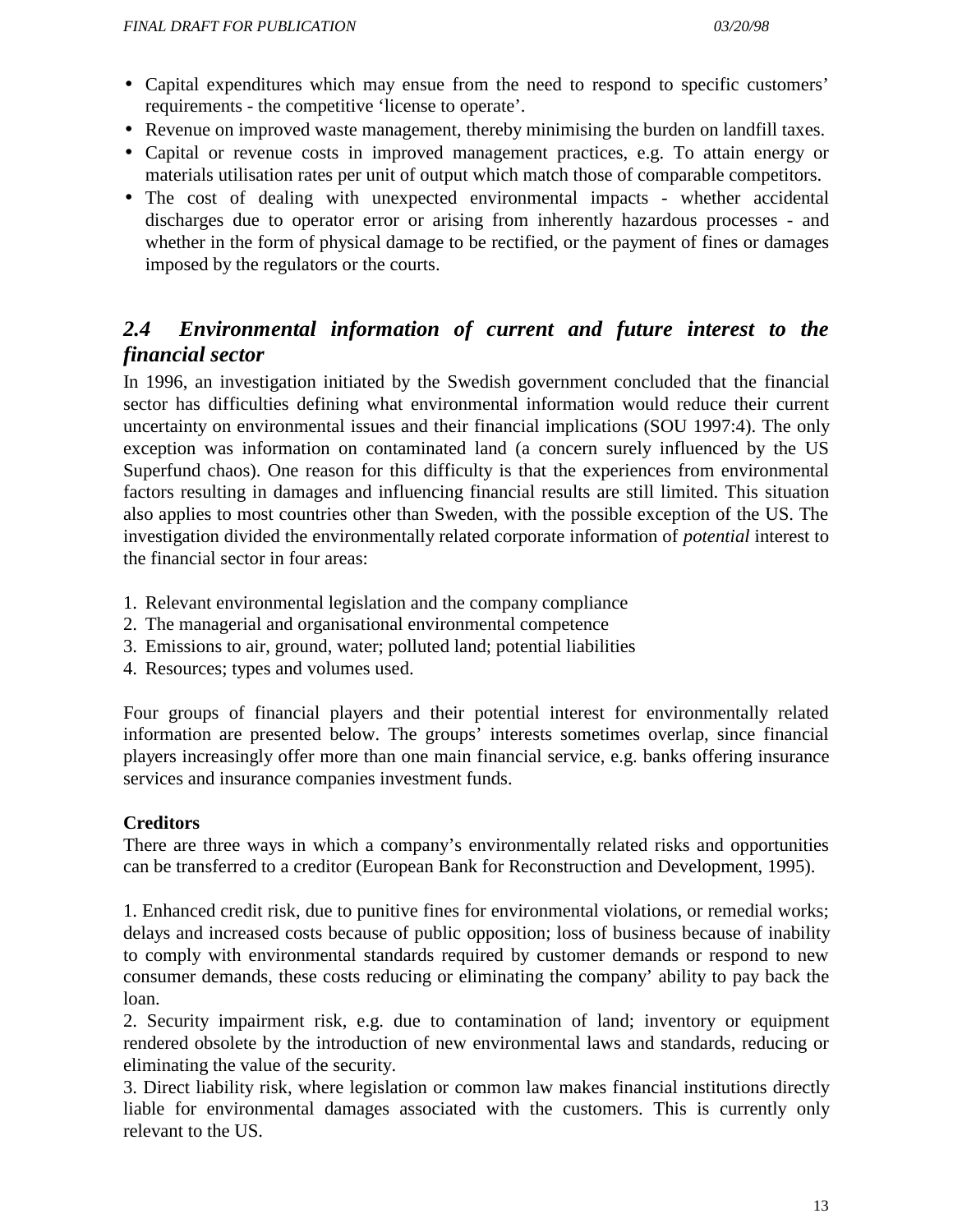A 1995 study of international banks by UNEP stated that bankers believe a need exists for more meaningful analytical data and risk-quantification tools (UNEP, 1995). The study revealed that over 80 % perform some degree of environmental risk assessment before giving credit to a client. Apparently, environmental risk management is part of the basic credit process in virtually all industrial countries and most transitional economies. For this purpose, extensive checklists and questionnaires have been developed. It has also been reported that bankers are beginning to look beyond legal and regulatory issues and beyond the physical issues directing greater attention towards management quality and environmental management systems.

Underpinning the efforts of bankers to assess and price environmental risk, regulatory authorities such as the US Federal Deposit Insurance Corporation (FDIC) in 1993 issued guidelines on good practise. Environmental credit risk programmes are formal guidelines consisting of policies and procedures, questionnaires, worksheets and checklists for the assessment of a borrower's actual or potential exposure to environmental liabilities. published information and recommendations for implementing environmental risk programmes which could be tailored to the specific need of a lending institution. The guidelines detail eight elements which should constitute an environmental risk programme: training, loan policies and procedures, initial environmental risk analysis, structured environmental risk analysis, loan documentation, monitoring, avoiding involvement in the borrower's operations, and foreclosure. The American Bankers Association has based their Environmental risk Programme on these guidelines.

In 1992, 55 banks signed the UNEP document *Statement by Banks on the Environment and Sustainable Development*. The signatories hereby committed themselves to among other things to "support and develop suitable banking products and services designed to promote environmental protection".

#### **Insurers**

Insurers have had a painful experience: The American Insurance Association estimates that insurers spend \$450 million a year on transaction and legal costs alone for Superfund.

"American insurers alone are facing what has been described as the insurance industry's black hole: US\$ 2 trillion in pollution, asbestos, cleanup liabilities and related claims." (The Economist, 1995)

"So far, environmental catastrophes over the world resulted in the insurance industry having to pay L34 billion in claims and we have noticed that these costs continue to grow." (Knut Francke at Norwegian insurance company UNI Storebrand, 1995).

The industrial insurers interest in environmental information is very much influenced by the high costs for clean-up from waste dumping and polluted industrial sites related to the US Superfund project. The experience has taught insurers to avoid writing insurance policies without a time limit ("long-tails"). Nowadays insurers often exclude gradual pollution (as separate from sudden and accidental) from insurance coverage. In the US, certain industrial sectors can also be refused insurance.

Industrial insurers, and especially re-insurers, may also have an interest in knowing (or avoiding) industries contributing to climate change, as this phenomenon has been identified to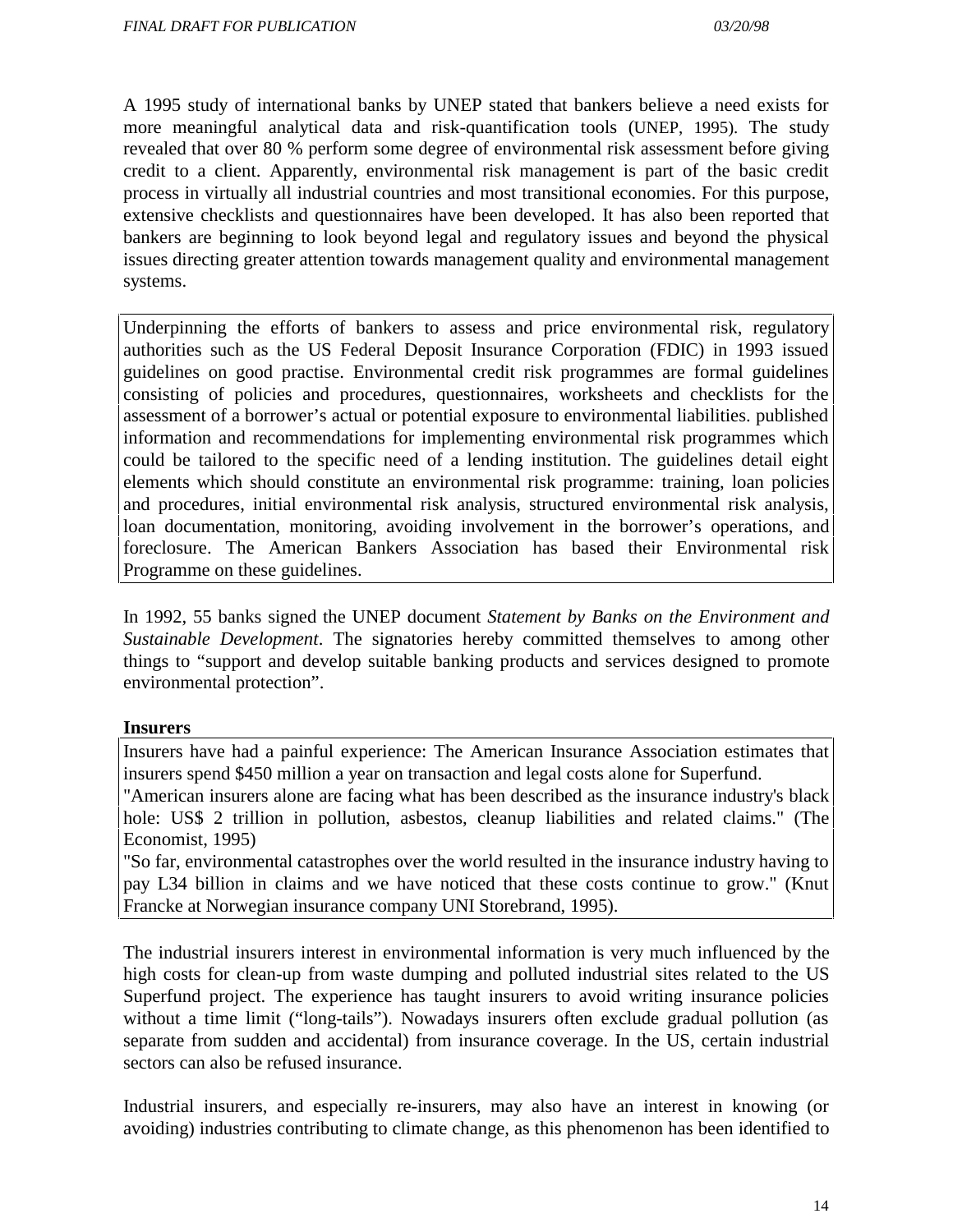have a negative financial effect on the insurance industry. Through the premiums, insurers also have a role as investors, though the legislation surrounding the investment of insurance premiums often is strict.

In 1995, as a parallel to the banks' initiative three years earlier, a number of insurance companies in collaboration with UNEP signed *Statement of Environmental Commitment by the Insurance Industry*. The commitment includes to "reinforce the attention given to environmental risks in our core activities. These activities include risk management, loss prevention, product design, claims handling and asset management. We are committed to manage internal operations and physical assets under our control in a manner that reflects environmental considerations".

#### **Investors and fund managers**

For various reasons, some investors wish to channel their capital into companies engaging in certain activities, and/or withhold it from others. The phenomenon of screened investment dates back to the 1920s, when certain religious institutions eschewed investments in 'sin' stocks such as firms connected with alcohol or tobacco. The channelling of financial flows using environmental criteria is a more recent practice. Funds using specific environmental criteria first appeared during the late 1970s. The late 1980s and early 1990s saw a boom in the numbers of environmental funds. By 1995 there were more than 80 separate environmental funds registered in Europe, investing a total value of 1.8 billion ECU (Opticom, 1996). There is no consensus on what constitutes an environmental fund. In the Opticom (1996) study by environmental funds are classified in four main types (combinations occur), according to their investment strategy:

- 1. Classical environmental industry funds, investing in environmental technologies such as waste management companies, recycling industry, emission control filters and scrubbers. Several of the US environmental funds belong to this category.
- 2. "Best in business" funds, investing in companies that have a clear environmental awareness and actively work with environmental issues to reduce impact from their activities. Many recently started funds are of this type.
- 3. Funds investing from either negative or positive lists of criteria, such as energy production, environmental management etc. Sometimes ethical criteria are included, such as human rights.
- 4. Funds giving scholarships or financial support to companies, organisations, individuals or projects.

Rather than to support sustainability from ethical/environmental concerns, the purpose of environmental investment can be strictly profit driven - to benefit from competitive advantages due to environmental reasons. Many have claimed tangible advantages of responsible environmental behaviour, where corporate concern for environmental issues is said to indicate an overall sound business practise. Research has tried to establish a positive relationship between corporate environmental and financial performance. As mentioned earlier, the results are ambiguous, to a large extent depending on the time period studied and the chosen performance indicators. An interesting illustration is that the negative PR following the Brent Spar turmoil failed to cause more than a marginal decrease in share price of Royal Dutch/Shell Group (de Aenelle, 1997).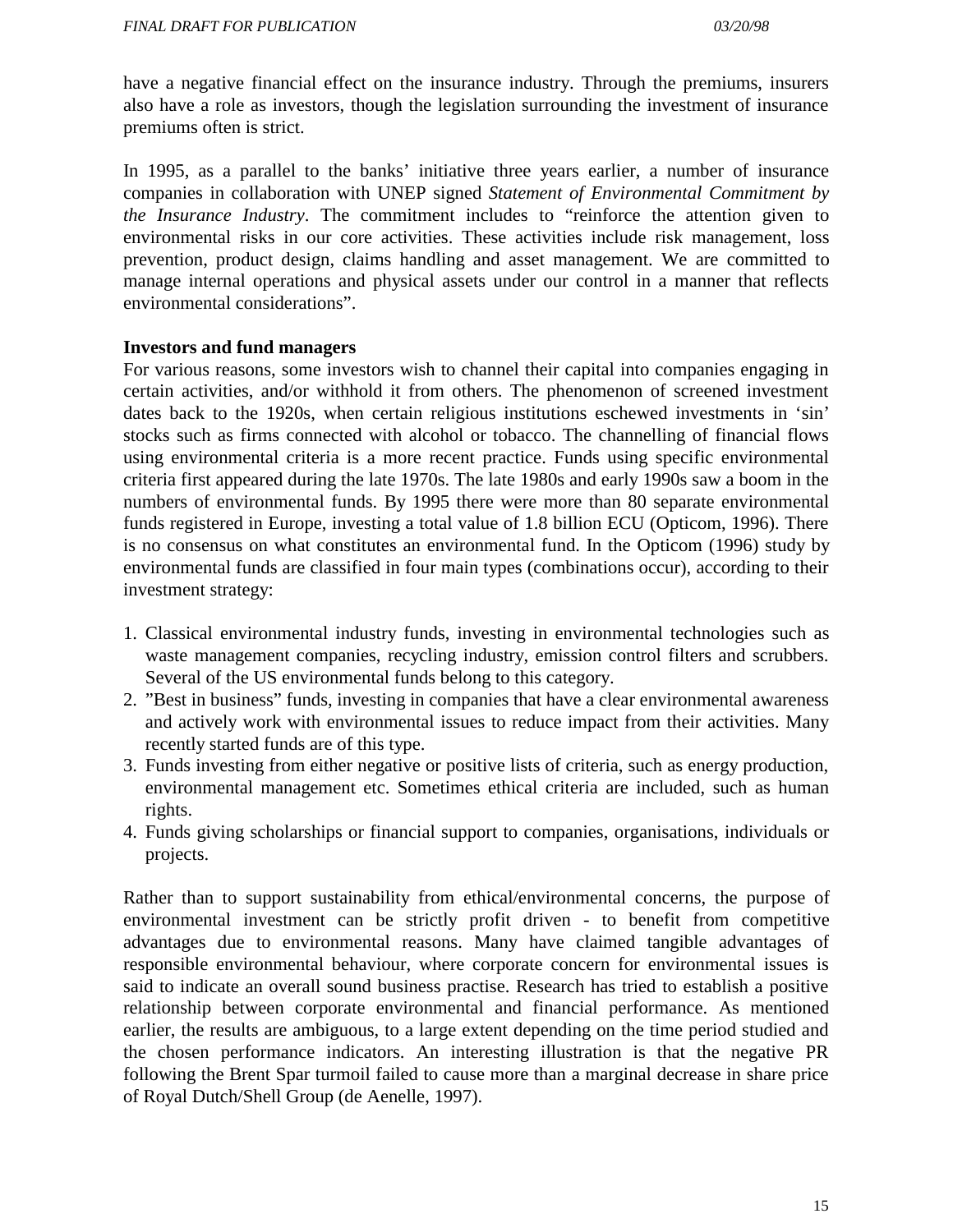The criteria used by the environmental investors is from time to time a matter of public debate, as is their interpretation of the criteria. The environmental investors may agree that environmental issues matter, but the importance they give various environmental aspects, such as nuclear power, ozone depleting chemicals, water pollution, greenhouse chemicals, tropical hardwoods and hazardous chemicals, vary greatly, and sometimes arbitrarily. A conclusion from the above mentioned study (encompassing 60 funds) is that the investment criteria used are very general, and that the assessment methods are non-transparent and therefore not trustworthy.

There is little evidence that environmental funds have made any difference in terms of sustainable development. Naimon (1995) points out two crucial factors limiting the impact of environmental investing. First, the overall weight of funds held by environmental and ethical investors is still tiny in relation to the market capitalisation of companies in which they invest. Second, corporate environmental indicators are limited to markets with the most regulation. Naimon concludes that there is no way of telling if there was any environmental improvement as a result of green fund investment in listed securities.

#### **Financial analysts**

Financial raters Standard & Poor's and Moody's claim that their rating systems currently *do* consider environmental factors with a potential impact on a company's financial stability and credit worthiness (House, 1995; SOU 1997:4). The base for assessing corporate environmental status is current and future legal framework, affecting the company and the industry sector. The assessments varies according to industry and its exposure to environmental risks. In e.g. the paper industry, an important variable is the age of the machinery, and its usually corresponding emissions. For companies in the power generating sector, information on variation in energy sources is of major importance, while in another sector the management of chemicals may be crucial. The experience of Moody's is that the risk which is due to environmentally related factors is usually of minor importance, and not affecting the company's ability to pay back its loan.

Several associations of banks and financial analysts have produced their own guidelines for what information related to the environment they want to see reflected in the annual report and financial statements, one example being Swiss Banker's Association which recently produced a draft consultation paper on what they would like to see as standard environmental disclosures (Swiss Banker's Association's taskforce, 1997). The recommendations, meant to facilitate the assessment of companies' environmental performance, come under three headings:

- 1. Key environmental figures: energy use;  $CO<sub>2</sub>$  and equivalents; CFC-11 and equivalents;  $NO<sub>x</sub>$  emissions;  $SO<sub>2</sub>$  emissions; VOC emissions; waste including special waste; additional sector specific data.
- 2. Relevant financial figures: energy costs; raw material costs; waste disposal; depreciation on environmental investments; depreciation or provisions for environmental liabilities; quality assurance costs; environmental investments; environmentally motivated provisions.
- 3. Relevant management information: strategy (the three most important environmental issues affecting the company's bottom line in the next 5-10 years); EMS with special focus on risk management and legal compliance; communication (knowledge of most important stakeholders; type of communication); description of measures taken to improve ecoefficiency of processes and products.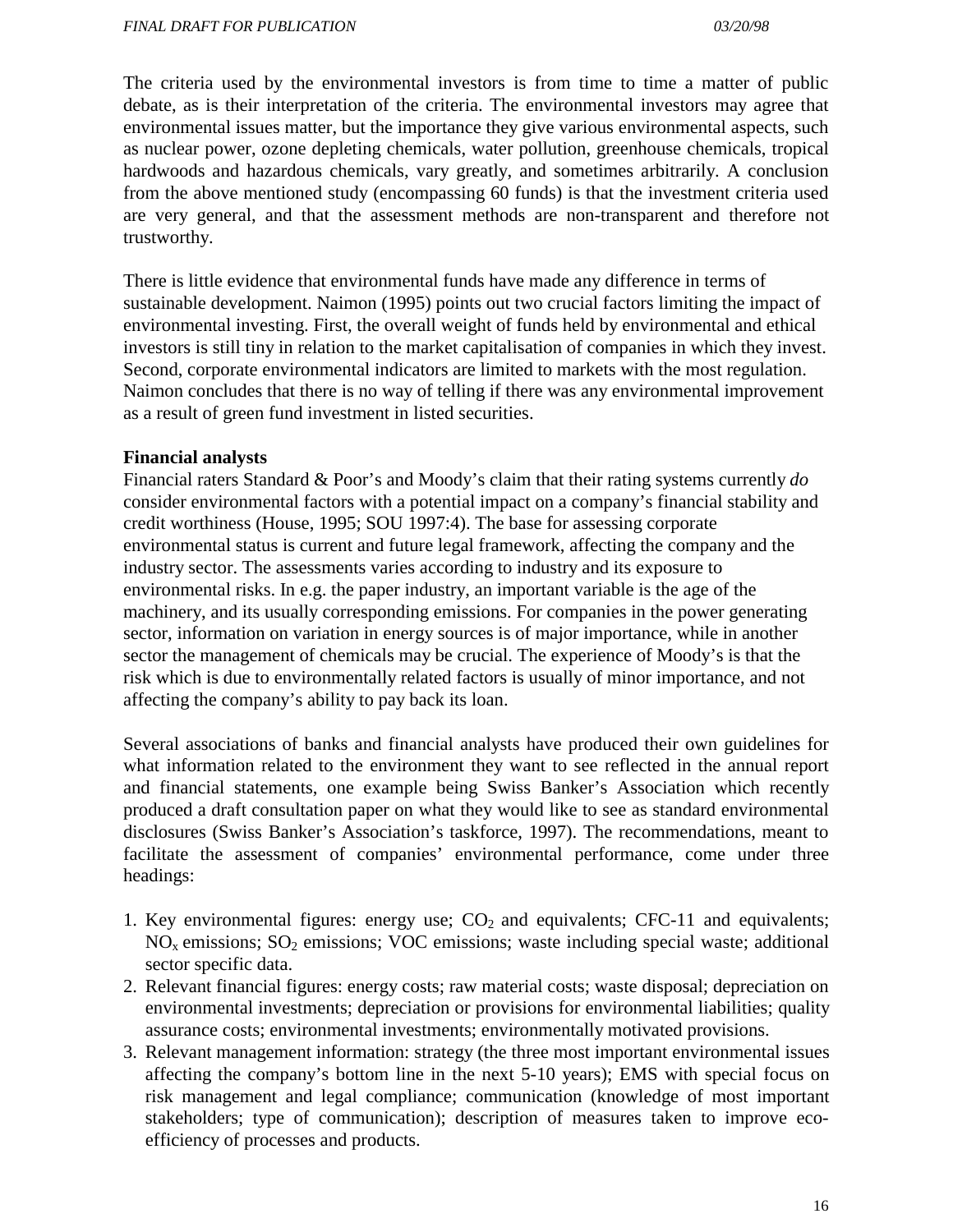### *2.5 Tools for incorporating externalities*

*Externalities* is a term used for side effects of an economic activity, when the side effect (which can be negative and/or positive) is not reflected in the price of the goods or services produced by the economic activity (EEA, 1996). Environmental pollution is an example of a negative externality. Because the prices paid by consumers do not include these external costs, they give incorrect market signals encouraging demand and hence supply (i.e. production) beyond the level of economic efficiency for the economy as a whole. The consequence of this "market failure" is that activities that may be of substantial private benefit but costly to society, e.g. car driving, is encouraged. The effort to bring these external costs into prices (i.e. *internalising* the externalities) or in other words making private costs better reflect the social costs, is called *Full Cost Accounting* (FCA). One way of applying FCA is by taxing. Environmental taxes also offer means of implementing the so called *Polluter Pays Principle*. The tax raises prices to the consumer, providing an incentive to use less of the taxed product or service. But to make the tax reflect the monetary value of externalities is difficult, since there are little or no agreed data on their actual economic costs.

There are three main categories of environmental taxes (EEA, 1996):

- 1. cost-covering charges, designed to cover costs of environmental services and abatements measures;
- 2. incentive taxes, designed to change a behaviour of producers and/or consumers; and
- 3. fiscal environmental taxes, designed mainly to raise revenues.

"(…) accountants are caught in a difficult position. They can play according to the rules of the game, which exclude most environmental concerns. They realise, too, that it is their job to find a way of valuing what society values - and this means putting a price on those things that are now considered external to the accounts, such as damage to common resources." (Schmidheiny & Zorraquín, 1996)

In the debate around internalising external costs, the company accountants are often mentioned as an important group. According to Professor Rob Gray at University of Dundee, an advocate of full or environmental accounting, a major indicator of progress towards more environmentally sensitive systems is the extent to which the accounting and financial systems incorporate environmental costs. A survey has suggested that less than 15 % of accountants in large UK companies had any explicitly environmental factors built into the budgeting process and only a further 4 % had any plans to do so. "The systems at the heart of an organisation, the budgeting and investment and performance appraisal systems (…), have remained largely untouched by the changing environmental agenda. Until they do develop in this way, organisations will face conflicts between environmental and conventional financial factors and in those circumstances the financial will always win over the environmental." (Gray, 1993)

Further according to Gray, a necessary step is for companies to internalise some of the costs that were previously external, beginning with taxation changes reflecting environmental matters, but also to recognise the choice made when ignoring the environmental consequences of their actions. Examples of factors which ought to be reflected in an organisation's budget are environmental capital spending, spending on waste management and disposal, spending on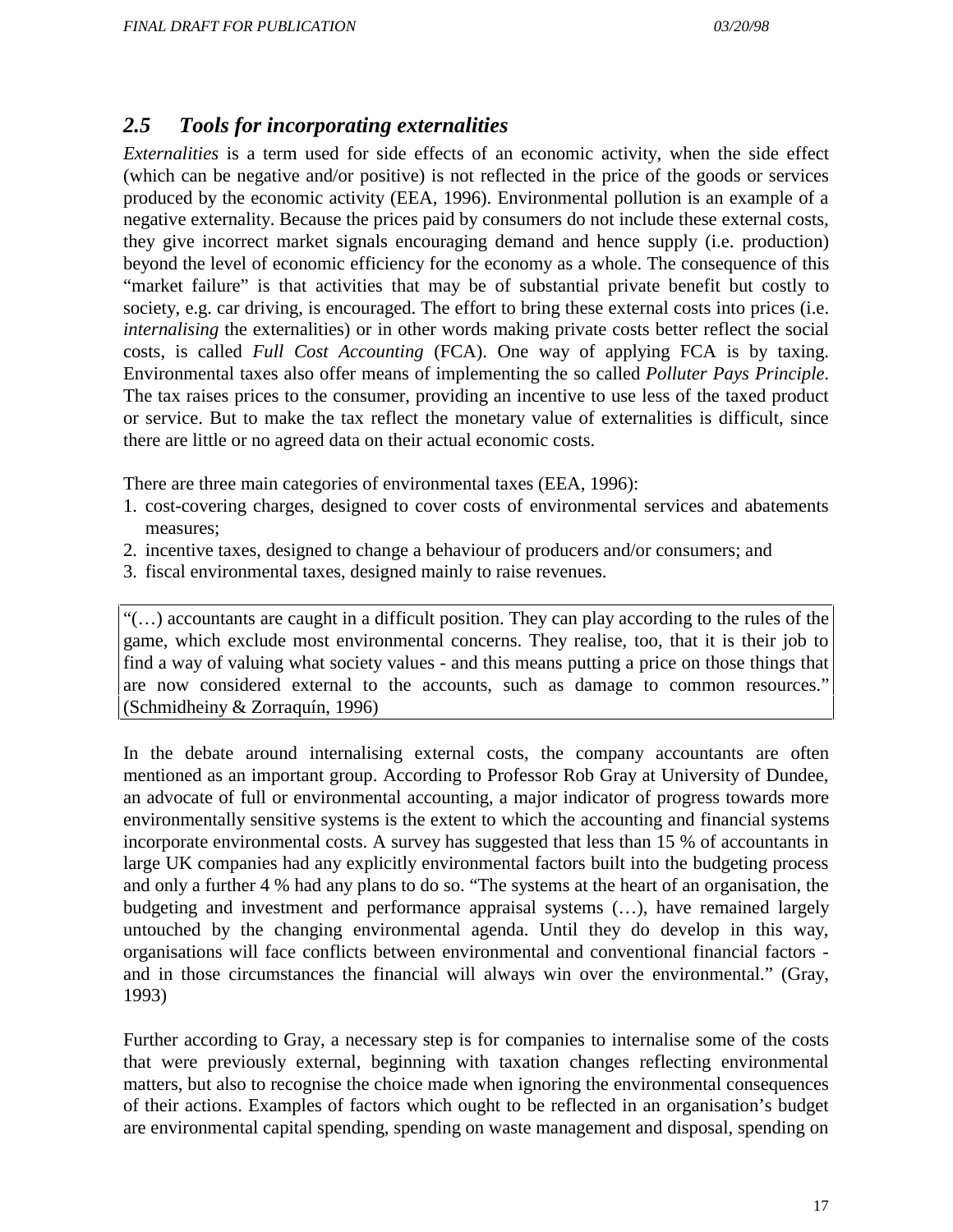energy, landscaping, decommissioning, abandonment costs, provision for fines, insurance costs and other legally related costs etc.

Business has developed a number of management tools as means to incorporate environmental dimensions in their accounting and financial systems. The business sector's use of the same terminology as used for national environmental accounting may cause confusion (especially FCA). Three of these business tools are described below.

**Full Cost Accounting (FCA)** is by the business organisation GEMI (1994) described as a tool to identify, quantify, and allocate the direct and indirect environmental costs of ongoing company operations. FCA helps identify and quantify the following four types of costs for a product, process, or project:

- 1. Direct costs (e.g., capital, raw materials);
- 2. Hidden costs (e.g., monitoring, compliance reporting);
- 3. Contingent liability costs (remedial liabilities); and
- 4. Less tangible costs (e.g., public relations, good will)

**Total Cost Assessment (TCA)** is used to assess pollution prevention projects using environmental cost data, appropriate time horizons, and standard financial indicators. TCA utilises FCA techniques to properly assign environmental costs and savings to all competing projects, products or processes as part of capital budgeting. Under TCA, decision makers will use traditional financial measures in determining the feasibility of an investment project, such as:

- 1. Net present value;
- 2. Internal rate of return;
- 3. Profitability index; and
- 4. Payback period.

**Life Cycle Costing (LCC)** developed from Life Cycle Analysis (LCA), which is a systemoriented approach estimating the environmental inventories (i.e., waste generation, emissions, and discharges) and energy and resource usage associated with a product, process, or operation throughout all stages of the life cycle). Through LCC managers assign a cost to each impact quantified in the LCA and sum these costs to estimate the net environmental cost from a product, process, or project. The difference from TCA is that it may include private (internal) and social (external) costs and benefits of an investment.

A study by Gray and Bebbington (Gray, Owen & Adams, 1996) revealed that the more sophisticated environmental accounting approaches employing full cost accounting (EPA/Tellus Institute) methodologies are being used by 11 % of the responding UK companies (including some of the world's leading companies).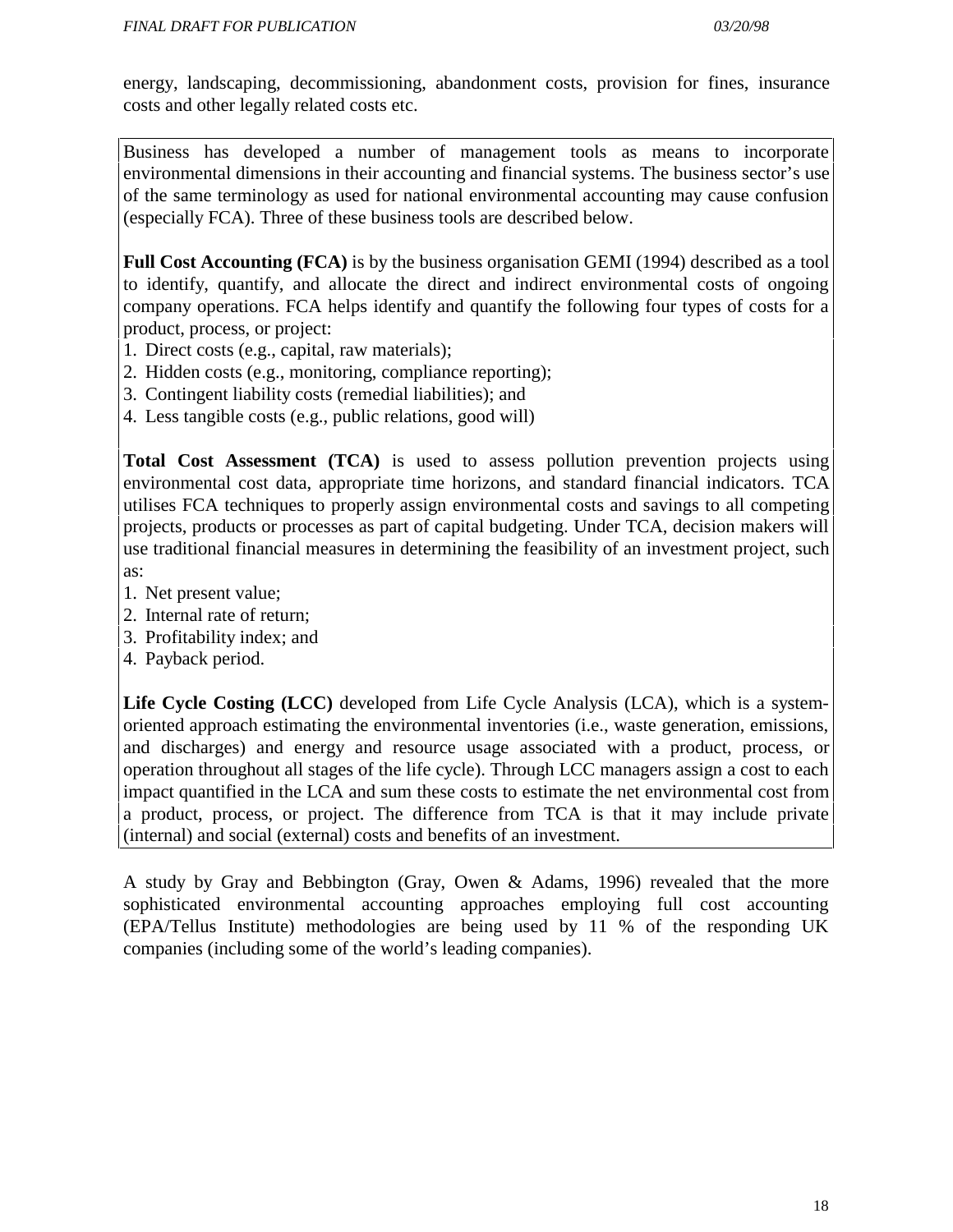# **3 Environmental Performance Indicators**

### *3.1 Introduction*

Performance indicators can be defined as a finite set of quantities chosen to reflect certain aspects in an organisation. One definition of an indicator is "*A number, absolute or relative, that facilitates management, communication and follow-up of an organisation's performance*" (Ross 1996). In the financial field, performance indicators (ratios) are well established. They have been used in financial markets to describe for example the value of stocks in relationship to price in various ways. Today, performance indicators are used to describe productivity, quality and other important factors for an enterprise. In the same way, performance indicators could be, and in some cases have already been, developed for various objectives that may be relevant to the environmental management of a company.

Environmental Performance Indicators are becoming increasingly important at the company level. This is in part due to stakeholders demanding environmental improvements and proof that these have been made. Bartolomeo (1995) defines environmental performance indicators as the quantitative and qualitative information that allow the evaluation, from an environmental point of view, of company effectiveness and efficiency in the consumption of resources. Environmental performance indicators thus have the aim of evaluating company efficiency (economical and environmental) and effectiveness in achieving environmental objectives and allowing:

- the adoption of the most appropriate measures of environmental protection in terms of effectiveness and efficiency;
- the empowerment of environmental policy by a better definition and monitoring of environmental objectives;
- an effective definition of responsibilities and an aid for the implementation of the environmental management systems; and
- the improvement of external and internal communication on environmental achievements and programs.

There is currently no consistent, established way of measuring environmental performance and improvements achieved. There is no consistent basis for choosing indicators; the number of indicators; or measuring techniques and definition of standards. Two broad types currently occur:

- Environmental management EPIs, measure the extent to which the company has in place best practice management systems, procedures and practices for compliance with environmental regulations and to achieve wider environmental protection objectives defined by the company and its stakeholders. Categories: compliance; systems and implementation; integration with general business functions; total quality management.
- facilities and operations EPIs, designed to measure the actual environmental performance of company in scientific terms, technical and quantified. Categories: materials use; energy; emissions/effluent (air/water/soil); waste; incidents; local ecological impacts.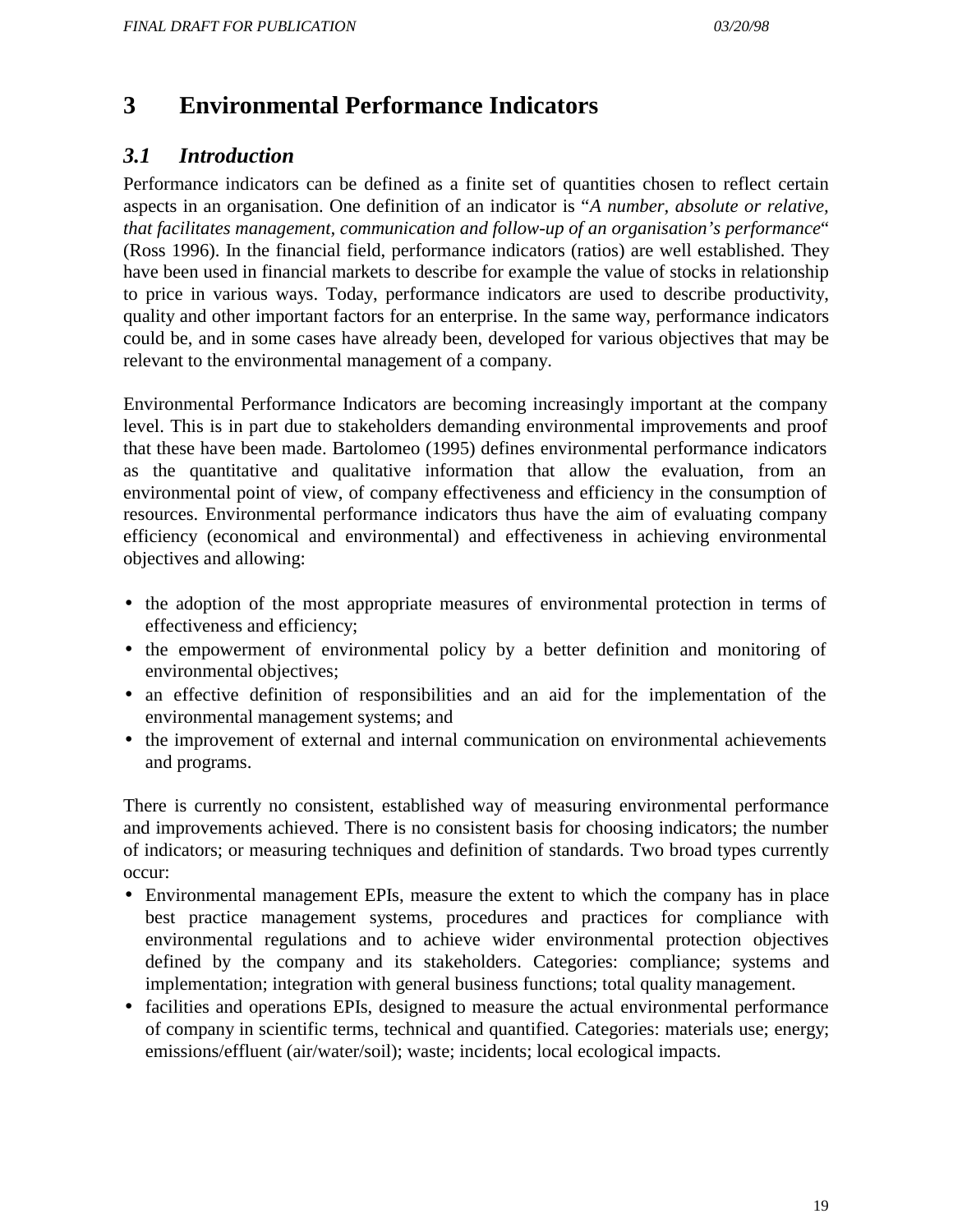EPIs can be*:*

- absolute basic data e.g. total  $CO<sub>2</sub>$  emitted in 1997;
- relative quota of parameters e.g. energy consumption per unit of output
- compound combining data from absolute and relative categories, e.g. total  $CO<sub>2</sub>$  emitted per unit of production in 1997;
- group data for related factors, e.g. waste: total solid, hazardous waste, waste incinerated, waste recycled etc:
- indices constructed to produce a number by using a baseline year, factoring equivalents on a scientific basis or through the use of factors and weighting to produce a number.

The user groups increasingly want quantitative data on environmental performance to be included in the environmental reports. If a company does not measure anything, it does not have much to include in the environmental report. But on the other hand the audiences are often numbed by talk of  $CO<sub>2</sub>$ ,  $SO<sub>2</sub>$ , VOCs and other environmental measures. This explains why managers have to move in two directions at once as they devise and disclose quantitative measures of environmental performance - trying to give more detail and less at the same time. Trying to feed data-hungry and data-averse stakeholders has led to a string of innovations. Managers have come up with many fresh new ways to measure environmental performance. But despite the innovation, the science of environmental performance measurement remains far from mature. Five trends can be identified in the field (Birchard, 1996):

| 1. Normalising          | Assuring year-to-year comparability of figures by adjusting them for |
|-------------------------|----------------------------------------------------------------------|
|                         | changes in revenue or production                                     |
| 2. Standardising        | Furthering cross-industry comparability by adopting standard         |
|                         | measures                                                             |
| 3. Materials Accounting | Reporting inputs as well as outputs of raw materials, energy, water. |
| 4. Monetising           | Translating quantitative measures into financial ones                |
| 5. Auditing             | Retaining outside auditors to certify the integrity of measures      |

But not only corporations have a use for environmental indicators - they have also become indispensable to policy makers (Smeets & Weterings, 1997). The EEA report **"Environmental indicators: Typology and overview"** defines the main types of environmental indicators and attempts to provide guidance to policy makers who want to understand the meaning of the information in annual indicator reports.

The recent **"Measuring up - Toward a Common Framework for Tracking Corporate Environmental Performance"** report from the World Resources Institute (Ditz & Ranganathan 1997) stresses that for EPIs to really be effective a common set of metrics must emerge that are universally adopted and understood by all, and that the full potential of corporate EPIs will only be realised when they serve decision-makers both inside and outside company walls. Ditz and Ranganathan (1997) also maintain that a universal framework for the measurement and communication of corporate environmental performance is coming and that it will resemble today's financial reporting system as comparability, transparency and completeness are prerequisites also for the independent evaluation of a company's environmental performance.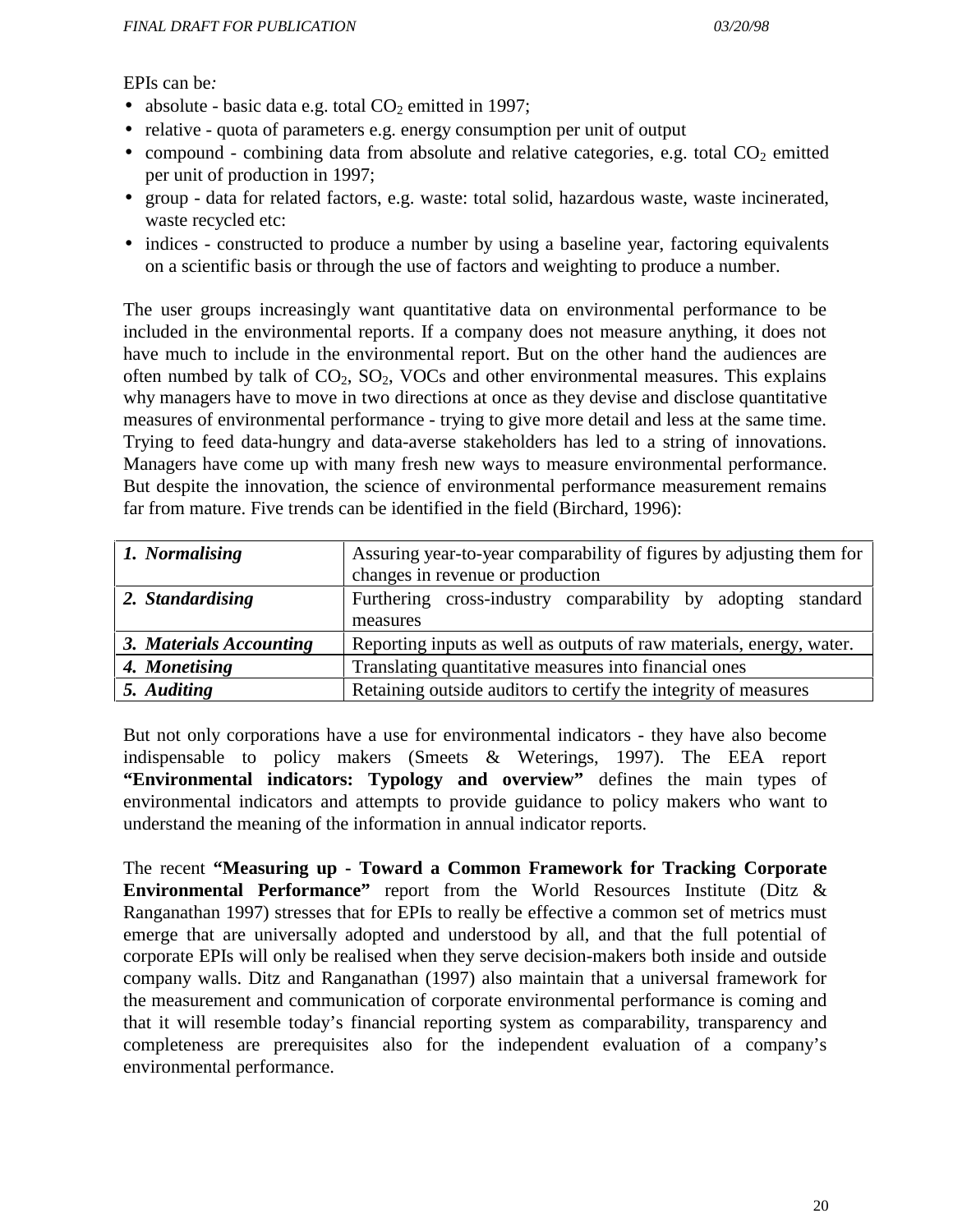### *3.2 Where and what to measure*

Regardless if indicators are developed primarily for internal or external use, they will tend to direct management attention to the issues they reflect. In part, this is simply human, an effect of our limited capacity of attention. It is of course also an effect of how stakeholders affect a company. An indicator for reporting purposes becomes an indicator for internal management if it is of interest to influential company stakeholders.

What then should the indicators reflect? The answer depends of course on who you ask. Economic arguments point to cleaner production approaches as preferable, which is discussed below. The political issue of sustainability is difficult to define in terms of indicators, but would also seem to stress conservation of non-renewable input rather than maximising output in relation to waste, which is a way of seeing eco-efficiency. An environmental perspective would also seem to necessitate a life-cycle approach, including upstream and downstream effects (e.g. the impacts of suppliers, use and disposal of product). This of course means an infinitely more complex indicator and opens up the quagmire into which LCA appears to be sinking. Regardless of what the constructor of an indicator wishes to measure, the problem of measurability will in any case force compromises.

### *3.3 Problems with indicators*

 "Research says that financial indicators don't work!" (Wolff, 1996). This statement, though blunt, is actually more a reflection of the obvious fact that a simple indicator can not accurately and completely describe a complex reality. Mathematically, it is axiomatic that a multi-dimensional reality can not be completely described in fewer dimensions. Information is lost. This should of course be no surprise. It is, after all, the whole idea of an indicator that it should be concise and give an idea or indication of what is going on, not describe it completely.

An active financial analyst (Malmquist, 1996), painted a rosier picture, when he pointed out that:

*1. Everything is relative - the relative winners are the important thing 2. Help is needed - the analysts do not have the competence, just as in other fields (technology for example)*

There are any number of things that an indicator should be, but three concepts that are central are:

• *Relevancy* • *Measurability* • *Comparability*

**Relevancy** would seem to be obvious, but is not. The problem of measuring cleaner production, or indeed sustainability, and the difficulties of deciding where and what to measure are described below.

**Measurability** is an immense practical problem, which is rather under-researched as it lies in the border between technology and management. What one would like to measure in theory is often very different from what is measurable with the equipment at hand. Monitoring systems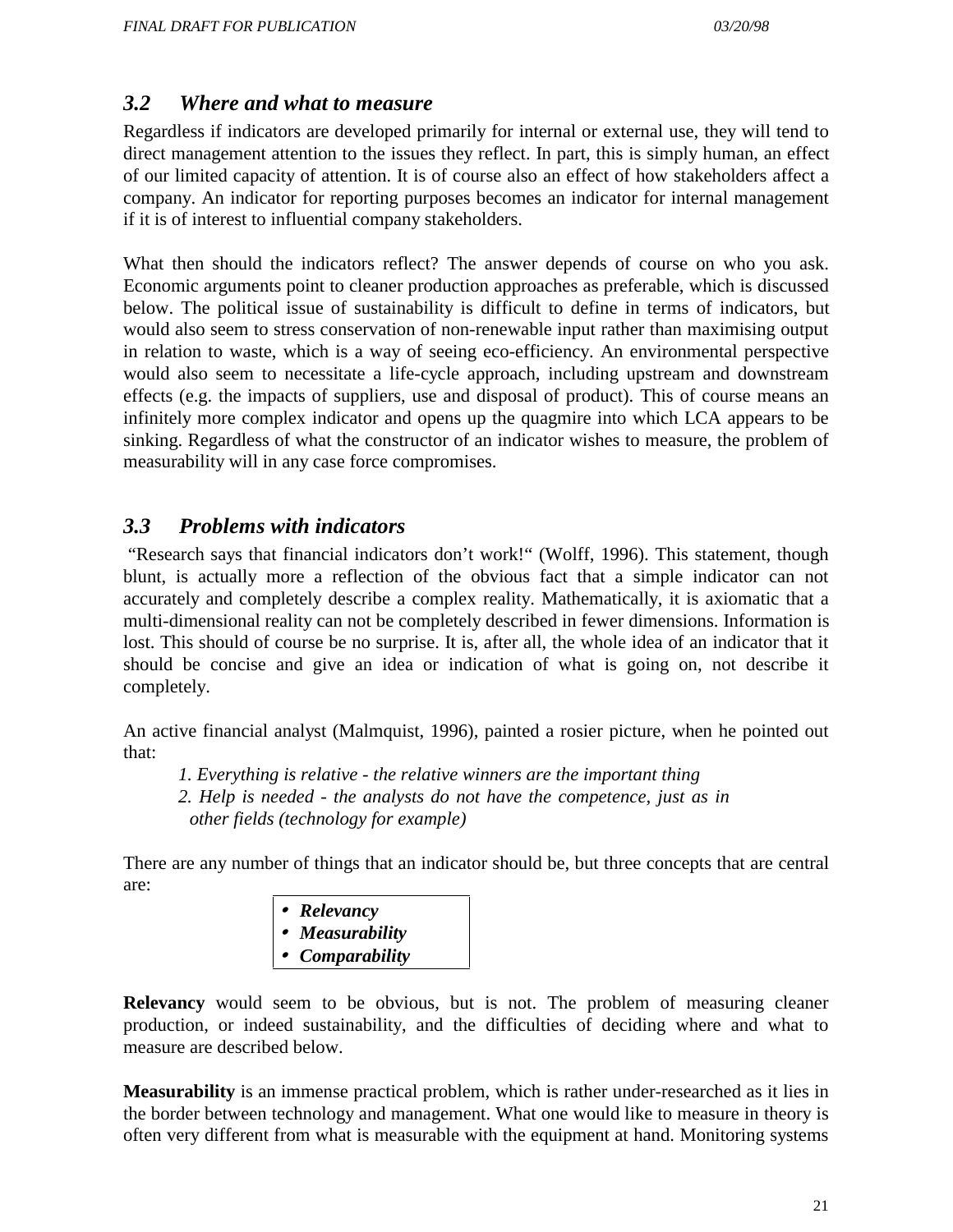can be prohibitively expensive if they even exist for the desired application. In the simpler case, the information simply does not seem worth the investment. A common example is indicators for energy use, where a company might have one electricity meter for an entire building, which contains a number of different activities. It thus becomes difficult to construct an indicator for energy efficiency.

**Comparability** is the central issue. There are several levels of comparability:

- comparability with an earlier time period
- comparability with other sites in the same company
- comparability with other companies in the same line of business
- comparability with all other companies.

It is often of interest to construct an indicator in the form of a measurement of total environmental performance in relation to a measure of operations, such as the amount of a certain effluent in relation to production volume. This allows better comparability with varying volume of operations, but has other problems. One central problem is that of how to account for suppliers.

Any system of comparisons will also have winners and losers, which means that the losers can be expected to put up a fight against any system that is suggested. They will always have ammunition for that battle, since an indicator never can be an accurate reflection or reality. The problems with indicators are thus forbidding. In that context it is helpful to lower ambitions so that the goal of an indicator is to be useful, not to be absolutely correct. This would seem to imply that they need not be long lived. An indicator could be very useful for a limited time period.

Sören Bergström (1994) lists a number of principles for developing performance indicators. Two of these are especially interesting and concern the way indicators describe performance. They are the on-the-board principle and the cluster principle

*On the board principle:* Approximate and useful is better than exact and impracticable.

*Cluster principle:* Several indicators that approximately describe a phenomenon can, if the indicators are independent, together give a more exact picture than a single one.

Environmental performance measurement is not an objective process but a communication tool. The system boundaries and the basis for comparison are arbitrary. A few successful cases exist of performance measurement for employee motivation in medium sized industry (Parker, 1996). This use, to affect decisions by workers in operations, show how performance measurement can be seen as an instrument of power.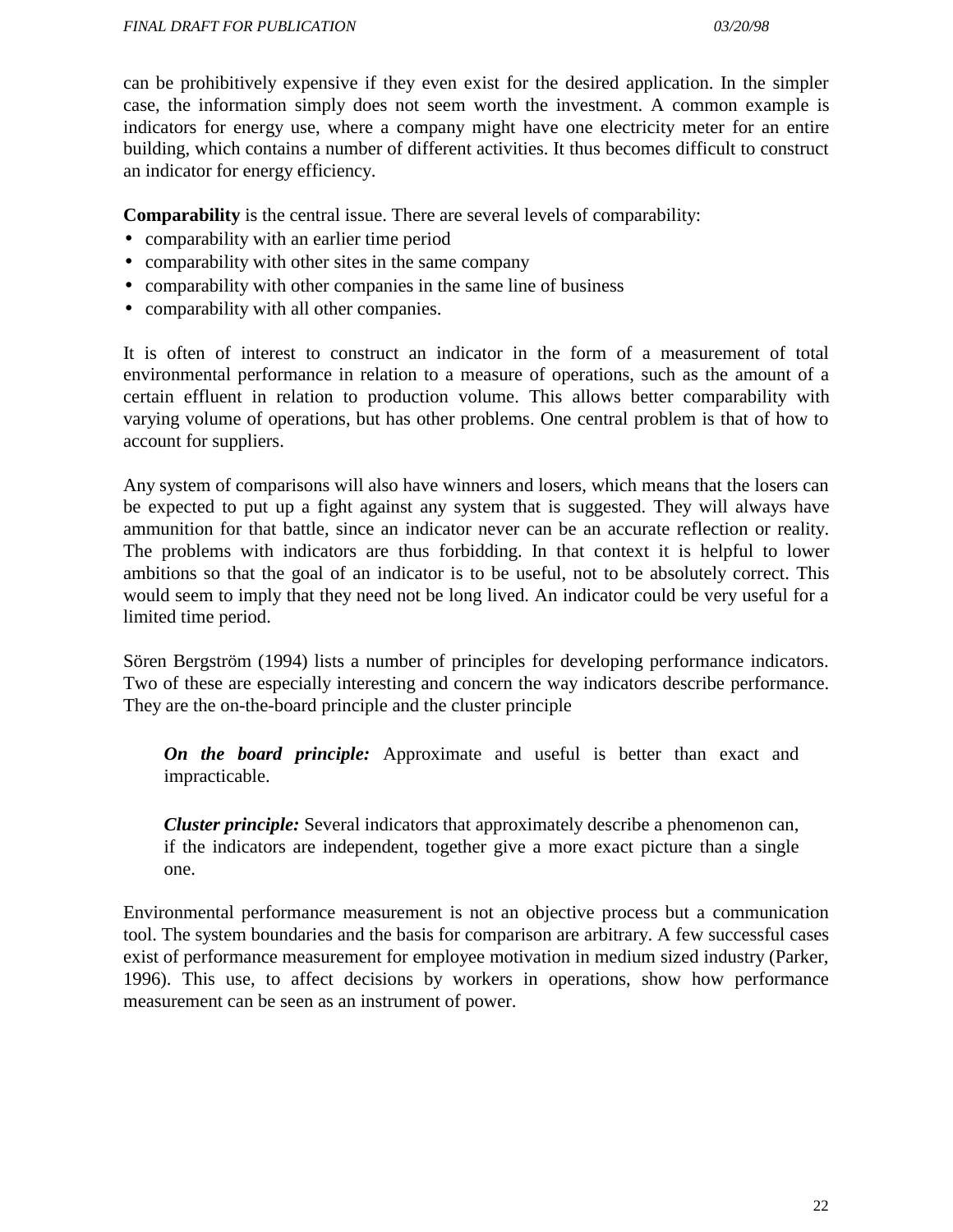### *3.4 Standardisation of Environmental Performance Evaluation*

Environmental performance evaluation (EPE) is currently the focus for ISO TC 207 SC 4 and the ISO/DIS 14031 defines EPE as a *"process to facilitate management decisions regarding an organization's environmental performance by selecting indicators, collecting and analysing data, assessing information against environmental performance criteria, reporting and communicating, and periodic review and improvement of this"*.

The draft international standard also states: *³Indicators for EPE are selected by organizations as a means of presenting quantitative or qualitative data or information in a more understandable and useful form. They help to convert relevant data into concise information about management's efforts to influence the organization's environmental performance, the environmental performance of the organization's operations, or the condition of the environment. An organization should select a sufficient number of relevant and understandable indicators to assess its environmental performance."*

The ISO/DIS 14031 describes two general categories of indicators for EPE:

- a) environmental performance indicators (EPIs); and
- b) environmental condition indicators (ECIs).

*Management performance indicators (MPIs)* should provide information on the organization's capability and efforts in managing matters such as training, legal requirements, resource allocation and efficient utilisation, environmental cost management, purchasing, product development, documentation, or corrective action which have or can have an influence on the organization's environmental performance. MPIs should assist evaluation of management efforts, decisions and actions to improve environmental performance.

*Operational performance indicators (OPIs)* should provide management with information on the environmental performance of the organization's operations. OPIs relate to:

- inputs: materials (e.g., processed, recycled, reused, or raw materials; natural resources), energy and services;
- the supply of inputs to the organization's operations;
- the design, installation, operation (including emergency events and non-routine operation), and maintenance of the physical facilities and equipment of the organization.
- outputs: products (e.g., main products, by-products, recycled and reused materials), services, wastes, (e.g., solid, liquid, hazardous, non-hazardous, recyclable, reusable), and emissions (e.g., emissions to air, effluents to water or land, noise, vibration, heat, radiation, light) resulting from the organization's operations;
- the delivery of outputs resulting from the organization's operations.

*Environmental condition indicators (ECIs)* provide information about the local, regional, national or global condition of the environment, and they are not measures of impacts on the environment. If management's interest is the organization's contribution to the regional, national or global condition of the environment, the organization may use indicators being investigated and developed by government agencies, non-governmental organizations, and scientific and research institutions. Examples of such indicators include thickness of the ozone layer, average global temperature, and the size of fish population in oceans. Examples of areas for which local or regional ECIs may be developed are air; water; land; flora; fauna; humans; and aesthetics, heritage and culture.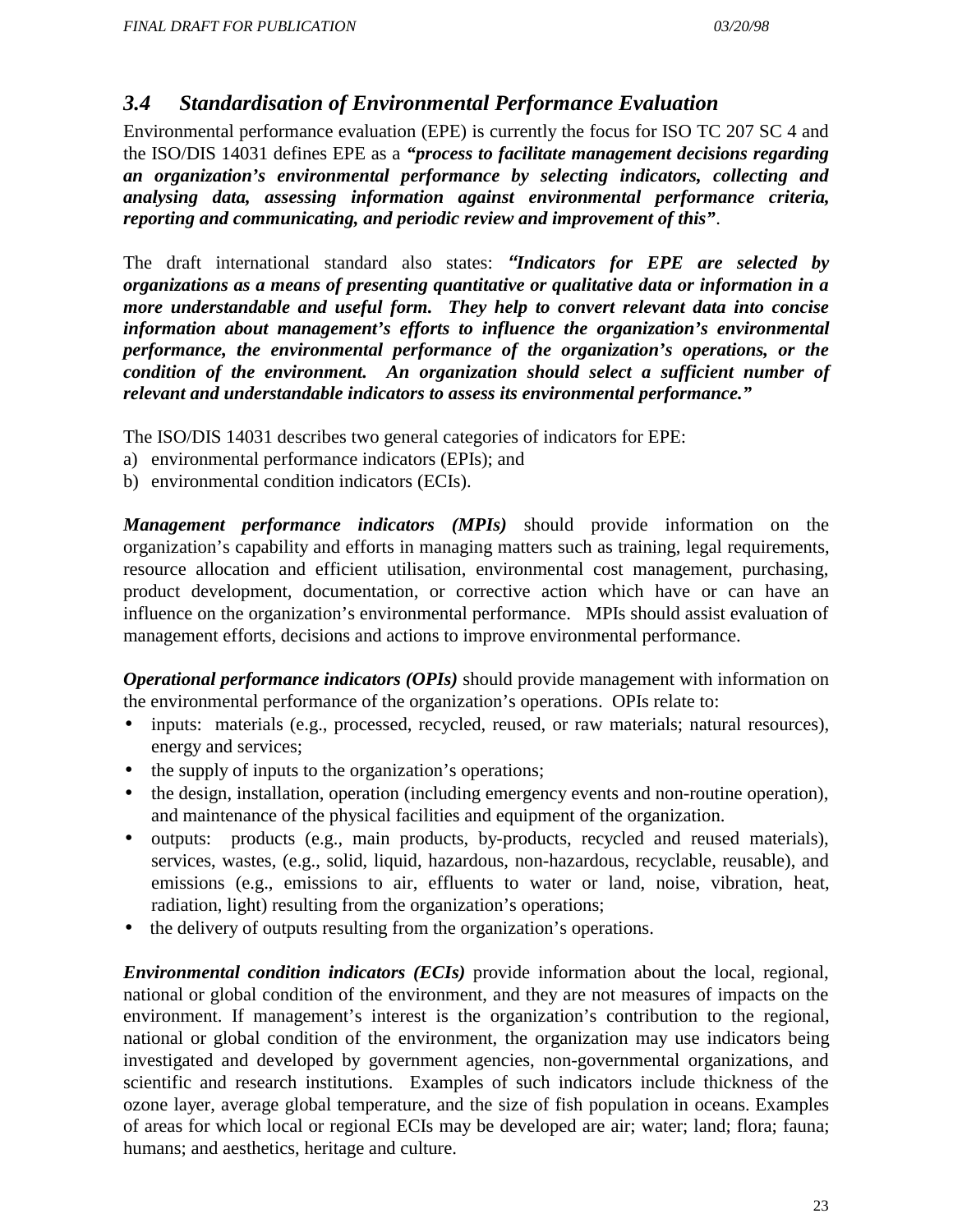### *3.5 Next generation of EPIs*

Naimon (1995) identifies five generations of indicators:

- 1. Earliest indicators converted absolute measure of environmental loadings (e.g.  $SO_x$ ) emissions) into relative terms to describe and enable comparison of various regions respective environmental qualities.
- 2. Second generation compared environmental risks with economic terms to indicate a specific firm's comparative exposure to environmentally related financial risk.
- 3. The third generation focuses on trends positively linked to financial performance. Certain organisational features seem to be linked to progressive improvement.
- 4. A fourth generation begin to assess the problems related to products during their life cycle. A life cycle analysis (LCA) as an internal tool has enabled many companies to achieve environmental and financial advantages.
- 5. A fifth generation of environmental indicators would incorporate many elements of the earlier generations. It would combine already existing *result* or *impact* indicators, such as indicators of human health and equity (diseases, infant mortality, life expectancy, air/ water quality etc.) with geographic information on biodiversity, natural history and baseline environmental impacts.

Naimon adds "since various stakeholders have partially overlapping needs, one would expect that mixtures of the aforementioned indicators will be devised and deployed to serve a variety of corporate, investor, and environmental ends over the next few years."

### *3.6 Conclusions*

A consensus needs to be reached by the business sector on a portfolio of core environmental indicators, overall and on an industry specific level. These environmental indicators need to be both qualitative, quantitative and monetary. They need to concern both environmental performance and environmental impact. They need to focus on process, product and system. The forthcoming standard on Environmental Performance Evaluation, ISO 14031, will only be the very first step in the direction of such a consensus. This is an area which the business community, NGOs and governmental authorities will pay close attention to during the next couple of years. The environmental indicators need to be so constructed that they can illuminate whether or not the corporate environmental management endeavours are having the desired effect: moving us closer to a sustainable society. Here the development of environmental performance indicators would definitively benefit from a merge with what Naimon calls result indicators. These are the type of elements that eco-economists are fighting to include in national environmental accounting, recent contributions being the latest report to the Club of Rome *Taking Nature into Account* (van Dieren 1995) and the European Commission report *Environmental Indicators and Green Accounting* (Commission of the European Communities 1996)*.*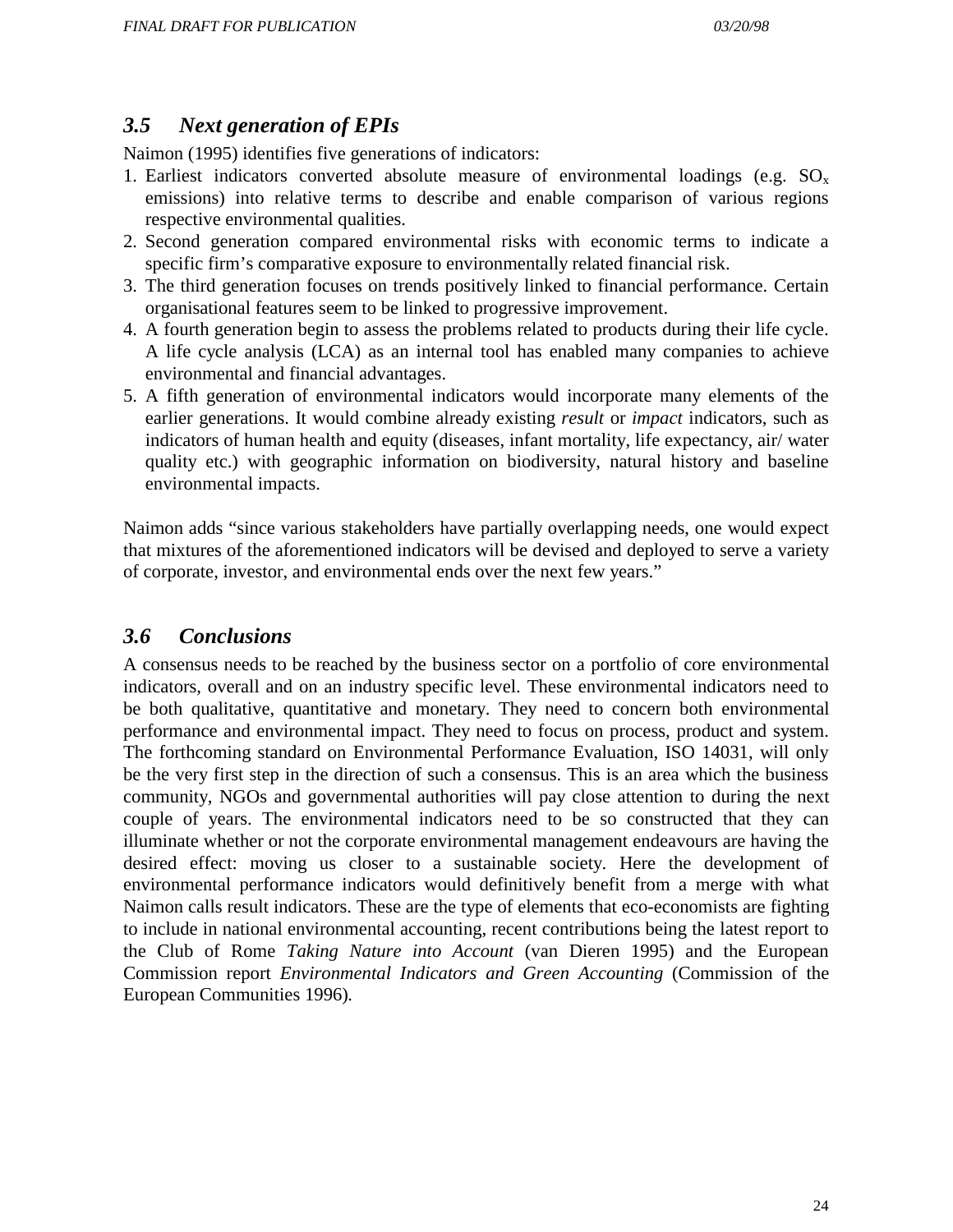# **4 The current state of environmental reporting**

### *4.1 What is environmental reporting?*

It is important to distinguish between the terms environmental reporting and corporate environmental reports (CERs). In both the academic literature and the business periodicals the two terms are far too often used as if they were one and the same. However, *"it is important to remember that a printed environmental report is only one tool for communication"* and that *"there are many ways to provide environmental information"* (WICE, 1994).

*Environmental reporting* can be defined as a catch-all term that describes the *various means by which companies disclose information on their environmental activities*, while *corporate environmental reports (CERs)* are only one form of environmental reporting defined as *publicly available, stand-alone reports issued voluntarily by companies on their environmental activities* (Brophy and Starkey, 1996). Great emphasis should also be put on the CER is a means to environmental improvement and greater accountability, not an end in itself.

There can be said to be three categories of environmental disclosures (DTTI, 1993):

- 1. **involuntary disclosure** the disclosure of information about a company's environmental activities without its permission and against its will;
- 2. **mandatory disclosure** the disclosure of information about a company's environmental activities that is required by law;
- 3. **voluntary disclosure** the disclosure of information on a voluntary basis.

Examples of involuntary disclosures are environmental campaigns, press and media exposés and court investigations. Toxic Release Inventory (US), Pollution registers and Freedom of Access to environmental information (EU) are all examples of mandatory disclosure. There are two types of voluntary disclosures: confidential and non-confidential. Confidential voluntary disclosures are those required by banks, insurers, customers and joint venture partners that are not publicly available. Non-confidential voluntary environmental disclosures is practically any environmental information the company voluntarily makes available to the general public. Environmental reporting can be defined as consisting of both mandatory and voluntary disclosure, i.e. it is something that a company does rather than has done to it (Brophy and Starkey, 1996).

### **4.1.1 Mandatory environmental reporting schemes**

Among the key findings of the 1996 UNEP/SustainAbility report *"Engaging Stakeholders"* is that there is a building pressure for mandatory - rather than voluntary - reporting. Mandatory public reporting of environmental information is currently limited to a few countries, while mandatory reporting to the authorities is more widespread. Mandatory reporting of environmental issues in financial reporting is dealt with in chapter 2 on environmental issues and the finance sector.

The OECD published a guidance manual for governments regarding Pollutant Release and Transfer Registers (PRTRs) in 1996. There are already various national PRTRs that exist in many of the European countries (in the UK and France for example). A PRTR system usually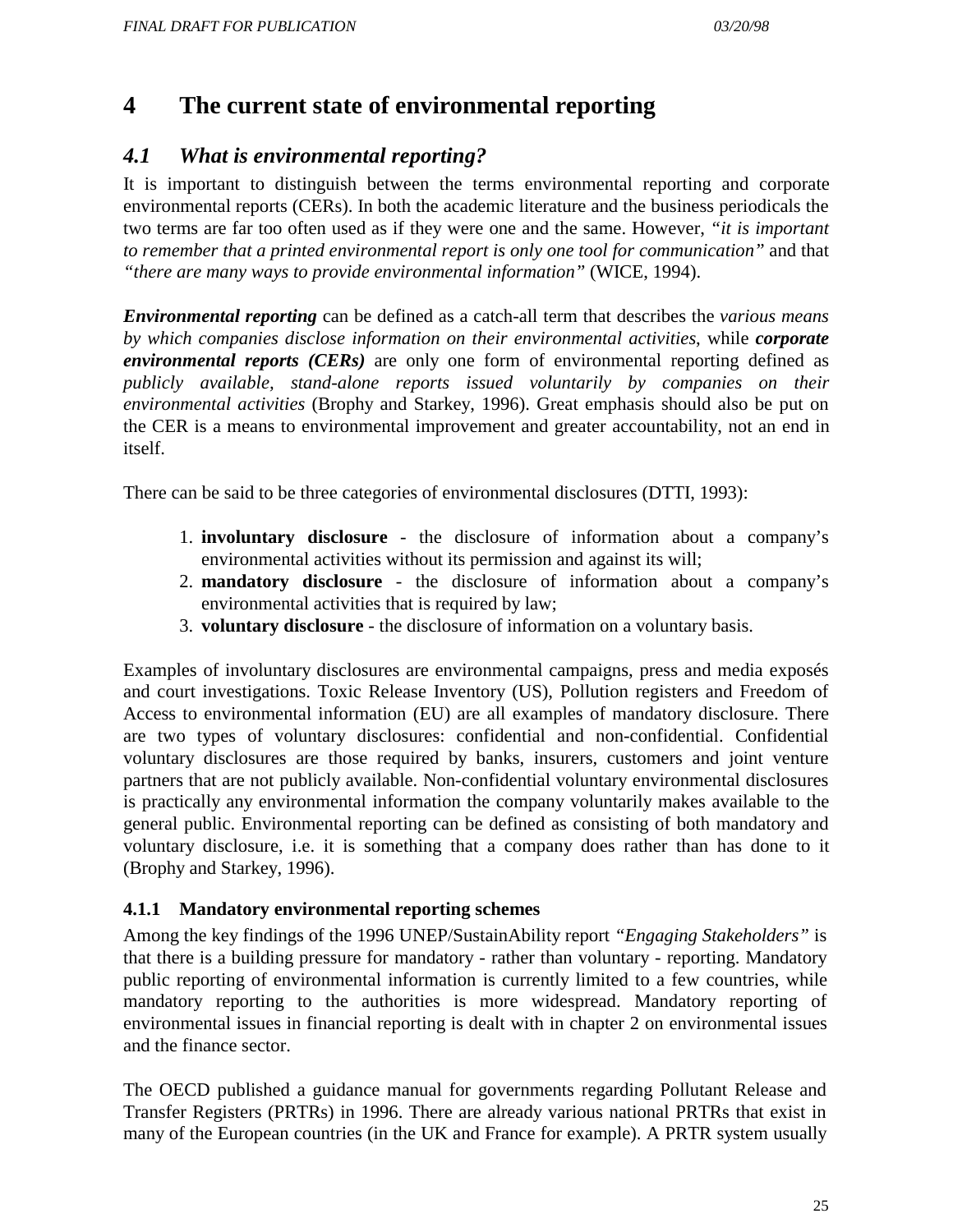calls for firms to report periodically on their releases and transfers of a variety of substances of interest. The information is made publicly accessible bearing in mind legitimate needs for business confidentiality. The results provide comparative quantitative information among reporters and have stimulated investors and other stakeholders to ask questions of firms whose performance is significantly below normal for their sector and demand improvement (OECD, 1996).

A PRTR thus provides a powerful incentive for reporters to cut releases and transfers. Corporate and environmental groups alike have said that PRTRs have had a stronger impact than many regulatory programmes even though a PRTR sets no improvement goals mandatorily. Simply by making pollutant release and transfer information accessible encourages firms to take pollution prevention actions (OECD, 1996). The need for a European wide Pollutant Release and Transfer Register has long been discussed, but there is no definite plans or proposals for such a register at this time.

The Council Directive 96/61/EC of 24 September 1996 concerning Integrated Pollution Prevention and Control (IPPC) contains some elements of a European wide PRTR, since it requires all installations belonging to the categories of industrial activities referred to in the directive to supply the competent authority with data required for checking compliance with the permit. The competent authority must in turn make this data available to the public and supply data to an inventory of the principal emissions and sources responsible to be published every three years by the Commission.

In the USA there is the *Emergency Planning & Community Right-To-Know Act (EPCRA)* that established the *Toxic Release Inventory* (TRI), which requires all companies with more than 10 full time employees to submit data on their use, manufacture and/or emissions of approximately 600 different toxic chemicals to the Environmental Protection Agency (EPA). Around 20 000 manufacturing facilities and 200 federal facilities submit reports each year. This data is compiled and processed by the authorities and then made available to the general public over the Internet and through other channels.

TRI is meant to be a public "report card" for the industrial community, creating a powerful motivation for waste reduction. This annual accounting of the nation's management of industrial toxic chemical wastes is a valuable source of information for concerned individuals and communities. Citizens can use TRI to evaluate local facilities through comparisons, determine how toxic chemicals are used, and, with other information, evaluate potential health risks for their community. Organisations can use TRI information as a starting point for constructive dialogue with manufacturing businesses in the area (EPA, 1997).

Since a few years back companies operating on permits in Sweden have to report back to the authorities on their environmental performance in relation to government regulation (SNFS 1993:1, MS57), and from the fiscal year 1996 more than 3000 companies in Denmark have to produce "Green accounts" (Environmental Protection Act §35). Legislation making environmental reporting mandatory for certain categories of companies is also to be introduced in 1998 in the Netherlands as an extension of the Environmental Management Act of 1993. Both the Danish and Dutch regulations involve both reporting to the authorities and the public. The Swedish regulation so far only contains requirements for reporting to the authorities.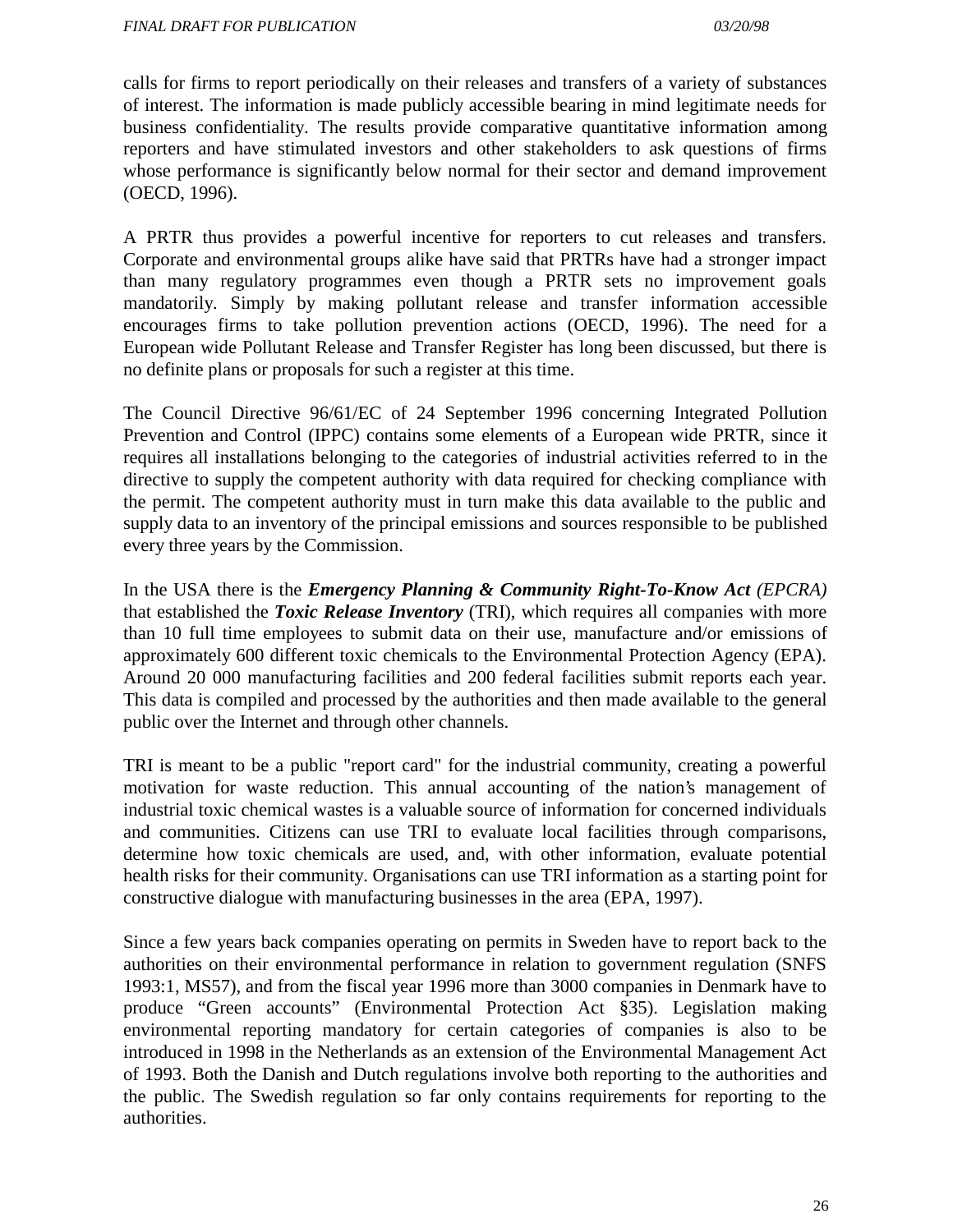In Norway the Norwegian Companies Act and the Law of Accounts state that the company must report whether it pollutes the environment and what actions and/or plans have been taken to prevent this. Companies with operating permits also have to perform self controls and report back to the authorities on their environmental performance. Similar requirements for disclosure in the annual report will be introduced in Sweden.

On the European level there is the EU Directive on Freedom of Access to Environmental Information (90/313/EEC), under which all public authorities with responsibilities for the environment must make environmental information available to any person who requests it. Thus all environmental reporting to the authorities is publicly available and can thus be regarded as public reporting. However, the recently published EEA report *"Public Access to Environmental Information"* highlights the fact that the EU rules on the provision of information are being overtaken by the development of information technology and therefor will need to be transformed.

The European Environment Agency's central concern is to put information to work in support of environmental policy-making. Public access to environmental information supports good environmental decision-making. The "Information Society" we live in today makes monitoring, retrieval and transmission of data with high precision and rapidity possible. There lies a real challenge in anticipating future demands and technological innovations and adjusting national legislation and the EU Directive accordingly.

### **4.1.2 Regulated voluntary environmental reporting**

There are also voluntary government programs that require standardised environmental reporting. In the United States the voluntary **Environmental Leadership Program** (ELP), recently introduced by the EPA, requires participants to issue a public annual environmental report that contains:

- environmental performance data;
- audit information;
- information on its environmental management system (EMS); and
- descriptions of its mentoring, community outreach, and employee involvement activities.

The **Eco-Management and Audit Scheme** (Council Regulation No 1836/93) is also an example of a regulated voluntary reporting scheme since it details the exact requirements for public environmental statements.

The EMAS regulation requires that an environmental statement be prepared following the initial review and the completion of each subsequent audit or audit cycle for every site participating in the scheme, and with some exceptions a simplified environmental statement should be prepared annually in intervening years. The environmental statement should be designed for the public and written in a concise, comprehensible form.

The environmental statement should draw attention to significant changes since the previous statement and needs to include at least:

- a description of the company's activities at the site considered;
- an assessment of all the significant environmental issues of relevance to the activities concerned;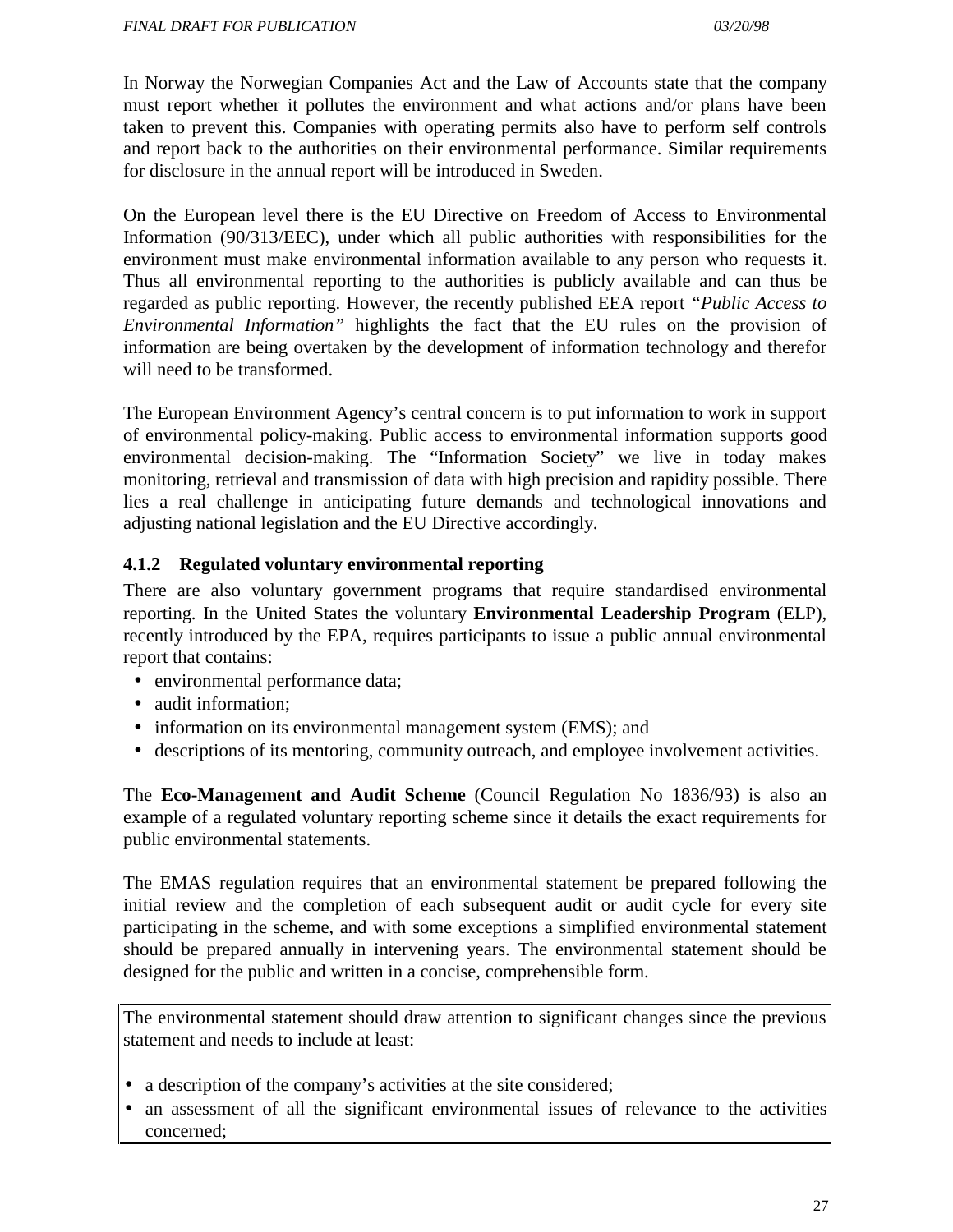- a summary of the figures on pollutant emissions, waste generation, consumption of raw material, energy & water, noise and other significant environmental aspects, as appropriate;
- other factors regarding environmental performance;
- a presentation of the company's environmental policy, programme and management implemented at the site considered;
- the deadline set for submission of the next statement;
- the name of the accredited environmental verifier.

So far only around 800 hundred sites have been registered to EMAS (mainly in Germany) and most of them have only produced one environmental statement. Thus there is still a lack of experience and a survey undertaken by the Swedish competent body "Miljöstyrningsrådet" in 1996 showed that the first environmental statements had many shortcomings. But with more sites registering to EMAS and with more experience of producing environmental statements the quality will improve. In any case the requirements for the EMAS statement has had and will continue to have a considerable impact on voluntary environmental reporting.

Research carried out by Anne Grafé-Buckens at Imperial College on behalf of the European Commission regarding EMAS and SMEs showed that the environmental statement is perceived as perhaps the most delicate part of EMAS. The main difficulties in producing the statement were to summarise the data and translate them into an understandable statement. The unidentified audience made this challenge even larger. There was also concern about the time and human resources required at the managerial level. The time spent to elaborate the statement varied between 6 and 48 man-days. The main audiences were identified as customers, employees and local regulators, while suppliers, neighbours, environmental groups, bankers and insurers were secondary audiences. The research also showed that although the level of awareness regarding the environmental statement is low, 80% of the consulted stakeholders showed interest in EMAS as a potential source of information and even in using it as a basis for risk assessment (Grafé, 1996).

### **4.1.3 Guidelines for voluntary environmental reporting**

A number of guidelines have been published since the beginning of the nineties. The Public Environmental Reporting Initiative (PERI) guidelines in North America is one of the most well known. Another established format of environmental reporting in North America is the one promoted by the Coalition for Environmentally Responsible Economies (CERES). The World Industry Council for the Environment (WICE, now the WBCSD) also published a manager's guide to environmental reporting in 1994. As mentioned UNEP has also identified 50 separate reporting ingredients, among which 20 were considered core reporting elements to be regarded as the required minimum key features of any corporate environmental report worthy of its name. More information about the CERES, PERI, WICE and UNEP guidelines can be found in the annexes. In the annexes you will also find excerpts from the ICC Business Charter for Sustainable Development 16 principles for environmental management, relating to environmental reporting.

Dozens of other organisations have developed recommendations, standards or guidelines for environmental reporting as well. To mention a few: Advisory Committee on Business and the Environment (ACBE, UK), the European Chemical Industry Council (CEFIC), European Green Table (EGT), Global Environmental Management Initiative (GEMI, USA),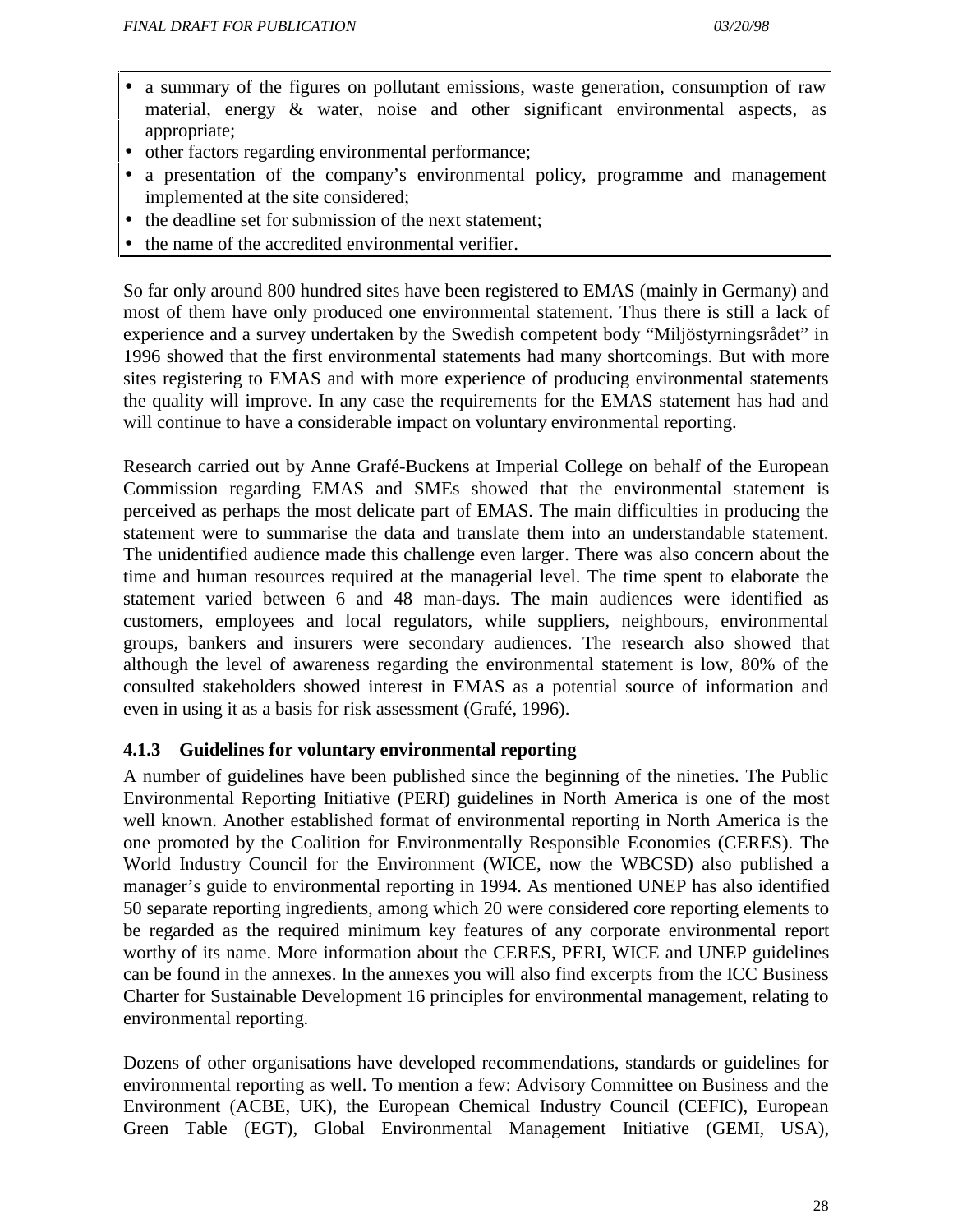International Network for Environmental Management (INEM), The Japan Federation of Economic Organisations (KEIDANREN, Japan), the Prince of Wales Business Leaders Forum (PWBLF, UK) and Social Venture Network (SVN) etc.

All of these recommendations are more or less checklists for the content of environmental reports, including both qualitative and quantitative information and both monetary and nonmonetary data. Areas addressed in many of the guidelines include: organisational profile, environmental policy, environmental management, legislative compliance, environmental releases, resource efficiency, life cycle perspective of product impacts, environmental liabilities & costs, stakeholder relations etc.

Germany's national standards body, Deutsches Institut für Normung (DIN), has recently published a standard for corporate environmental reports (DIN 33922). Although there are already a number of industry- or NGO-developed guidelines for environmental reporting, this is the first attempt by a national standards body to offer such guidance for voluntary environmental reporting. The DIN guidelines focuses more on ethical issues - providing information that is true and clear - than on providing clear guidance on report content.

#### **4.1.4 Award Schemes and Rating/ Ranking of Environmental Reports**

The UK ACCA award scheme for best environmental report was initiated in 1991. There are award schemes in many countries apart from the UK, among others in Sweden, Denmark, Norway, and the Netherlands. The first European Environmental Reporting Awards were also presented in May 1997, sponsored by professional accounting organisations in the UK, Denmark and the Netherlands. Apart from award schemes there are yearly ratings/rankings of the published environmental reports, for example in Germany by IÖW in Berlin and in the Nordic countries by Deloitte & Touche. UNEP/SustainAbility and Tomorrow magazine are other organisations who rate/rank/benchmark corporate environmental reports regularly.

Each of the award schemes and rating/ranking organisations have set up their own list of criteria for what constitutes a good environmental report in their opinion and how each criteria should be weighted. It thus follows that these criteria are quite subjective. The award schemes have a significant effect on how the contents of environmental reports evolves, since they along with other surveys/rankings of environmental reports to a large extent determine what is considered to be best practice in environmental reporting and thus function as guidelines for environmental reporting. The criteria used by ACCA and Deloitte & Touche can be found in the annexes. Both these awards take a broad approach to environmental reporting, including annual reports as well as others means of communication in their judgement, in addition to the Corporate Environmental Reports (CERs).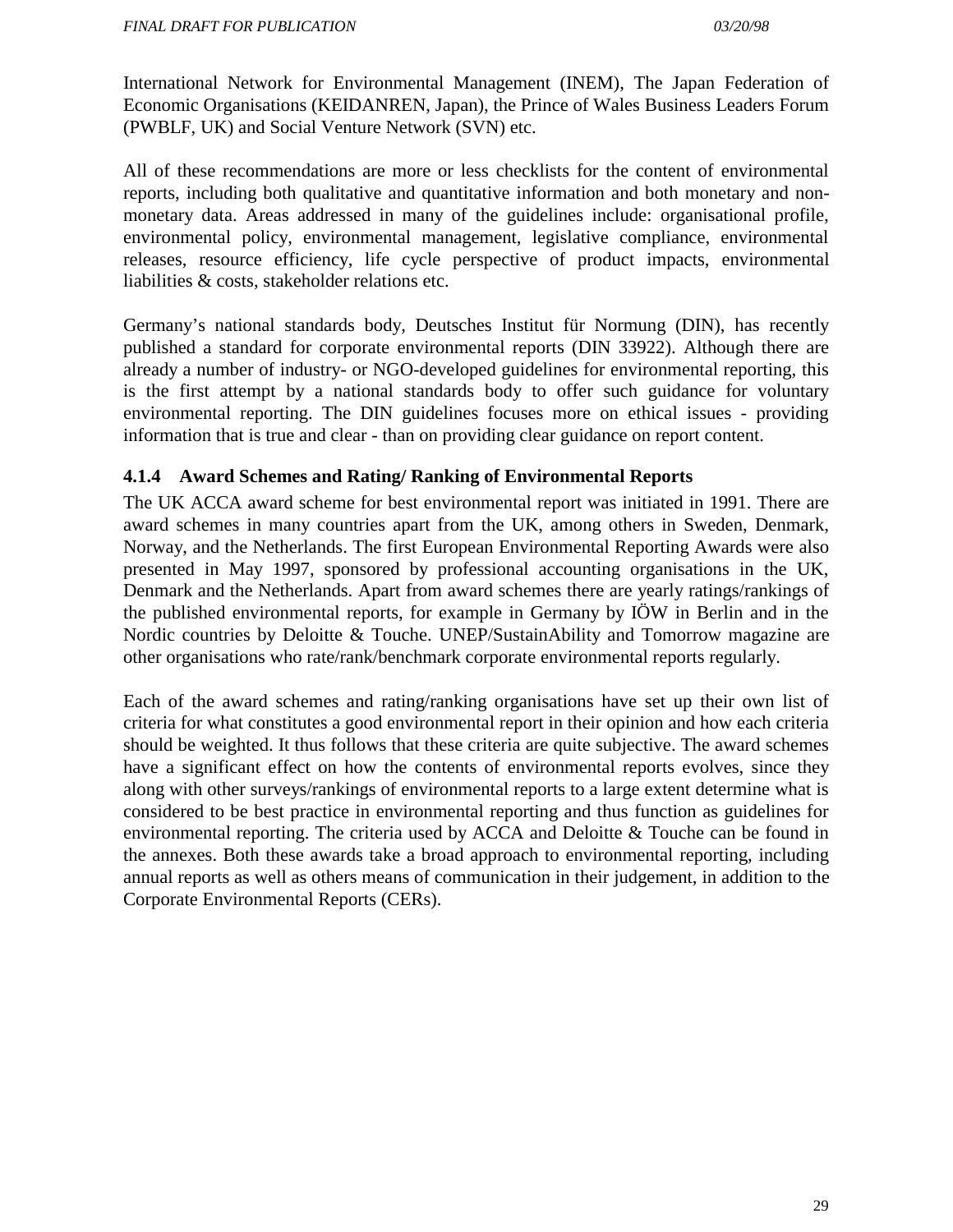However, since an environmental report can have many different audiences with different needs, it is impossible to use the results of such ratings as an indication of how well the environmental reports serves their purpose. For this, stakeholder dialogue is necessary as is illustrated by the UNEP/SustainAbility report *"Engaging Stakeholders"*. For example environmental liabilities are more interesting for the financial sector, while customers might be more interested in information about the environmental management practices and product stewardship.

These awards and surveys often get a lot of attention from the media, and in this way they promote a wider adoption of environmental reporting. But unfortunately they are often misinterpreted as a rating/ranking of the environmental performance and/or environmental management of the companies, rather than only a ranking of quality of the environmental reports themselves. In any case, winning an award for the best environmental report has had a very positive impact on the image of the companies concerned. This is not surprising since the main use made by various stakeholders of the corporate environmental reports today is often as an indicator that the company takes environmental issues seriously and is open to dialogue with their stakeholders. The credibility for the environmental program of any company thus increases with a good environmental report, and decreases when an environmental report is not available or of inferior quality.

### *4.2 Why voluntary environmental reporting?*

It is often stated that most voluntary initiatives on environmental reporting come from pressures from various groups that have a direct interest in the performance of companies. These groups include shareholders, banks, local communities, corporate customers, employees and business analysts (KPMG, 1994). But why do these stakeholder groups want/require environmental information? One argument is that environmental information is required because of the environmental risks run by stakeholders, but this is a research area that needs to be more fully explored. The issue is particularly important since the answer to the question 'why?' are likely to provide answers to 'what?' environmental information a company should disclose (Ballantine and Stray, 1995).

The benefits derived from environmental reporting can roughly be divided in two categories: financial and strategic. If a company can demonstrate good environmental performance and an acceptable level of environmental liability to its stakeholders, it may benefit financially in that its share price may increase. Potential strategic benefits include improving the company image and building better relations with relevant stakeholder groups (Brophy and Starkey, 1996).

The prediction is that there will be growing pressure on those companies that do not report on environmental issues coming from their competitors who do produce an environmental report (KPMG, 1994). In the case a company finds that its competitors are issuing environmental reports it may decide it is necessary to follow suit in order not to leave itself at a disadvantage (Brophy and Starkey, 1996). There has also been speculation on the advent of new laws and regulations that will force companies to report (KPMG 1994). By reporting voluntarily it can build up expertise in advance of the expected regulation (Brophy and Starkey, 1996).

Surveys have shown that the most common reasons given for voluntary reporting were dutybased, such as duty to the environment or the public's right to know. Motivation for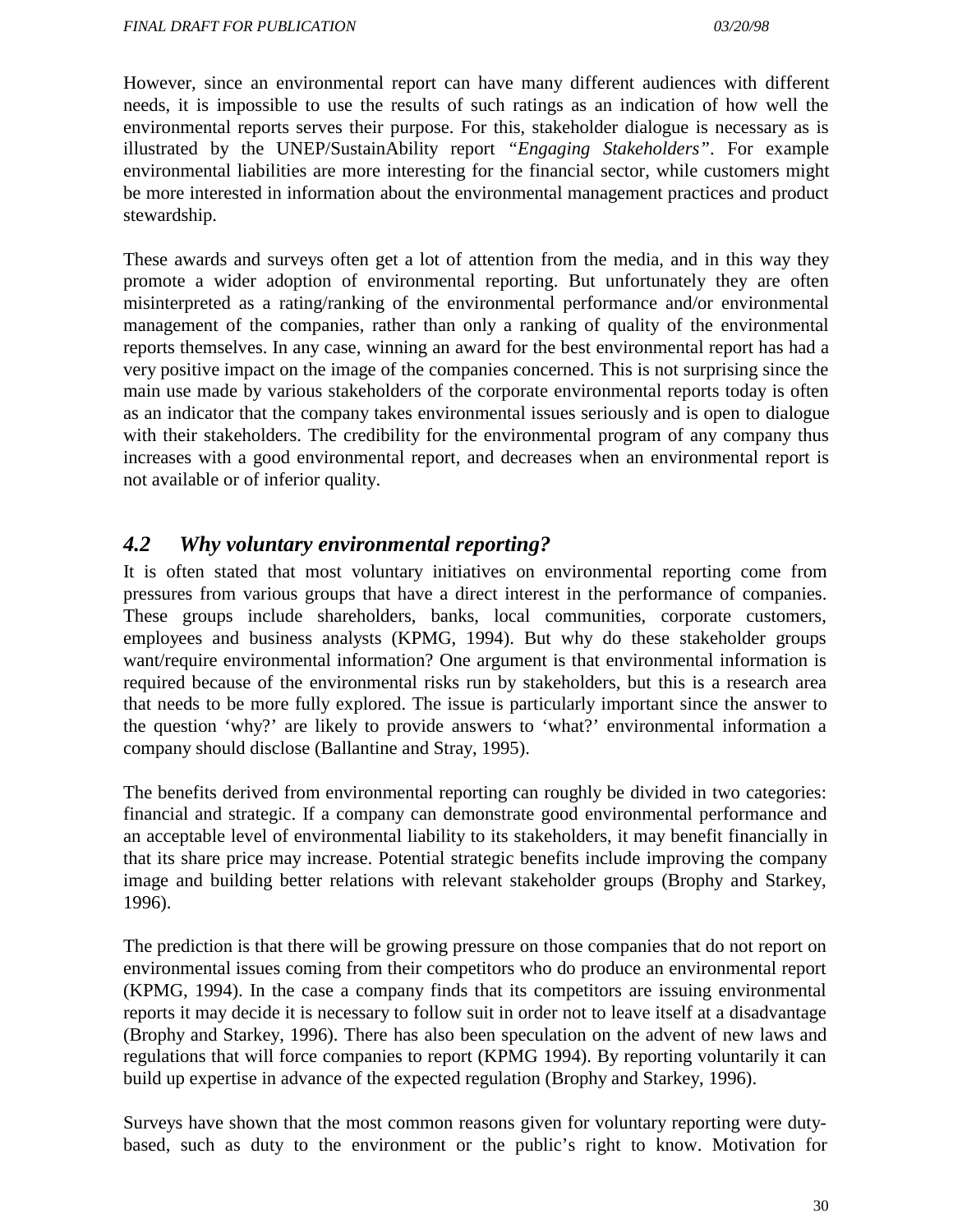disclosure can also be one of self-interest, with companies choosing to report if they judge that the benefits exceed the costs associated with environmental reporting. However, the motivation for reporting is not likely to be based solely on duty or self-interest but will contain elements of both.

Environmental reporting can also have many important internal positive effects. There even seems to be consensus among industries with some experience of environmental reporting that the internal effects of the reporting process, including the information gathering process, are often greater than the external beneficial effects. The information on environmental performance generated by the reporting process is often itself of sufficient value to management to motivate the reporting process. Employees are also important recipients of the reports and if they feel more informed and involved this hopefully will lead to greater work satisfaction. Here it is important to acknowledge the interrelationships between the various environmental management tools.

Environmental reporting promotes improved environmental performance by forcing companies to measure their environmental impacts and communicating them to the stakeholders. An environmental management system is needed to effectively manage the environmental impacts and the employees are the key to successful implementation of such a system. The environmental management system can then in turn provide quantitative data on environmental performance to be included in environmental reporting, to inform the stakeholders of progress made and especially to give the employees pride over their achievements and motivate them to strive towards new targets.

In summary, environmental reports can be considered a sort of small world where many crucial points in the relationship between a company and its stakeholders meet together (Bartolomeo and Ranghieri, 1996). The advocates of environmental reporting are convinced that reporting is a crucial lever for change in the direction of improved environmental performance, and in the longer term, sustainability.

### *4.3 The history and trends in corporate environmental reports*

The first voluntary corporate environmental reports were published in the late 1980's and early 1990's. Among the very first were Norsk Hydro, Norway's largest industrial group, and the U.S. chemical company Monsanto. Leading up to the United Nations Conference on Environment and Development in Rio de Janeiro in 1992, several more companies started down the road of environmental reporting. Many of the reports were however "green glossies", containing more scenic landscape photographs than actual information about the environmental performance of the company. The ICC Business Charter for Sustainable Development 16 principles for environmental management as well as the chemical sector's Responsible Care program both stimulate environmental reporting. Two of the Charter's principles refer to promoting openness and reporting and from the outset the Responsible Care initiative has had the dual goal of improving real performance and demonstrating this to a sceptical public, applying the "don't trust us, track us" principle.

*"Coming Clean - Corporate Environmental Reporting, Opening up for Sustainable Development*" was the first international survey of corporate environmental reporting which was produced jointly by SustainAbility, Deloitte Touche Tohmatsu International (DTTI) and the International Institute for Sustainable Development (IISD) in 1993. One key feature of that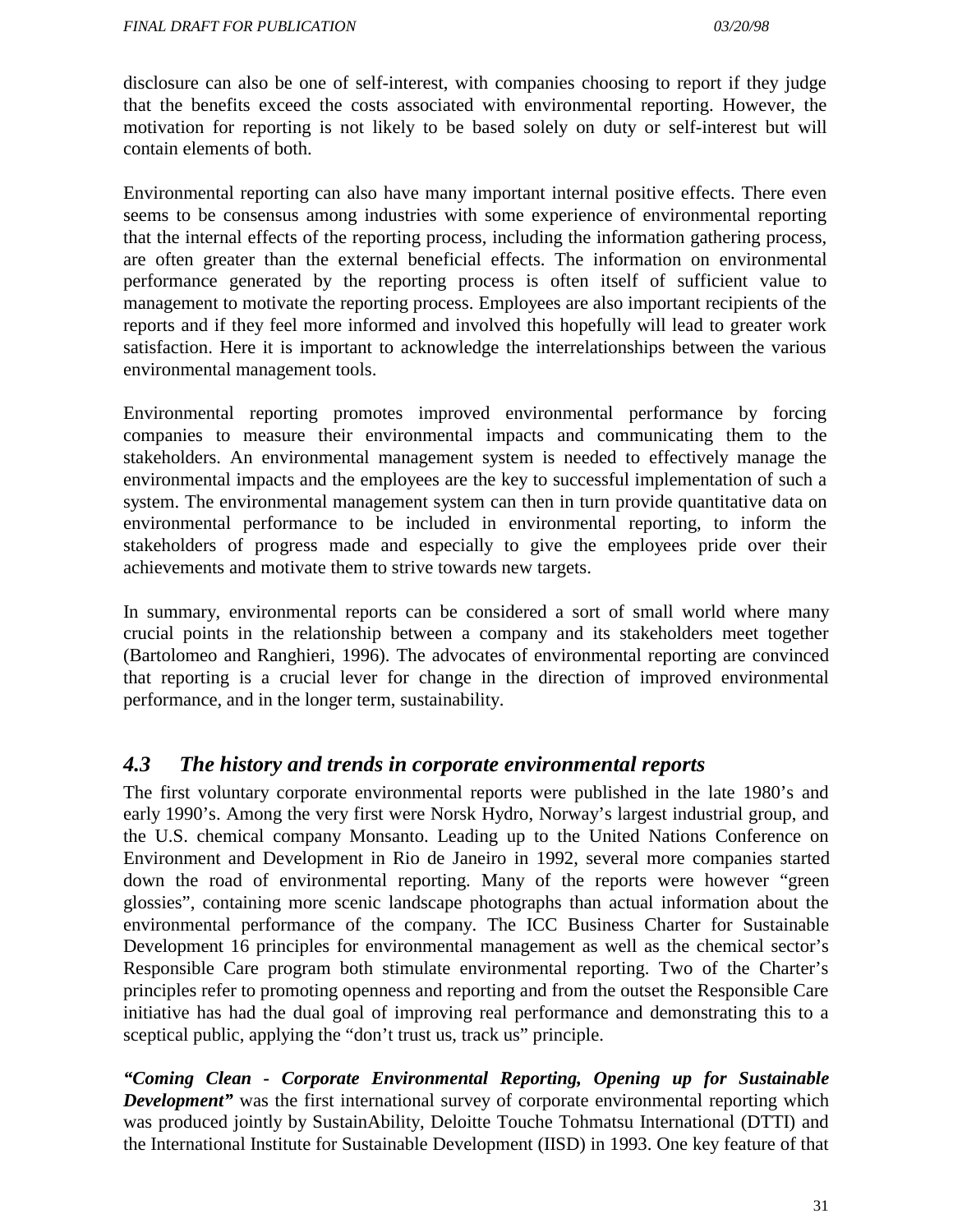study was a five stage reporting model, running from so-called "green glossies" at Stage 1, through to full-blown sustainable development reporting at Stage 5. This was one of the first attempts to develop a "taxonomy" of reporting. The view of the report was that environmental reporting is a step-by-step process which companies have to initiate and improve over time.

The UNEP Technical Report No. 24, the result of a joint UNEP/SustainAbility project focusing on international reporting trends published in 1994 and entitled *"Company Environmental Reporting: a Measure of the Progress of Business and Industry towards Sustainable Development"*, further elaborated the five stage reporting model. One-hundred corporate environmental reports were ranked according to the five stage reporting model and then "reverse engineered" to spot the key reporting ingredients - and track the various reporting "recipes" being used. The report identifies 50 separate reporting ingredients, among which 20 were considered core reporting elements to be regarded as the required minimum key features of any corporate environmental report worthy of its name.

The UNEP report also contrasted the "Anglo-Saxon" reporting model, which focused on policy, management systems and inventories and was favoured by most North American and UK companies, with the "Rhine" reporting model, used by many Scandinavian and German companies and based on an eco-balance of environmental inputs and outputs across the lifecycle of the company's operations. The UNEP report also concluded that, since environmental reporting is still at the experimental stage, diversity is to be encouraged as long as it does not degenerate into confusion or warring fractions. Competition can fuel innovation, given the right circumstances. The report however predicts a process of automatic standardisation in reporting as companies learn from their experiences and best practice emulates.

The *"1993 KPMG International Survey of Environmental Reporting"* was designed to explore the current practice of environmental reporting by the leading companies, based on market capitalisation or revenue, in ten countries: Belgium, Canada, Denmark, France, Germany, Ireland, the Netherlands, Portugal, the UK and USA. Of the 690 companies that responded 400 companies (58%) mentioned the environment in their annual report and 105 (15%) had produced a separate environmental report. The survey showed that environmental reporting had already become quite widespread, especially in the UK (20 reports), Canada (23 reports), USA (14 reports) and Germany (11 reports).

When analysing the trends the survey concluded that the companies that were leading the way in environmental reporting continued to produce good reports, a few new companies had started to produce separate environmental reports and many more had begun to address environmental issues briefly in their annual reports. The growth trend was however slower than expected, which the survey thought might be due to the high standard of reporting that some companies were demonstrating. Companies that wished to start down the road of environmental reporting could no longer produce a glossy magazine discussing their various achievements to date. This might have been acceptable in the early nineties, but the user groups had since become more sophisticated. They now expected reports to be logical, honest, and full of quantifiable data. Since few companies had the environmental management systems that allowed them to produce this kind of data, there was a significant hurdle to jump before a state of the art CER.

In the end of 1995 Tomorrow magazine published a survey of environmental reports. The main conclusion was that the Corporate Environmental Report was *"not so much coming of*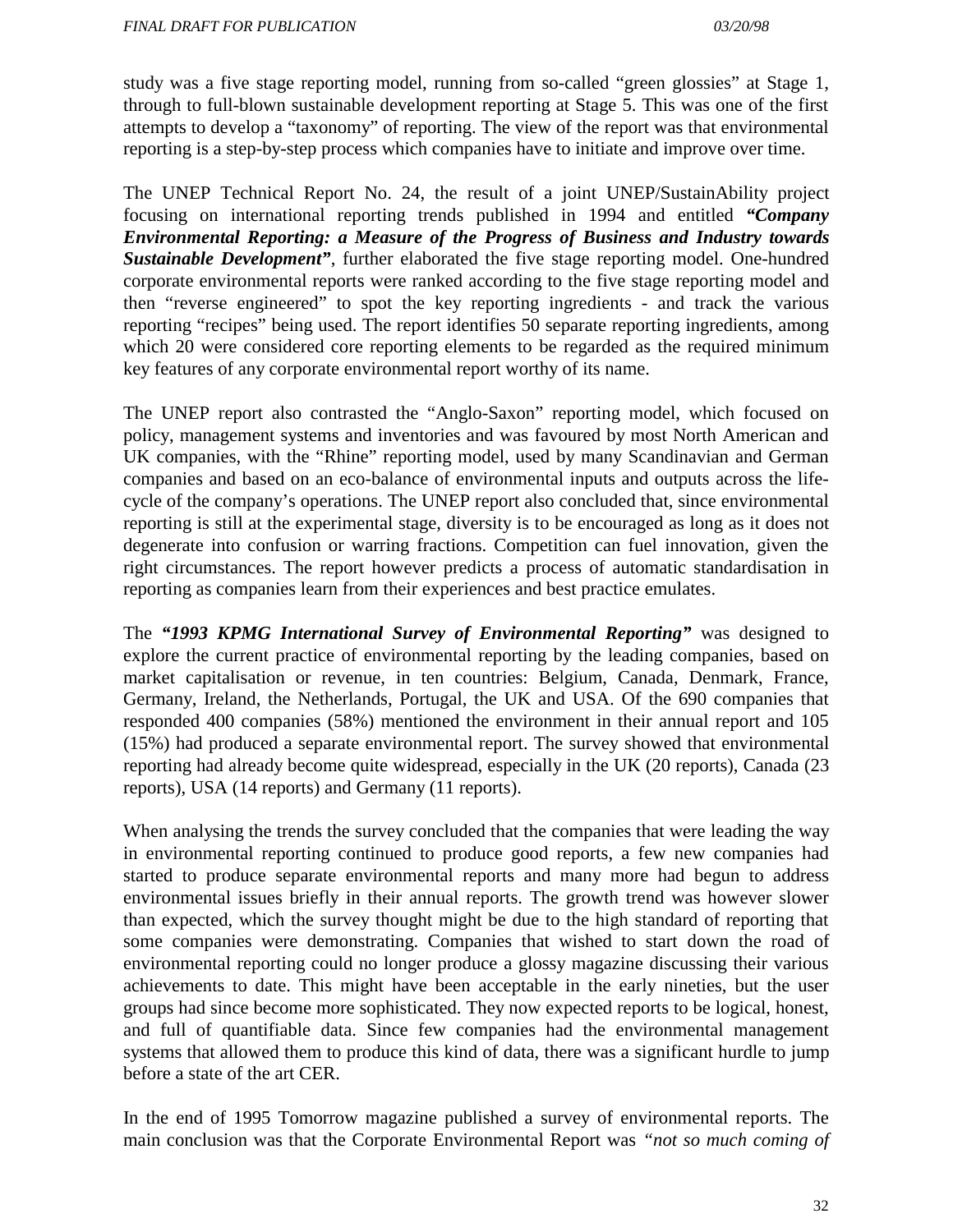*age as emerging into an awkward adolescence - there is a lot of potential and the occasional flash of brilliance but it is a long way from maturity*" (Wright, 1995). The article also concluded that there was surprisingly little consensus over exactly what a CER should include and how it should be presented. But although there is no one way to do a CER, standards are getting closer to unification.

The article mentions the question of who exactly the report is aimed at (employees, customers, industrial colleagues/rivals, investors, NGOs, press etc.) as one major element of confusion. Mostly the answer is all of them, despite the fact that the stakeholders are such a disparate bunch. This poses a number of problems for the report writers: How detailed should the report be? How technical? Is the primary aim to communicate statistical information or a broader environmental vision?

In any case, as the title of the article indicates we have said goodbye to the green glossy and most CERs bear the marks of a serious, considered attitude to environmental impact and include quantitative data. However, hardly any companies seem prepared to question whether their current products and operations are environmentally justifiable on a global level and whether their products are meeting a genuine need which outweighs the negative impacts. Social and ethical concerns are also largely ignored in the corporate environmental reports to date.

The second international progress report on company environmental reporting entitled *"Engaging Stakeholders"* was published by UNEP and SustainAbility in 1996. Questions addressed in the report include: What have leading report-makers learned from stakeholder feedback? Who do they see as key stakeholders? What other ways are being explored to engage stakeholders? Which reports best meet current stakeholder needs? How will these needs evolve? The report is a result of a research program supported by the United Nations Environment Program (UNEP) and sixteen international companies from Australia, Belgium, Denmark, France, Germany, Sweden, Switzerland, the UK and USA.

Among the key findings reported in *"Engaging Stakeholders"* the following can be mentioned:

- a new and growing focus on verification, environmental benchmarking, performance indicators, full cost accounting and the implications of *'sustainability'*
- demands for environmental performance data are increasingly coming from market users (e.g. customers, financial stakeholders)
- corporate environmental reports (CERs) are increasingly being used to monitor, benchmark and rank companies
- a building pressure for mandatory rather than voluntary reporting
- leading report-makers see the social dimension of reporting as a critical new area.

Volume 1, *"The Benchmark Survey"*, focuses on the rapidly evolving area of environmental reporting. A new CER ranking process is introduced and some of the latest CERs are ranked. Ten key transitions now facing report-makers are also explained. Volume 2, *"The Case Studies"*, explores how 12 key stakeholders use - and plan to use - Corporate environmental reports. These range from regulators, through campaigning groups to new types of financial market users (financial risk rating agencies, insurers, stock exchanges).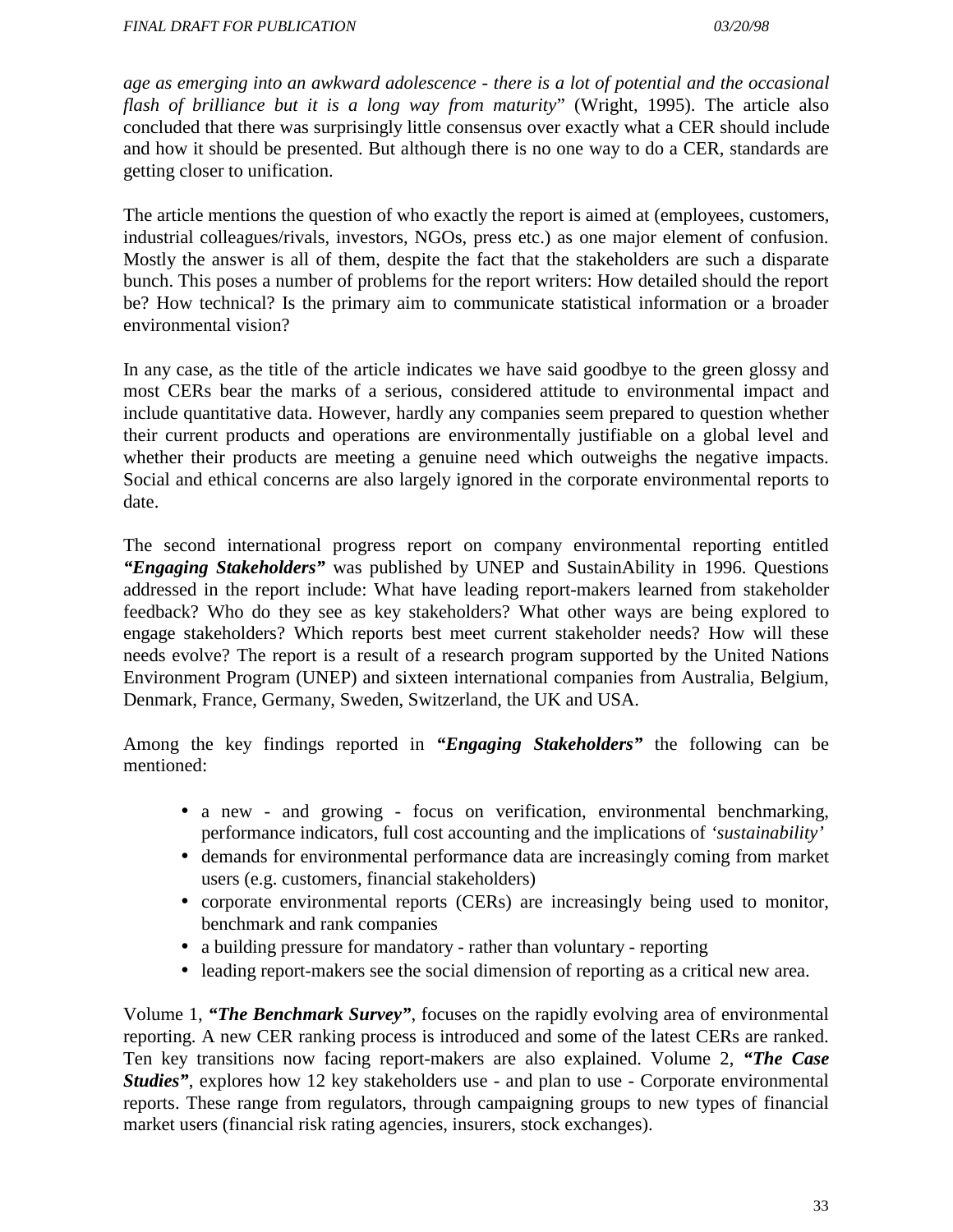Because the green glossies have now almost disappeared due to the user groups demands of quantifiable data, SustainAbility have also updated their five stage reporting model. The entry level for companies beginning to produce environmental reports will from now on be Stage 3 - Descriptive reporting. Stage 4 - State of the art corporate environmental reporting - now has three different sub-stages: Quantity, Quality and Comparability, in order to better be able to differentiate. Stage 5 - Sustainability reporting - has also been opened up to reflect that genuine sustainability reporting will require a new systematic stakeholder framework in which all key actors have parallel, complementary roles to fulfil: Triple Bottom Line Responsibility (Company), Triple Bottom Line Accountability (Government) and Triple Bottom Line Sustainability (Market).

An international survey carried out by IIIEE on behalf of KPMG Environmental Advisors in 1996 (KPMG, 1997) showed that environmental reporting is spreading rapidly. Environmental issues are on the business agenda to stay, as illustrated by the fact that 70% of the companies mentioned environmental issues in their annual reports and 24% had published some sort of environmental report. The results varied between countries and industries but the main trend was clear. More and more companies are publishing environmental reports and the quality of the reports has also improved.

Among the key findings of the KPMG survey of environmental reports can be mentioned that:

- details of an environmental policy was given in 80% of the reports;
- details of future plans and targets were given in 91% of the reports, but only 37% included quantitative targets and only 20% included quantitative target and deadlines as well as reporting back on previous targets;
- quantitative data was included in 87% of the reports and 70% also provided data from previous years to allow comparison;
- in 35% of the reports bad news was disclosed as well as good;
- in 54% of the reports there was some mention of environmental management systems;
- details of environmental audits were given in 43% of the reports;
- 15% of the reports were verified by an independent third party; and
- 47% of the reports provided opportunity for further dialogue.

In summary it can be said that it is still predominantly large, multinational industrial companies in industries in focus of the environmental debate that produce environmental reports. Process industries such as chemical, oil & gas, power generation and forestry, paper & pulp are the industries that reported on environmental issues most frequently and the financial services sector the least frequently, according to the 1996 KPMG survey.

### *4.5 Issues and challenges in environmental reporting*

#### **4.5.1 The need for an environmental communication strategy**

In the 1994 WICE document *"Environmental Reporting - A manager's guide"* it is stated in the introduction that although the guide focuses on the preparation of a written report *"it is important to remember that a printed environmental report is only one tool for communication"* and that *"there are many different ways to provide environmental*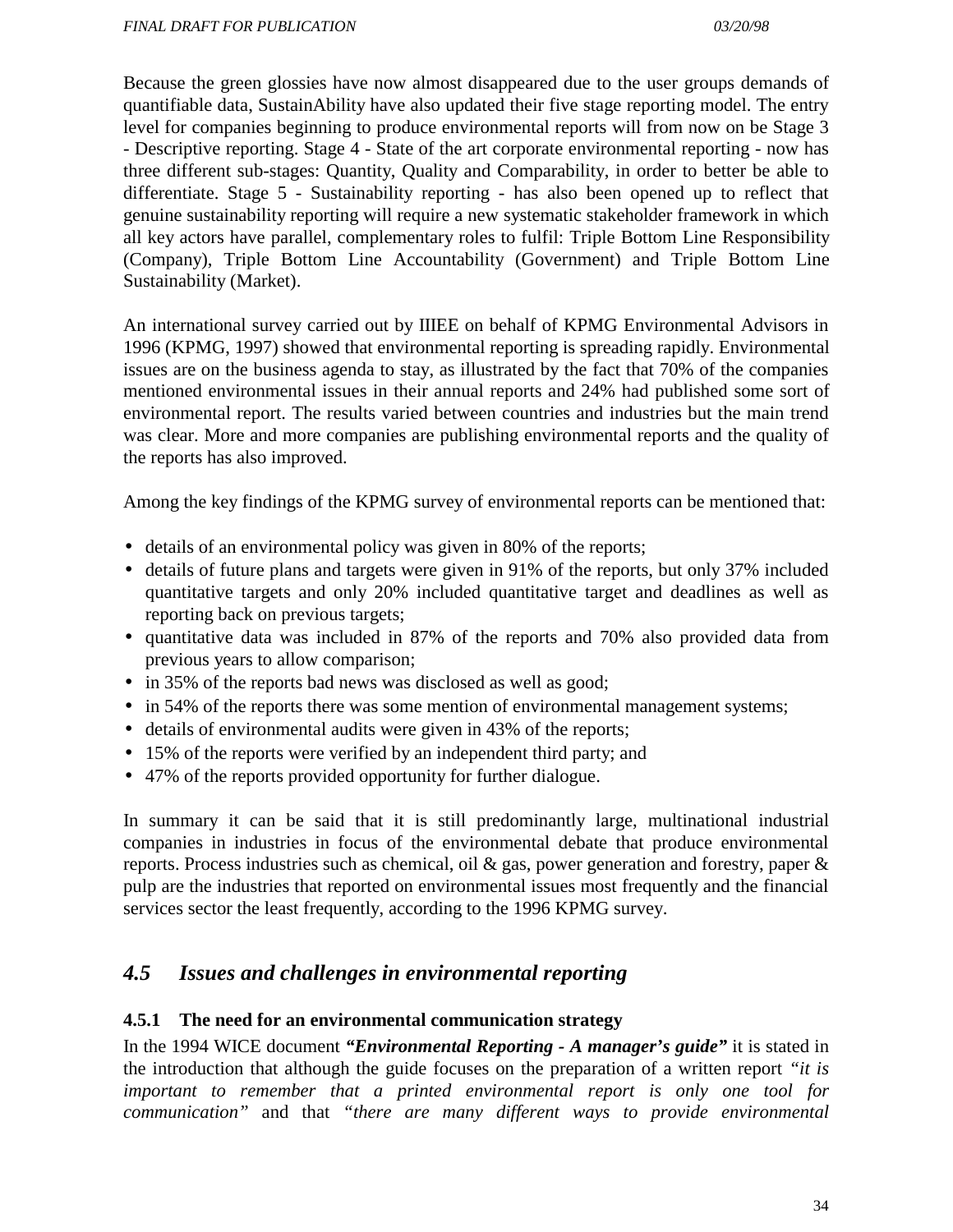*information"*. The broad range of environmental concerns and interests expressed by stakeholders highlights many possibilities for the flow of information.

Any communications plan should answer the following basic questions: 'who?'. 'why?', 'what?', 'how?', 'when?', and 'which?'. 'Who?' refers to which audience is to be addressed, 'why?' to the targets and goals of communication, 'what?' to the content of the message, 'how?' to the way it is to be delivered, 'when?' to the timing and co-ordination and 'which?' to the channels selected for transmission. Bearing this in mind the company environmental report, often used as the primary medium for environmental communication, should be seen as the tip of the environmental communications iceberg rather than its bulk (van Dijk, 1994).

To earn public trust, a company must both improve its environmental performance and develop a wide range of communications and dialogue initiatives. For example, Dow Europe has promoted effective initiatives and has used appropriate tools to transmit targeted information. At the same time, the company has developed an influential voice in setting the environmental agenda. The problem is that environmental reporting is usually *"too much information but not enough dialogue"* (Sancassiani, 1996). Engaging the stakeholders is thus a natural next step in the evolution of environmental reporting.

#### **4.5.2 Engaging stakeholders**

Companies have been producing environmental reports since the beginning of the 1990s, yet there is growing unease among companies and their stakeholders about their effectiveness. Companies producing reports are uncertain of the benefits that accrue and stakeholders are concerned that reports fail to present a clear and comprehensive picture of a company's actual environmental impact. In response to this IBM (UK) and the consulting firm ECOTEC consulted 75 of IBM's stakeholders in 1994 - from employees, consumers and suppliers, to opinion-formers, local communities, financial and regulatory bodies - to determine their views on which environmental performance parameters IBM should include in their environmental reports (Haines *et al*., 1996).

The stakeholders defined eleven key parameters including the use of information technology for pursuing sustainable development, environmental aspects of customer relations, manufacturing processes and IBM's global environmental responsibilities. These were ranked according to stakeholder priority and IBM's performance against each of these indicators was assessed. The stakeholder ranking and environmental performance together produce the environmental performance profile for IBM, which provided a novel tool for prioritising the company's initiatives in improving and reporting its environmental performance (Haines *et al*., 1996).

*IBM UK realised that a successful environmental report needs to report performance across parameters which incorporate the expectations and concerns of the company's stakeholders; otherwise the report fails to satisfy the information needs of its target audience. Stakeholder consultation is crucial in defining these needs and IBM awarded a contract to the environmental consultancy ECOTEC in the beginning of 1994 to:*

- *Identify and prioritise the stakeholder's requirements and expectations*
- *Devise an environmental performance index by which IBM UK could measure its performance*
- *Provide an independent external assessment of IBM's performance.*

*The methodology used for generating IBM's Environmental Performance Profile involved five steps:*

- *1. Consulting stakeholder priorities for IBM's environmental performance*
- *2. Stakeholder ranking of the priorities*
- *3. ECOTEC's environmental best practice questionnaire*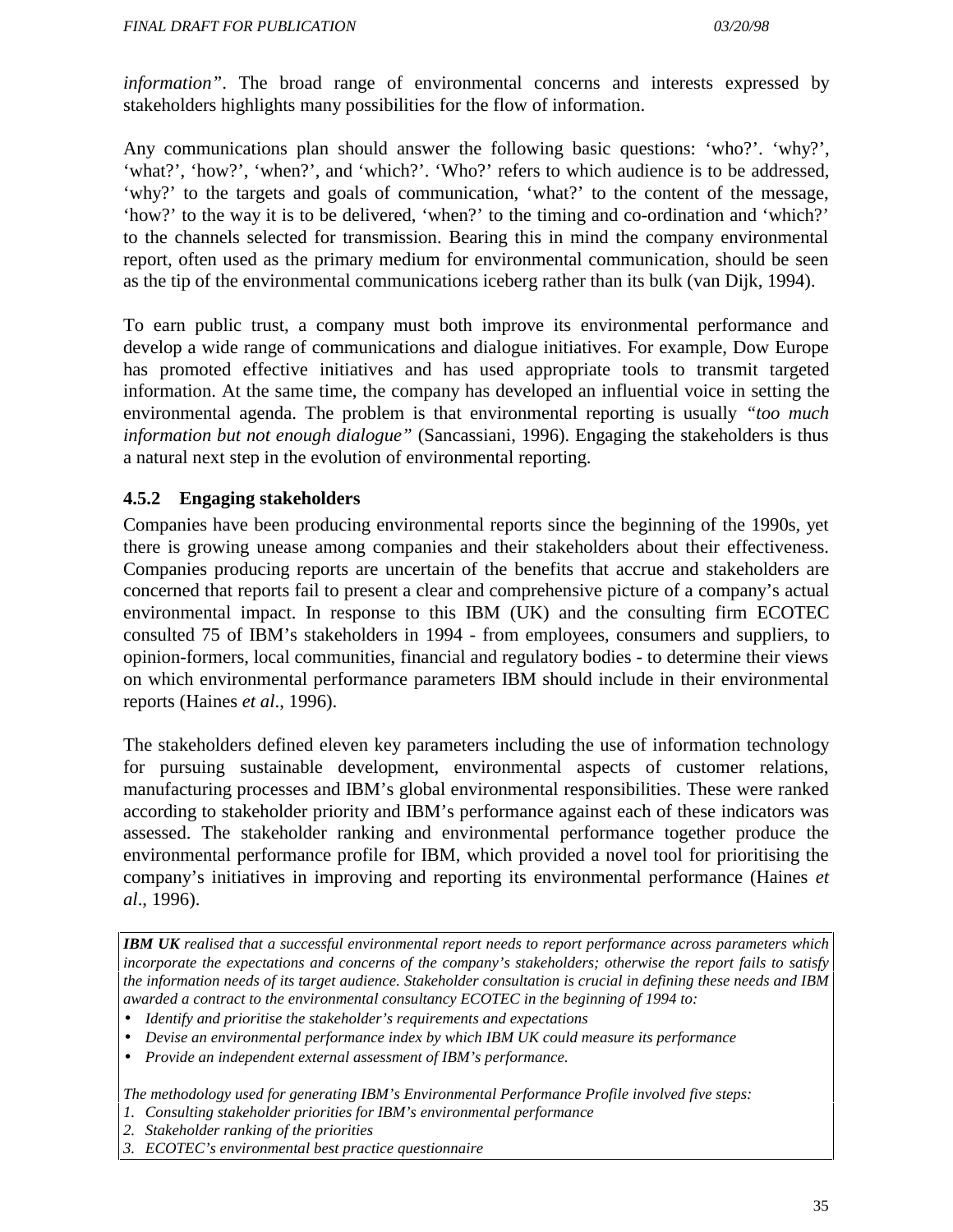



Another survey made by the US Investor Responsibility Research Center (GEMI 1996) showed that a balanced tone, input-output graphics, a sustainability discussion and a CEO statement all were more important for the credibility of environmental reports than third party attestation. Both these surveys thus indicate that a discussion on sustainability and the implications for the company is viewed as important by the stakeholders. The surveys thus suggest that it might be time for companies to start questioning whether their current products and operations are environmentally justifiable on a global level and whether their products are meeting a genuine need which outweighs the negative impacts. This would be a first step towards sustainability reporting.

But getting response from the stakeholders on environmental report is not easy. A 1995 survey showed that the highest response rate recorded was 8% and most companies only got 1-2% responses (Elkington and Spencer-Cooke, 1996). A response card is clearly not the best way for engaging the stakeholders, so the challenge is to find new ways of engaging stakeholders in dialogue with environmental reports as one step in the process. Companies need to identify their audience(s), clarify their need(s) and then adapt their reports accordingly, as Ciba Geigy put it (Elkington and Spencer-Cooke, 1996).

#### **4.5.3 Mandatory versus voluntary environmental reporting**

Mandatory reporting obligations play a crucial role in promoting cleaner production and ensuring corporate accountability (UNEP, 1994). Governments will continue to examine how to implement the recommendations contained in Agenda 21, particularly the part concerning *Environmentally Sound Management of Toxic Chemicals* (Chapter 19). Since many of the environmental problems are of a global nature there is a need to create international registers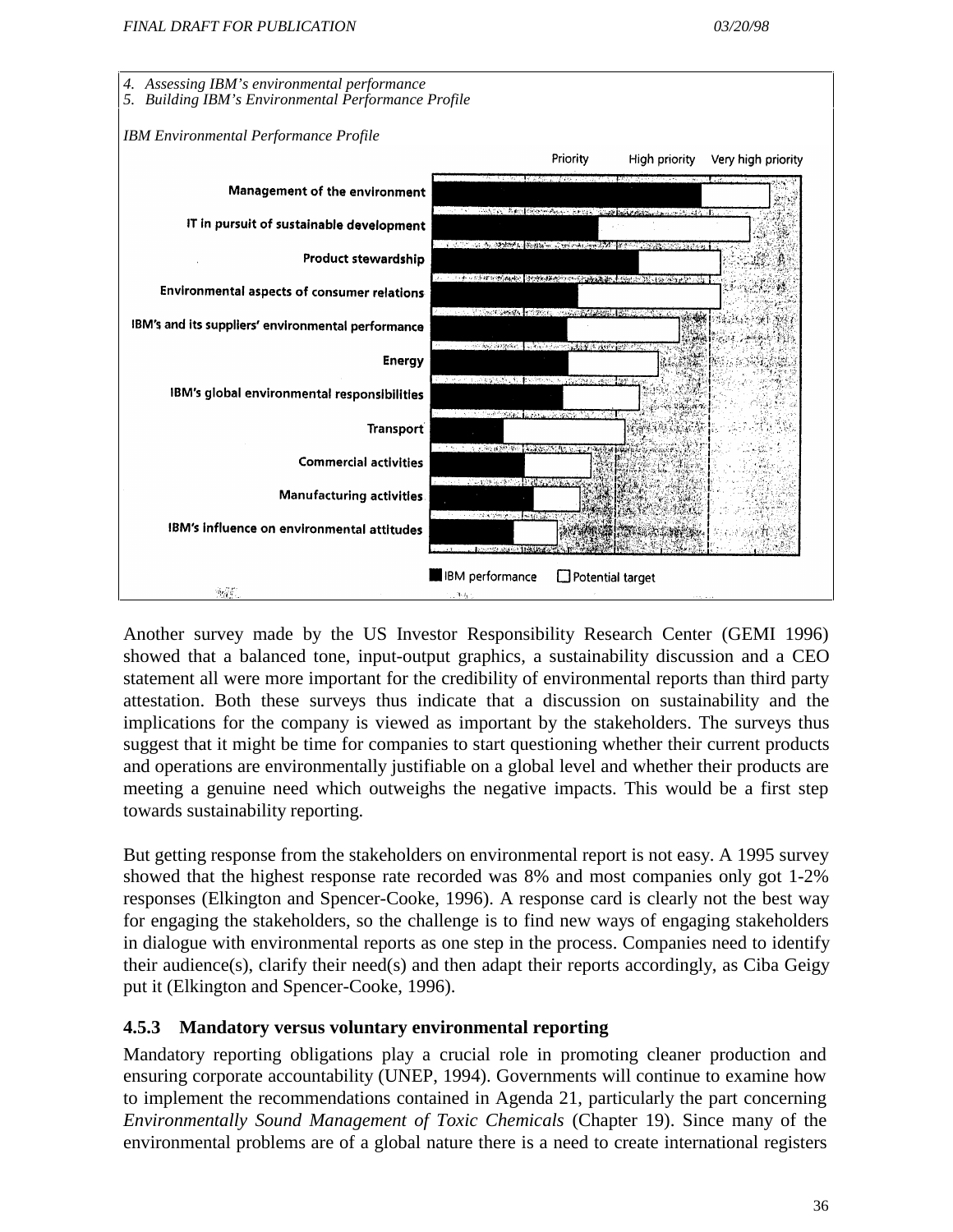of pollution and mandatory environmental reporting systems is a cost-effective way for the individual states to collect the necessary information. Also there is a need for regulation of how to deal with environmental issues in financial reporting, since regulation is obviously a prerequisite for inclusion of these issues in the financial statements.

Industry also prefers mandatory environmental reporting to regular inspections, as it is more in line with self-regulation. Recent research published by the Green Alliance and the environmental consultancy Entec revealed that 58% of company respondents to the second *"UK Business and The Environment Trends Survey"* were in favour of compulsory environmental reporting. A parallel interview survey undertaken with 50 "opinion formers" showed a 72% level of support for mandatory environmental reporting.

The answer to the question whether environmental reporting should be mandatory or voluntary is probably that it should not be either or - it needs to be both. Mandatory reporting of core environmental performance indicators does not exclude continued experimentation and development of corporate environmental reports in the direction of sustainability reporting. Companies will continue to produce and improve their environmental reports for the same reasons as before also when there are mandatory reporting requirements to comply with. In fact, as is suggested by the updated SustainAbility model for environmental reporting, without minimum mandatory reporting frameworks sustainability reporting might not be possible.

### **4.5.4 Framework and format of environmental reporting**

It is to be expected that environmental issues will be integrated into the regular corporate reporting and accounting as environmental issues become integrated into the business mainline decision making process. We have seen trends with separate reports before (working environment, quality, productivity etc.), but then these issues have become part of the annual report as they became "business as usual". There will be more and more information about environmental issues in the annual report, but sustainability reporting will require a transformation of all forms of company reporting to include also social and ethical accountability issues.

Different stakeholder groups have different needs for detailed information. Making everybody happy with one corporate environmental report is an almost impossible task. It is important to remember that written environmental reports are only one part of a complete environmental communication strategy, that also needs to include many other tools for engaging stakeholders in dialogue. Therefor there is no need for more guidelines to environmental reporting that are checklists for what should be included in the environmental report. If companies engage their stakeholders in dialogue they will find out what information they should include in their environmental report. What is needed is instead an established corporate environmental reporting structure with mandatory site reports at the bottom of the hierarchy.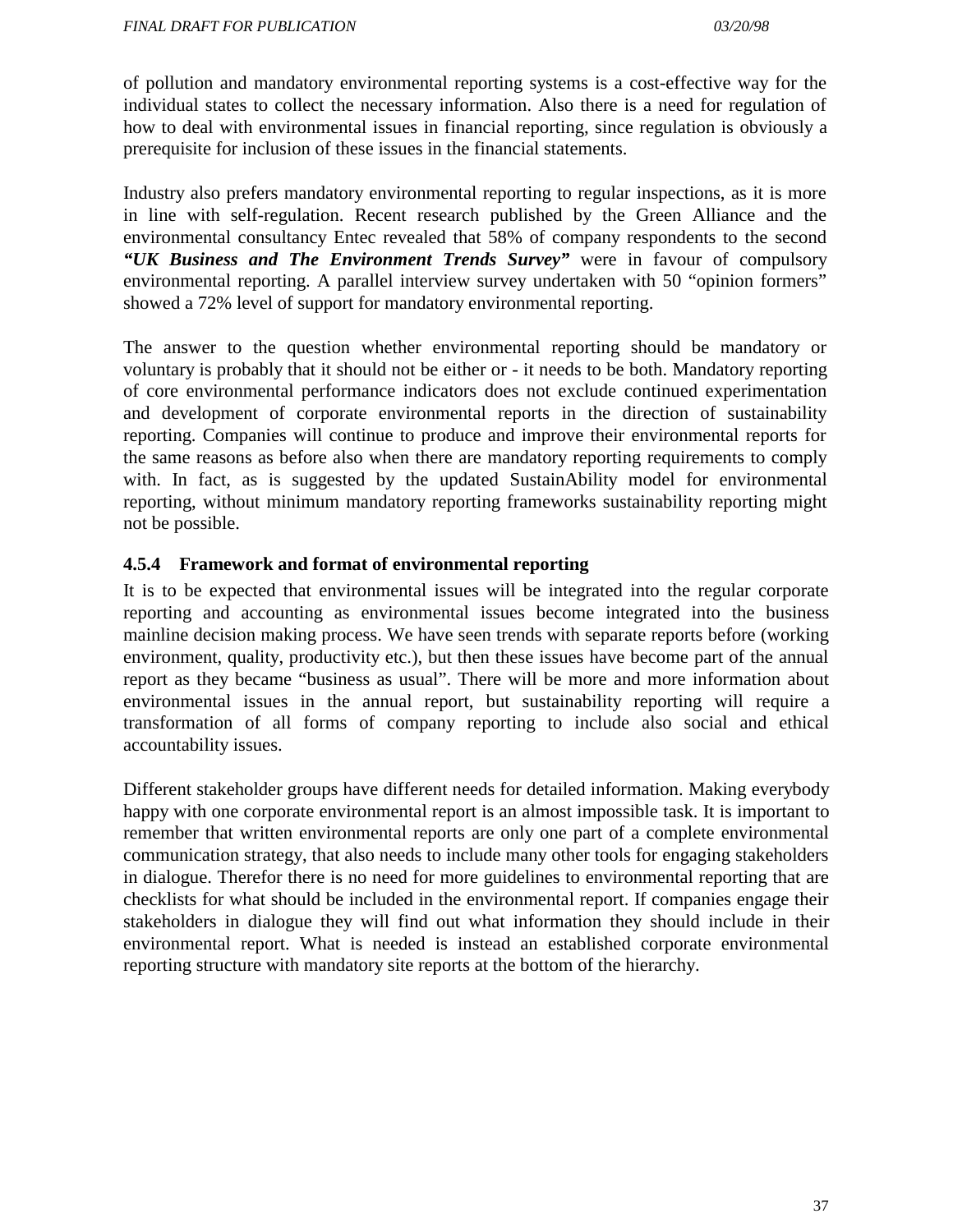

The mandatory site reports would provide information on site performance mainly for the employees and surrounding local communities as well as authorities. The second level would be national, regional and/or business unit reports according to the structure and type of company. An aggregate corporate environmental report on environmental performance should also be produced to provide overview of total company environmental impacts. This report should also contain summary information about environmental performance at the site, national, regional and/or business unit level. A short summary of the corporate environmental report should be include in the annual report, along with information about what environmental reports and other information materials are available and how these can be obtained. The environmental reports should always be referenced in the annual report and should ideally be published simultaneously.

The British multinational conglomerate **Imperial Chemical Industries (ICI)** has to some extent adopted a similar framework for their own reporting. Each manufacturing site produces an environmental report and chemical release inventory in pamphlet form, which are distributed to employees, the local inhabitants and other local stakeholders. The different national, regional or business units can choose to publish their own environmental reports if they think it is needed, as for example ICI Australia has done. An environmental report has been published at the corporate level every year since 1992, lately also integrating Health and Safety issues. There has also been some environmental information in the annual reports, although not in the form of a summary environmental report as proposed by the above described framework.

State-of-the-art environmental reporting should thus involves a framework of individual site reports and an aggregated corporate environmental report. Aggregate reports on the national, regional and/or business unit level can also be produced if such are deemed valuable for stakeholders depending on the industry sector and structure of the company. The aggregated environmental report should focus on environmental management, the life cycle perspective of the products, stakeholder relations and a sustainability discussion (e.g. are the current products and processes justifiable and what must be done to become more sustainable) with summary environmental performance targets and data. The site reports should focus on environmental management, stakeholder relations and environmental performance targets and data.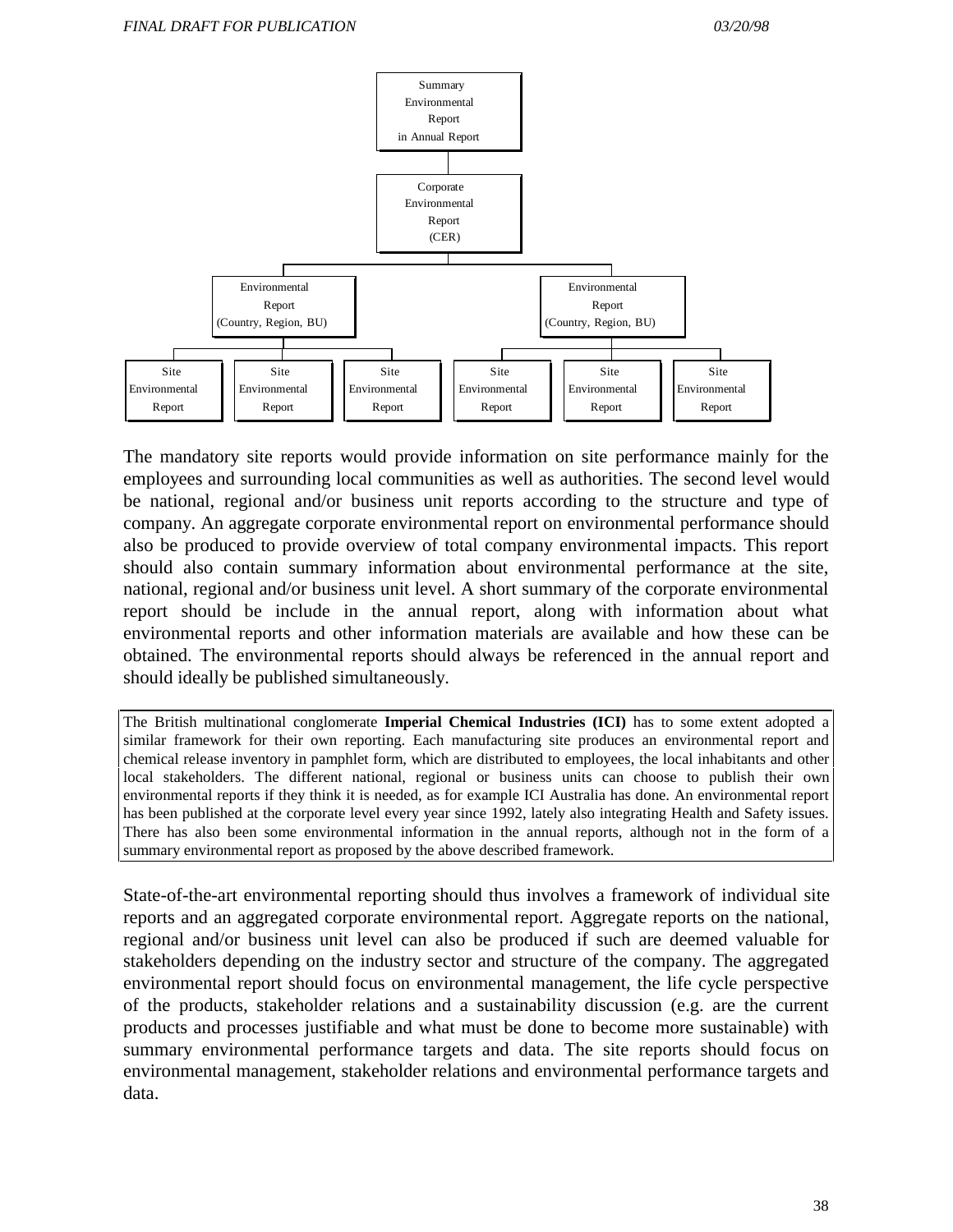The progress made by large multinationals in the field of environmental reporting might be a barrier for the adoption of environmental reporting by small-and-medium-sized-enterprises (SMEs). They might feel that since they have neither the need or the means to produce a full scale corporate environmental report of the type produced by the multinationals, then environmental reporting is not for them. In the proposed reporting framework with activities only at one site the site report would be all they need. A reporting framework with clear requirements and guidelines for environmental reporting on a site level might thus make it easier for SMEs to adopt environmental reporting, since they can then do it more on the same terms as the multinationals.

**HÅG** is a Norwegian manufacturer of office chairs with around 370 employees and an annual turnover of NOK 417 million. With a business concept that focuses on ergonomics and human needs, environmental concern fitted naturally into the philosophy of the company. The environmental initiatives picked up speed in 1993 with Design for the Environment initiatives and implementation of an Environmental Management System (the HÅG manufacturing facility is EMAS registered). Since three years back a summary environmental report has been included in the annual report, aimed primarily at the financial markets. HÅG has shown that environmental reporting of an SME can be of the high quality with limited resources. The 1995 HÅG Environmental Report received an honourable mention by the Norwegian Environmental Reporting Award program and was also among the best in the Nordic Survey of Environmental Reporting by DTTI. The company calculates that 10-15% of the sales in Germany are dependent primarily on the company's environmental image, which was also a decisive factor for recent large orders from the State of California.

Many companies foresee a growing interest in the Internet as a channel for environmental performance reporting. In summary electronic publishing over the WWW is a viable, costefficient, complementary and powerful communications tool. The WWW will by no means replace the printed report but it offers an opportunity to provide professional stakeholder groups such as customers, financial analysts and environmental activist groups with the information they require in a more efficient way. If the company receives a question from a stakeholder, it can answer it once and for all by making the information available on the WWW thus eliminating duplication of labour. The WWW is the communication tool of the future and should be present in all corporate environmental communications strategies. The EEA report "The SME CER" prepared by SustainAbility especially highlights the importance of Internet reporting for SMEs.

#### **4.5.5 Comparability and link to financial performance**

Most CERs now include quantitative data, but still very few reports contain any kind of environmental performance indicators that allows for easy comparison between different companies. This is one of the most important areas for improvement if environmental reporting is to promote cleaner production efficiently. With standardised and normalised environmental performance indicators included in environmental reports, an investment in cleaner technology would immediately shine through. If the company only includes the raw emission data it is more difficult to spot the improvement, especially if the company augments its production volume at the same time.

By determining standard industry specific environmental performance indicators to be reported to the industry association an industry average could be computed and included for comparison in the environmental reports of the individual companies. A parallel can be drawn with for example accident data in the chemical industry. There is a trend towards increased comparability of the environmental performance data presented in environmental reports. For example, the forestry companies in Sweden agreed on a format to present their environmental performance data in their 1996 environmental reports so that comparisons are possible.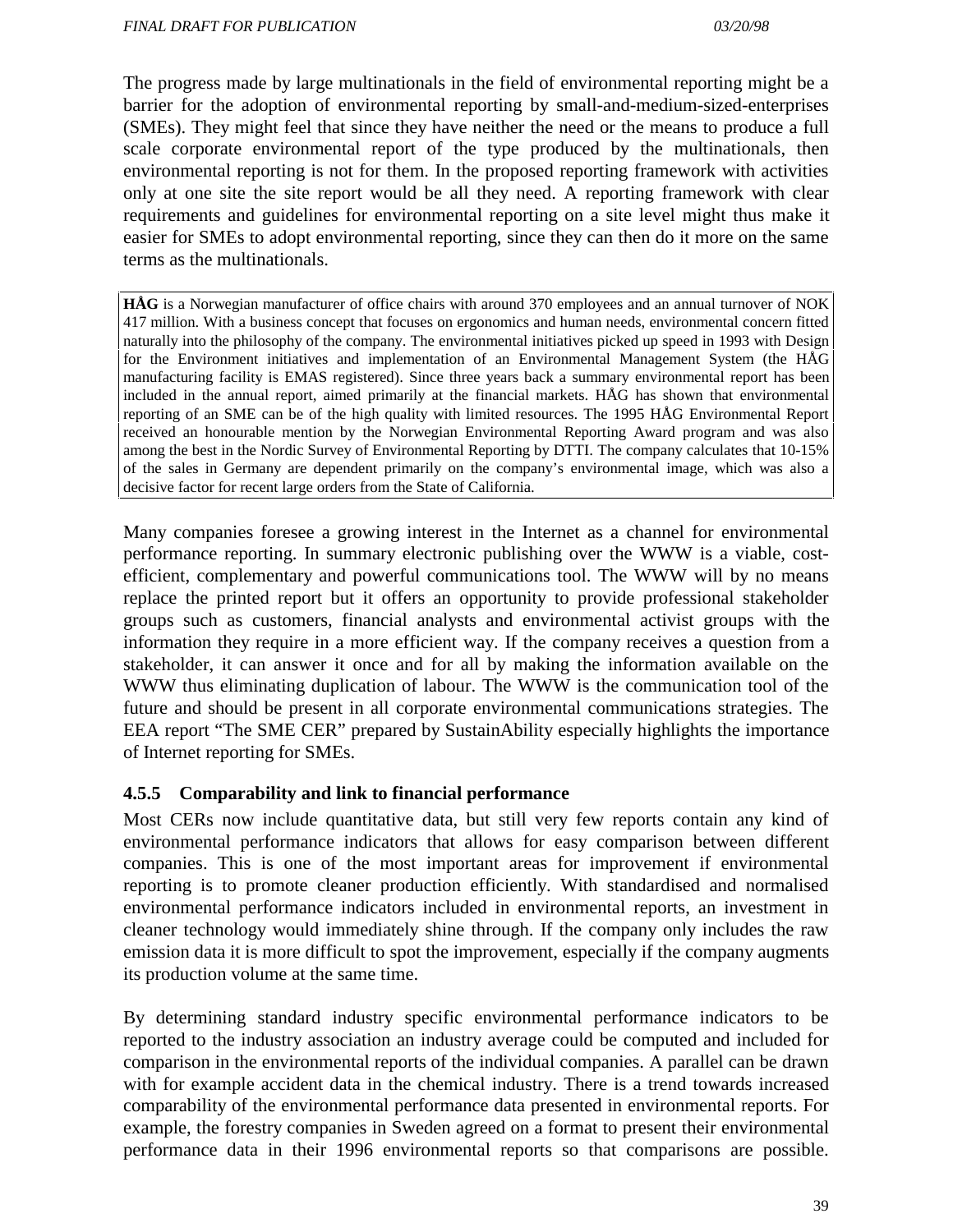However, the measures used need also be expanded to include more than the common areas of emissions, wastes, inputs, resources and efficiency. Introduction of measures of impact and sustainability are a requirement for environmental reporting to progress towards sustainability reporting. Aggregated eco-efficiency indexes have also been developed by various companies and can be an aid for the users of the reports although they are difficult to standardise.

Environmental issues need to be integrated into financial reporting and there needs to be monetary environmental performance indicators in order for environmental issues to be fully integrated in business decision-making (see chapter 2 Environmental issues and the financial sector). A potential worry is that increased financial reporting can be a step backwards. It is not environmental issues that need to be adapted to fit into the current financial evaluation frameworks; it is the current financial evaluation frameworks that need to be adapted to take into account environmental and social effects if we are going to achieve sustainability.

Also it can be questioned if the current debate about the definitions of terms such as environmental investments, costs and liabilities is really relevant. When implementing cleaner production or integrated pollution prevention measures it is almost impossible to distinguish the environmental investments and costs. Some costs also should be minimised, i.e. environmental liabilities, environmental fees & taxes and the costs for end-of-pipe solutions, while others should merely be optimised (costs for education, personnel, R&D, investments etc.). A link between environmental and financial performance is important to establish.

**Kvaerner** is one of the world's largest engineering companies, registered in Norway but with its international headquarters in London. The group employs more than 56 000 people worldwide and has operation revenues exceeding USD 10 billion. In 1996 it introduced the EcoPlus Performance Program which involved setting goals in resource and energy productivity improvement, developing environmentally friendly technology, reducing its insurance and credit costs by reducing risk; and improving its health and safety performance. Kvaerner has quantified these goals and expects to realise large environmental and financial savings. Among other things they estimated that a one percent decrease in the consumption of energy and materials would result in increased profits in the order of NOK 400 million. Kvaerner and the EcoPlus program are featured in the recent WBCSD report "Environmental Performance and Shareholder Value". The 1996 environmental report also recently won the Swedish award for best environmental report, largely due to the way it distinctly described the link between environmental and financial performance.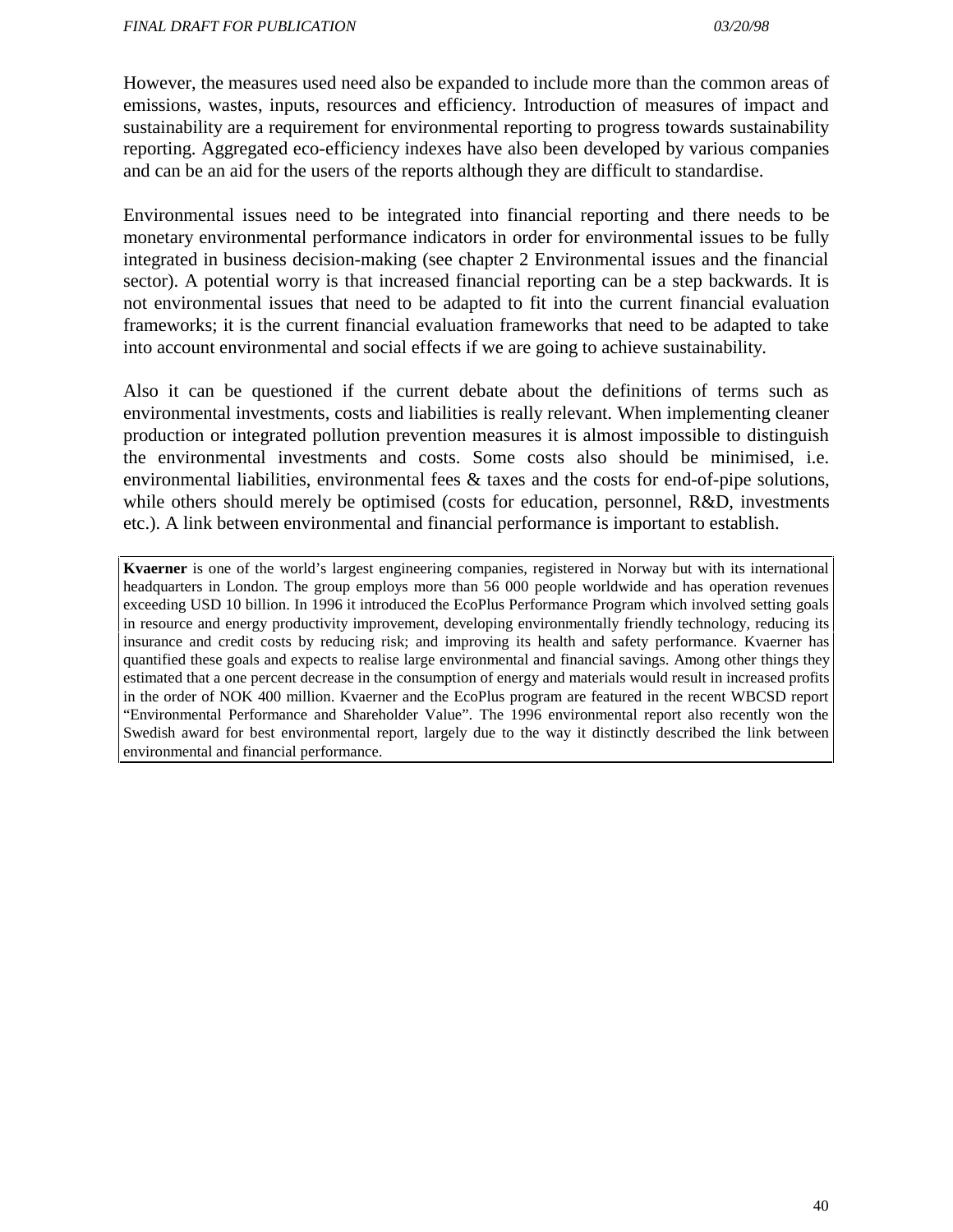#### **4.5.6 Sustainability**

In the pursuit of sustainability, companies need to question whether their current products and operations are environmentally justifiable on a global level and whether their products are meeting a genuine need which outweighs the negative impacts. Social and ethical concerns are also largely ignored in the corporate environmental reports to date. Environmental reporting needs to include not only measures of emissions and waste but also needs to address issues of environmental impacts and compatibility with sustainable development.

The sustainability transition will require companies to widen their horizons to embrace the 3 E's: the economy, the environment and the social equity dimensions of development. "The Triple Bottom Line" approach - focusing on economic prosperity, environmental protection and social equity - is promoted by the British consultancy/think-tank SustainAbility. But how can sustainability be measured? It is not easy and much research is required to develop sustainability indicators, but it may be one of the most important preconditions for sustainable development on our planet (Bennett and James, 1994).

The figure below identifies four broad areas of corporate responsibility and accountability; economic, use of resources, social and ecological (Hutchinson, 1996). So far corporations only take full responsibility for their performance in monetary terms, although business has begun to be more concerned about the responsible use of energy and materials as concepts such as cleaner production and eco-efficiency have taken hold and there is a clear link between resource use and financial performance. Safeguarding the natural environment and respecting community values are the challenging areas corporations now must integrate in their overall business strategy. The third phase of the UNEP/SustainAbility corporate environmental reporting research program will focus on both the parallel developments in corporate social reporting and the emerging board-level issues raised by the triple bottom line of sustainability.

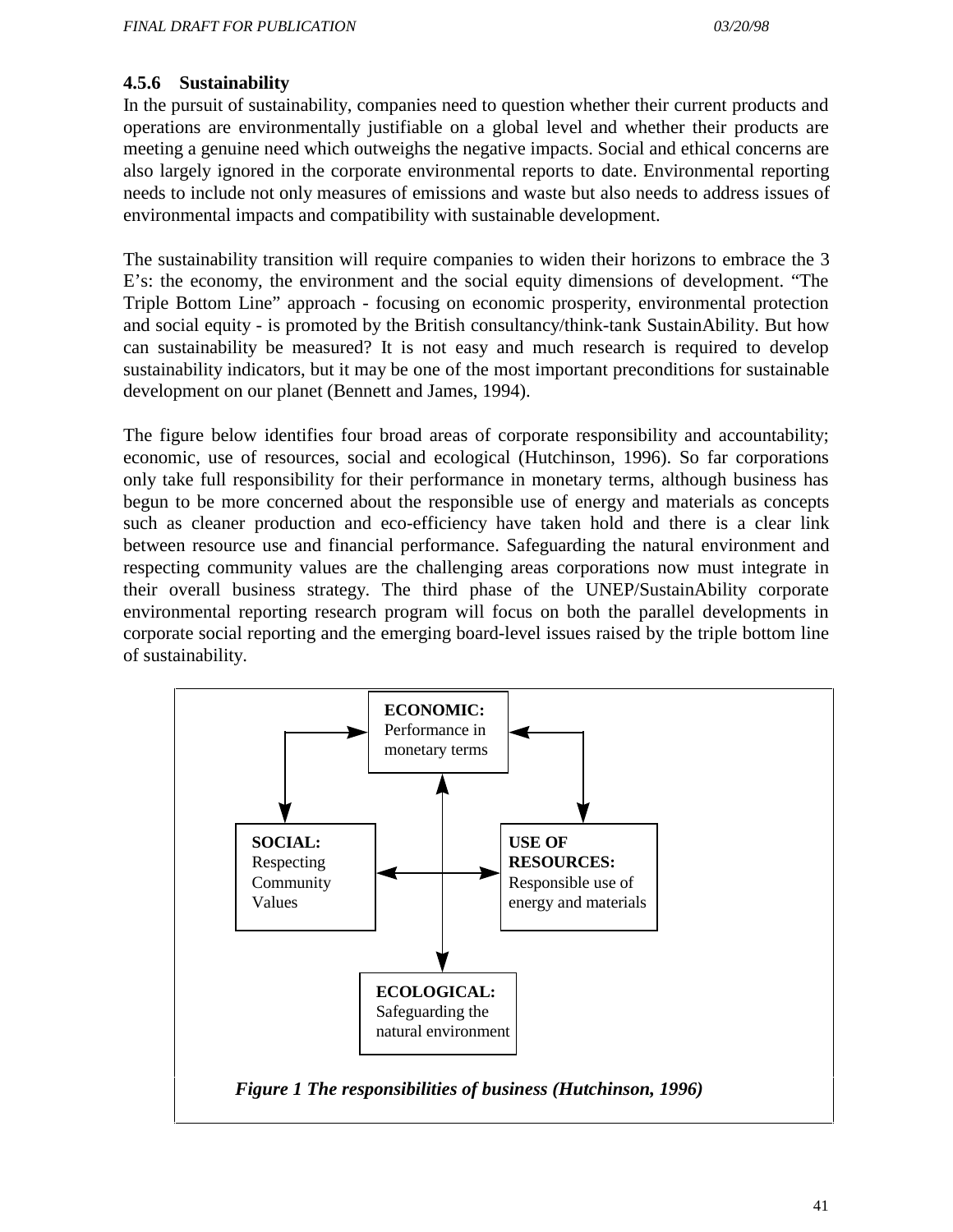Companies can not make the transition to sustainability reporting all by themselves. There is need for a minimum mandatory reporting frameworks, as well as common environmental and social accounting methodologies and adjustment of economic indicators to reflect externalities. Environmental and social tax reform that reward 'sustainable' companies and sustainability-screened public procurement and investment is also needed. In the end all consumers need to use the disclosed information in all investment and consumption decisions.

### **4.5.7 The verification debate**

The reasons for commissioning a verification are not as well established as the reasons for producing environmental reports. The reason why a company submit their environmental report to independent scrutiny is that they want to underpin the credibility of the environmental report. However, research published in 1996 by the Global Environmental Management Initiative (GEMI) and the Investor Responsibility Research Center (IRRC) in Washington DC found that the significant stakeholder groups thought that verification added little, if anything, to the credibility of the reports overall. The lack of standards for verification is the main drawback at the moment (GEMI 1996). Nobody knows what the value of a verification statement is.

One reason for this is probably that verifiers do not have any self-evident benchmarks to verify the report against. When comparing with financial statement auditing, the financial auditors review the financial statements for compliance with legal requirements as well as generally accepted accounting principles (GAAP). For the verifiers of environmental reports there is no such guidance. Therefor most verification processes are simply concerned with the accuracy of the data and statements included in the report and that the report reasonably reflects the approach taken and the progress made to date with environmental issues.

The use of environmental performance indicators are a vital step toward effective and verifiable reporting to stakeholders (Azzone *et al*., 1996). The current trends towards normalising and standardising the measures used for environmental performance will make it easier for external verifiers to assess if the environmental report gives a complete and truthful account of the company's environmental performance.

The Fédération des Experts Comptables Européens finalised a Europe-wide survey of verifiers reports in 1996. Their conclusions were similar to those of the GEMI study. The FEE argues that an expert statement should add value to corporate and site environmental reports, but finds that at present current reporting is too varied for it to add value from a user perspective. One of FEE's main recommendations was that given the absence of generally accepted guidelines on how to perform an audit of an environmental report or how to report, expert statements should contain a description of the scope of the audit and the audit objectives. The report also suggests contents for the expert statement on an environmental report (FEE 1996).

But standardised wordings will not be sufficient to avoid an "expectation gap" from appearing. An expectation gap occurs when the expectations of the users as to the uses to which corporate reports can be put, and the degree of reliance that can be placed upon them, exceed the expectations of the auditors responsible for delivering an independent opinion on such reports.

The respondents to the GEMI research indicated that what will add credibility and diminish (though perhaps not eliminate) unrealistic expectations will be: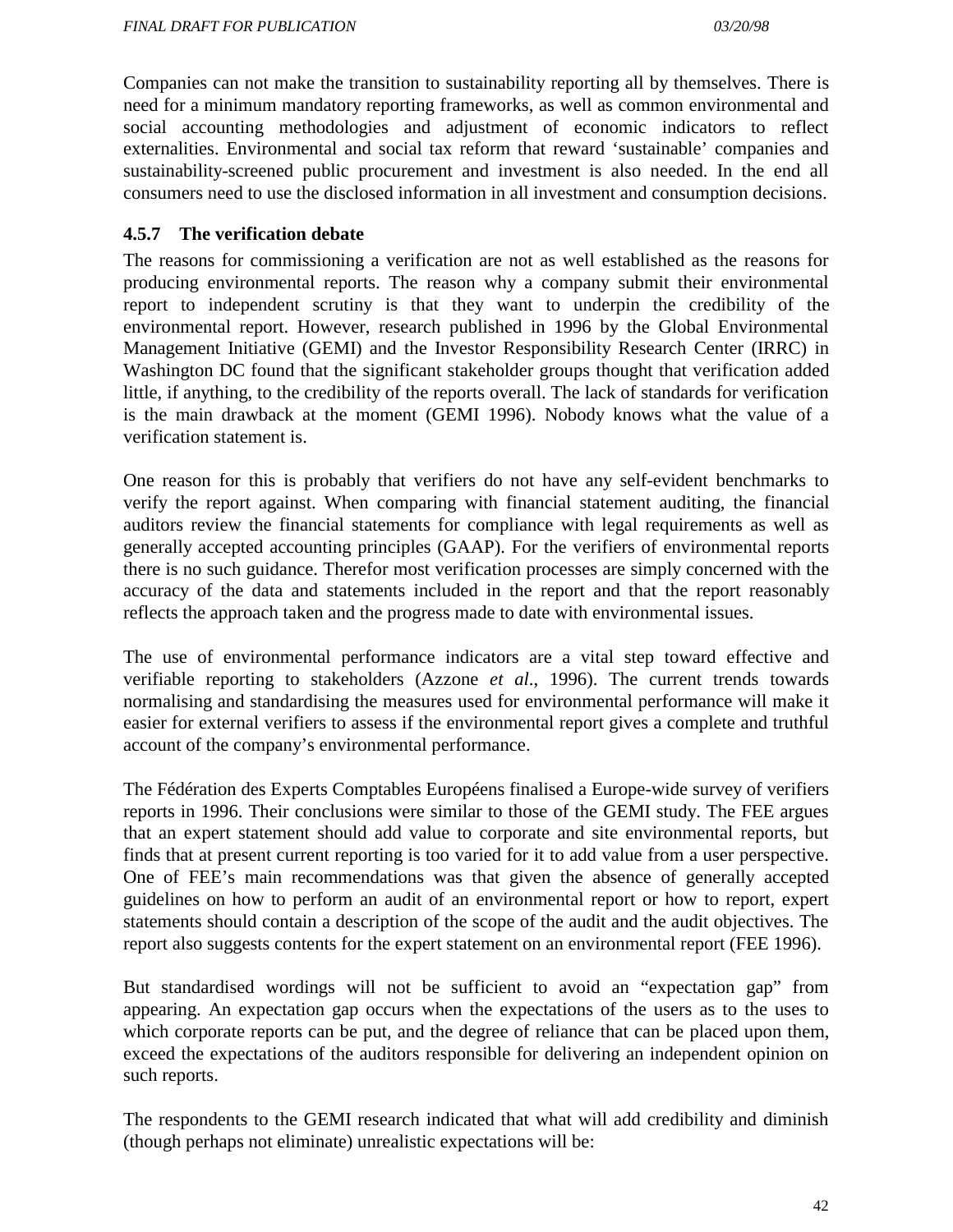- the development of standards covering the scope and limitations of third party audits;
- the development of standards covering the content of third party statements;
- the development of accepted facility sampling techniques for third party statements;
- the eventual integration into the accepted accounting statement attestation scheme.

In the case of verification of environmental reports, the qualifications of the verifier are of vital importance. The verifiers for EMAS statements for example need to be accredited. In order for verification to add credibility to environmental reports, the verifiers themselves must be credible. The same type of qualification requirements that exist within the financial auditing profession will probably start to appear also for auditors of environmental reports, since it is in the interest of both the verifiers and their clients to ensure a certain standard in the profession and thus enhance the credibility of verification statements.

In some cases however, the company has no choice but to let a third party verify the accuracy of the report if the environmental reporting is to have any positive effect. In industries where the public distrust the companies, verification is necessary. As an environmental executive of a major chemical company put it: *"We could report until the cows come home but no one would believe us. Credibility is only going to come if environmental reports are verified by independent people."*

### **4.5.8 International outlook**

Environmental reporting is still mainly a Western European and North American phenomenon, but is slowly spreading to other parts of the world. Environmental reporting is becoming more popular also in Australia and New Zealand, and in South Africa companies like ESKOM are leading the way. Examples of environmental reporting can also be found in Asia, Eastern Europe and South America. In a global economy facing global environmental challenges environmental reporting cannot remain a Western European and North American trend. UNEP Industry and Environment office's vision for environmental reporting year 2005 thus includes the following objectives:

- *10 000 major companies reporting world-wide;*
- *a stronger focus on the "triple bottom line" aspects of reporting, embracing indicators of progress in the linked areas of economic prosperity, environmental quality and social equity;*
- *clear evidence from all world regions of companies and industries successfully engaging their stakeholders.*

The influence of pressure from competitors in the development of environmental reporting cannot be overestimated. In many cases a company produced an environmental report one year and its competitors then produced one the following year as well. The influence of competitor pressure can also clearly be seen in the content of the reports and especially when it comes to verification. Here again if one company does it one year, next year others will follow providing the first company got a positive response. This innovation and competition is what develops environmental reporting best practice.

#### **4.5.9 Ten transitions**

In the report "Engaging Stakeholders" UNEP/SustainAbility (1996) sketch out what they believe to be the ten key transitions that will shape company environmental reporting practice over the coming years. Many of these ten transitions have been touched upon in this section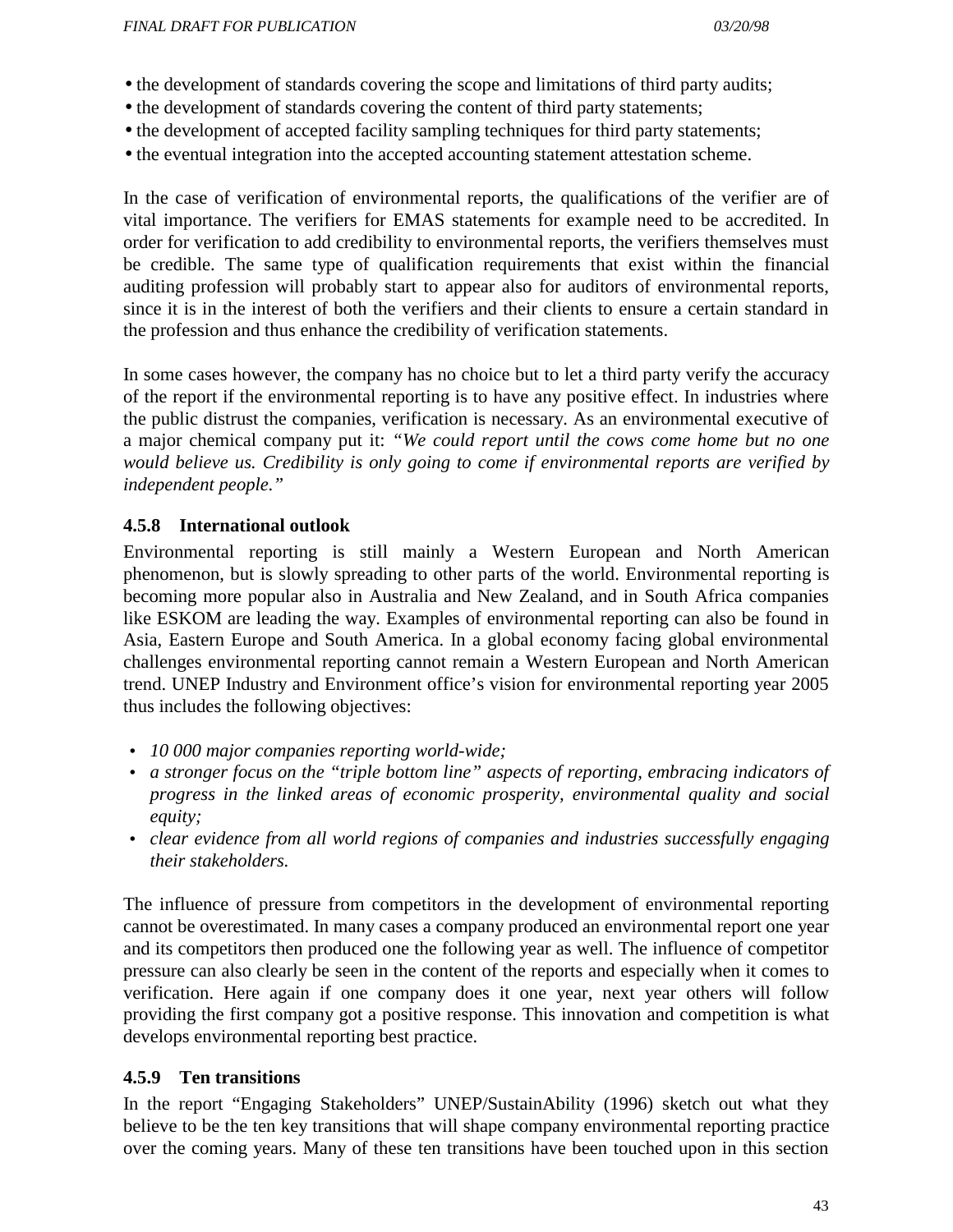on trends and challenges for environmental reporting, especially the need for dialogue, benchmarkability and mandatory reporting.

**Ten Transitions** (UNEP/SustainAbility, 1996)

| <b>Established focus on</b>             | <b>Emerging focus on</b>                    |
|-----------------------------------------|---------------------------------------------|
| One-way passive communication           | Multi-way, active dialogue                  |
| Verification as option                  | Verification as standard                    |
| Single company progress reporting       | Benchmarkability                            |
| Management systems                      | Life-cycles, business design, strategy      |
| Inputs and outputs                      | Impacts and outcomes                        |
| Ad-hoc operating standards              | Global operating standards                  |
| Public relations                        | Corporate governance                        |
| Voluntary reporting                     | Mandatory reporting                         |
| Company determines reporting boundaries | Boundaries set through stakeholder dialogue |
| Environmental performance               | "Triple bottom line" performance            |

# *4.6 Summary*

The important challenges of corporate environmental reporting today can be summarised in three words: *Continuity, Comparability and Credibility*. Continuity can be ensured by publishing environmental reports with regular intervals, by setting targets and reporting back on progress, and by using the same performance indicators over time. Comparability is a best achieved by using standardised and normalised environmental performance indicators. A reporting structure with mandatory site reports and mandatory disclosure in the Annual Report and financial statements will also improve the comparability. Credibility will only be achieved by openness and balanced tone in the report. Engaging stakeholders in dialogue is an important part of the process. Verification of environmental reports will only add credibility when the value of the verification statement is clear and the credibility of the verifier is higher than the credibility of the company itself.

The challenge facing the business sector is to develop environmental reporting both as a useful environmental management tool, and as a means to provide stakeholders with credible information about their environmental performance. Dialogue with the stakeholders is the only way to ensure that the strategic environmental management initiatives of a company has the right content and direction to fully exploit the new opportunities and avoid unnecessary risks. The conclusion of the authors is therefor that environmental reporting can only fulfill its potential if it is viewed as a *process* rather than as a *product*.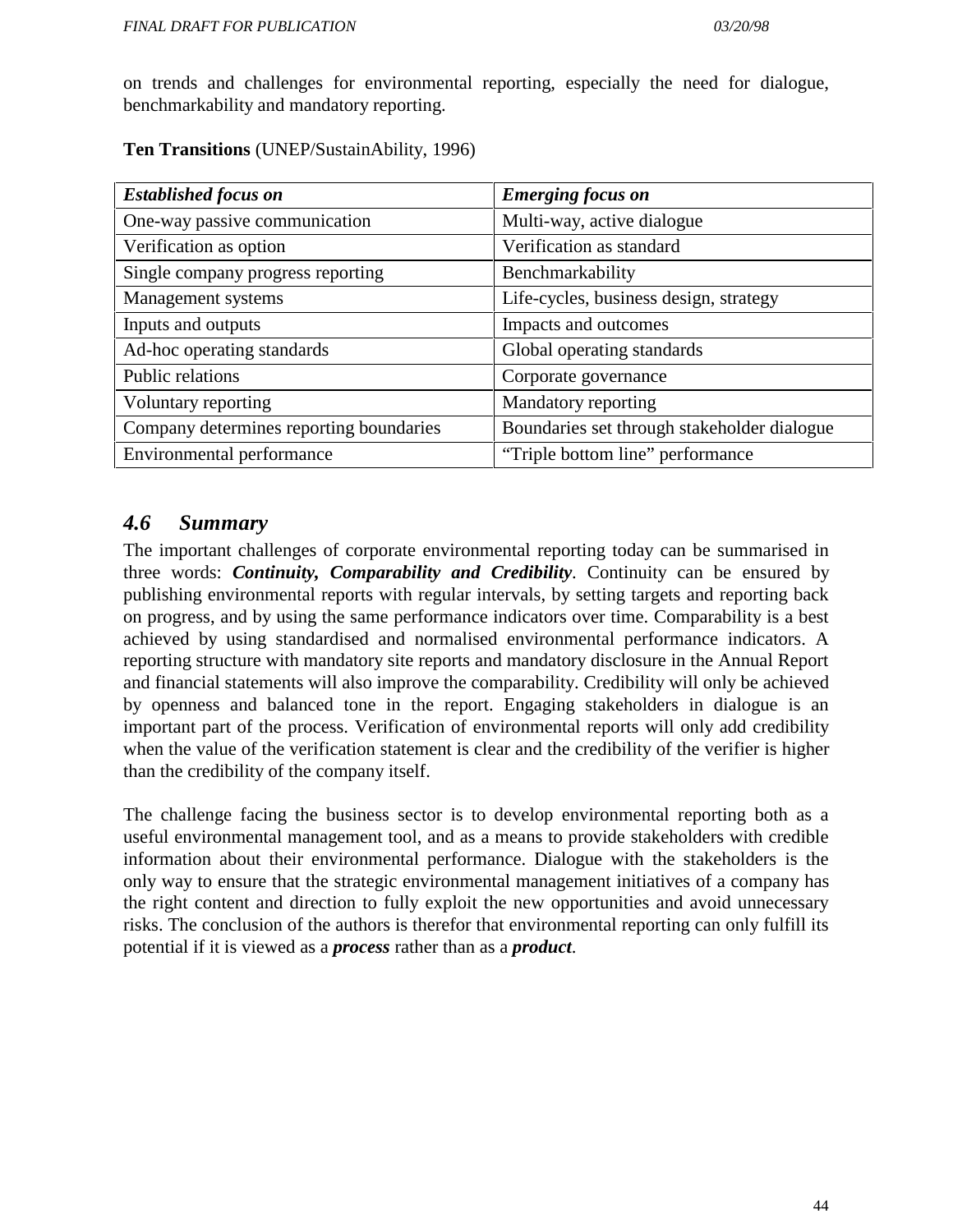# **5 The current state of corporate environmental performance ranking**

# *5.1 What is rating/ ranking of corporate environmental performance?*

*Environmental rating* is in this context defined as the use of one or more environmental assessment criteria to assign a score, or rate, to a specific company, depending on the it's fulfilment of the set criteria. By *Environmental ranking* is meant the resulting listing of companies, with the relative order depending on the attained score.

# *5.2 Rating of what? Types and developments*

One of the earliest rating strategies was to assess the companies' respective physical impact on the environment, i.e. their emission volumes and consumption of natural resources. The main target group were investors wishing to channel their investments to companies with an environmental profile and good environmental status, or environmental activists. But for the majority of the financial community, primarily interested in profitability and risks, this information was of little interest (Schmidheiny & Zorraquín, 1996). Thus systems for controlling historical compliance with environmental legislation developed, together with approaches to evaluate emissions as being a risk for regulatory intervention and third party damage claims. This development was also hoisted by the major and well known environmental catastrophes with repercussions in the financial sector (Exxon Valdez, Sandoz, Bhopal etc.). More recent rating instruments includes criteria for assessing the environmental management of the company as the link to future compliance. These approaches evaluate the presence and quality of the company's EMS, environmental policy, audit process, environmental targets, etc. A division can be made between methods primarily concentrating on environmental risks and exposures, and those which do not. The first type are sometimes labelled *environmental risk rating* methods. Environmental risk can be said to represent an aggregate of individual risks: regulatory, technological, operational and event risk. These environmental risk rating systems which have been developed primarily for banks and insurers consider two elements (Lascelles, 1993):

- How large are the company's environmental liabilities and costs?
- How able is the company in dealing with them managerially, and financially?

The other approach is to take into account environmental parameters without an obvious and direct link to risk (at least within a short time), having an ethical dimension, e.g. dependency on petroleum oil, nuclear energy or other issues which would depend on the rater's values and perceptions of sustainability. Sometimes these rating systems also include non-environmental ethical issues such as charitable giving, workplace or gender issues.

Interestingly the actual product/service of the company is one of the rarer dimensions of rating schemes. The approach assesses the environmental value of the product or service, and would reward products improving energy efficiency, waste management, recycling, etc. The dimensions on which products are assessed are in the majority of rating/ ranking instruments related to risk, such as in-going chemicals and product stewardship.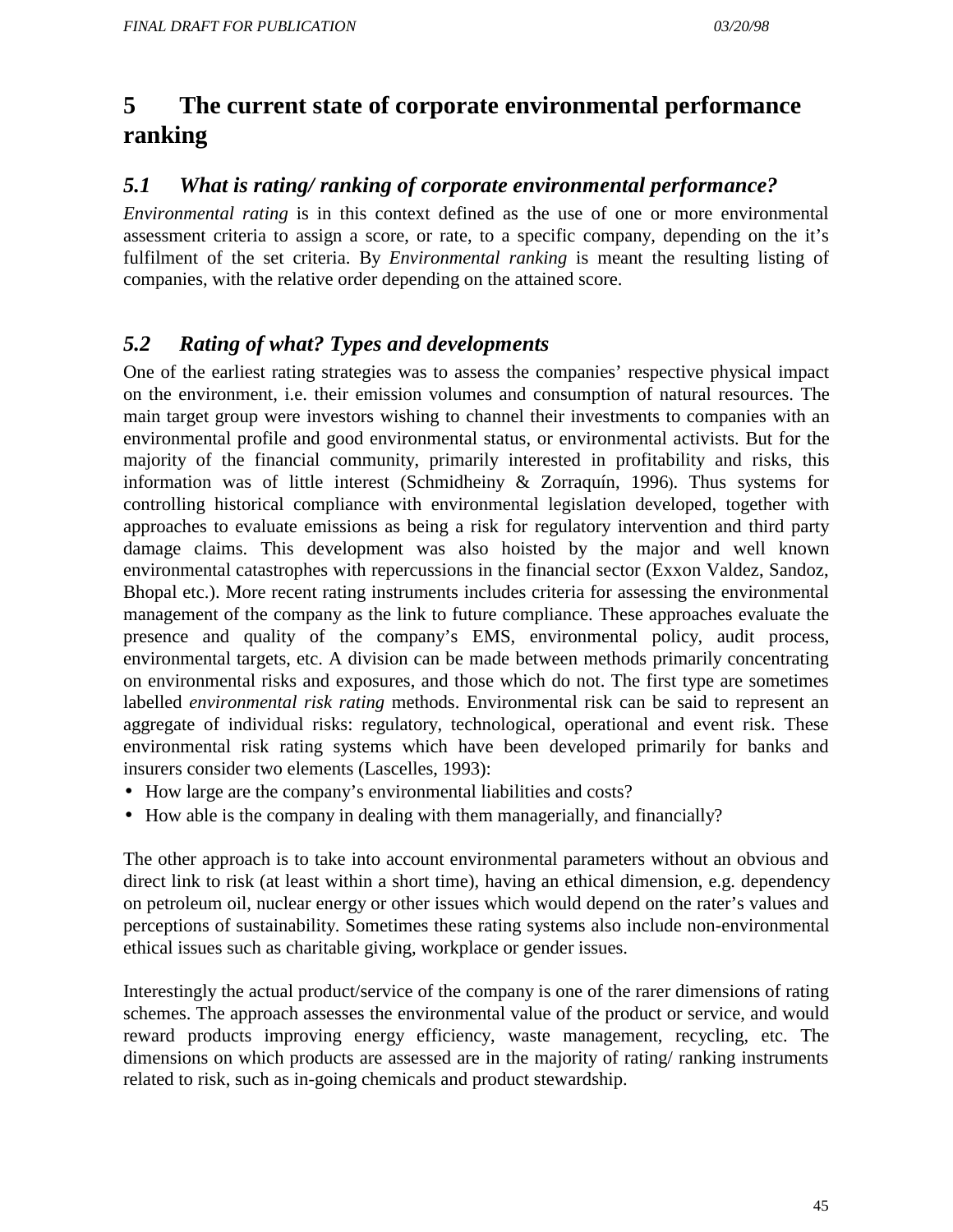Some "hybrid" rating schemes combine criteria for environmental performance with criteria for financial performance. Thus, a "good" score for environmental performance would not be possible without the company also having a good financial performance.

# *5.3 Rating how? Methodologies*

Rating methods can be categorised according to their assessment approach (or price!). One approach can be described as relatively superficial, often being desk based, enabling the assessment of a large volume of companies in shorter time, and at a low cost. Information used here must be easily and publicly available, e.g. companies' environmental reports or authority registers. Conclusions can also be drawn directly from the industry sector to which the company of interest belongs. The other assessment method is much more complex and involves several steps, such as on site investigations, interviews with the management and expert consultations. This method is time and labour consuming and therefore expensive.

Categorisations could also be based on the type of information used for rating. An approach mentioned is to use the material provided by the company of interest, such as environmental reports and other publications. Often mentioned is also publicly available data, as required by authorities, for example on penalties for environmental offences, and emission registers. The use of questionnaires, where companies are asked to answer a set of questions formulated by the assessing organisation, is widespread. The outcome of this method obviously depends on the design of the questionnaire. A certain questionnaire exhaustion among European companies has also been reported by Urresti (1996). This may reduce the credibility of questionnaire-based assessments.

The approach in dedicating scores to the companies in the rating varies from simple figures, e.g. -5 to 5, where 0 indicates compliance with environmental legislation; descriptive comments; pass/ fail systems; to parallels to the credit rating system (C to AAA). Combinations do occur.

# *5.4 Rating for whom?*

There is still not much specialisation in the field of rating/ ranking: most instruments seem to be targeting a wide group of clients. With few exceptions the majority of system managers list lenders, investors and fund managers, financial or business analysts and insurers as potential users. Some also mention the corporations themselves, environmental NGOs, environmental local authorities, environmental consultants and lawyers, purchasing organisations and the public.

# *5.5 Who rates?*

Rating/ ranking systems are developed by various individuals and institutions. They can be divided in seven categories:

- 1. Independent and semi-independent agencies
- 2. Rating for environmental funds or portfolios
- 3. Academic institutions
- 4. Governmental organisations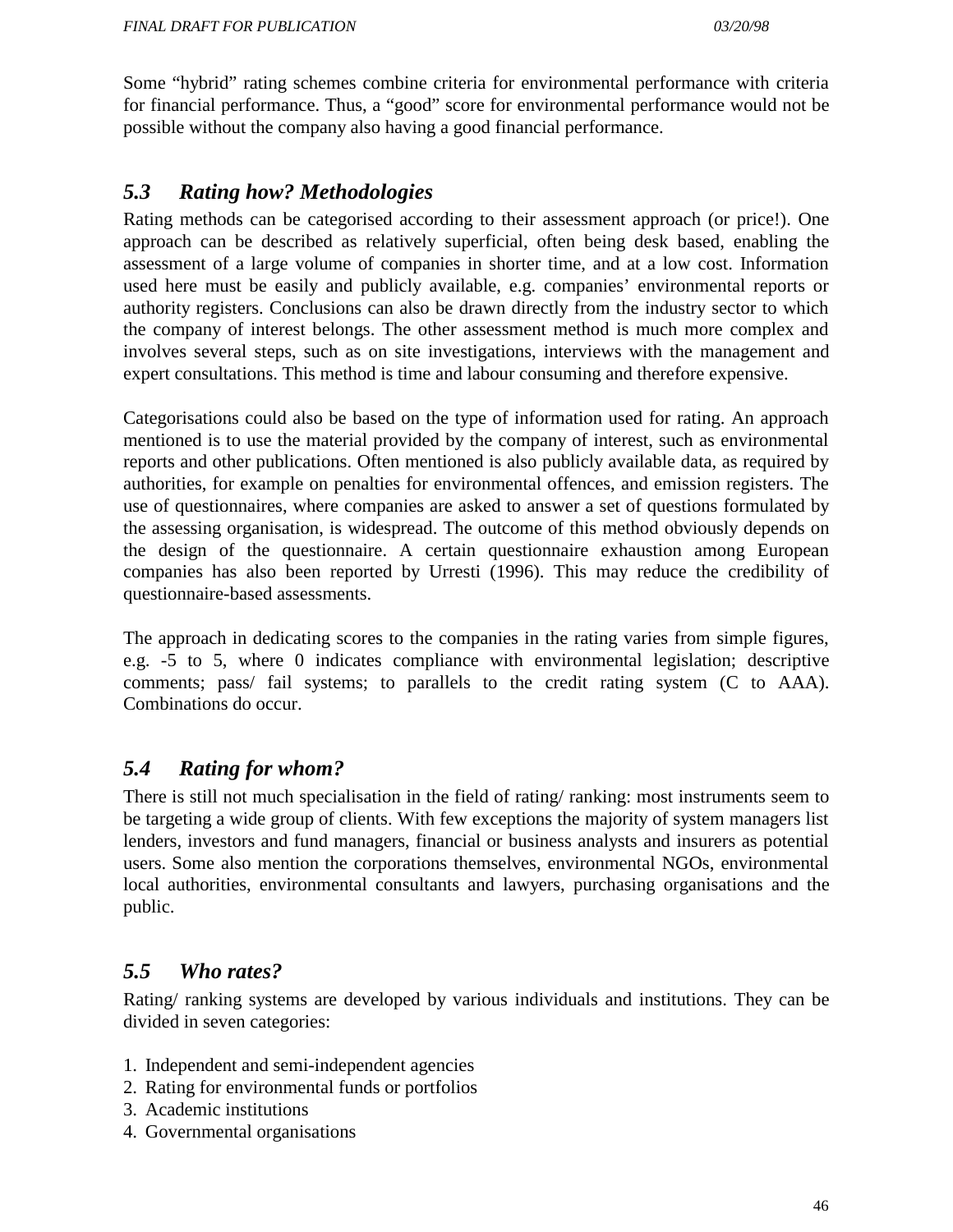- 5. Business organisations
- 6. Information providers
- 7. Corporations

# **5.5.1 Independent and semi-independent rating agencies**

The most obvious rater is perhaps independent rating agencies, companies that market and sell their rating as a service. Such services could also be semi-independent, where a system is developed for a main client, but the ratings are commercially available for others. Environmental consultancies are well represented in this category of raters.

# **5.5.2 Rating for environmental funds or portfolios**

A common approach among investing houses with a substantial percentage of environmental investment services, e.g. environmental funds, is to have an in-house environmental analysis department to conduct the research and the rating of corporate performance. Ethical or environmental funds or portfolios need a system for deciding whether a share should be incorporated or not. This is done by adopting criteria, which can be negative, positive, or both. There is often a degree of overlap between ethical and environmental criteria. The list below, which by no means is exhaustive, presents some of the approaches and methodologies used by environmental portfolio managers.

# **5.5.3 Academic institutions**

A number of academics have developed rating/ ranking systems, encompassing the factors these individuals believe such as system ideally should. In general these systems are not commercially available.

# **5.5.4 Governmental organisations**

A few governmental organisations are worth mentioning here. Their aim is not primarily to rate corporations environmental performance, but to evaluate environmental impact on a national level. These efforts are often continued by calculating to what extent each industrial sector is contributing to the country's identified environmental problems. From these exercises the individual corporations negative environmental impact, and thus performance, can be, and sometimes is, estimated, resulting in rating/ ranking lists.

# **5.5.5 Business organisations**

Certain business organisations have shown interest in developing systems for measuring and evaluating environmental performance. Three initiatives will be presented.

# **5.5.6 Information providers**

A subgroup among rating agencies consists of agencies which do not perform the rating themselves, but provide information enabling rating. There is only one agency truly belonging to this category.

# **5.5.7 Corporations**

Corporations having developed rating systems for mainly their own, internal use are for example the Swedish forest industry. These are essentially sets of performance indicators used to compare the performance of the company's different industry sites. Other company rating initiatives are used to differentiate between various suppliers and subcontractors. No such initiatives are presented in this report.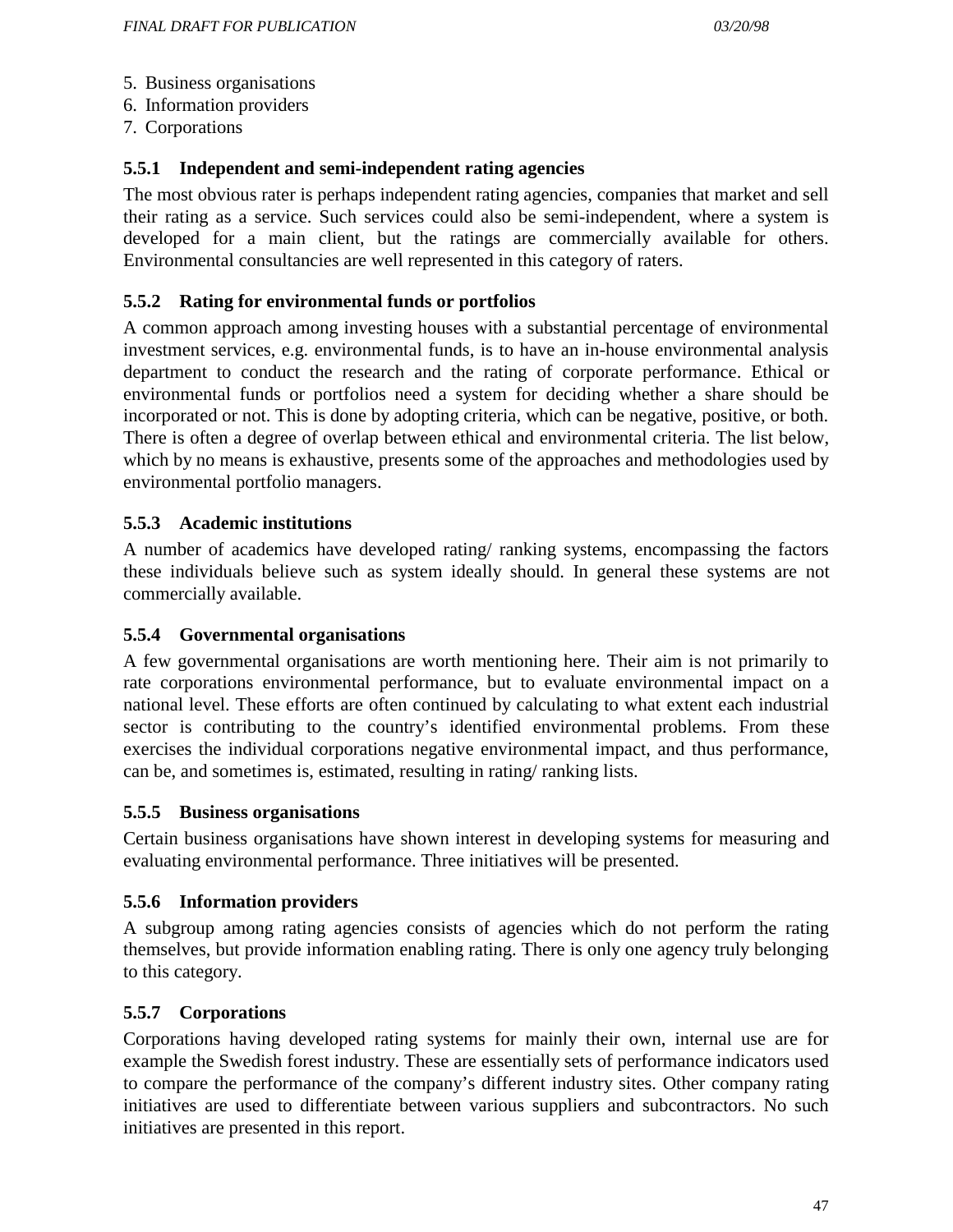# *5.6 Five levels of sophistication or depth of analysis in rating*

From what has been said above on developments and categories of rating/ ranking systems, five different levels of ambition can be described:

- 1. Systems concentrating on a single technical issue, e.g. land contamination
- 2. Systems assessing liability; compliance with environmental regulations, risk of claims for damage
- 3. Eco-efficiency systems; assessing the product's, process's and management's efficiency in use of resources
- 4. Systems which set out to also include the companies' strategic abilities and potentials
- 5. Systems incorporating dimensions of all the above, but which also take sides; i.e. have an enviro-ethical aspect.

Below is a list of systems developed for rating/ ranking of corporate environmental performance divided according to the above categories. The list attempts to give the following information on each system: name of system and operator, country of origin, operator category, main approach, field of assessment, criteria used, information used, weighting (if any), assessment scores, and targeted clients. For sake of completeness, systems in operation as well as systems not yet launched (though often referred to) are included.

# **5.6.1 Single issue systems**

**Benchmarking U.S Petroleum Refineries, The Environmental Defence Fund (EDF), U.S.** NGO. Ranking environmental performance of 166 oil refineries. Publicly available data on toxic waste generation and pollutant release was normalised by refinery capacity to adjust for size (Ditz & Ranganathan, 1997).

#### **ContamiCheck, Environmental Auditors Ltd, West Sussex UK**

Consultancy. "An indispensable first stop review of site history and the potential for contamination". A review is based on large scale maps detailing high and medium risk areas, completed with information from statutory, non-statutory and historical sources. The sources include a variety of data sets and other information from authorities. ContamiCheck also employs data from the SYBERR (see below) database. Rates 23 different environmental elements on a site-by-site basis. Primarily used for land and property transaction screening.

# **5.6.2 Liability systems**

# **Assessment of Pollution Risk, Loss Prevention Council, UK**

Procedure designed to provide UK insurers with a framework for developing pollution risk assessment systems, "suitable for liability cover". Loss Prevention Council is supported by insurance industry through Association of British Insurers and Lloyd's. Two main areas are considered:

- the risk of a pollution incident occurring on a site, which will be a combination of the probability of the incident occurring and the quantity of material released;
- the off-site consequences of the incident.

These aspects are obviously interlinked, but are assessed separately. The procedure is divided into four levels:

1. Proposal form; basic question on industry type, location of sites and management systems.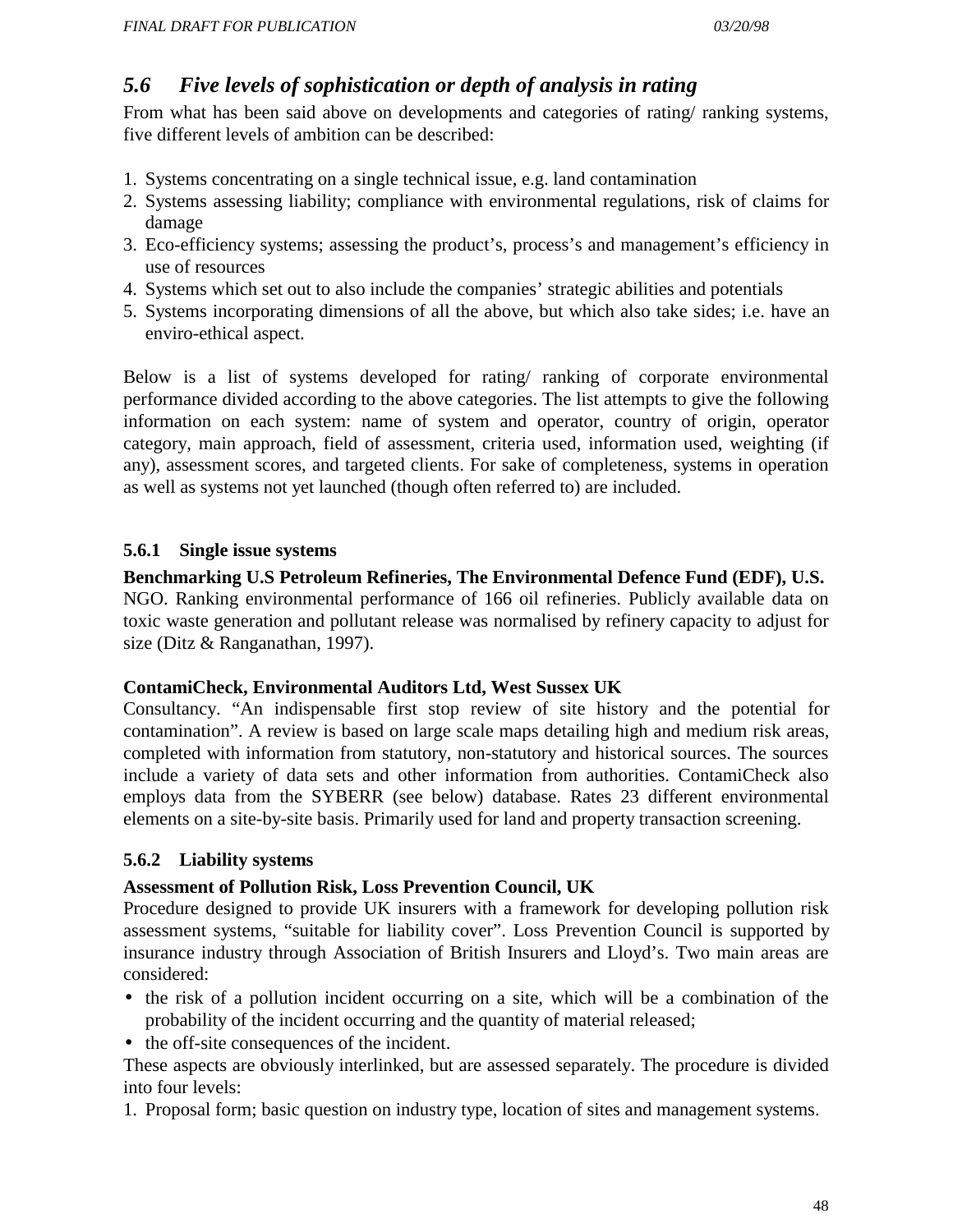- 2. Questionnaire; detailed questions on aspects of management of processes at sites to identify those that have a high degree of risk and where a surveyor site visit may be required. At this stage an off-site assessment should also be initiated. The off-site assessment takes into account geographical, economic and social factors.
- 3. Insurance surveyor site survey; checklists designed to provide information about the client's environmental performance.
- 4. Environmental consultant site investigation, appropriate if the earlier assessment levels indicate high risk of pollution incident.

The assessment results can be used in a risk assessment matrix to allow comparison of degree of hazard (low; medium; high) with an estimate of the competence of the management to control the hazard (excellent; average; poor). With regards to the off-site assessment, LPC has initiated development of a Geographical Information System called Pollution Hazard Estimation System (PHAZES). It utilises national environmental data to provide insurers with information on the susceptibility of the air, groundwater and surface water pathways to different types of pollution incident. (Loss Prevention Council, 1997)

#### **ECCO-CHECK Index, Environmental Risk Rating Ltd., Surrey UK**

*Not in operation*. Consultancy. Described as a fully commercial index of corporate environmental performance in Europe, with the aim to provide definitive information about a company's potential liability under key elements of site specific UK legislation. Originally designed in association with credit risk rating agency. It uses a broadbrush approach, giving a quantitative base for rating public source information, legislation and commercial standards. Assessment based on two elements: inherent risk attaching to process, and evidence of management probity in operating the company. Currently efforts are made to incorporate criteria for sustainable management. The potential number of companies in database is said to be 850 000. The information sources would be almost exclusively from public domain, or which could be independently corroborated, e.g. public registers with Environment Agency or Local Authority Environmental Health Offices, waste handling registers, records of prosecution for polluting events, EMAS verification records, definition of polluting industrial processes with pollution risks in national and EC legislation. Database based upon a questionnaire challenge, followed by the issue of an unsubstantiated report on which the company is invited to comment. At this stage the report is filed for sale to the general market. The environmental index would have pursued the same process and would have been renewed annually. Two sets of scores: to reflect categories of inherent risks (A for low, B for medium and C for high risk); and for management or operational performance (4 for no response to questionnaire), 3 for response but no information, 2 for an EMS in place, and 1 for a sustainable company). An "E" indicates a polluting event and successful prosecution in the last three years. E2B would be a company with medium risk, an EMS in place, but with a successful prosecution for a polluting event. System has not yet reached commercial production, but aspects of the concept is used for work with local authorities. Coverage: whole industrial sector. Targeted users: banks, insurance companies, purchasing organisations, local authorities, business analysts, academic researchers.

#### **Fortune Environmental Scorecard, Fortune, USA**

The newspaper Fortune evaluated 130 of America's largest manufacturing companies. 30 were selected ranking from zero (worst) to ten best) in 20 key performance areas. The areas were weighted according to importance, i.e. amount of toxic releases and percentage reduction of those releases; comprehensiveness of environmental programme; violations of environmental laws carrying large fines and penalties; and ratings by credible environmental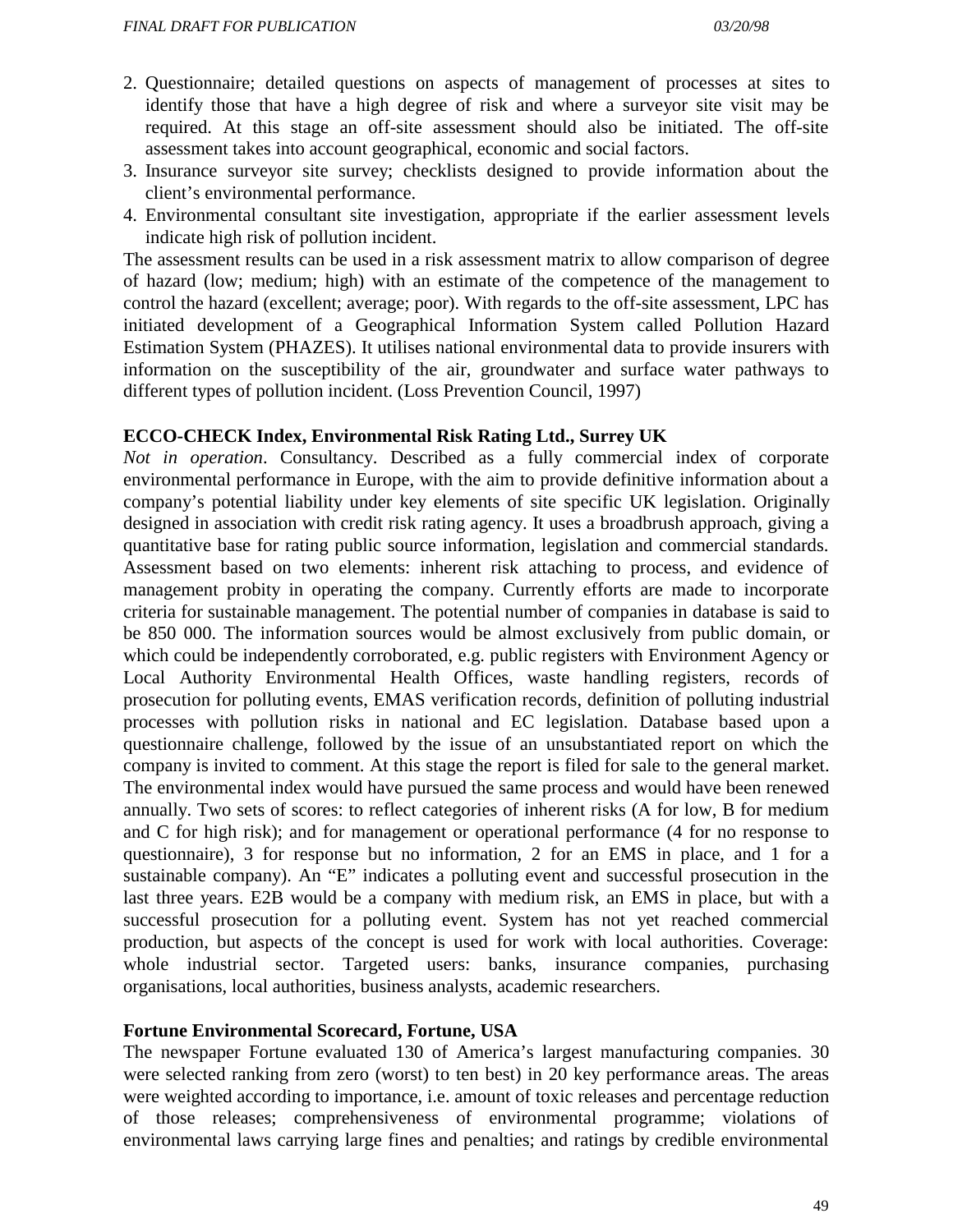groups were given most importance. Other areas were clean up responsibility; reuse of recycle of waste; participation in EPA voluntary programmes. Main data source U.S government, investment firms (i.e. Franklin's), CEP; and expert interviewees (Fortune, 1993).

### **Method to identify and measure corporate environmental contingencies, Environmental Assessment Group Limited, London UK**

EAG Ltd is a commercial consultancy which recently developed a system to estimate costs associated with remediating contaminated land and claims from third parties for environmental damage. The site-based methodology includes evaluation of the following fields: land portfolio identification; ensure phase 1 information is available for all sites (e.g. previous uses of the site); initial risk assessment of each site using the phase 1 results; phase II site investigations for high risk sites; estimates of remediation costs at sites with strong likelihood of contamination; estimate third party costs using population densities and estimated claim sizes; actuarial assessment and contingent valuation; management actions (insurance policy, charge to profits, remediate site).

Targeted users: any owner or claimer to land with potential contamination, such as financial lending institutions, banks or pension funds with large land portfolios.

#### **System Based Environmental Risk Rating (SYBERR), London UK**

System developed by Risk & Opportunity Intelligence (R.O.I) and Environmental Auditors Ltd (EAL). Broadbrush approach: industry sector expert opinion; correlation with financial database (Dun & Bradstreet). No site specific information. System combines credit and environmental risk ratings on over 330 000 businesses. Details from UK National River Authority and Her Majesty's Inspectorate of Pollution (HMIP) prosecutions have been included, as well as other financial performance measurements. The question of potential environmental liabilities and costs is addressed by assigning one of four ratings (minimal; low; above average; significant risk) associated to each business sector using the British Standard Industrial Classification (SIC Code). Ratings formed using expert opinion of six environmental assessors based on the processes and materials handled per sector. Database information (National Rivers Authority, Her Majesty's Inspectorate of Pollution) is considered on an ongoing basis. The question on the company's financial ability to deal with its potential liabilities is addressed using a credit information database.

#### **Operator and Pollution Risk Appraisal (OPRA), HMIP UK**

Governmental organisation initiative. British Her Majesty's Inspectorate of Pollution has developed a system for identifying areas targeted for environmental improvements. The system rates seven management performance elements ("Operator Performance Appraisal") and seven elements of pollution hazard ("Pollution Hazard Appraisal") related to specific site within a company. Each factor is given a weight reflecting HMIP judgement of relative importance. It is applicable only to UK processes requiring IPC permits. The system is intended to improve HMIP effectiveness in regulating leading to reduction in pollution and encouraging good environmental management within industry in general (Costaras, 1996).

#### **5.6.3 Eco-efficiency systems**

#### **International Environmental Rating System (IERS), Det Norske Veritas (DNV)**

The IERS is described as a tool to measure the quality and effectiveness of environmental management, consisting of a management and audit protocol providing a framework for recognising achievements in relation to standards. Two aspects of environmental management are assessed: the management system, and the development activities. The company is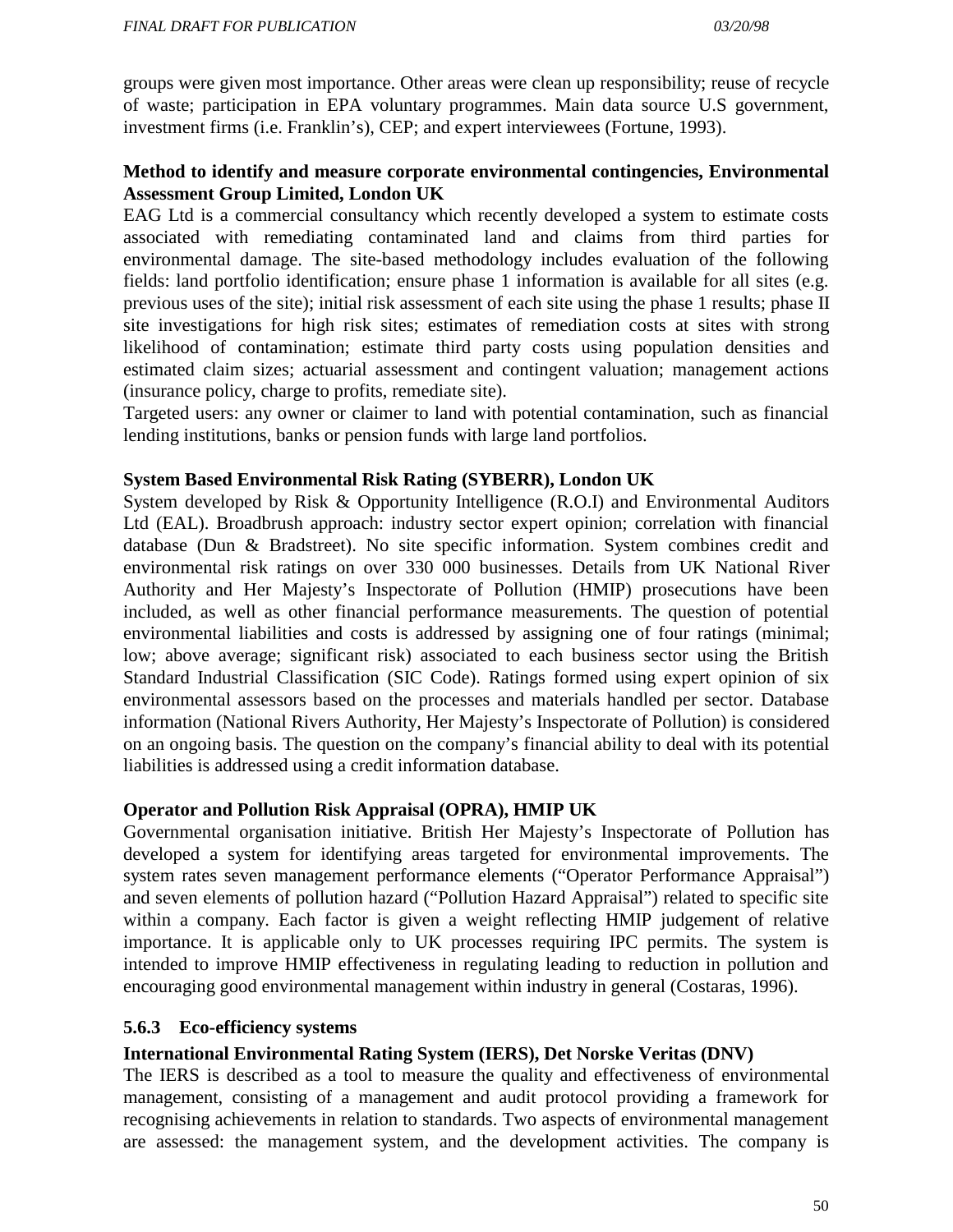assessed for its respective fulfilment in percent of 16 possible management activities to create a company environmental profile. The activities are: Leadership and administration; Environmental issue identification; Environmental programme; Performance monitoring and assessment; Emergency preparedness; Operational Permits and controls; Training, Investigation of undesired events; Planned inspection and maintenance; Engineering and change management; Personnel communications; Environmental awareness; Relations with external parties; Materials and services management; Product stewardship; Management system evaluation.

#### **Investor Responsibility Research Centre (IRRC), Washington DC USA**

*Information provider, product enabling rating*. Independent non-profit research firm which offers environmental information service. Produces a Corporate Environmental Profile Directory consisting of a series of indicators of emissions (total weight of corporate Toxic Release Inventory emissions), volume of oil spill, volume of chemical spill, hazardous waste (number of Superfund National Priority List Sites), compliance (punitive fines for environmental non-compliance), environmental litigation (number of disclosed environmental litigation incidents) normalised by considering 'environmental risk per unit revenue', enabling comparisons of companies of different sizes. Directories also include information on EMS, environmental policy, projects and targets. For each environmental indicator a revenueweighted industry average has been derived based on all companies included in an industry sector of Standard & Poors listing. All indicators include data for subsidiaries. Data is quantitative; rating to be made by client. Data compiled from government records and financial information (Form 10-K) from company financial reports.

Targeted users: Institutional investors, boards of directors, government agencies, consultants and law firms.

#### **5.6.4 Strategic systems**

#### **Council on Economic Priorities (CEP), New York USA**

CEP is a public service research organisation, assessing not only environmental but also other ethical factors such as charitable giving, community outreach, family benefits and workplace issues. The environmental aspect involves concerns and risks, as well as accomplishments and efforts of corporations to improve their environmental performance. 13 areas of corporate environmental performance are evaluated: releases, policy, packaging, office recycling, raw materials/waste, toxic reduction, community impact, energy conservation, natural resources, accidents, Superfund sites, compliance and environmental technologies. The information used is provided by the company, and/or a questionnaire. Companies are rated based on weighted average of performance in categories 1-13, and on size/type of industry. Rating A to F (outstanding-poor performance).

Targeted users: Ethical investors, environmental NGOs, lawyers, environmental consultants, corporations and the public.

### **CSFI Environmental Risk Rating, Centre for the Study of Financial Innovation, London U.K.**

*Academic product, not commercially available*. The non-profit think-tank CSFI has for experimental purposes developed an instrument for rating environmental risk (defined as the risk of financial loss from environmental factors such as accidents, claims for damages, fees, financial commitments, politically or consumer related events and inferior management). The instrument has been applied to a Scottish nuclear power station. An expert panel identified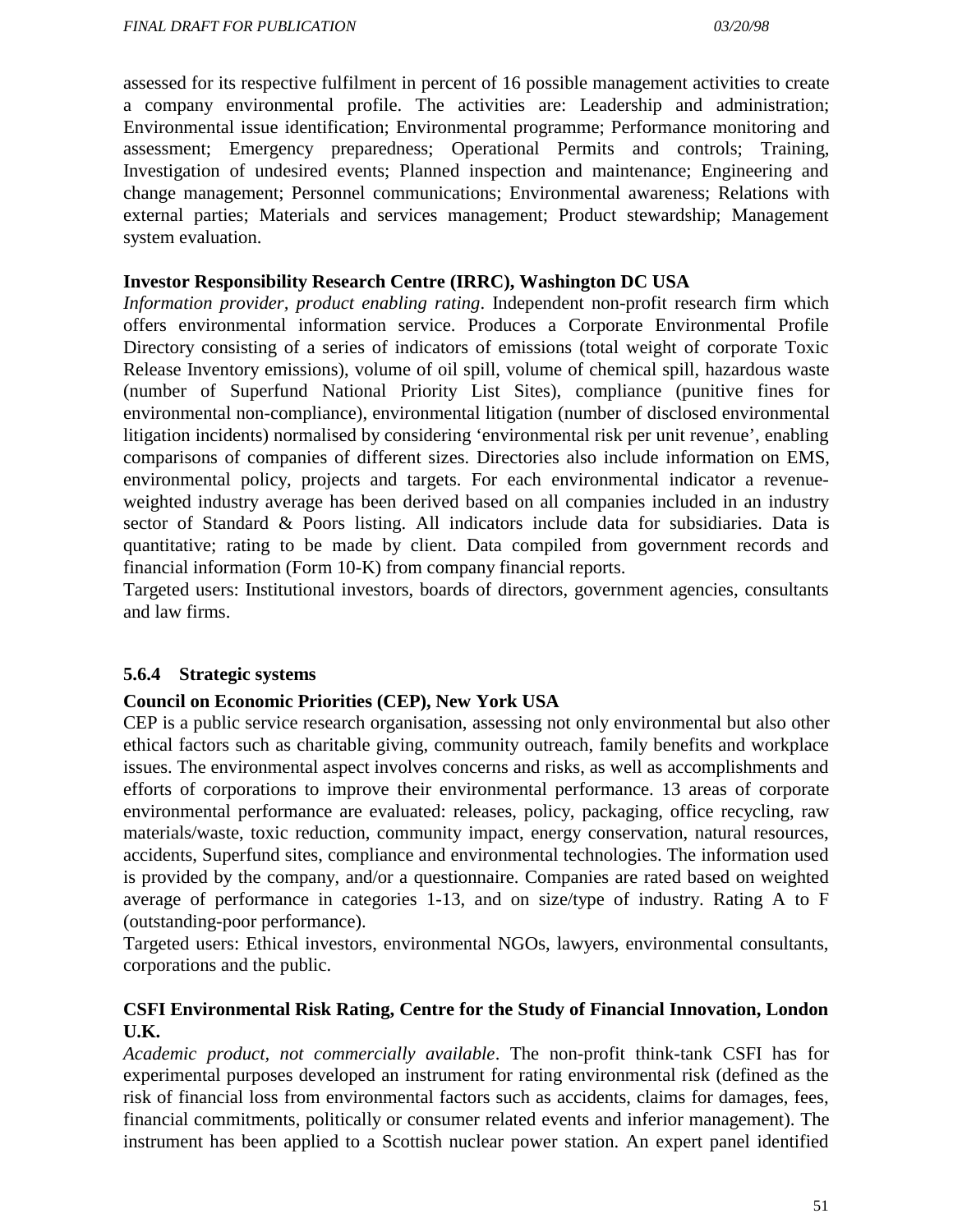eleven environmental risk factors, e.g. regulation, dismantling, security, radioactive waste, suppliers, management, business opportunities and financial status. The possibility of taxes or regulations on fossil fuels was identified as a positive factor. The experiment used a time perspective of ten years, and each risk factor was weighted partly according to its probability of realisation, partly from its potential effect and consequences. Information from site audit and interviews with management and staff. Assessment given from AAA to C.

#### **Eco-Corp Rating, Eco-Rating International (ERI), Zurich Switzerland (main office)**

Consultancy. ERI was one of the earliest raters, and has developed various environmental assessment instruments (Eco-Agro Rating EAR, Eco-Tech Rating ETR, Eco-Product Rating EPR etc.). The Eco-Corp Rating is founded on a qualitative/ semi-quantitative assessment scheme, based on an LCA approach. It "takes the entire spectrum of a corporation's activities into account". An ECR could consist of a weighted aggregation of the phase-specific ratings mentioned above, combined with ten criteria: environmental impacts, logistics, infrastructure, product/service eco-profile, legal compliance, R&D, management and "soft issues"*.* Based on questionnaires, checklists, on-site visits and inspection "balanced by in-depth scientific appraisal along with a certain degree of subjectivity". Scores -5 to +5 are given, but also gives interpretation with the rating.

Mainly in demand for financing of innovative small cap companies (venture capital investments). Targeted users: Financiers, brokers and consultants, public authorities, communication and marketing consultants.

#### **Eco-Risc '21, Innovest Group International**

*System not yet launched*. Investment decision support tool developed by a consortium of three partners: the Innovest Group Int. S.A, Coopers and Lybrand L.L.P., and Vista Environmental Information Inc. Attempts to balance the level of environmental risk with the companies' managerial and financial capacity to manage that risk in the future. Three main types of environmental risk factors:

- 1. Historical liability, ongoing risk from past actions
- 2. Operating risk, arising from current operations
- 3. Sustainability and eco-efficiency risk, potential undermining of company's material sources of long-term profitability and competitiveness.

Assessment in two parts: I quantitative on levels of environmental risk and performance in relation to competitors, indicators being:

- Historical environmental risk profile of the company's industrial sector.
- Number of Superfund sites relative to the industry average.
- Officially estimated capital cost of remediation and clean-up liability exposures, relative to industry averages.
- Ratio of environment-related fines to revenues, relative to industry averages.
- Concentration of high-risk products in company products portfolio
- Site specific emissions data on individual plant sites.
- Corporate budget allocation for environmental protection and R&D.
- Adequacy of environmental insurance cover.

II Qualitative factors, assessing the companies ability to manage environmental risk in the future risk (based on expert opinion):

- Adequacy of board-level mechanisms for environmental reporting and management
- Company wide environmental management capability
- staff resource commitment to environmental management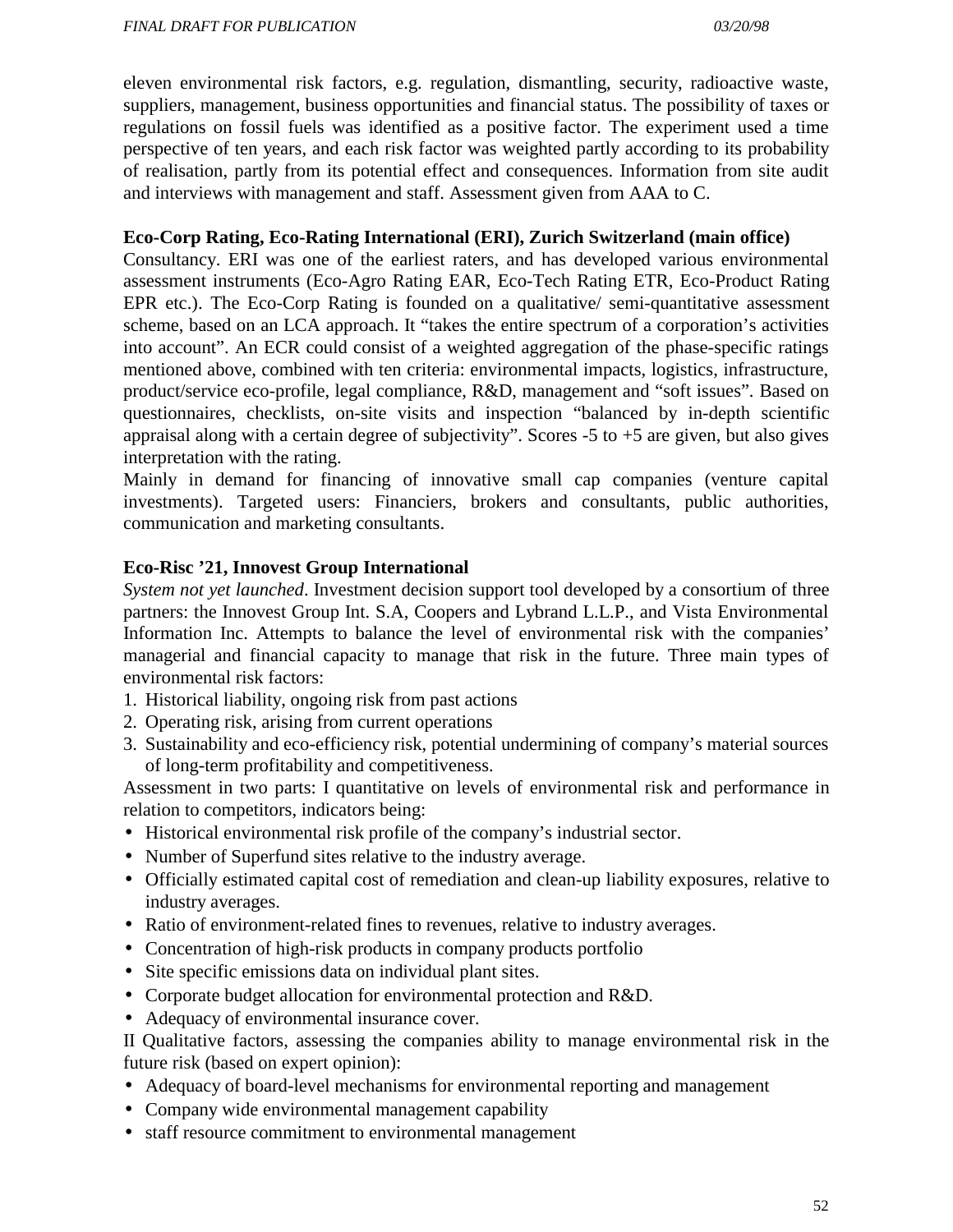- environmental audit capacity, frequency and transparency
- environmental cost accounting and measurement systems
- adequacy and universality of staff training on environmental risk management
- capacity to manage supplier relations for environmental performance
- environmental innovation capacity
- mechanisms for corporate reporting for environmental performance
- integration of environmental performance with staff compensation and
- potential for successful commercialisation of environmental  $R \& D$ .

Information from over 75 separate authoritative US environmental data bases. Assessment in scales AAA to C. Target users: institutional investors, insurers, venture capital companies, industrial companies, commercial banks, investments banks, professional service firms (lawyers, environmental consultants).

#### **EIRIS Services Ltd, London UK**

EIRIS is subsidiary of the Ethical Investor Research Service, a registered charity established with the help of a group of churches and charities. These groups needed a research organisation to help them apply their ethics to their investments. EIRIS aims are "to provide information on a wide range of issues to help concerned investors apply positive or negative ethical and social criteria to investments; to identify forms of investments which meet certain non-financial requirements on the part of the investor; and to promote a wider understanding of and debate on corporate responsibility". Assesses UK and European companies against more than 30 ethical criteria, of which those environmentally related are greenhouse gases, health and safety convictions, nuclear power, ozone depleting chemicals, pesticides, tropical hardwood, water pollution and environmental initiatives. Seven possible environmental initiatives are investigated: the companies environmental communication, support for the ICC Business Charter, EMS certification/registration, accredited energy efficiency scheme\*, success in environmental award schemes\*, develop or make direct use of UK renewable energy sources\*, sponsorship of UK conservation projects\* (\*applies to UK company Groups only). Information used is Annual Reports, CERs, ACCA, ICC UK, Confederation of British Industry Environment Business Forum, and authoritative registers. Several British ethical funds use the corporate assessment from EIRIS, e.g. Abbey Life Ethical Trust, Scottish Equitable Ethical Fund, TSB Environmental Investor Fund and Friends Provident Stewardship Trusts and Fund. EIRIS information services is also obtained, and sold by independent financial advisers, such as Global And Ethical Investment Advice (GAIEA).

### **Environmental and Financial Action Transformation (EFACT) rating system, New Consumer Institute, Illinois USA**

*Academic product, not a commercial system.* New Consumer Institute is an international research organisation focusing on environmentally sound and socially responsible practices. NCI has developed a 20-point scoring method to indicate how well an organisation performs according to a number of criteria. It is presented as an initial assessment gauge which can identify trouble areas and suggest areas of improvement. The system reviews the following:

- Environmental policy statements. Written objectives (2 points).
- Environmental management action. Implementing working programmes (4 points).
- Environmental management programs and investments. Expenditures, should produce savings (4 points).
- Energy-efficiency programs (2 points).
- Corporate responsibility and citizenship. Labour and community relations etc. (2 points).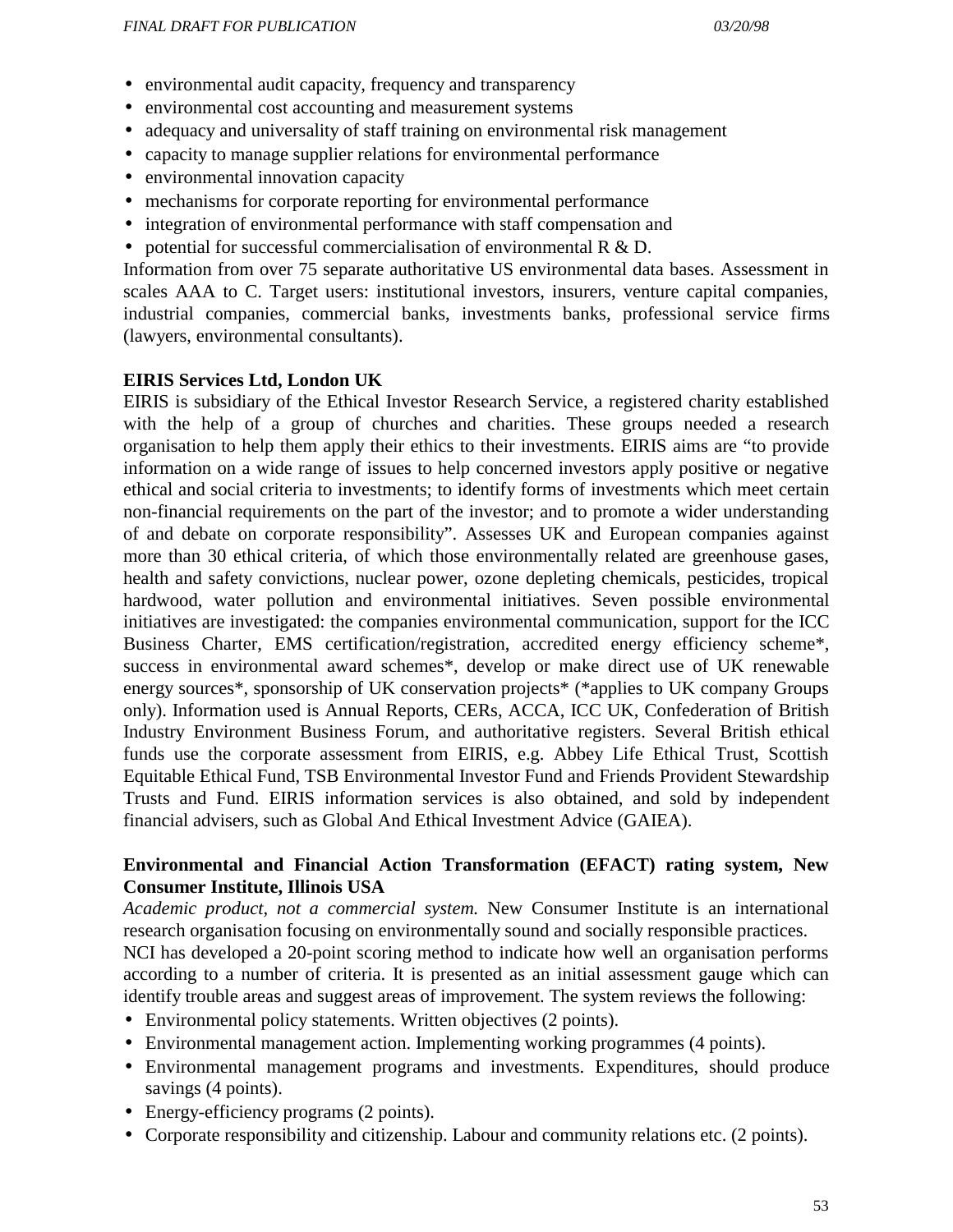- Socially enhancing factors. Nuclear or armaments production, tobacco etc. (2 points).
- CERES signatory. Highly weighted because of accountability clause (4 points).
- Quality product and consumer information. Independent trade and consumer groups ratings (2 points).

Companies highest in the EFACT rating were Merck, McDonalds, HJ Heinz and Quaker Oats, each scoring 16 points.

# **Environmental Performance and Shareholder Value**, **World Business Council for Sustainable Development (WBCSD)**

*Business organisation initiative, not commercial product*. Based on findings of a working group composed of 40 business and financial experts from WBCSD member companies. Lists four key issues which should be considered by a financial analyst, as well as a company (Blumberg *et al*., 1997). For each issue, a set of questions to "help interested parties to evaluate the environment's impact on shareholder value" are given.

*Strategy and Vision*

- Question examples: Does the company have a global environmental policy?
- Is there an environmental program with objectives and measures to monitor and ensure progress?
- How is progress measured against the main environmental problems and opportunities of the company?

*Operational Fitness*

- Question examples: Is there an organisational and functional chart of responsibilities?
- What environmental and certification systems are in place?
- Does the company conduct periodic health, safety and environmental audits?

*Product/ Services and Markets*

- Question examples: Are environmental criteria part of the company's approach to product stewardship?
- Are negative side-effects assessed during the life-cycle of products?
- Does the products help customers to reduce environmental impacts?

*Stakeholder Satisfaction*

- Ouestion examples: What, when and to whom does the company report?
- Does it provide specific information to investors?
- Does it communicate on environmental drivers?

No guidance on how to interpret the potential answers to the questions are given. Due to the high status of the organisation, the report and its recommendations can be expected to have substantial influence on future developments of rating methods.

# **Methode CI, Centre Info Suisse, Fribourg Switzerland**

Assess environmental performance of (currently only) Swiss companies using 22 environmental criteria belonging to four groups: strategy (six criteria), management (seven), production (five), and products (four). There is a supplementary criteria in each criteria group for particular events, enabling assessment of circumstances not covered by other criteria. The assessment process is completed by a criteria on global environmental responsibility, a function of the company's sector level and general attitude of environmental aspects. The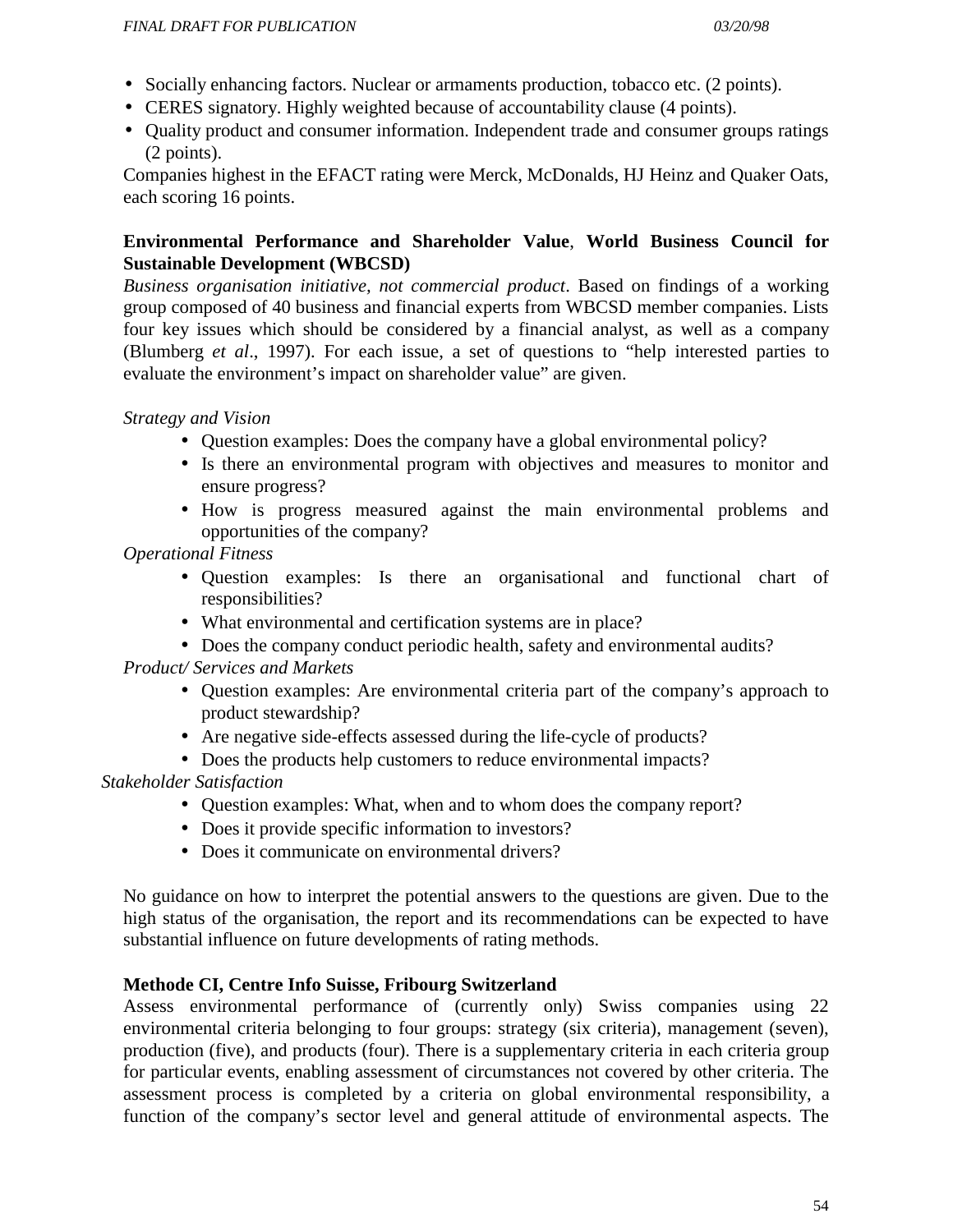method also includes 22 social criteria, grouped in six categories. The CIS assessment is based on four general principles:

- Companies are assessed on a world-wide basis, including all subsidiaries.
- The fields of evaluation are defined in advance (and may vary with industry sector, country or region of operation).
- Actual, rather than circumstantial or advertised changes are assessed.
- Formal aspects such as certification *can* be an advantage, but do not automatically result in a better score.

For the main part of the assessment criteria, a series of indicators are elaborated which can be either quantitative and qualitative. Examples of environmental indicators are the company's signing of a Chamber of Commerce environmental charter; the existence of environmental report; and the certification of an Environmental Management System. The use of environmental and social indicators is supplemented by fundamental strategic analysis to answer the question: has the company the necessary capacity to deal with the socio-economic and environmental challenges it faces? Information sources are specialist studies, measurements, but also NGOs, and company visits. Weighting: each criteria is given a weight from one to three, three indicating that the company is making a positive contribution to the sustainable development. Each group of criteria are to be equally important, and this is achieved through a mathematical operation. The resulting score is then corrected by the particular circumstances criteria, the global responsibility factor and the "management tendency". CI currently evaluates Swiss based companies, but are starting to work on European and international companies. The customers are mainly institutional investors (Spicher, 1997).

#### **Sustainable Asset Management (SAM) Zurich, Switzerland**

Independent/semi-independent. Serves as an in-house department for the investment company Sustainable Performance Group (founded by Swiss Re, Volkart Brothers Group and SAM), but also assess companies for external clients such as Credit Suisse Eco-Efficiency Fund. The approach is to "invests world-wide in companies which have committed themselves to sustainability: in companies which, thanks to the successful integration of their economic, ecological and social interests into the way they conduct their business, are able to recognize opportunities and risks early and thus create for themselves long-term, sustainable competitive advantages, and achieve above-average profitability." Two types of companies are targeted:

- Sustainability-Pioneers, companies which are highly innovative, dynamic, and active in new areas of sustainable business.
- Sustainability-Leader, companies which have created sustainable competitiveness advantages within their industry sector.

The assessment process includes the following stages:

- 1. Identification of sustainability issues, e.g. organic food;
- 2. Definition of sustainability scenarios for that specific issue and identification of its crucial aspects;
- 3. For each industry sector; identification of key factors for success and failure in relation to the sustainability scenario;
- 4. Identification of the leaders and pioneers of a particular industry sector, followed by a final company analysis.

The assessment fields are the companies' "sustainability chances" (it's strategic chances; product; corporate sustainability), and its "sustainability risks" (stakeholder exposure; environmental management; resource efficiency; strategic risks; sustainability costs). In total more than 100 criteria are used, all deducted from the scenarios. Companies involved with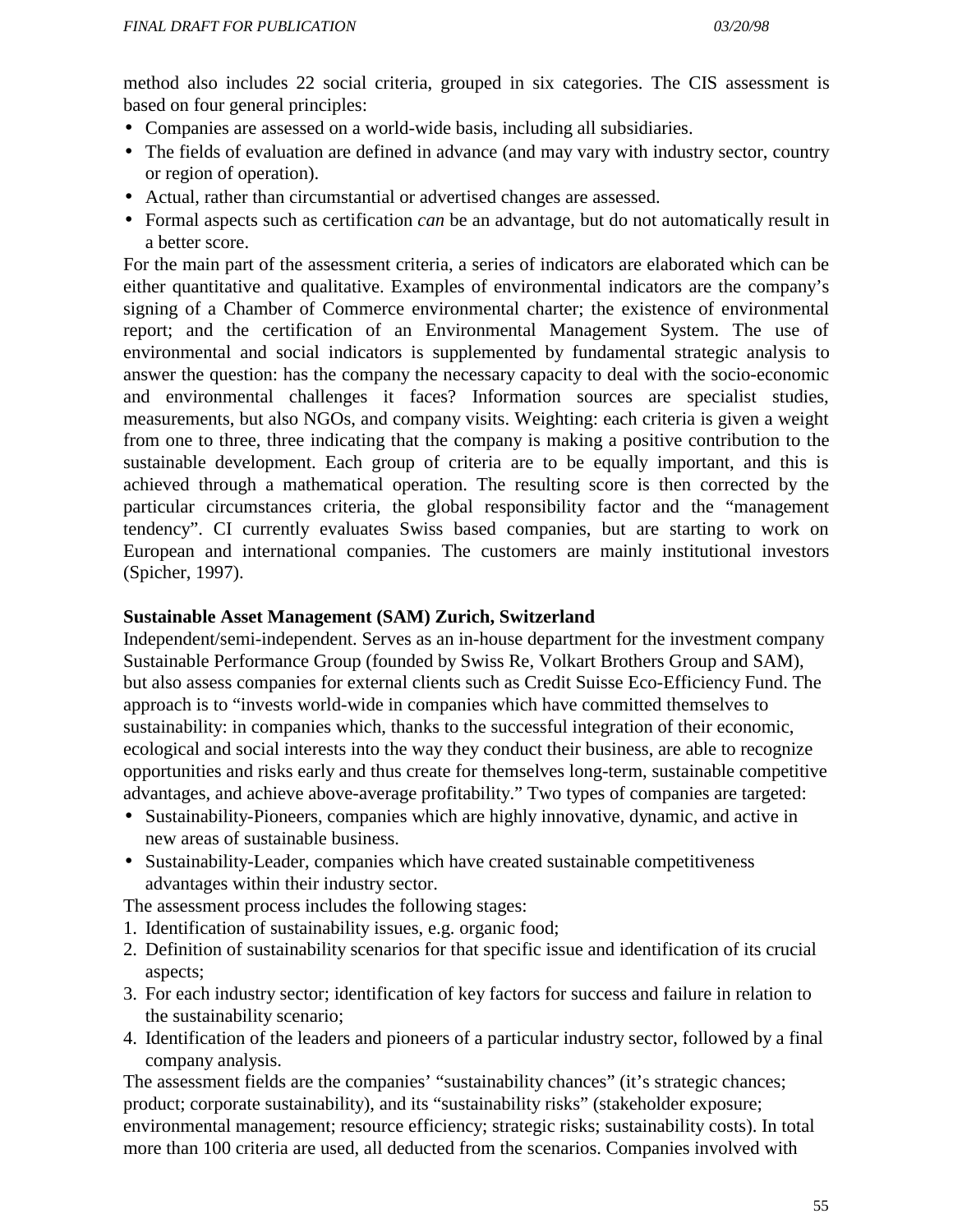production and distribution of weapons and arms; production and distribution of electric power from atomic energy are excluded from the analysis. SAM's research database includes information about 4,000 companies, of which 500 are analyzed in detail and 100 were directed to a qualifier list. The research is backed by a global information network consisting of a Strategic Advisory Board and a number of international Sustainability-Experts.

#### **SBC Eco-Performance Investment Fund, Swiss Bank Corporation, Basel Switzerland**

The Swiss Bank Corporation launched their Eco-Performance Investment Fund in June 1997. For the purpose of the fund, SBC rates a potential investment in three stages: an initial screening, followed by analysis of company documentation, and finally analysis of questionnaire response. Criteria in three fields are used: policy (or management), production (eco-efficiency) and products. The aim of the portfolio is to include both companies demonstrating above average commitment to the environment (companies which progressively raise their eco-efficiency, called *eco-leaders*) and whose products show a high degree of resource efficiency (future oriented companies supplying products or services that contribute to meeting a particular need with the highest possible resource efficiency, called *eco-innovators*). Assessment emphasis on environmental management for the "eco-leaders", and on utility for "eco-innovators". Information from CER, questionnaire, newspapers, journals and databases (external media office).

#### **Storebrand-Scudder Environmental Value Fund, Oslo Norway**

In 1996 Norwegian insurer UNI Storebrand initiated the Storebrand-Scudder Environmental Value Fund. The fund uses two indices: a Sustainability Index and a Financial Index. The Sustainability Index consists of nine indicators: global warming contribution; ozone depletion impact; toxic emissions; material efficiency; energy efficiency; water efficiency; product characteristics; quality of environmental management and environmental liabilities. The Sustainability Index is a weighted average of these indicators, where the weights used are based on the relative importance of each indicator for a particular sector. The supplementary Financial Value Index consists of three elements: balance sheet; accounting quality; and earnings stability, intended to measure the financial strength of a company relative to a global universe. The targets are to yield better than the Morgan Stanley World International Capital Index, and through the investment strategy contribute to a sustainable development (Knight & Storebrand-Scudder EVF Research Team, 1997).

#### **Top50-project, Hamburger Umweltinstitut, Hamburg Germany**

The Hamburger Umweltinstitut is a registered, independent, non-profit organisation for scientific research on environmental solutions. The Institute's Top50-project conducted in cooperation with CEP (see above) and Ecological Lifestyle Encouragement centre, Tokyo, evaluated the environmental performance of the world's 50 largest chemical and pharmaceutical companies by world sales. The following topics were assessed, with respective weightings:

- environmental policy and its implementation in the strategic long-term goals, 10%
- world-wide standards equivalence, 10%
- internal management organisation, 15%
- sustainability of products, 15%
- process optimisation towards sustainabilit, y 15%
- information policy, 10%
- management of waste and discarded products, 10%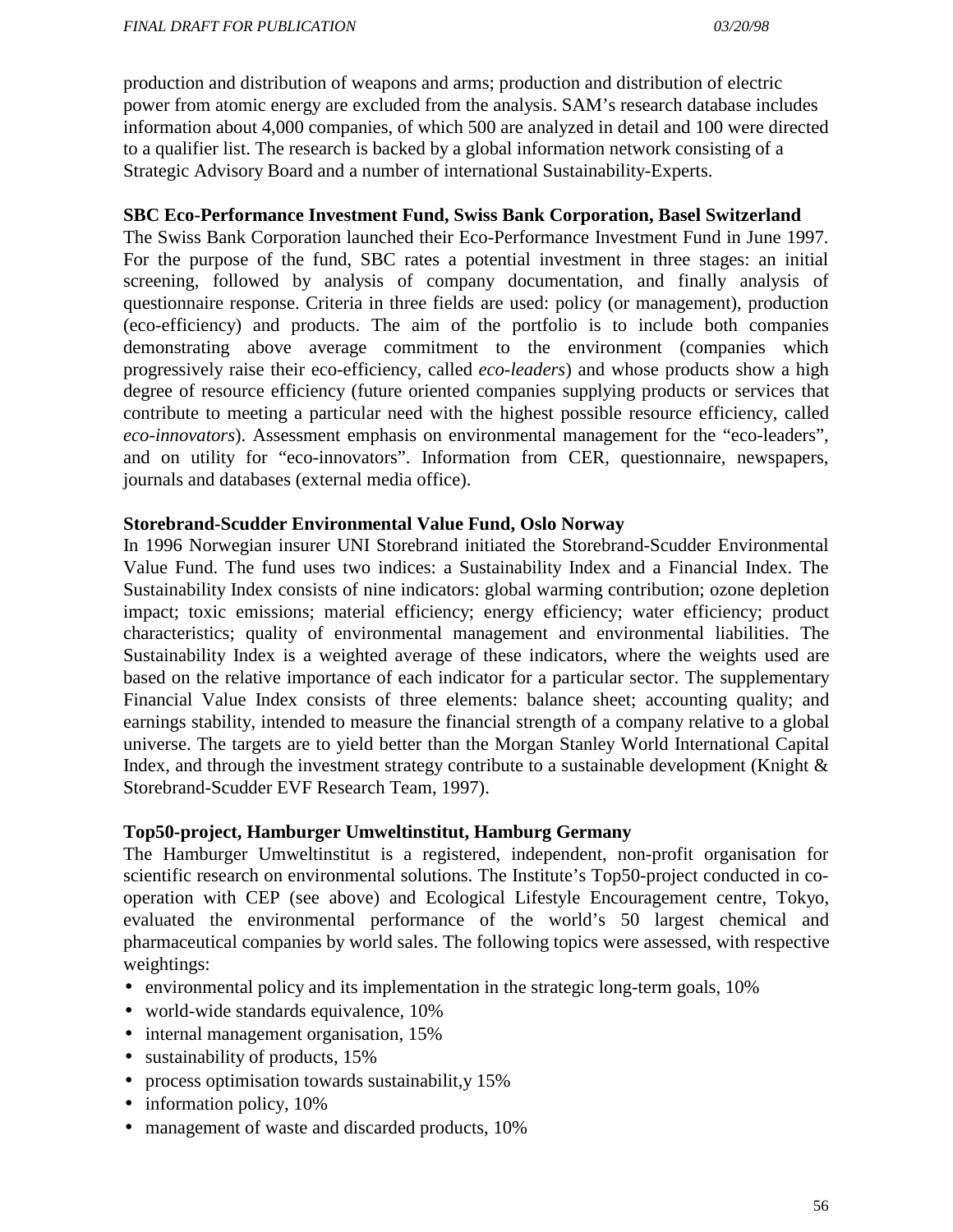- environmental accident prevention, 5%
- contaminated sites remediation, 5%
- external environmental activities, 5%.

Number one in the 1996 HUI-ranking is US company Johnson & Johnson (reaching 295.5) points out of 500), followed by German Henkel KGaA, US 3M and Procter & Gamble. Assessment is based on company questionnaire and comprehensive research. The study "wants to support those persons within industry who show commitment to environmental matters". The ranking also provides a decision tool for potential investors, customers and future employees.

### **The Index of Corporate Environmental Engagement, Business in the Environment, London UK**

Index rating from ten key attributes of environmental management based on company self assessment. The survey is "designed to test how far companies have equipped themselves with the tools to minimise their impact on the environment." No weighting. Parameters:

- 1. Corporate environmental policy (three possible levels of engagement, "No", "Yes, but not published", "Yes and published", scores ranging from zero to one).
- 2. Main board with environmental responsibility (two possible levels, "No", "Yes").
- 3. Formal environmental management system (four possible levels).
- 4. Environmental objectives (three levels).
- 5. Measurable targets (four levels).
- 6. Internal audit process (five possible levels).
- 7. Environmental stewardship of products, processes and services (four levels).
- 8. Employee environmental programme (four levels).
- 9. Supply chain programme (four levels).
- 10. Environmental communication with stakeholders (four levels).

The definitions for parameters 3, 4, 5, 6, 7 are from EMS' BS 7750 and EMAS. The Index gauges the extent to companies are systematic in addressing environmental challenges by ranking them into five levels reflecting their achievement of environmental impact management "building blocks", but does not measure actual environmental performance or impact. The Index was applied to FTSE 100 companies in 1996, and was repeated in 1997. (Business in the Environment, 1996, Boulton, 1998).

### **The Safety and Environmental Risk Management Rating, SERM Rating Agency Ltd, Surrey UK**

Provides an "independent and dynamic overview of a company's ability to manage the physical hazards arising from its operations, measuring the potential impact of safety and environmental incidents upon a company relative to its financial strength". Based on a mathematical model which takes into consideration the total cost of any potential incident and the likely effectiveness of the company's existing risk management system in avoiding or mitigating any such incident. A company's environmental risk is researched in two ways - by publicly available information and from site and head office visits and interviews. Sources of public information: company's own publications, relevant newspaper and articles, information from standard electronic databases. The output is an alphabetical rating and a detailed report. An update is conducted twice-yearly. Factors considered are key hazards, transport and distribution management, waste management, use of contractors, supply chain, direct costs such as compensation, plant rebuilding, clean-up costs, indirect costs (such as loss of reputation from protest boycotts, damaged relationship with local authorities, lenders and investors etc., poor employee morale, safety concerns) assessed in financial terms, added and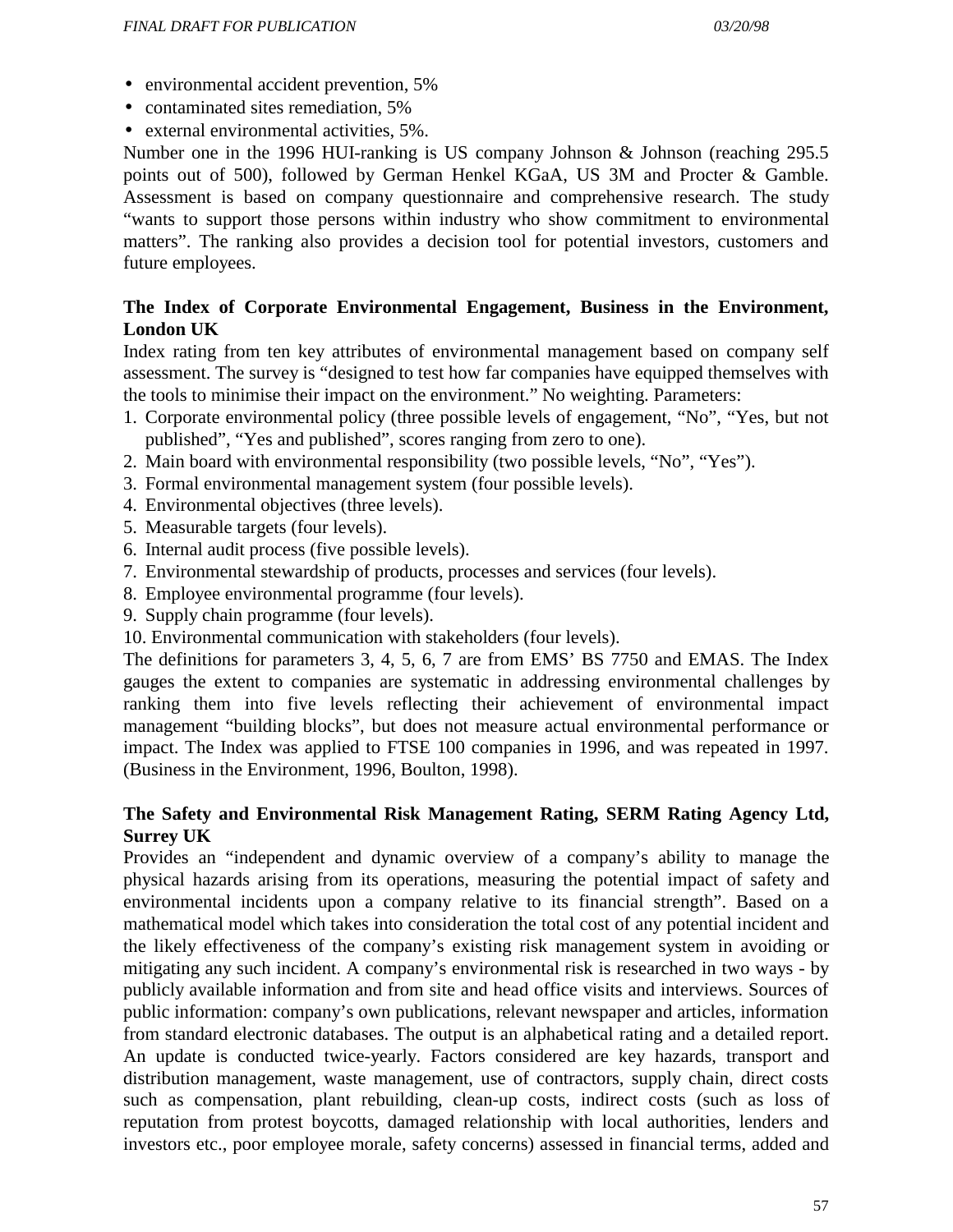adjusted by probability factor assuming average management system and implementation. Management systems and implementation, including lines of communication are evaluated and given scores, used to derive a residual risk for each area of concern. Preliminary conclusions submitted to a specialist panel comprising of the project team together with some external experts to ensure consistence of rating. Total residual risk calculated as percentage of market capitalisation, converted to a rating on 27 point rating scale from AAA+ to C-, analogous to credit ratings. Targeted to insurers, lenders, shareholders, and corporate sector.

### **ökom Environmental Rating System, Öko-Invest, Munich Germany**

System rates primarily smaller German companies. Assessment of three fields: environmental management; product and service development; environmental data. Weighting: first field 25%, second field 50%, third field 25%. Each field assessed from -5 to +5. Grade 0 equals compliance with environmental regulations. Also rate single companies. Has recently developed a system to produce environmental profiles for larger companies, on request by Union Bank of Switzerland. Information from 30 page questionnaire combined with analysis of company reports; interview with managers; external party assessment. Clients consist of institutional investors, main client oeco capital live insurance company Munich. Targeted users: Investment funds, insurance companies and banks, shareholders and consumers, companies and consultants.

### **5.6.5 Systems including enviro-ethical dimensions**

### **Clerical Medical Evergreen Fund, the Evergreen Trust, UK**

Invest in companies where a "major part of their operations is making an important contribution to environmental improvement". Seeks to avoid companies involved in production, sale, distribution of fur products; cosmetics involving animal testing; manufacture of ozone depleting chemicals; supply of tropical hardwood; production, processing or sale of meat products. Negative list further include involvement in armaments, repressive regimes, gambling services, tobacco products, production or distribution of pornography. Information on UK companies obtained from EIRIS.

#### **Index of Environmental Friendliness, Statistics Finland/EUROSTAT**

*Governmental organisation initiative, not commercial*. Ranking of Finnish companies as main contributors to six problem indices: Greenhouse effect; Ozone depletion; Acidification; Eutrophication; Ecotoxicological effect; and Resource depletion (Puolamaa *et al.,* 1996*)*.

#### **Jupiter Tyndall Merlin funds, (subsidiary of Jupiter Tyndall Group PLC), UK**

Fund management services, eight UK unit trusts, eleven investment trusts specially created to pursue environmental and financial objectives. Very substantial investment criteria. Fund manager ask companies to report in detail on their environmental and social performance. Analyse of environmental and ethical information received by companies and conduct additional research from other sources to build up complete picture in which a green evaluation can be made. Avoid companies deriving more than 1% from oppressive regimes, or the arms, nuclear or tobacco industries. Aim to strike a balance between good and bad aspects of company activities and the emphasis of the fund is to encourage higher standards and the positive aspects of corporate behaviour. Push companies to respond beyond compliance to issue raised by the sustainable development agenda, and through the Merlin Resources Unit have the most proactive agenda. Assessment process in three stages: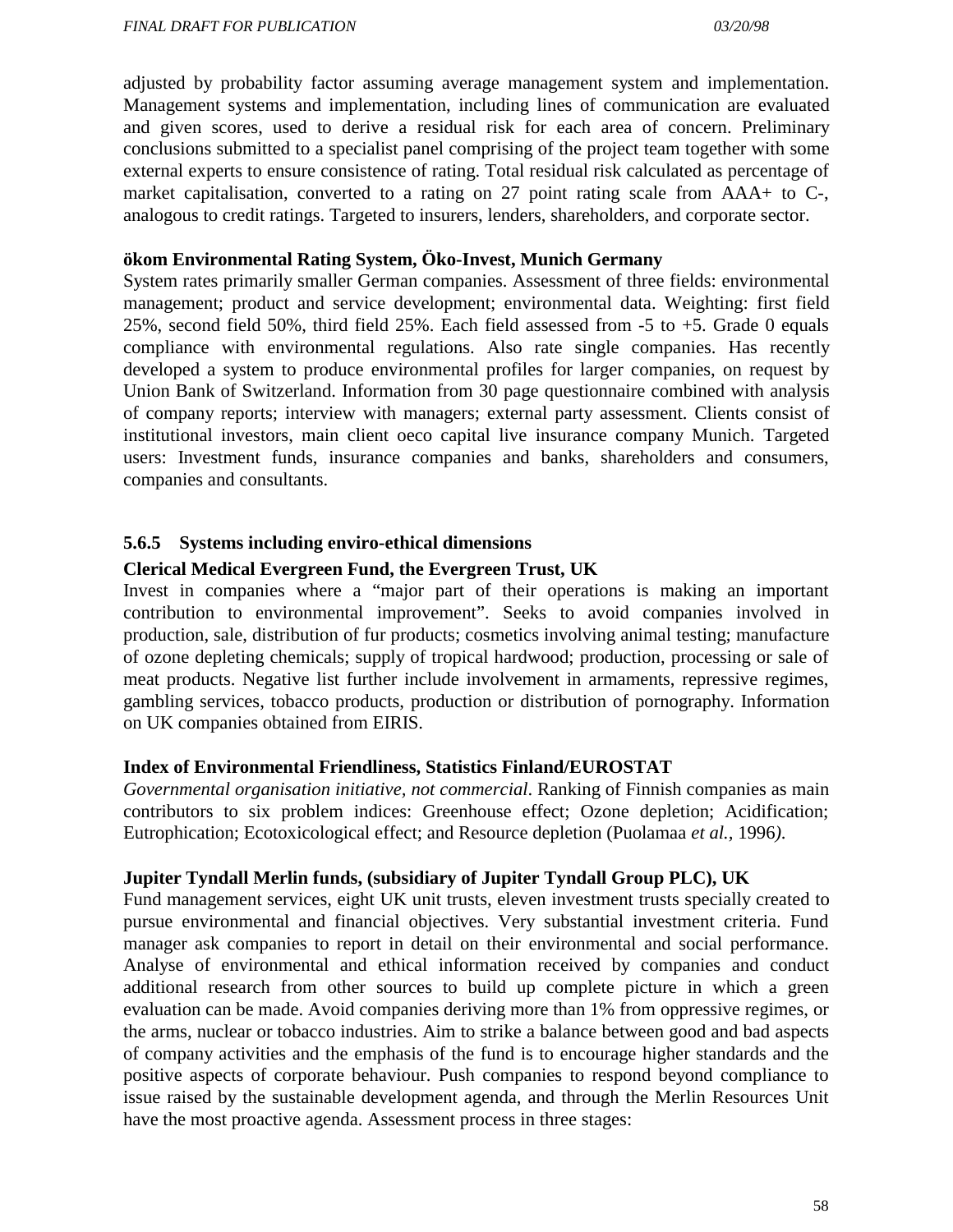- 1. Precautionary: is the company operating without excessive harm to the environment? Adverse attention from regulators, environmental NGOs or media? Socially useful products. Ethical criteria (animal testing, nuclear power, tobacco industry, minorities etc.). Information from short questionnaire, publications from the company, public registers, environmental NGOs, media, experts.
- 2. Further investigation. Involving direct contact, site visit, local experts, inquiries with environmental bodies. Sector studies of companies in same field.
- 3. Fuller profile analysis. Assessment of (a) management (targeting competence, system, stance, policies, focus, staff, monitoring, disclosure, procurement, community involvement); (b) process (targeting pollution, waste, energy, materials, transport) to evaluate proactiveness, radicality of own environmental criteria, willingness to invest in cleaner production, compliance with current regulation minimum; and (c) product (targeting environmental performance, environmental impacts, energy efficiency, life length, disposal, reclaimability/ recyclability, packaging and labelling).

Aim to find leaders in field, encourage performance review. No standard method for evaluation, checklists may assist, though integrity and management not quantifiable. Wants to be satisfied that corporate performance is good, and commitment firmly in place to maintain and improve performance. Building up database including files of companies in portfolios and other being tracked.

#### **Kinder, Lydenberg, Domini (KLD) Corporate Social Rating Monitor, Cambridge USA**

KLD supplies social research on US corporations to institutional investors. The firm is best known for the Domini 400 Social Index, a benchmark for socially screened equity portfolios, launched in 1990. Started with companies in Standard & Poor's 500. Three screens:

- 1. Exclusionary. Eliminate companies that derive two percent or more from weapon-related product or manufacturer of alcohol, tobacco, or gambling products and electric companies with interest in nuclear power plants or that derives four percent or more from nuclear power industry.
- 2. Qualitative. Eliminate companies facing substantial environmental controversies, and with a history of unstable employee relations.
- 3. Inclusive. Include companies with a positive record in environment, employee relations, community relations, products or particular social usefulness.

Firms with stock prices under \$5 per share are also eliminated, as firms with long term financial problems. Information from public documents, press, regulators discussions, company interviews, and other sources.

#### **NPI Global Care funds, National Provident Institution**

The British insurer NPI manages the Global Care family of environmental funds, consisting of two unit trusts and two pension funds. NPI is also a large institutional investor as an insurance company. Invests in industries which "offer solutions to environmental and social problems, such as healthcare, education, telecommunication, recycling, pollution control and renewable energy." Successful business "will have to be highly flexible and develop mutually supportive relationships with staff, suppliers and customer communities. They may also have to introduce new ways of working, including the innovative use of information and communication technologies. Successful businesses in the next century will minimise waste and shift their dependence to a renewable energy resources." The process to evaluate corporate social and environmental performance described as "complex", environmental concerns addressed in three ways: the first is called environmental insight; the second active dialogue and the third innovation. Companies with good environmental and social practices must also be financially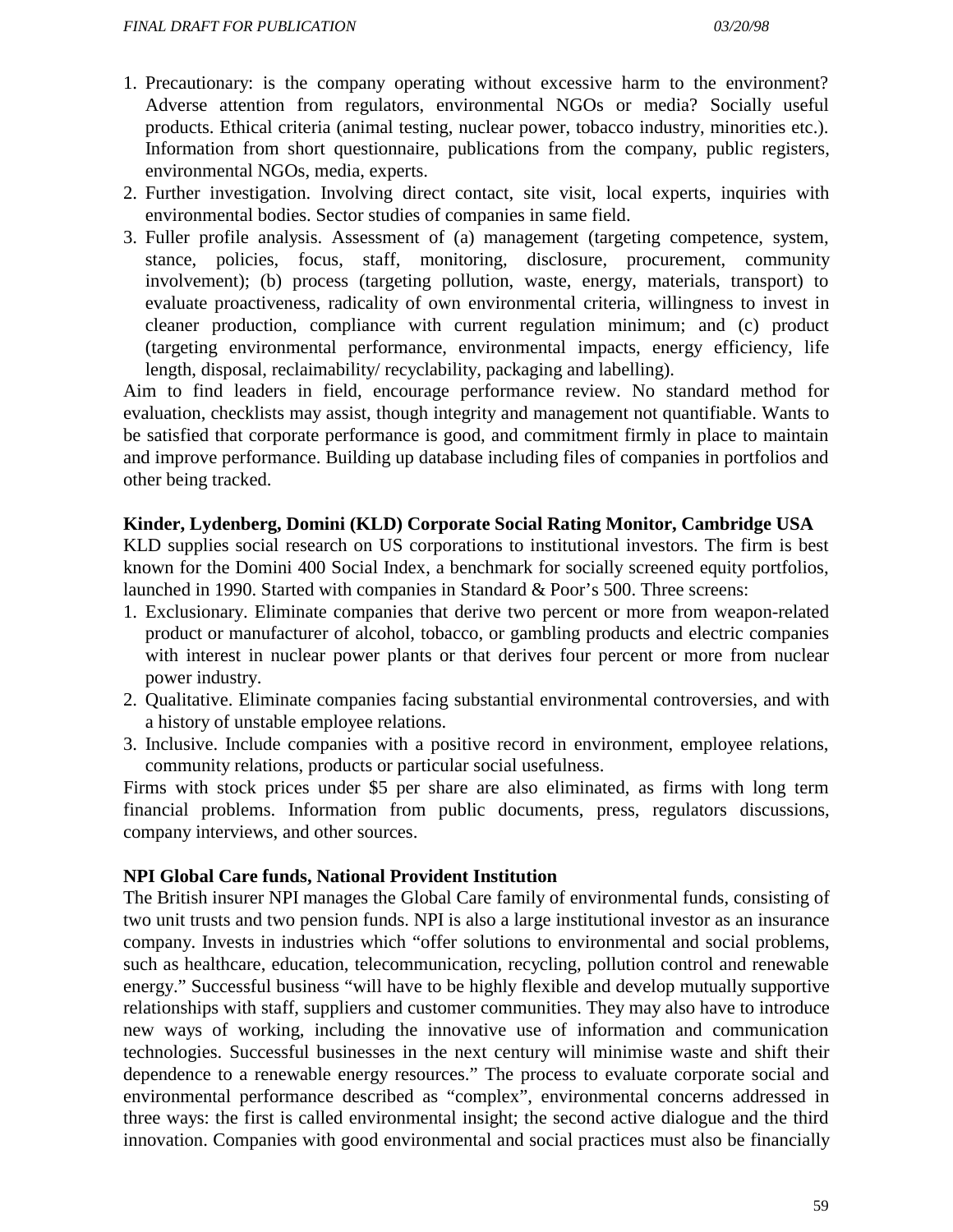attractive. No investment will be made in a company unless it has good investment potential. Auditing system to monitor process of research and investment. Research team assisted by independent advisory committee, with the role to review portfolios and provide strategic advice on company research.

#### **Oeko Sar Fund, Bank Sarasin & Cie, Basel Switzerland**

The bank is assessing environmental performance for their own environmental fund (64 million DM), and has recently begun providing environmental assessment for a pension scheme. The assessment system is developed by environmental consultant Ellipson Ltd in Basel, and is the same as the system used by Norwegian UNI Storebrand (also designed by Ellipson). In a detailed seven stage selection procedure, four dimensions of environmental performance are evaluated: the product/service, the environmental strategy, the environmental management system, and the process. The companies are divided in three groups according to the potential environmental impact: high (e.g. an energy producer), medium and low (service sector companies). To be included in the fund, the company must attain a certain level, depending on impact group. Also, negative criteria is used: defence industry, nuclear power and nuclear power plant construction, gene technology, chlorine industry, agrochemical and automobile industries are automatically disqualified. The criteria used for the pension scheme is less strict than for the Bank's environmental fund. Certain ethical criteria are added: weapons industry, and gambling. The information used is CER:s, AR:s and other material from the companies, management interviews, a newspaper article database, information from environmental pressure groups such as Greenpeace, and a questionnaire.

#### **Swedish Environmental Research Institute (IVL), Stockholm Sweden**

*Academic initiative.* IVL has analysed industry sectors for their respective contribution to environmental problems such as climate change, acidification, eutrophication, ozone, waste, consumption of energy and transports. The evaluation is based mainly on information from Swedish EPA and the Statistical Bureau. To illustrate, the industrial sector Agriculture's contribution to climate change is 8.8 Mton  $CO<sub>2</sub>$  equivalents per unit of value-added. This corresponds to 15% of Sweden's total  $CO<sub>2</sub>$  load, and is 12 times more than the average for all Swedish industry sectors. Meanwhile, the steel sector produces 66 kton hazardous waste per unit of value-added, corresponding to 34% of the total Swedish hazardous waste production, 30 times the average. The method has also been implemented for individual companies. For this purpose, the company's environmental performance is compared to a benchmark of its industrial sector, and to the company's environmental performance in a historical perspective (Zetterberg, 1997**)**.

#### **The Natural Step Top 30-list**

The Sweden based environmental consultancy The Natural Step each year produce a ranking list of the 30 companies best suited to be included in an environmental fund consisting of Swedish industries. The criteria against which the companies are assessed are four "systemcriteria", essentially the thermo-dynamic laws (e.g. a systematic increase of substances from the earth's crust is a violation against one of the system-criteria). Three company-related issues are analysed: the industry's development and potential; the company's potential to meet future demands from clients and authorities; and the company's strategic approach.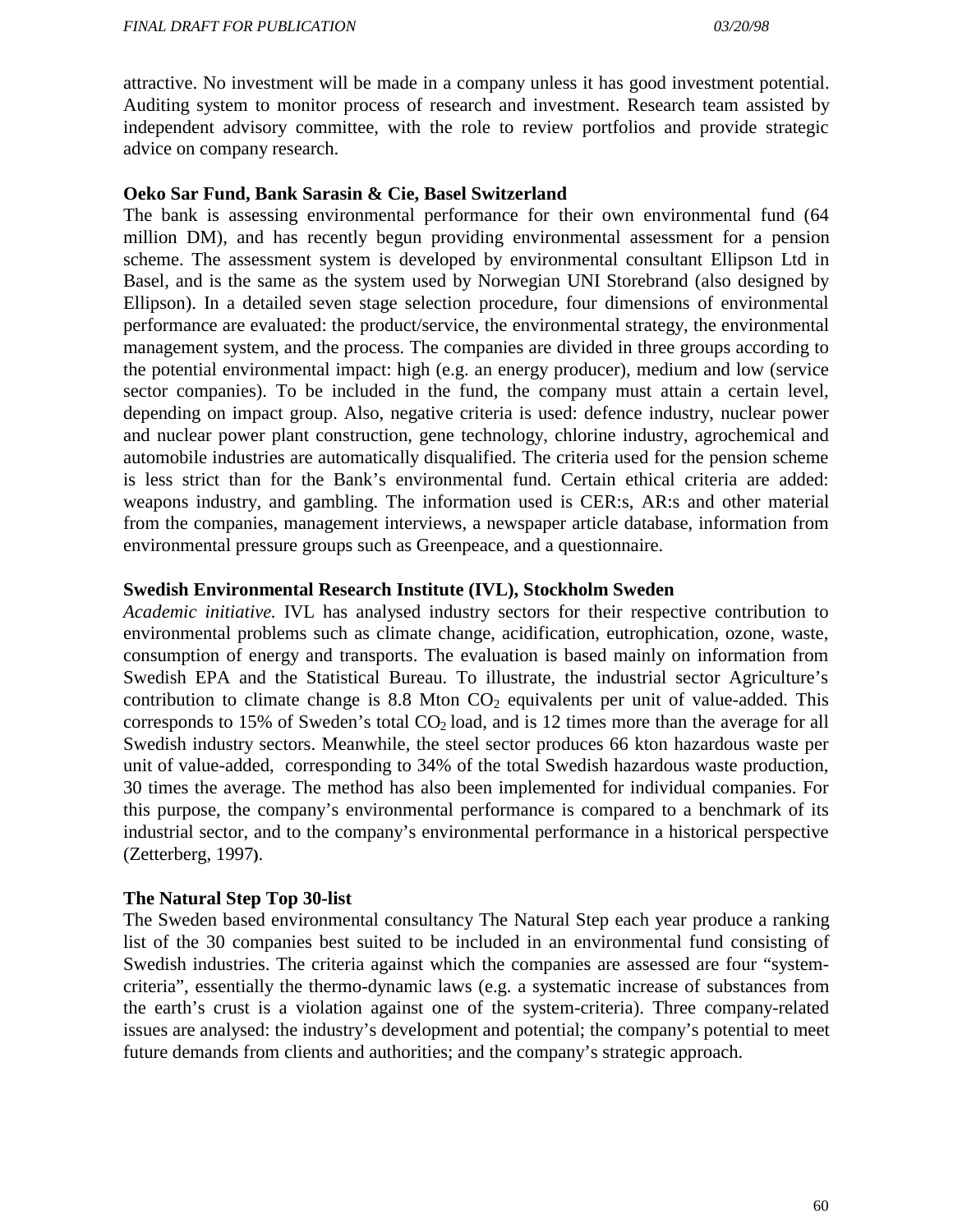# *5.7 Experiences from and challenges in rating/ ranking*

### **5.7.1 Why environmental performance rating? Potential benefits**

The potential advantages of using the various rating systems include (Hadley, 1996):

- Offering simple means of benchmarking companies, ideally both within and across industry sectors and even nation borders.
- Determining the size of a company's environmental risks in the context of the resources both managerial and financial - available to deal with them, also allowing a company to allocate resources to bring the greatest environmental benefit.
- Providing a useful way of monitoring a company's progress over time.
- Enhancing the abilities of the financial sector the differentiate between levels of risk that have, until relatively recently, been indistinguishable. This would raise liquidity in the markets because bankers and investors would use the rating systems to discriminate on the basis of environmental risks and price them accordingly. Differential pricing would encourage the development of more innovative risk management techniques and specialist insurance for high-risk customers, funded by a higher premium on their borrowings or insurance. This could then pave the way for greater interest in companies which are perceived to be high conventional financial markets, as has happened to a considerable extent in North America.
- For a company that has invested heavily in new, cleaner technology and environmental management systems, it would allow obtaining recognition in the financial marketplace and to receive favourable discrimination when compared with competitors that have not made such investments.
- Enabling multinational companies to take political credit for their environmental awareness and inward investment in environmental performance - this is particularly important when companies are seeking new manufacturing sites around the world.
- Allowing financial institutions to satisfy their own stakeholders that proper and responsible actions are being taken to ensure that business is only transacted with environmentally sound companies.
- By raising awareness of environmental issues and the associated financial implications, the financial sector can promote improved environmental performance from its clients. This would reduce the need for costly (and often inefficient, as a static and non-continual pressure) regulation.

There is still not enough experience from assessing corporate environmental performance, or of using the results, to draw conclusions on whether these benefits actually are achieved from use of the current systems.

# **5.7.2 Assessment focus**

The rating/ ranking systems that focus on eco-efficiency of companies are still fighting to prove the relationship between environmental and financial performance. The WBCSD report *Environmental Performance and Shareholder Value* (Blumberg *et al*., 1997), which despite claiming there is such a link also lists three problems which adhere to the various studies of links between financial and environmental performance:

• The time-lag problem. Eco-efficiency as a component of company strategy is not a phenomenon which at yet is substantially spread.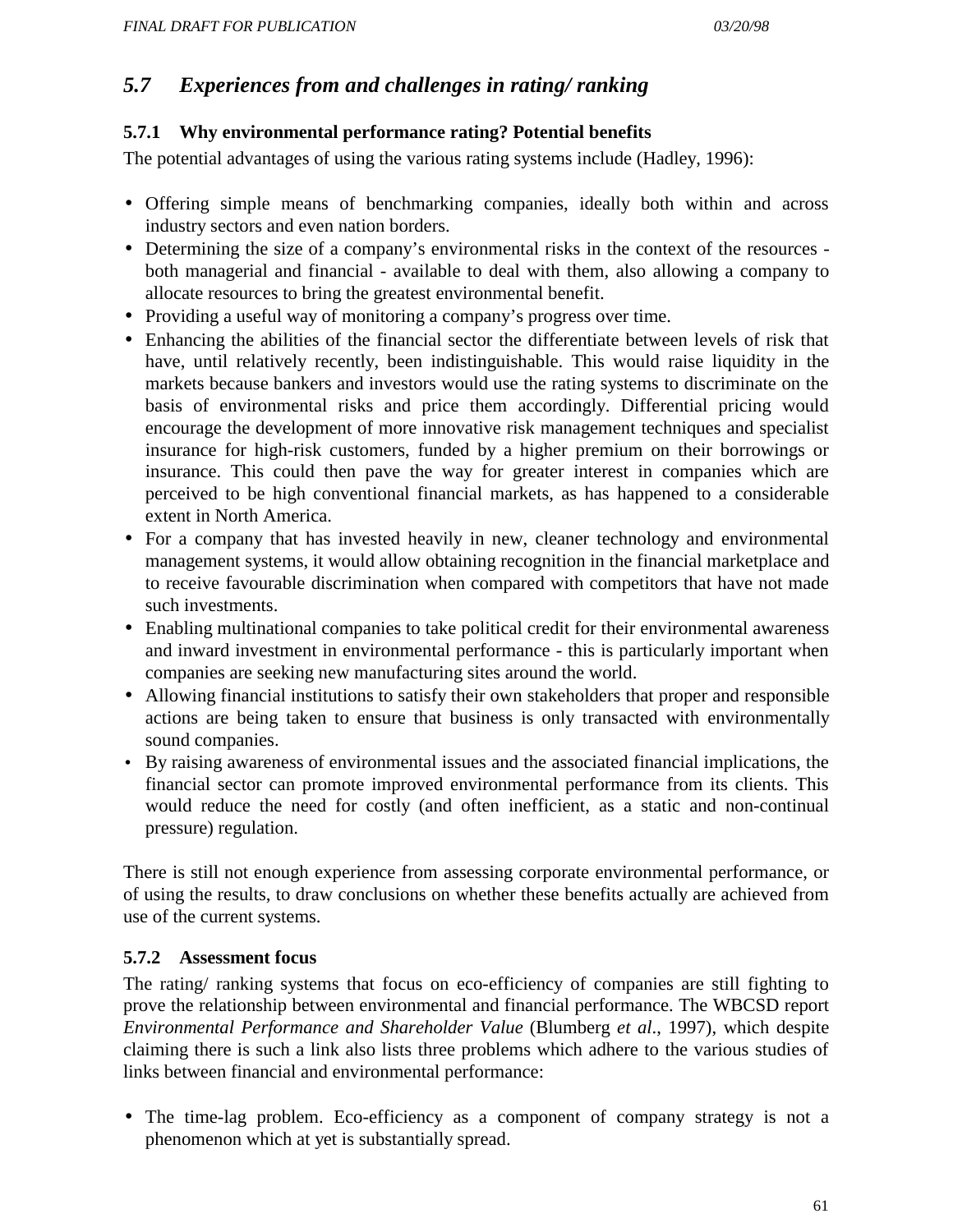- The measurement problem. No standard indicator of environmental performance exists.
- The isolation problem. The environmental dimension as a discrete component of share value is as yet not possible to isolate.

The list of criteria (or indices) in each instrument varies in length and detail, but the ambition - to identify potential environmental risks, and assess them - may be identical. It would be very interesting to test and compare the various approaches by letting them rate/ rank a number of (sham) companies, which of course should be identical. This exercise would be similar to accreditation of labs and their testing methods.

# **5.7.3 Generality**

Most rating/ ranking systems target several types of financial players: investors, insurers, creditors, companies etc. To assess companies environmental performance is expensive whatever approach is used, therefore it makes sense to market the results to a broad group of potential users. This generality could be one of the causes for the low acceptance of the financial community: various dimensions of the systems do not seem relevant to a specific player group. For example, emissions on a site potentially pose varying financial repercussions to different financial users:

- for the bank the emissions could reduce the value of an asset, lead to failure of the company and its ability to repay a loan;
- to the insurer it could require covering legal and clean-up costs, while the exposure can be controlled by the setting of deductibles and limiting payouts;
- for the investor an event can result in the officer being held personally liable as well as loss of returns on the investment; and
- to the corporation it can result in poor publicity leading to loss of revenue, fines, expensive capital and insurance, with liability for damages and remediation.

To overcome this barrier, schemes for different target groups could be promoted.

#### **5.7.4 Reliability of assessment methods**

A crucial factor for the value of the rating is the information or data on which it is based. Is it reliable? Considering the problems of questionnaires (designing them so that they return filled in, not to mention correctly filled in, or filled in by the correct executive - and most importantly giving an input to the assessment process!), this is an interesting issue to which discussion is invited. And what is the value of an environmental report? Is it bold words, proof of real commitment, or a waste of resources that would have been better spent elsewhere? Furthermore, the information sources used by the various rating systems varies according to the country of operation. This means difficulties in developing an European wide system with different reporting standards and requirements.

A difficulty in environmental assessment is estimating the extent of potential environmental liabilities. These are depending on the outcome of national regulations which, in turn, may depend on imprecise scientific evidence or subjective value. A further factor is the timing of the expenditure, and third which polluter is liable.

# *5.8 Conclusions*

There is a measure of subjectivity in all existing and planned schemes, including the ones claiming to be based on computer modelling or mathematical formulas. There will always be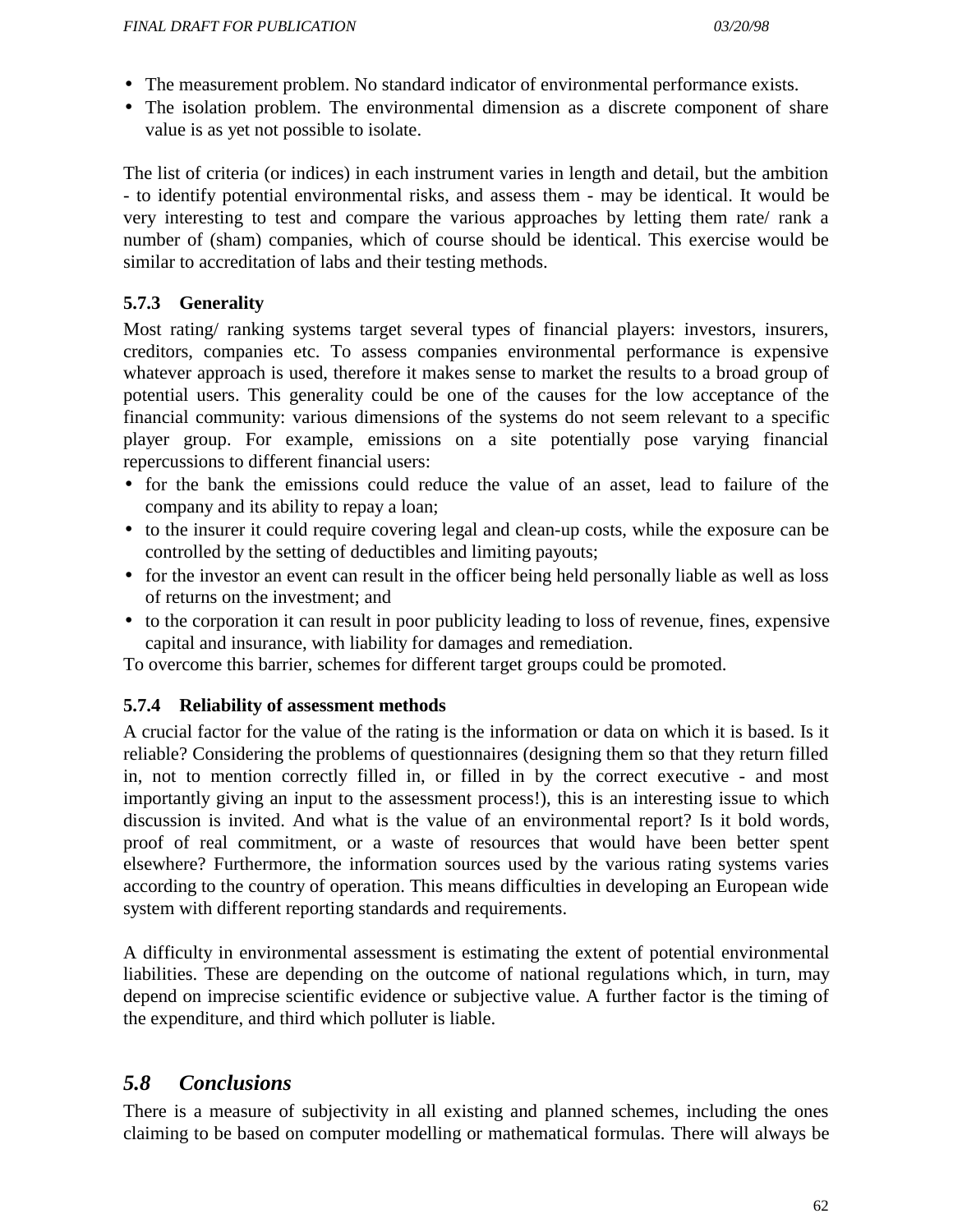an individual or group of individuals, with their personal set of educational backgrounds, professional experiences and values, having constructed some dimension of a scheme, e.g. the weighting method, having designed the questionnaire, analysing it etc. A certain degree of subjectivity may very well be inevitable, but the credibility for the practise of rating/ ranking would improve by increased transparency and increased quality of the input data.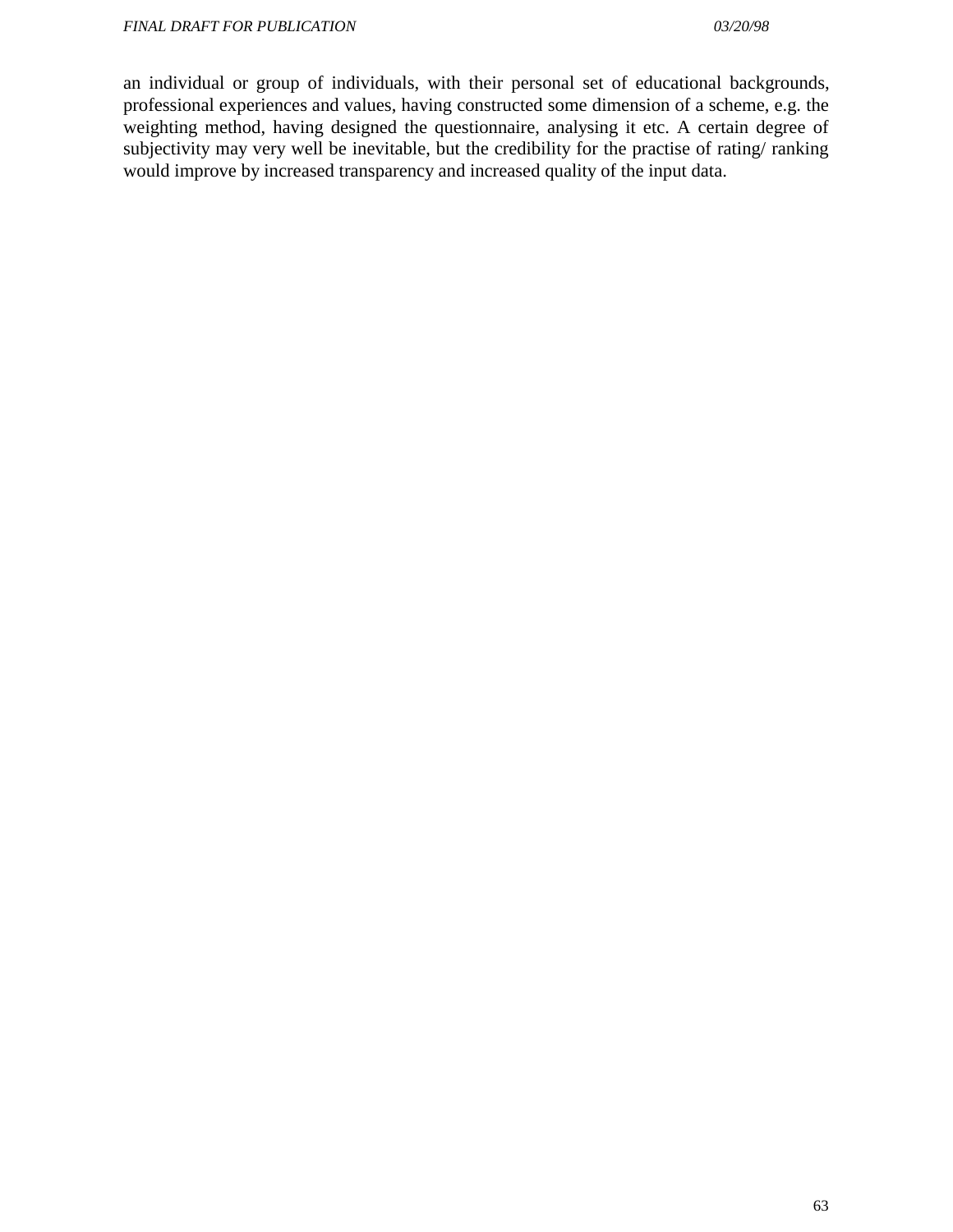# **6 Problems & Obstacles**

# *6.1 Continuity*

A prerequisite for benchmarking environmental performance is availability of continuous and reliable information. The sources for, as well types and continuity of information on corporate environmental performance varies according to country of operation. The different reporting standards and requirements means difficulties in developing European wide systems for reporting and rating/ ranking. An EC wide Pollution Emissions Register, modelled after the US Toxic Release Inventory (TRI) could here be useful.

# *6.2 Comparability*

There are some important questions to consider when discussing communicating and comparability of corporate environmental performance. These questions are listed below:

- **How can different environmental problems be compared to each other?** For example, how does the environmental impact of one ton of CFC correspond to the impact of using one hectare agricultural land for industrial development? What should be prioritised? Despite this a few initiatives in this area have been taken, e.g. the previously mentioned *Index of Environmental Friendliness* by Statistics Finland/Eurostat Environment. Furthermore, the severity of environmental impacts may vary according to physical, social and economic factors. For example, the impact of  $SO<sub>2</sub>$  emissions may be worse in a region of acidic bedrock such as granite as compared to a region of limestone; or in a region where acidifying emissions are already abundant; the impact of effluents in a developing country without municipality water treatment facilities will be worse as compared to a situation were these effluents are treated in several steps before release to a water course (though this treatment may result in hazardous waste); and also impact on human health will vary depending on availability of health care and the population's general health status.
- **How can the environmental status or performance of different industrial sectors be compared to each other?** The direct environmental impact of a company in the service sector may always be less than those of a manufacturing company, but is this a true reflection of the potential capacity for environmental improvements that say, a bank, has as a source of funding for industrial activity?
- **How should industries of varying sizes be compared?** From their environmental impact per unit revenue, per employee, or per number of products? Some industries are especially negative on environmental performance indicators based on production.
- **Where are the system borders?** Certain companies will be able to achieve a better rating result because they have out-sourced some of their activities which they nevertheless are depending upon for their production. How should the environmental impact of a company's subsidiaries and suppliers be accounted for?
- **How should the extent of potential environmental liabilities be estimated?** These depend on the outcome of regulations, which, in turn, may depend on imprecise scientific evidence or a subjective value. A further factor is the timing of the expenditure and, third, which polluter is liable.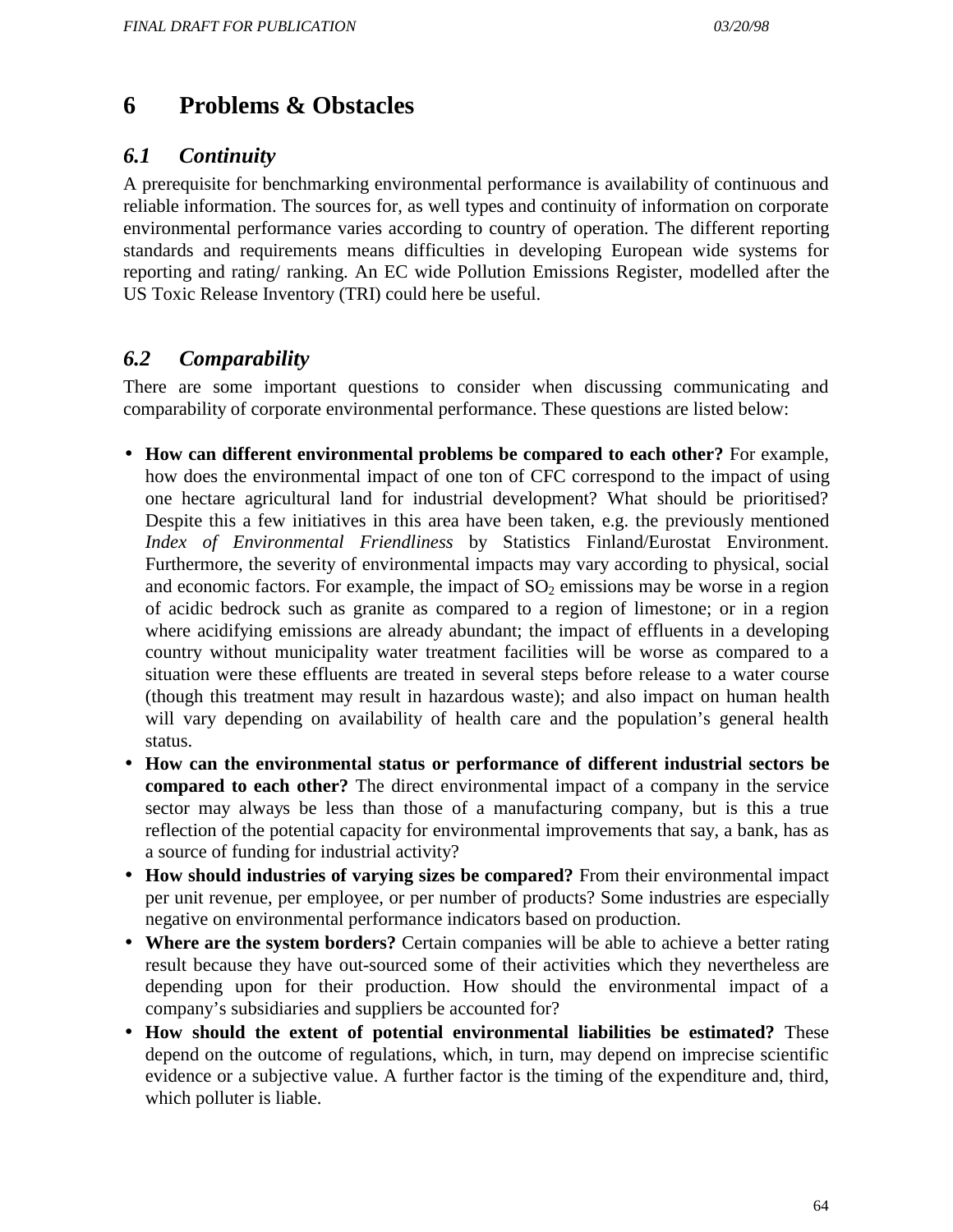• **How reliable is the information or data upon which companies are assessed?** Many funds use questionnaires as a source of information, which brings several problems such as subjective interpretation of questions and answers.

The above difficulties are important to keep in mind also when planning future EEA actions with respect to corporate environmental performance communicating and rating/ ranking systems.

# **6.2.1 Comparability of data**

Most large corporations now produce quantitative information on their environmental performance, but still only a few include standardised and normalised indicators to enable easy comparison between companies. The lack of comparability of the environmental performance data (as e.g. contained in corporate environmental reports) is a major obstacle for them actually being useful to stakeholders. Key environmental performance indicators need to be identified and agreed upon, at least on an industry wide basis. Not only must what is measured be standardised, but also how it is measured in order for data to be both comparable and reliable.

# **6.2.2 Comparability of corporate environmental reports**

The differences between different industries and between individual companies will make it impossible for corporate environmental reports ever to be entirely comparable. There is also environmental reports being published both on site, national, regional, business unit and corporate levels. The progress made by large multinationals in the field of environmental reporting can in this respect even be a barrier for adoption of environmental reporting by SME's. They might feel that since they neither have the need or the means to produce a 20-40 page corporate environmental report, then environmental reporting is not for them. An environmental report for a multinational conglomerate with hundreds of sites should not be compared to an environmental report for an SME with only one site. A reporting framework with clear requirements and guidelines for environmental reporting on a site level might make it easier for SME's to adopt environmental reporting, since they can then do it more on the same terms as the multinationals.

# **6.2.3 Comparability of environmental rating/ ranking systems**

It is also very difficult to compare different rating/ ranking systems. The ambitions of the assessments methodologies are not the same. There is also little transparency as to how the systems are built. This in itself leads to a low credibility for environmental rating/ ranking as a whole. Also, since the types of environmental impacts are numerous and of complex nature, they are impossible to assess by the same measurement. For obvious reasons, comparing aerial measures with weight measures is problematic. A comparison and weighting of different environmental problems, e.g. climate change against biological diversity, will inevitably be based on subjectivity. Furthermore, constructing uniform instruments of benefit to all users causes difficulties since the users purposes to a great extent differs.

# *6.3 Credibility*

The credibility of both environmental reporting and environmental rating/ ranking is quite low, much depending on that they are not comparable and it is still not clear how dependable they are.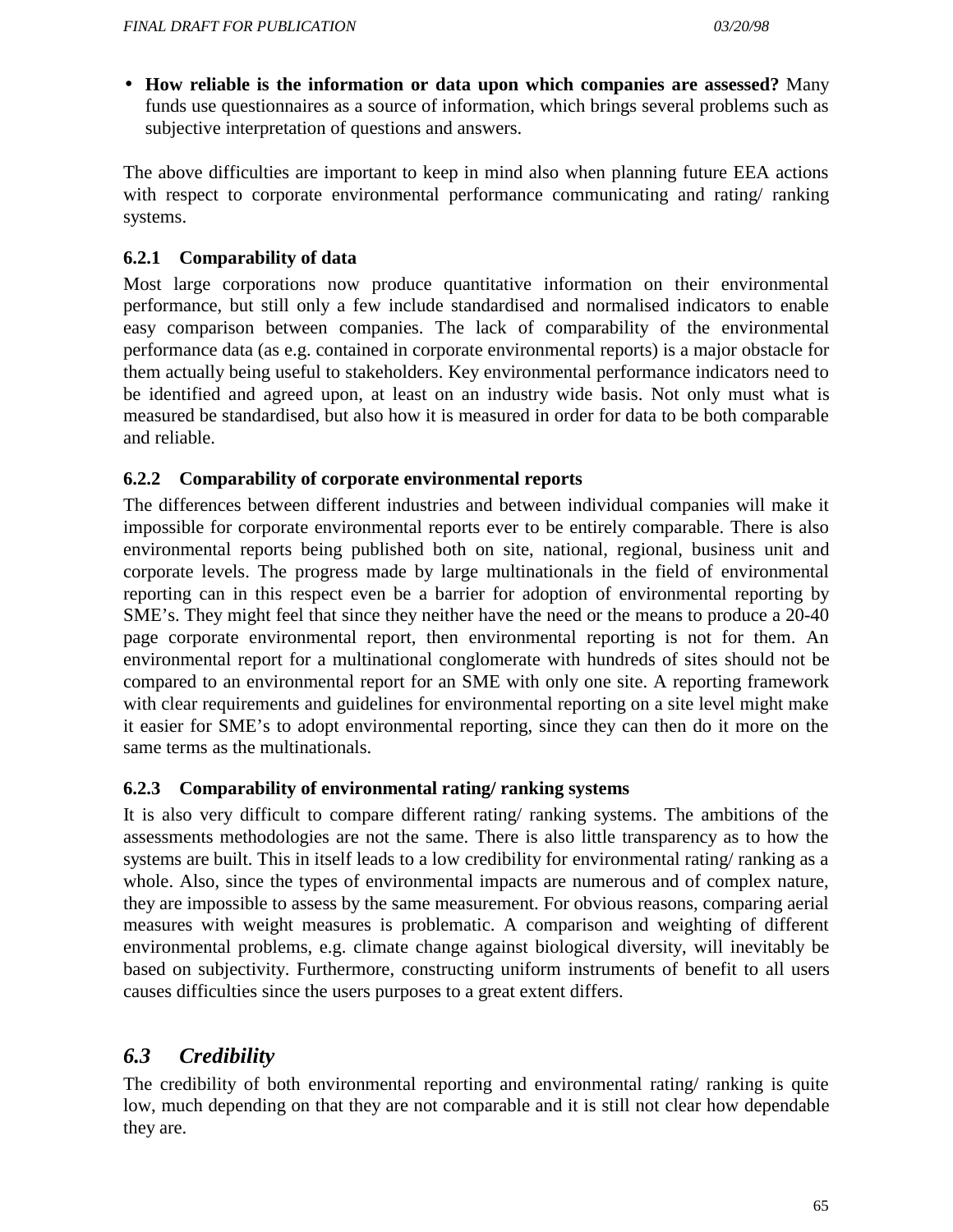Credibility for environmental reporting can be improved by more openness and a balanced tone in the report. Credibility for environmental reporting will also be improved when it is a part of an environmental communication strategy that focuses on stakeholder dialogue, through which the boundaries of reporting are decided. Verification can also be a way to ensure credibility, but first standards need to be developed for verification and the qualifications of verifiers.

Current environmental ranking/ rating systems are generally considered inadequate, due to the fact that they are built on insufficient data for the system to be statistically considered reliable. More transparency as to how the rating/ ranking systems are constructed and availability of more complete, high quality environmental performance data would improve the credibility of environmental rating/ ranking.

Environmental rating has been widely perceived as a useful way of engaging the financial community's interest in environmental matters. But the financial actors are sceptic: the new environmental rating/ ranking services appear to have been developed in the belief that traditional players in the market *should* be looking at environmental performance. Once they realise this, they will buy the rating services. In the words of Schmidheiny & Zorraquín (1996) "this is definitely a case of product push, rather than market pull".

There is a need to encourage market pull, via leaders from the financial sector engaging in standard improvements. One way of achieving this could be via an 'EEA awards' for best ranking system funded by financial leaders.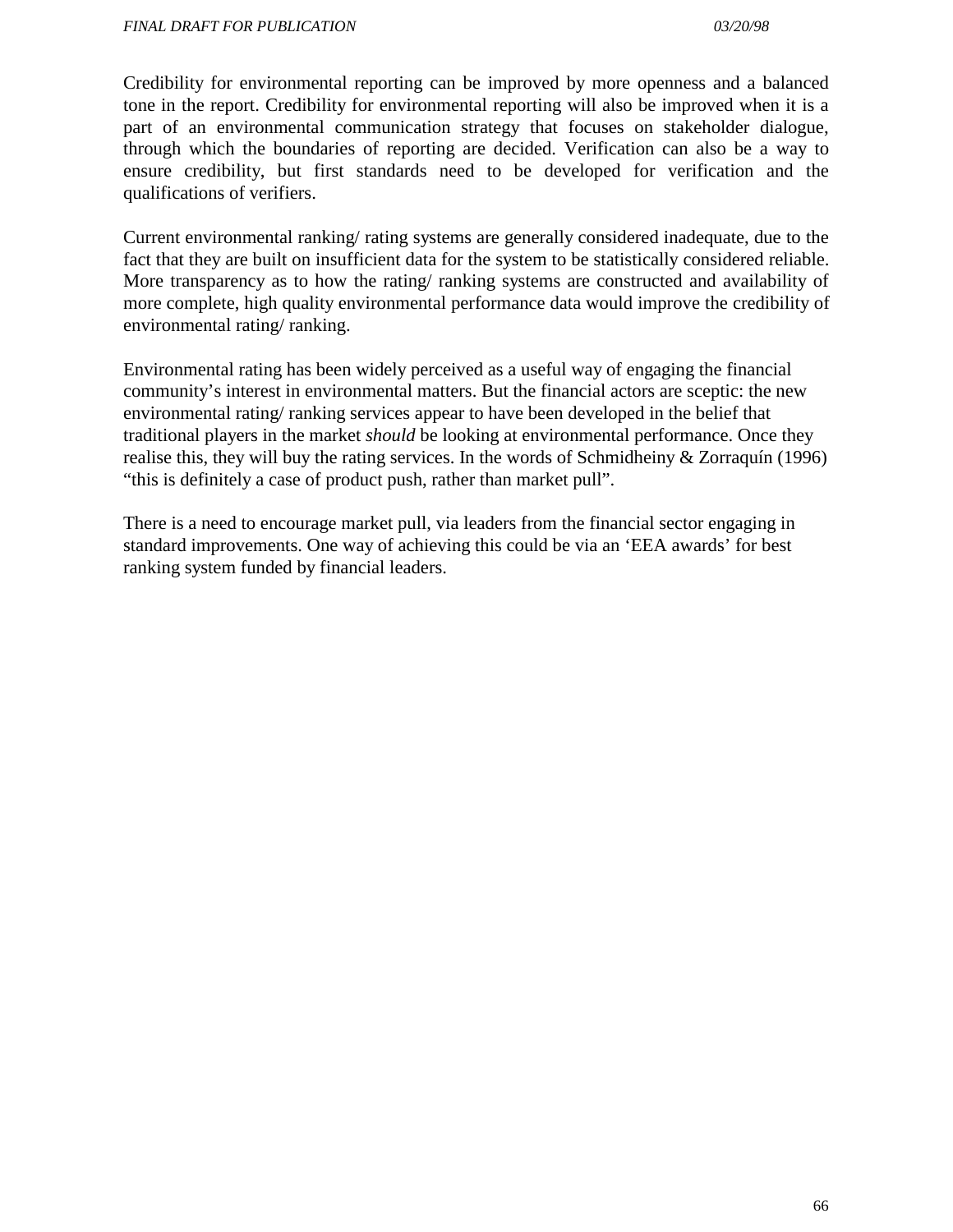# **7 Further development work**

- Sustainability what does it mean?
- EPI's for comparability and sustainability
- Mandatory reporting on site level
- Mandatory disclosure in financial reporting
- Rating practise too recent for regulatory initiatives

# *7.1 Sustainability*

The concept of sustainability was popularised and defined by the Brundtland commission. As has been pointed out by e.g. Brooks (1992), the term "has a ring of scientific objectivity which can serve to legitimise various personal or group political agendas, overt or hidden, and thus has a rhetorical value in public discussions which is not matched by its operational usefulness. There is "still a challenge inherent in how to translate this concept into operational criteria for the choice of development strategies and for the selection and adoption of new technologies (…) the difficulties are multiplied when the enormous number of possible social, economic, technical, and cultural variables are brought into the picture, especially in the light of their complex interactions and interdependence." Before trying to identify sustainability indicators and encouraging reporting and rating/ ranking on the basis of sustainability criteria, there needs to be a consensus on what is actually meant by "sustainability".

# *7.2 EPI's for comparability and sustainability*

There needs to be further development work in the field of environmental performance indicators. Key environmental performance indicators need to be identified at least on an industry wide basis. Industry has started this process by itself, but needs to be supported. Also, identifying and designing sustainability indicators is an important area where research should be focused. This could be achieved from combining corporate environmental performance indicators with result indicators of environmental and human health developed on national or regional levels. Efforts are currently being made to include this type of elements in national environmental accounting (so called greening of GDP).

# *7.3 Mandatory reporting scheme*

A mandatory reporting scheme for certain key environmental performance indicators on the European level would not only facilitate the collection of data for an EC wide Pollution Emissions Register, but also provide the possibility for benchmarking. The possibilities for implementing such a system, perhaps as an extension of the current Eco-Management and Auditing Scheme needs to be explored fully.

# *7.4 Mandatory disclosure in financial reporting*

European wide guidelines also need to be developed for how environmental issues are to be integrated into financial reporting. Here it is important to remember that it is not the environmental issues that need to be adapted to fit into the current financial evaluation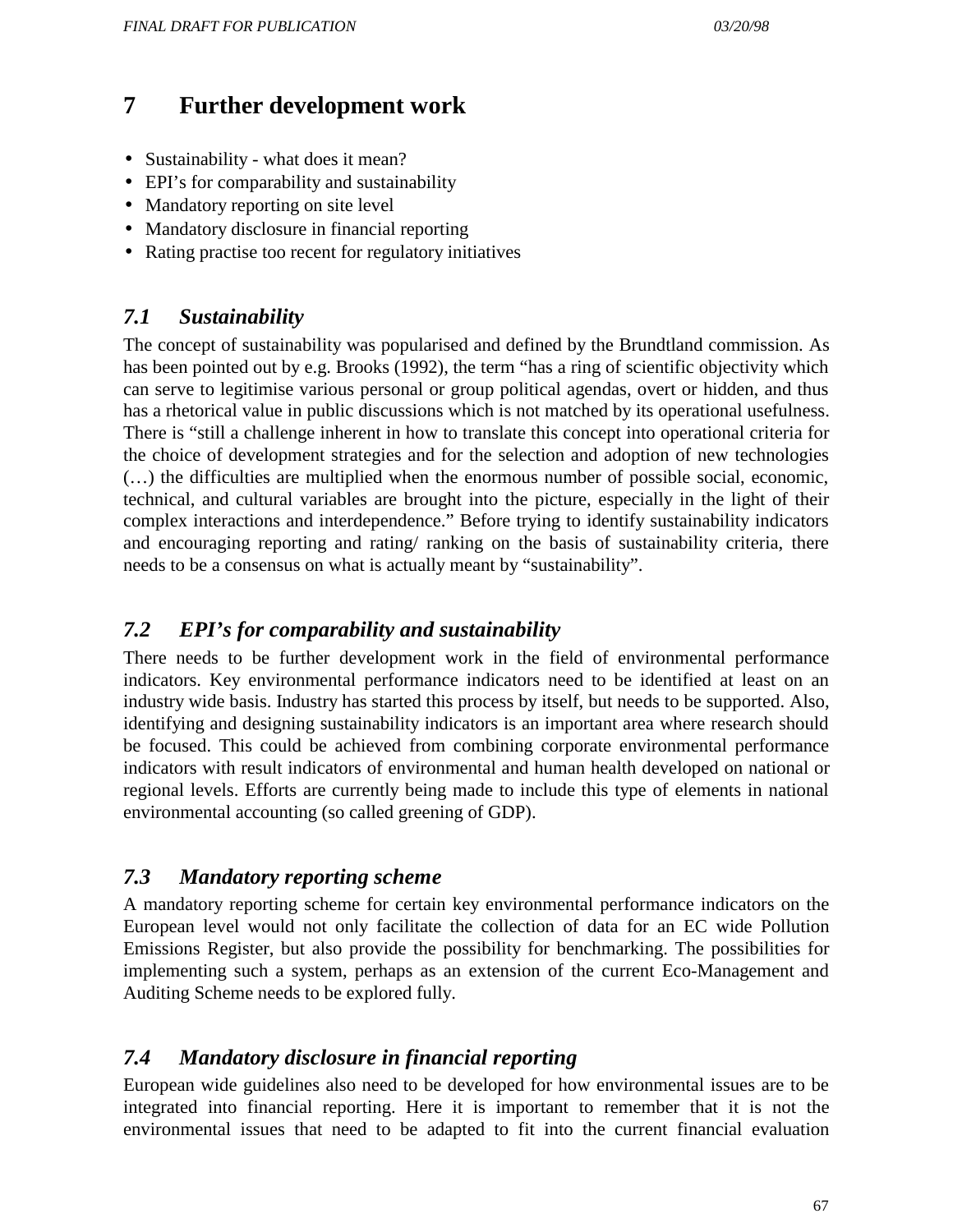frameworks; it is the current financial evaluation frameworks that need to be adapted to take into account environmental and social effects if we are to achieve sustainability reporting.

# *7.5 Rating practise too recent for regulatory initiatives*

The phenomenon of corporate environmental performance rating or ranking is far too recent to motivate any regulatory initiatives. The development of reliable instruments will be greatly supported through the standardisation and improvement of environmental performance indicators and environmental reporting as mentioned above. Also, an interesting project which could test the usefulness of existing rating/ ranking methods, and perhaps lead to a screening of them, would be to arrange for a number of anonymous companies to be rated by several different instruments separately, and then compare the results.

# *7.6 Regulatory initiatives - how and when?*

It is important that government regulation of reporting does not impede, rather than enhance development of better reports by stifling innovation, as too detailed regulation might. The current *voluntary* environmental reports are developing year from year, but still leave much to be desired. It is too early for standardisation as there is as yet no consensus on how reports should be structured or what they should contain. New schemes like EMAS have yet to have there major effects and new legislation should be based on experience from their evaluation.

The real danger would be if there develops a patchwork of unrelated national regulations that would force multinationals to develop separate data-gathering structures for their mandatory national and voluntary corporate environmental reporting. This would be very costly and probably also inefficient. The international business community needs to exert its influence to ensure that national regulations are as compatible as possible. One way to ensure this is for the business community to involve both NGOs and governments when developing global standards, such as the ISO 14000 series, to ensure that they can be accepted as guidance also when developing national regulations.

The phenomenon of corporate environmental performance rating or ranking is far too recent to motivate any regulatory initiatives. The development of reliable instruments will be greatly supported through the standardisation and improvement of environmental performance indicators and environmental reporting as mentioned above. Also, an interesting project which could test the usefulness of existing rating/ ranking methods, and perhaps lead to a screening of them, would be to arrange for a number of anonymous companies to be rated by several different instruments separately, and then compare the results.

As can be seen from above there are several justifications for further developments in the area of assessing and communicating corporate environmental performance. The main objective should be to construct reliable, progressive, flexible and user-friendly instruments in order to promote improved environmental performance and to raise the financial sector's awareness of environmental issues and the associated financial implications.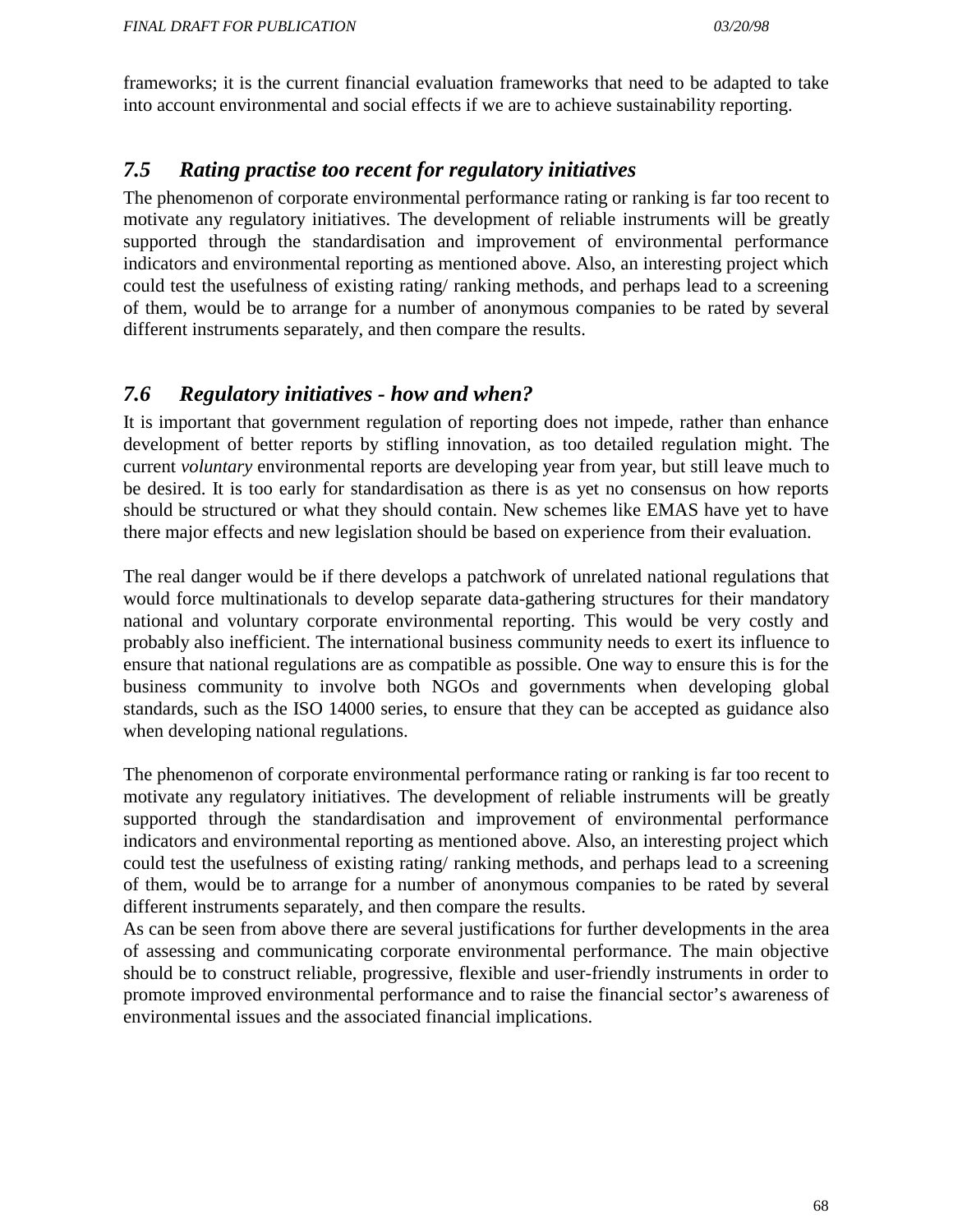# **Bibliography**

- Azzone G., Manzini R., Noci G., Welford R. and Young C.W. 1996 *Defining environmental performance indicators: an integrated framework Business Strategy and the Environment Vol. 5* pp 69-80
- BAE 1997 *Environmentally Responsible Investments Outperform Others* Business and the Environment Vol. VIII No. 7 p. 14 Cutter USA
- Ballantine J. and Stray S. 1995 *Current Research Issues in Environemental Disclosure* (workshop document)
- Bartolomeo M. and Ranghieri F. 1995 *Environmental Reporting: How, Who, When, Why, What.* Fondazione Eni Enrico Mattei, Milano, Italy. (www.feem.it)
- Bartolomeo, M. 1995 *Environmental Performance Indicators in Industry.* Fondazione Eni Enrico Mattei, Milano, Italy.
- Bennett M. and James P. 1994 *Environment-related Performance Measurement in Business From Emissions to Profit and Sustainability?* Ashridge Management Research Group, Berkhamsted, U.K.

Bergström S. 1994 *Naturekonomi - manöverutrymmet mellan resursförbrukning och kvalitetsanspråk*, Carlsson Bokförlag, Stockholm

- Birchard B. 1996 *The latest and greatest environmental measures.* Tomorrow Vol. VI, No. 3, pp 33- 34.
- Blumberg J., Korsvold Å., & Blum G. 1997 *Environmental Performance and Shareholder Value* World Business Council for Sustainable Development
- Boulton L. 1998 *Industry improves in environment league table* The Financial Times Feb 2, 1998 p. 12
- Brooks H. 1992 *Some Observations on the Concept of Sustainable Development* Paper for sustainability and technology Workshop, IIASA'92 Conference, Austria May 1992
- Brophy M. and Starkey R. 1996 *Chapter 10 Environmental Reporting.* In: Welford R. (Ed) *Corporate environmental management - systems and strategies*, pp. 150-176. Earthscan Publications Ltd, London
- Business in the Environment 1996 *The Index of Corporate Environmental Engagement A Survey of the FTSE 100 Companies* November 1996
- Commission of the European Communities 1996 *Environmental Indicators and Green Accounting* DG XI, DG XII & Eurostat, Brussels
- Costaras N.E. 1996 Environmental Risk Rating Environmental Auditors Ltd March 1996
- de Aenelle C. 1997 *Eco-Friendliness Is Not The Business of Business* International Herald Tribune June 7-8 1997
- Deloitte Touche Tohmatsu International (DTTI), International Institute for Sustainable Development (IISD) & SustainAbility 1993 *Coming Clean - Corporate Environmental Reporting, Opening Up for Sustainable Development* Deloitte Touche Tohmatsu International, London
- Deloitte & Touche 1996 *Assessor's Manual for the Analysis and Evaluation of Corporate Environmental Reporting* Deloitte & Touche Miljö, Copenhagen
- DIN 1997 *DIN 33922 Leitfaden Umweltberichte für die Öffentlichkeit (Guideline Environmental reports for the public)* DIN Deutsche Institute für Normung e.V., Berlin
- Ditz D. & Ranganathan J. 1997 *Measuring Up Toward a Common Framework for Tracking Environmental Performance* World Resources Institute July 1997
- EAAR 1997 *Linking financial and environmental performance* Environmental Accounting and Auditing Reporter Vol 2 No 10 Monitor Press London May 1997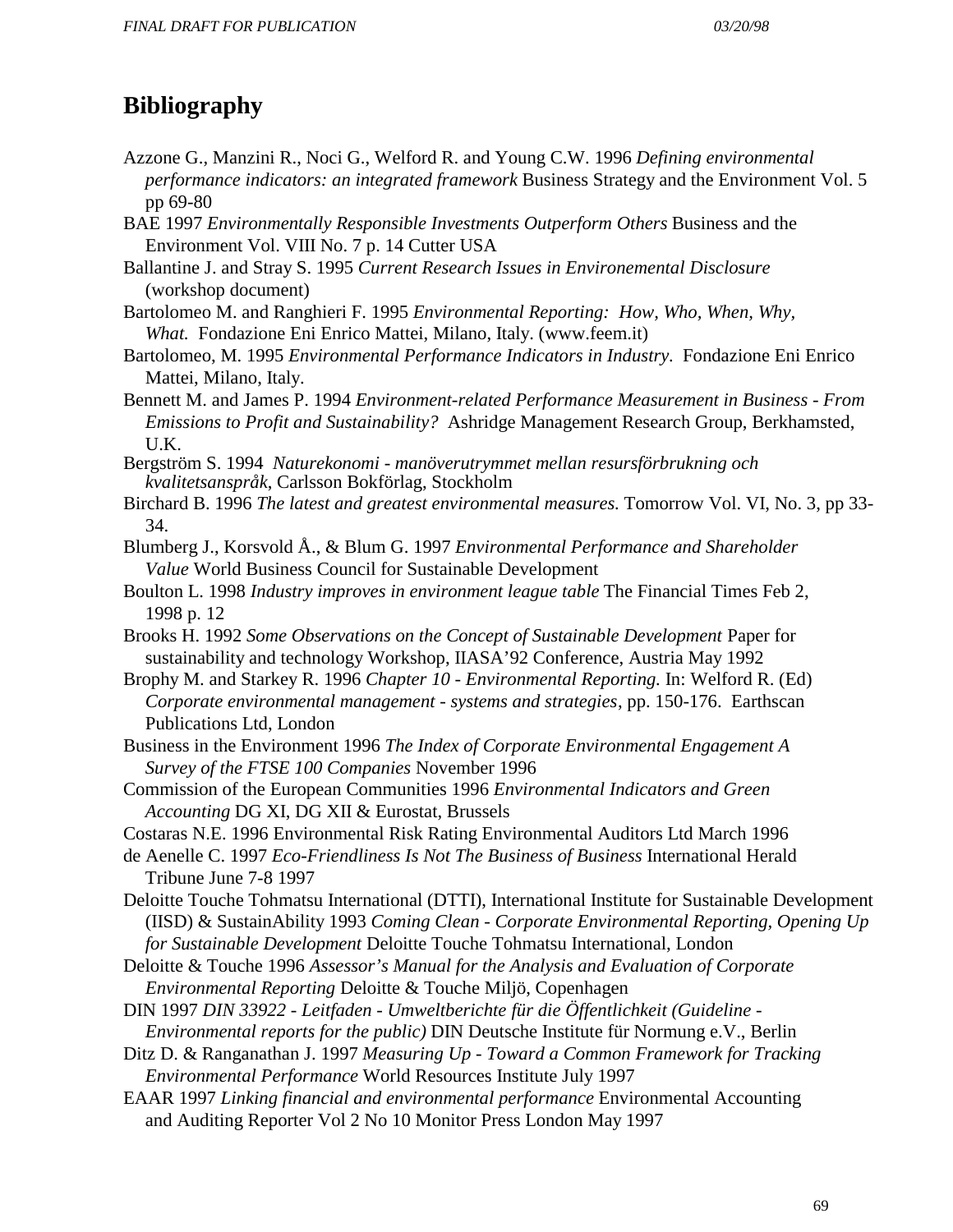- EEA 1996 *Environmental Taxes Implementation and Environmental Effectiveness* European Environment Agency Copenhagen August 1996
- EBRD 1995 *Environmental Risk Management for Financial Institutions A Handbook* European Bank for Reconstruction and Development, June 1995
- Elkington J. and Spencer-Cooke A. 1996 *The CER report: Is there anybody out there?* Tomorrow Vol. VI No. 2 pp 54-59.
- EPA 1997 *Toxics Release Inventory: Community Right-to-Know* http://www.epa.gov/opptintr/tri/
- European Communities 1990 *Council Directive 90/313/EEC on Freedom of Access to Environmental Information* European Communities, Brussels
- European Communities 1993 *COUNCIL REGULATION (EEC) No 1836/93 of 29 June 1993 allowing voluntary participation by companies in the industrial sector in Community eco-management and audit scheme* European Communities, Brussels
- European Communities 1996 *Council Directive 96/61/EEC of 24 September 1996 concerning integrated pollution prevention and control (IPPC Directive 96/61)* European Communities, Brussels
- FEE 1996 *FEE Research Paper on Expert Statements in Environmental Reports* Féderation des Experts comptables Européens,
- Francke K. 1995 Group executive director at Norwegian insurance company Uni Storebrand Interview in Finanstidningen, May 9 1995
- GEMI 1994 *Finding Cost-Effective Pollution Prevention Initiatives*, Global Environmental Management Initiative Washington D.C.
- GEMI 1996 *Environmental Reporting and Third Party Statements* Global Environmental Management Initiative Washington D.C.
- Grafé A. 1996 *The Environmental Statement* Final Report EMAS ES submitted to DG XI
- Grafé-Buckens A. 1997 *The Environmental Statement Sharing experience and Guiding principles* Commission Seminar June 19, 1997
- Gray R. 1993 *Accounting for the environment* Paul Chapman Publishing Limited
- Gray R., Owen D. & Adams C. 1996 *Accounting & accountability* Prentice Hall
- Hadley M. 1996 *Putting a price on environmental risk* Environment Information Bulletin 57 July pp 10-12
- Haines R., Owen S., Smith D., Ten Brink, P. and Whitaker, B. 1996 *Consulting the stakeholder: A new approach to environmental reporting for IBM (UK) Ltd.* Greener Management International (GMI), Issue 13 January 1996
- Holden M. 1997 *How Ethical and Environmental Funds Operate* http://www.bath.ac.uk/centres/ethical/holdenmeehan/howethic.htm
- House R. 1995 *Rating Environmental Risk* Institutional Investor March 1995
- Hutchinson C. 1996 *Integrating environment policy with business strategy* Long Range Planning Vol 29 No 1 pp 11-23
- ISO TC 207 1997 *ISO/CD 14031.2 Environmental management Environmental performance evaluation - Guidelines* International Organisation for Standardisation, Geneva
- Knight P. & Storebrand-Scudder EVF Research Team 1997 *The Eco Elite* Tomorrow May 1997
- KPMG 1994 *1993 KPMG International Survey of Environmental Reporting* KPMG London
- KPMG 1997 *International Survey of Environmental Reporting 1996* KPMG Stockholm
- Lascelles D. 1993 *Rating Environmental Risk* Centre for the Study of Financial Innovation, London, December 1993
- Lascelles D. 1997 Personal letter to Åsa Skillius IIIEE, May 29 1997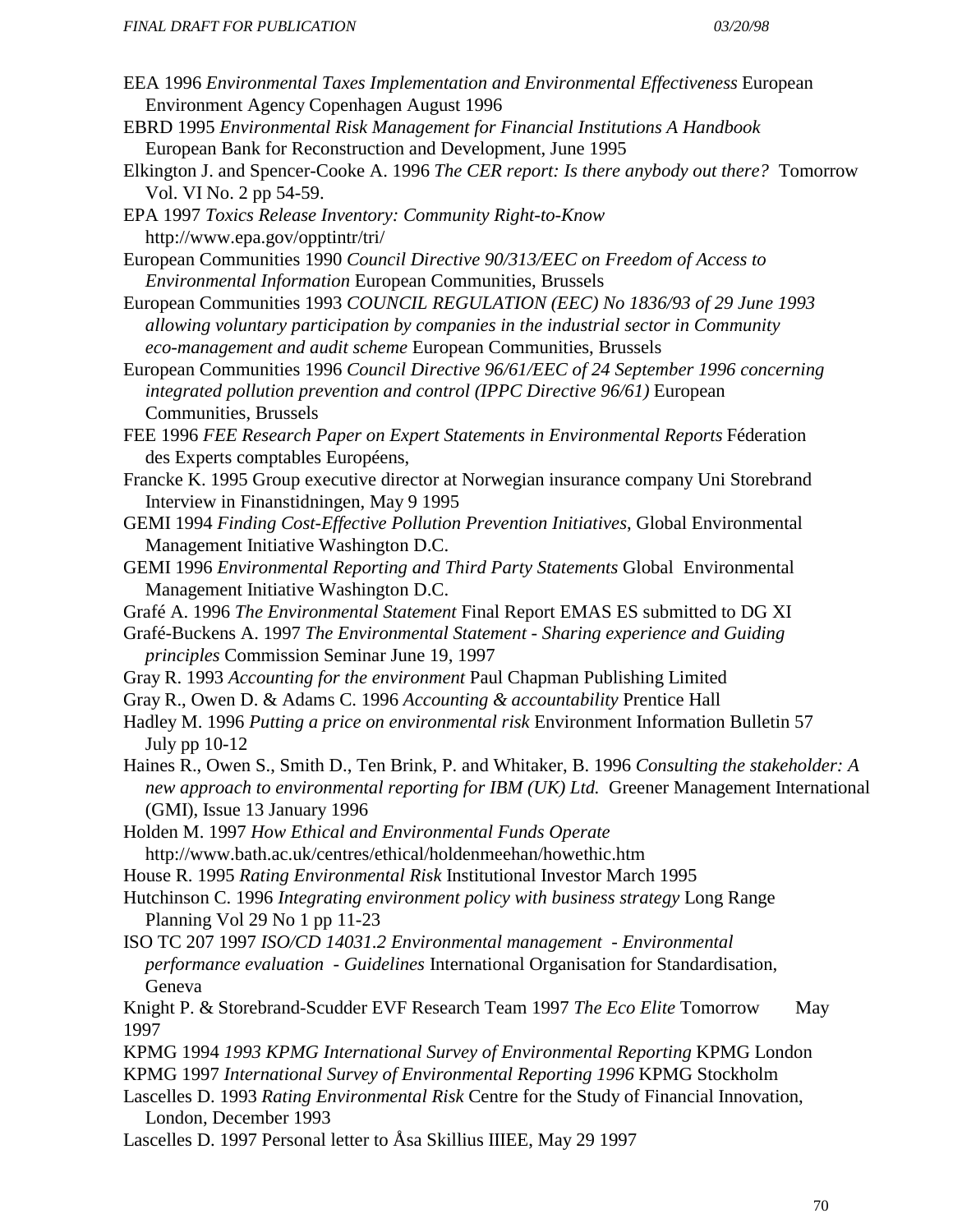- Ljungberg P. 1996 *Environmental Issues in Financial Investment Strategies* MSc Thesis IIIEE Lund University
- Loss Prevention Council 1997 *Assessment of Pollution Risk* Report SHE 14:1997 LPC Hertfordshire U.K.
- Malmquist P., lecture March 7, 1996 *Does the Market Have Any Use for Environmental Reporting?* Aragon Fondkommission AB
- Miljø- og Energiministeriet (Denmark) 1995 *Bekendtgørelse nr. 975 af 13. december. 1995 om visse godkendelsespligtige virksomheders pligt til udarbejdelse af grønt regnskab*  Miljø- og Energiministeriet 13 December 1995, Copenhagen http://www.mem.dk/love/miljoeweb/htmlfiler/95b0975.htm
- Ministry of Housing, Spatial Planning and the Environment / Ministry of Transport, Public Works and Water Management (the Netherlands) 1997 *Act extending the Environmental Management Act to provide for environmental reporting in the Netherlands* April 10, 1997 the Hague http://home.pi.net/~folmolen/mjv.htm
- Naimon J. 1995 *Environmental Indices as Tools for Portfolio Management* Presentation for GRIP Centre seminar of Environmental Risk = Financial Risk? Oslo April 4, 1995
- Naimon J. 1995 *Sustainability Indicators and Future Environmental Investment* MISTRA Foundation for Strategic Environmental Research Stockholm Sweden September 27, 1995
- OECD 1996 *Pollutant Release and Transfer Registers (PRTRs) A Tool for Environmental Policy and Sustainable Development - Guidance Manual for Governments* Organisation for Economic Co-operation and Development, Paris
- Opticom International Research 1996 *Environmental Investment Funds* Federation of Swedish Industries Stockholm November 1996
- Owen D., Gray R. & Adams R. 1997 *Corporate Environmental Disclosure: Encouraging Trends (right across the learning curve)* ACCA, London
- Parker T. 1996 *Environmental Indicators and Case Study at Lund Energy* Paper for Invitational Expert Seminar Challenges and Approaches to Incorporating the Environment into Business Decisions, Opio, Provence, France, June 3-5, 1996, IIIEE
- Puolamaa M., Kaplas M. & Reinkainen T. 1996 *Index of Environmental Friendliness A Methodology Study* Statistics Finland/ Eurostat Environment 1996:13 Helsinki
- Regeringens proposition 1996/97:167 *Miljöredovisning och miljöinformation i näringslivet*
- Rice F. 1993 *Who scores best on the environment?* Fortune Magazine July 26 pp 114-121
- Ross H. 1996 Det Norske Veritas, lecture, *Developing Environmental Performance Indicators for Business*
- Sancassiani W. 1996 *Getting the message across: a proactive environmental communication strategy - Dow Europe* Eco-Management and Auditing, Vol. 3, pp 51-55 (1996)
- Schmidheiny S. & Zorraquín F. 1996 *Financing change* WBCSD The MIT Press
- Smeets E. & Weterings R. 1997 *Environmental Indicators: Typology and Overview* Paper on behalf of the European Environment Agency August 1997
- SOU 1997:4 *Förbättrad miljöinformation* Statens Offentliga Utredningar Miljödepartementet, Regeringskansliet, Stockholm
- Spicher P. 1997 *Methode CI d'analyse de la durabilite environnementale et sociale des entreprises* Centre Info Suisse, Fribourg juin 1997
- Swiss Banker's Association's task force "Banking and the Environment" 1997 *Draft discussion paper regarding the voluntary disclosure of environmental information* May The Economist 1995 June 3 1995
- UNEP 1995 *Global Survey on Environmental Policies and Practices of the Financial Services Sector* Environment and economics, January 1995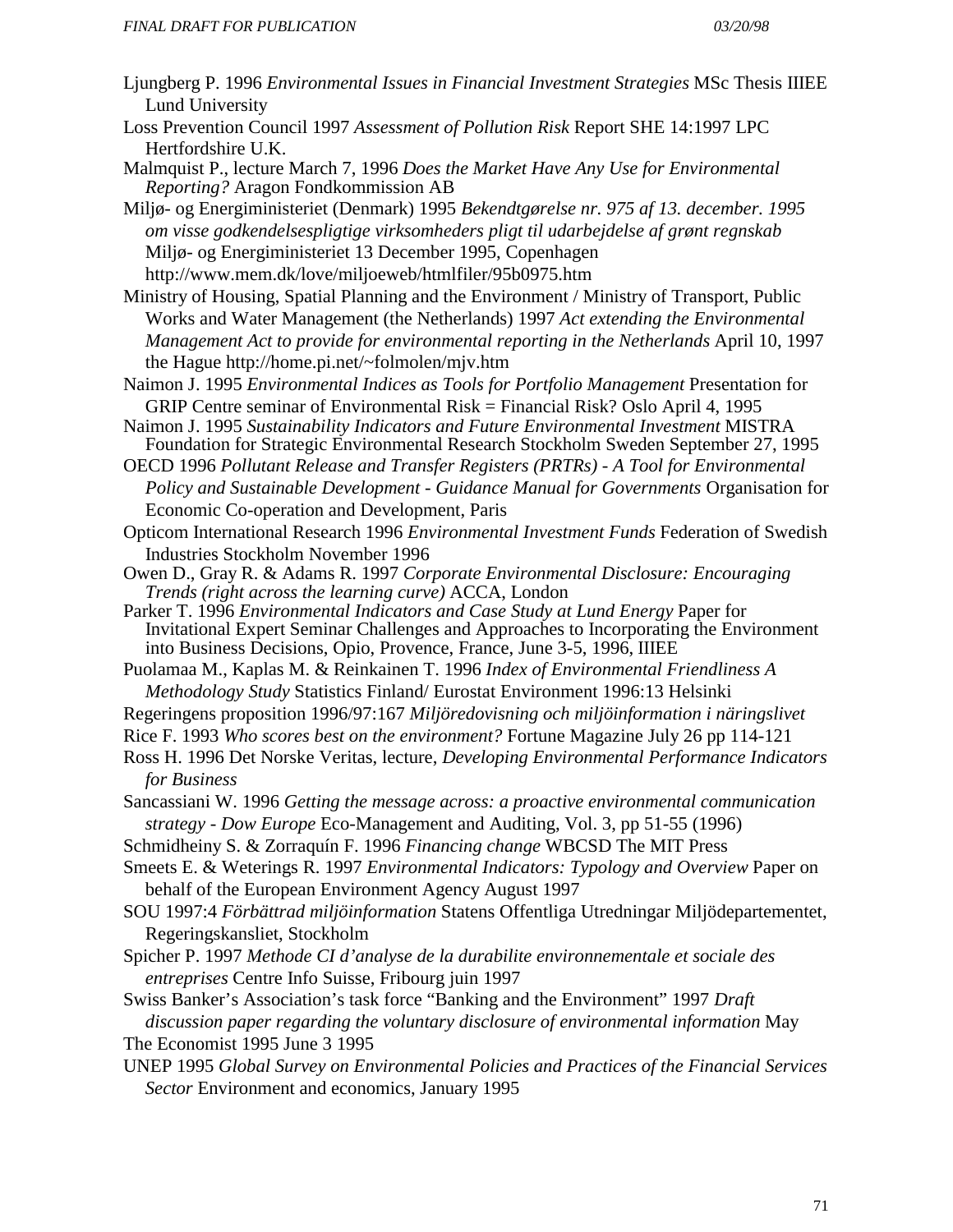- UNEP / Sustainability Ltd 1994 *Company Environmental Reporting: A Measure of the Progress of Business and Industry Towards Sustainable Development, Technical Report no. 24* UNEP IE - United Nations Environment Program, Industry and Environment office, Paris
- UNEP / Sustainability Ltd 1996 *Engaging Stakeholders Part 1 & 2* SustainAbility Ltd, London
- Urresti J. 1996 *A model for rating environmental performance* MSc Thesis IIIEE Lund University
- van Dijk F. 1994 *Improving environmental information flow between corporations and their customers - British Airways: A Case study* Degree thesis EAEME Postgraduate Programme 1993/1994 in Environmental Management
- WICE World Industry Council for the Environment 1994 *Environmental Reporting - A managers guide* ICC - International Chamber of Commerce, Paris, France.
- Wolff R., lecture 1996: *Completeness and Management is More Important than Certification and Systems* Gothenburg Research Institute
- Wright M. 1995 *Goodbye green glossy* Tomorrow Vol. V No. 4 pp 48-54.
- Zetterberg L. 1997 *Nyckeltal för att bedöma Sveriges Branschers totala miljöpåverkan metod och tillämpning* B1263 Institutet för Vatten och Luftvårdsforskning (IVL)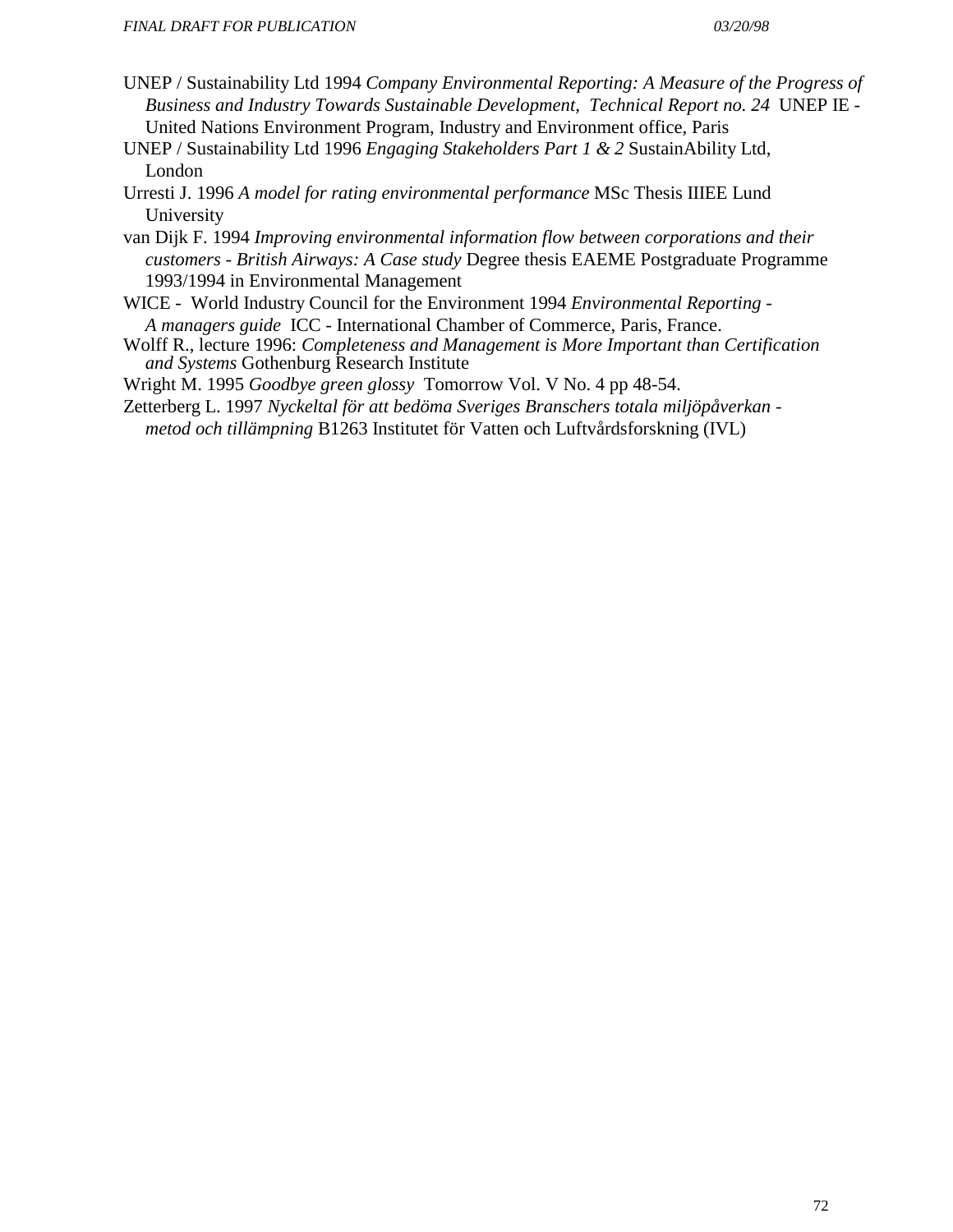# **Annexes**

| <b>APPENDIX 1</b> | UNEP's 50 reporting ingredients (UNEP, 1994)                                                                                                                    |
|-------------------|-----------------------------------------------------------------------------------------------------------------------------------------------------------------|
| <b>APPENDIX 2</b> | Public Environmental Reporting Initiative (PERI) Guidelines<br><b>Guideline Components</b>                                                                      |
| <b>APPENDIX 3</b> | The CERES Report                                                                                                                                                |
| <b>APPENDIX 4</b> | WICE 1994 "Environmental Reporting - A Manager's Guide"<br><b>Excerpt from Chapter 5: Possible Contents</b>                                                     |
| <b>APPENDIX 5</b> | Excerpts with connection to environmental reporting from<br>"The ICC Business Charter for Sustainable Development -<br>Principles for Environmental Management" |
| <b>APPENDIX 6</b> | ACCA - Condensed criteria used by the panel of judges                                                                                                           |
| <b>APPENDIX 7</b> | Excerpt from the Deloitte & Touche<br>"Assessor's Manual for the Analysis and Evaluation of<br>Corporate Environmental Reporting 1995"                          |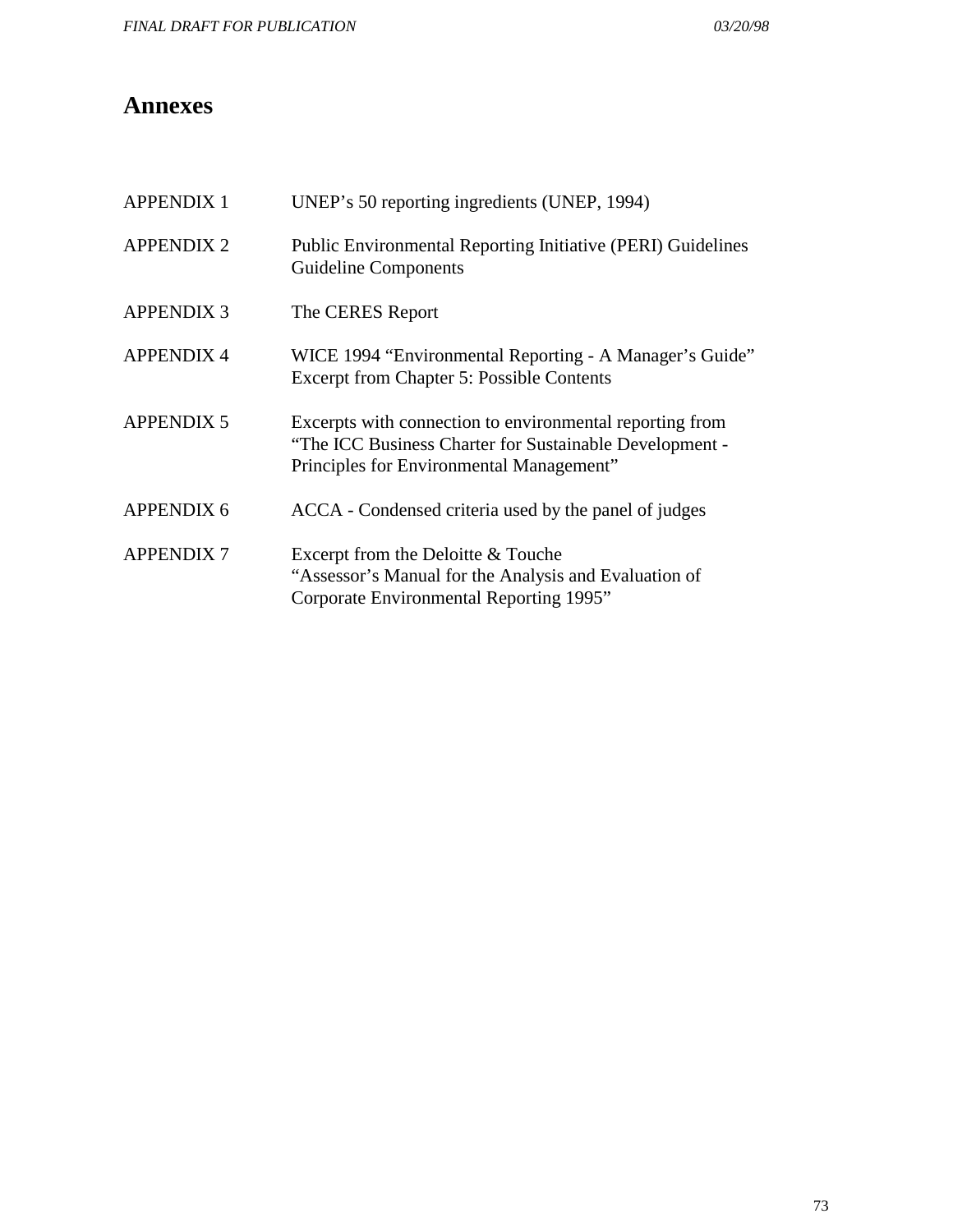# **UNEP's 50 reporting ingredients (UNEP, 1994)**

| <b>Management policies and systems</b>       | 26. Transportation               |
|----------------------------------------------|----------------------------------|
| 1. CEO Statement                             | 27. Life Cycle Design            |
| 2. Environmental Policy                      | 28. Packaging                    |
| 3. Environmental Management System           | 29. Product Impacts              |
| 4. Management Responsibility                 | 30. Product Stewardship          |
| 5. Environmental Auditing                    | <b>Finance</b>                   |
| 6. Goals and Targets                         | 31. Environmental Spending       |
| 7. Legal Compliance                          | 32. Liabilities                  |
| 8. Research and Development                  | 33. Economic Instruments         |
| 9. Programs and Initiatives                  | 34. Environmental Cost           |
| Accounting                                   |                                  |
| 10. Awards                                   | 35. Benefits and Opportunities   |
| 11. Verification                             | 36. Charitable Contributions     |
| 12. Reporting Policy                         | <b>Stakeholder Relations</b>     |
| 13. Corporate Context                        | 37. Employees                    |
| <b>Input/Output inventory</b>                | 38. Legislators & Regulators     |
| 14. Material Use                             | <b>39. Local Communities</b>     |
| 15. Energy consumption                       | 40. Investors                    |
| 16. Water consumption                        | 41. Suppliers                    |
| 17. Health & Safety                          | 42. Consumers                    |
| 18. EIAs and Risk Management                 | <b>43. Industry Associations</b> |
| 19. Accidents & Emergency Response           | 44. Environment Groups           |
| 20. Land Contamination & Remediation         | 45. Science & Education          |
| 21. Habitats                                 | 46. Media                        |
| 22. Wastes                                   | <b>Sustainable Development</b>   |
| 23. Air Emissions                            | 47. Global Environment           |
| 24. Water Effluents                          | 48. Global Development           |
| 25. Noise and Odours                         | 49. Technology Co-operation      |
| <b>Bold Italic</b> = Core Reporting elements | 50. Global Standards             |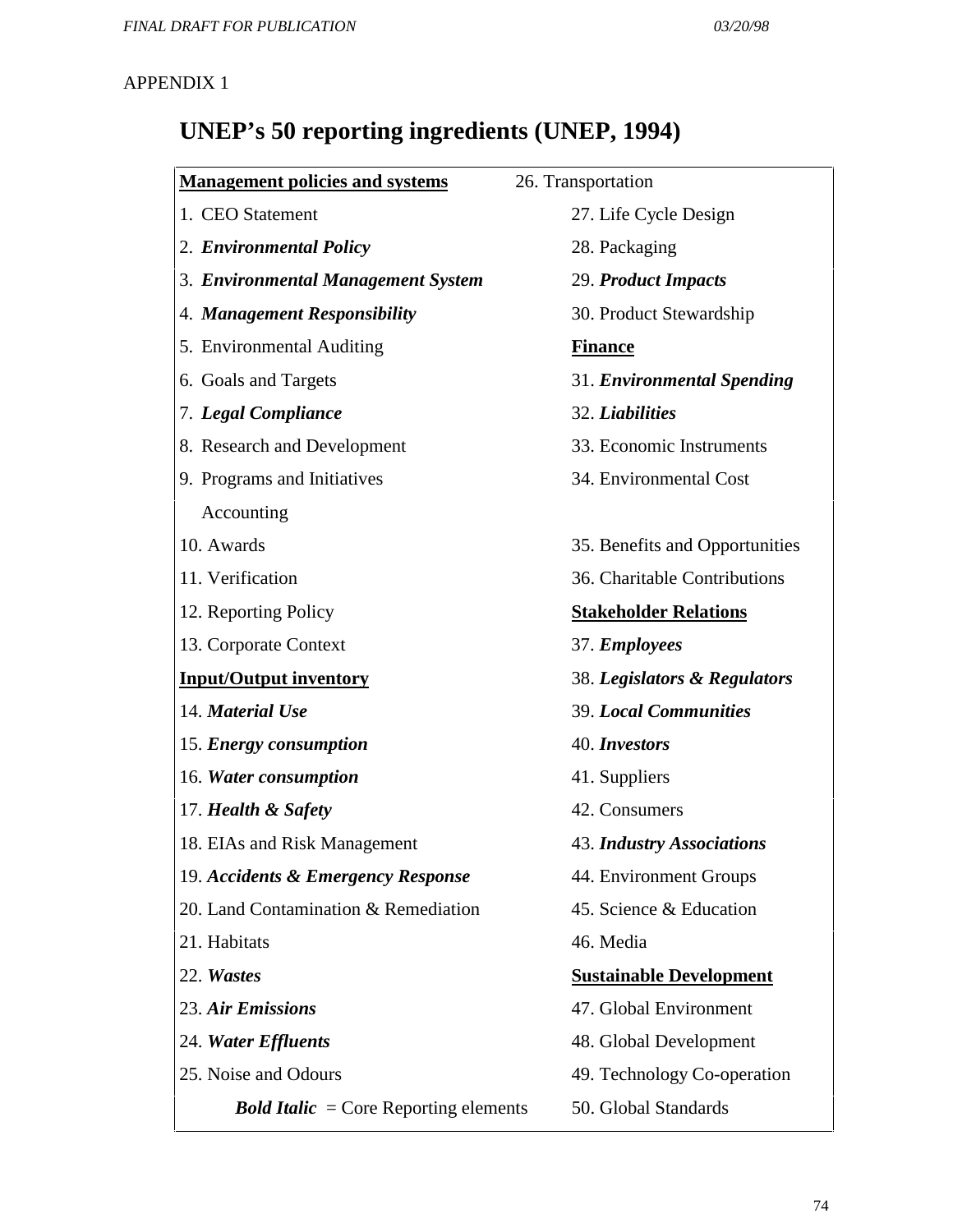# **Public Environmental Reporting Initiative (PERI) Guidelines**

# **Guideline Components**

Each reporting organization may decide how, when, and to what extent to present the PERI reporting components listed below. No specific order of presentation is mandatory or encouraged. The recommended content to be included is as follows:

## *1.Organizational Profile*

Provide information about the organization that will allow the environmental data to be interpreted in context:

- Size of the organization (e.g., revenue, employees)
- Number of locations
- Countries in which the organization operates
- Major lines of activity, and
- The nature of environmental impacts of the organization's operations.

Provide a contact name in the organization for information regarding environmental management.

## *2.Environmental Policy*

Provide information on the organization's environmental policy(ies), (e.g., scope and applicability, content, goals and date of introduction or revision, if relevant).

#### *3.Environmental Management*

Summarize the level of organizational accountability for environmental policies and programmes and the environmental management structure, (e.g., corporate environmental staff and/or organizational relationships). Indicate how policies are implemented throughout the organization and comment on such items as:

- Board involvement and commitment to environmental matters
- Accountability of other functional units of the organization
- Environmental management systems in place (if desired, include references of registration under -- or consistency with -- any relevant national or international standards).
- Total Quality Management (TQM), Continuous Improvement or other organizationwide programmes that may embrace environmental performance.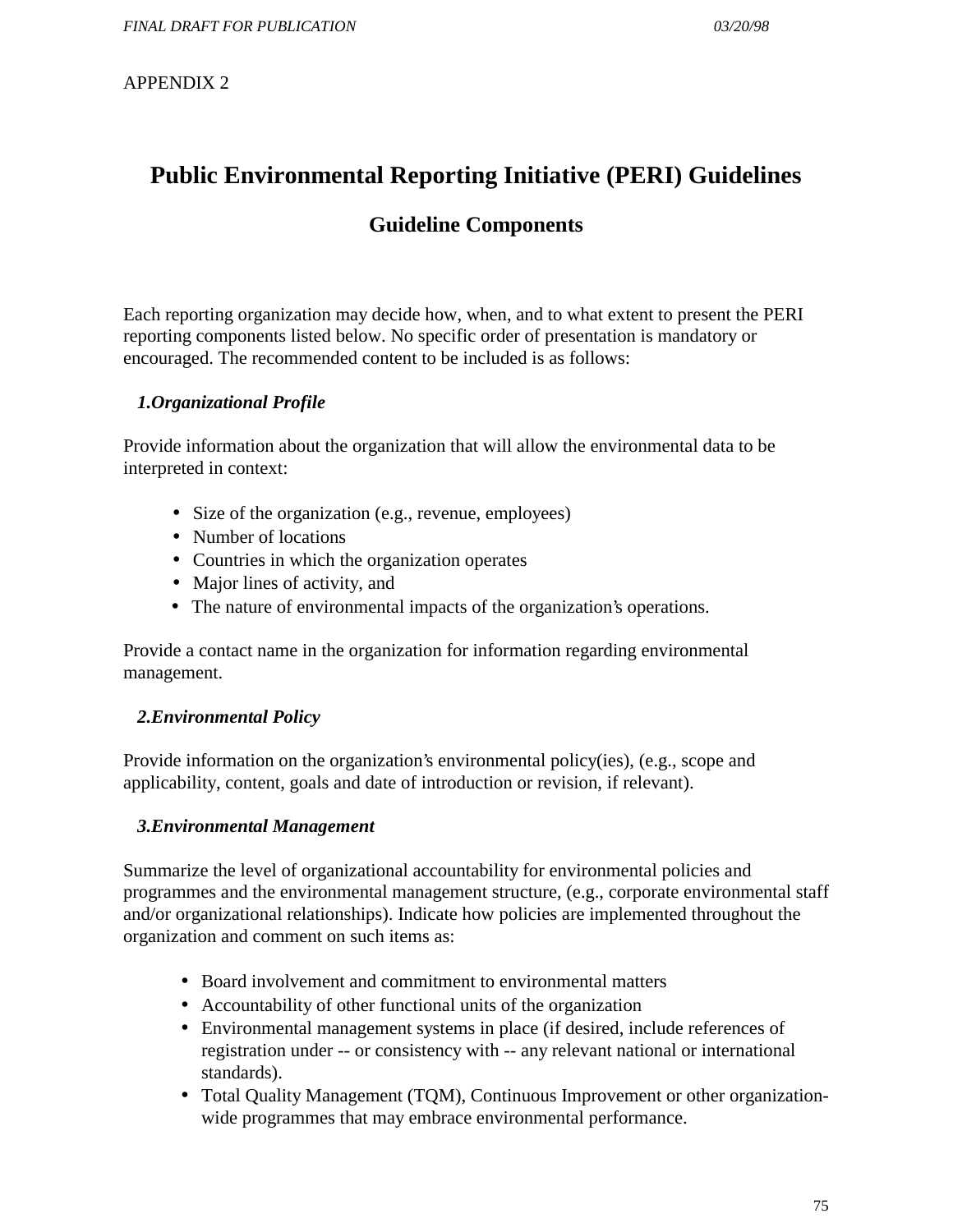- Identify and quantify the resources committed to environmental activity (e.g., management, compliance, performance, operations, auditing).
- Describe any educational/training programmes in place that keep environmental staff and management current on their professions and responsibilities.
- Summarize overall environmental objectives, targets and goals, covering the entire environmental management programme.

## *4.Environmental releases*

Environmental releases are one indicator of an organization's impact on the environment. Provide information that quantifies the amount of emissions, effluents or wastes released to the environment.

Information should be based on the global activity of the organization, with detail provided for smaller geographic regions, if desired. Provide the baseline data against which the organization measures itself each year to determine its progress, and quantify, to the extent possible, the following -- including historical information (e.g., last three years, where available) to illustrate trends:

- Emissions to the atmosphere, with specific reference to any:
	- Chemical-based emissions (include those listed in any national reportable inventories, e.g., TRI in the U.S., NPRI in Canada, SEDESOL's Emissions Inventory in Mexico).
	- Use and emissions of ozone-depleting substances
	- Greenhouse gas emissions, e.g., carbon dioxide, methane, nitrous oxide and halocarbons
- Discharges to water (include those considered to be a priority for your organization).
- Hazardous waste, as defined by national legislation. Indicate the percentage of hazardous waste that was recycled, treated, incinerated, deep-well injected or otherwise handled, either on- or off-site. Comment on how hazardous waste disposal contractors (storers, transporters, recyclers or handlers of waste) are monitored or investigated by the organization.
- Waste discharges to land. Include information on toxic/hazardous wastes, as well as solid waste discharges from facilities, manufacturing processes or operations.
- Objectives, targets and progress made regarding the above-listed items, including any information on other voluntary programme activity (e.g., U.S. EPA 33/50 programme).
- Identify the extent to which the organization uses recommended practices or voluntary standards developed by other organizations, such as the International Chamber of Commerce, the International Standards Organizations, CMA, API, CEFIC, U.S. EPA, Environment Canada, MITI Guidelines, etc.

## *5.Resource Conservation*

• Materials conservation

Describe the organization's commitment to the conservation and recycling of materials and the use and purchase of recycled materials. Include efforts to reduce, minimize, reuse or recycle packaging.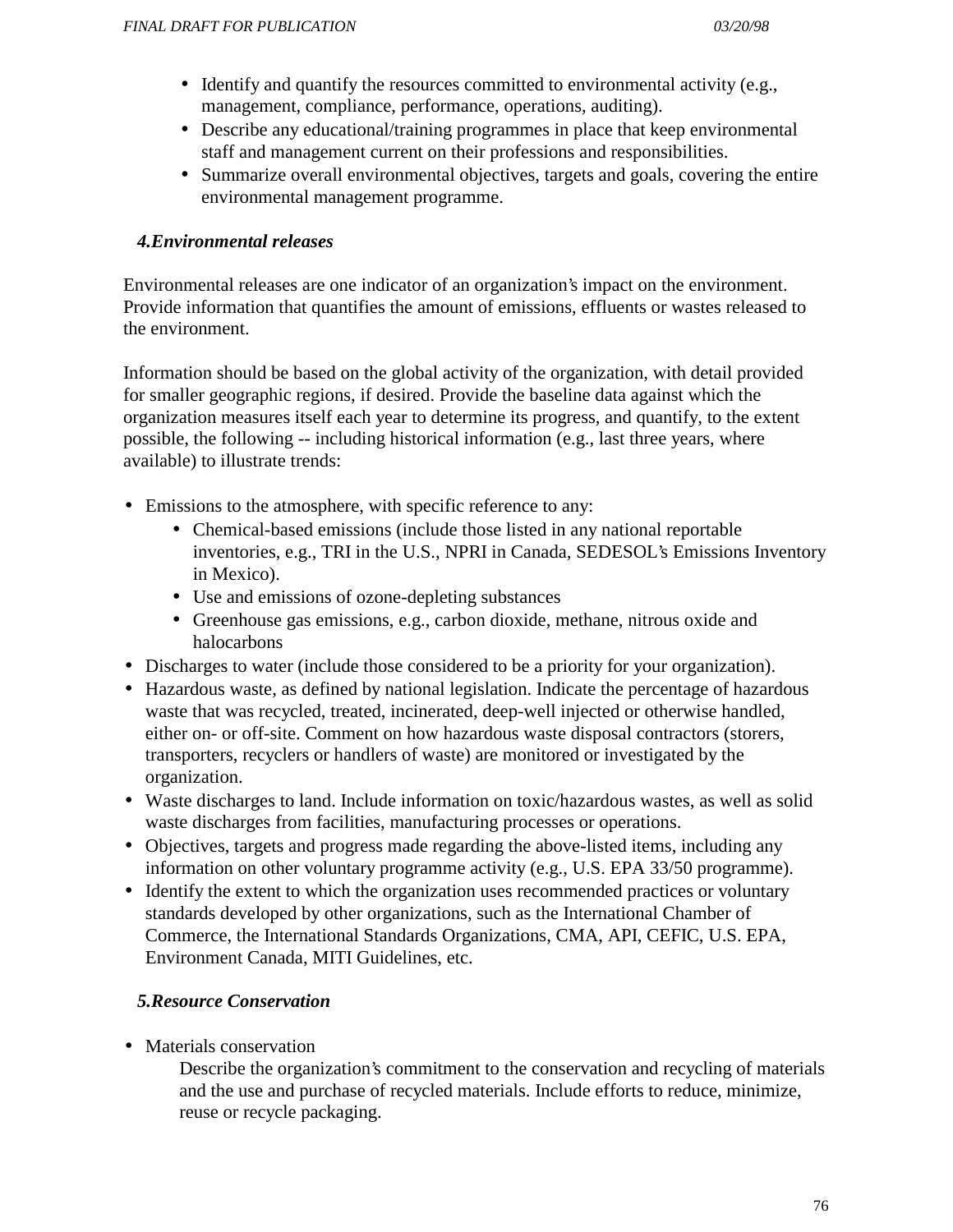• Energy conservation

Describe the organization's activity and approach to energy conservation: commitment made to reduce energy consumption, or to use renewable or more environmentally benign energy sources, energy efficiency programme activities, reductions achieved in energy consumption and the resulting reductions achieved in  $VOCs$ ,  $NO<sub>x</sub>$ , air toxics and greenhouse gas emissions.

• Water conservation

Describe the organization's efforts in reducing its use of water or in recycling of water.

• Forest, land and habitat conservation

Describe the organization's activities to conserve or reduce/minimize its impact on natural resources such as forest, lands and habitats.

### *6.Environmental Risk Management*

Describe the following:

- Environmental audit programmes and their frequency, scope, number completed over the past two years -- as well as extent of coverage. Indicate whether the audits are conducted by internal or external personnel or organizations, and to whom and to which management levels the audit findings are reported.
- Describe follow-up efforts included in the programme to ensure improved performance.
- Remediation programmes in place or being planned, indicating type and scope of activity.
- Environmental emergency response programmes, including the nature of training at local levels, frequency and the extent of the programme. Indicate the degree and method of communications extended to local communities and other local organizations regarding mutual aid procedures and evacuation plans in case of an emergency.
- Workplace hazards. Indicate the approach taken to minimize health and safety risks in the organization's operations, and describe any formal policies or management practices to reduce these risks (e.g., employee and contractor safety training and supervision, statistical reporting).

## *7.Environmental Compliance*

Provide information regarding the organization's record of compliance with laws and regulations. Summary history for the last three years should be given. Additional detail should be provided for any significant incidents of non-compliance since the last report, including:

- Significant fines or penalties incurred (define in accordance with local situation, e.g., over \$25,000 in the U.S.) and the jurisdiction in which it was applied
- The nature of the non-compliance issues, (e.g., reportable, uncontrolled releases, including oil and chemical spills at both manufacturing and distribution operations)
- The scope and magnitude of any environmental impact
- The programmes implemented to correct or alleviate the situation.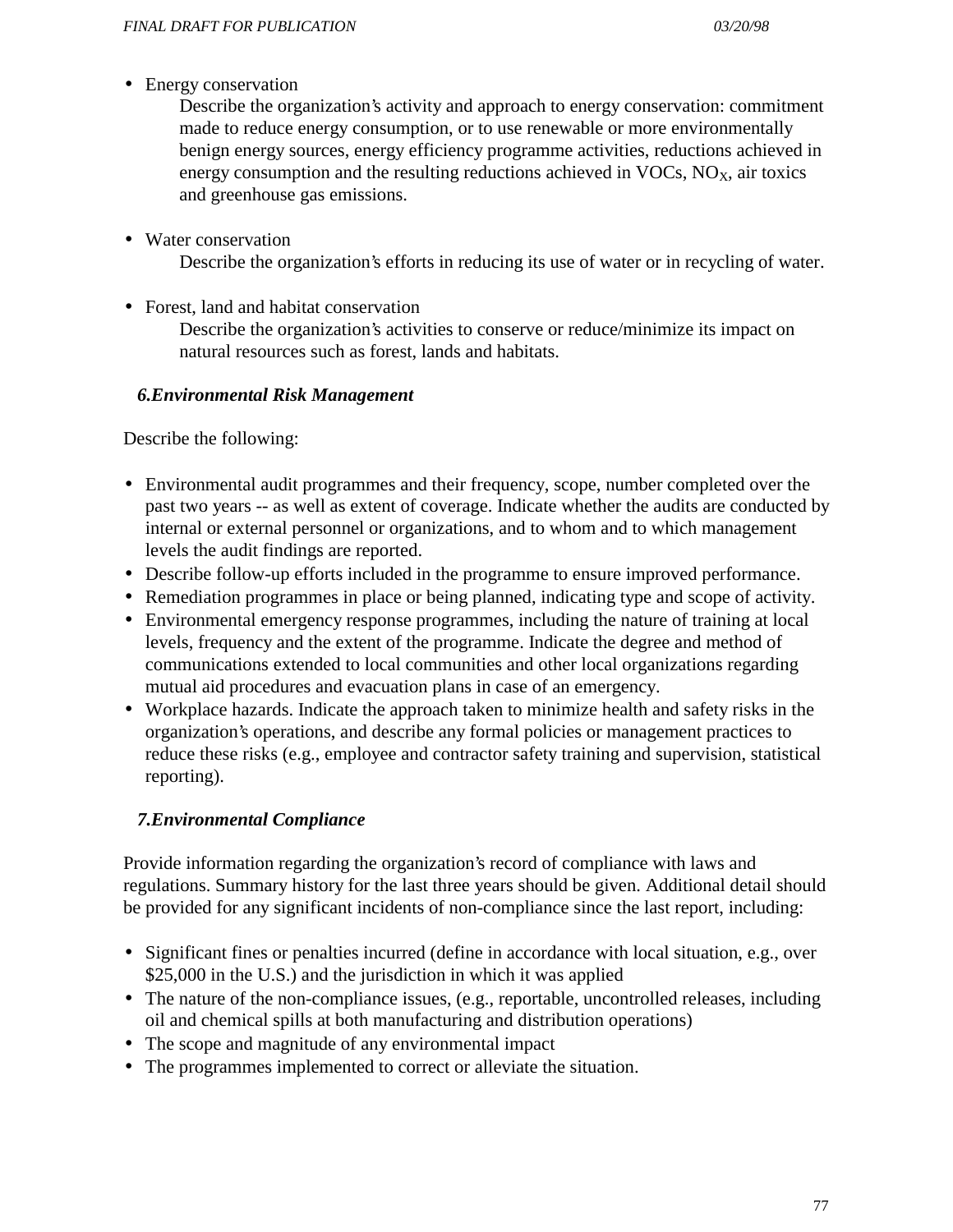### *8.Product Stewardship*

This component defines "product" as the outcome of the organization's activity and is applicable whether an organization manufactures, provides services, advocates, governs, etc. In addition, the section is intended to focus on both the organization's activities in producing its products or services not addressed elsewhere in the guidelines and any activities associated with the "end-of-life" of products or services.

Provide information that indicates the degree to which the organization is committed to evaluating the environmental impact of its products, processes and/or services.

Describe any programme activity, procedure, methodology or standard that may be in place to support the organization's commitment to reduce the environmental impacts of its products and services. For example:

- Discuss technical research or design: (e.g., new products, services or practices, redesign of existing products or services, practices implemented or discontinued for environmental reasons, design for recyclability or disassembly, or redesign of accounting practices).
- Provide information on waste reduction/pollution prevention programmes from the organization's products, processes or services, including conservation and reuse of materials, and the use of recycled materials.
- Describe the organization's efforts to make its products, processes and services more energy efficient.
- Describe post-consumer materials management, or end-of-life programmes, such as product take-back.
- Detail customer cooperative or partnership programmes and their development: (e.g.; used oil collection and energy efficiency services).
- Describe supplier programmes and cooperative or partnership activities designed to reduce environmental impacts or add environmental value to the design or redesign of products and services.
- Include information regarding selection criteria for environmentally responsible suppliers and standards to which they must adhere.
- Identify the scope of the supplier certification process (e.g., all suppliers, major suppliers or those in specific sectors).

Other components:

- Specify product stewardship targets and goals, and comment on established procedures to monitor and measure company performance.
- Provide any baseline data against which the organization can measure its progress.

## *9.Employee Recognition*

Include information regarding employee recognition and reward programmes that encourage environmental excellence. Comment on other education and information programmes that motivate employees to engage in sound environmental practices.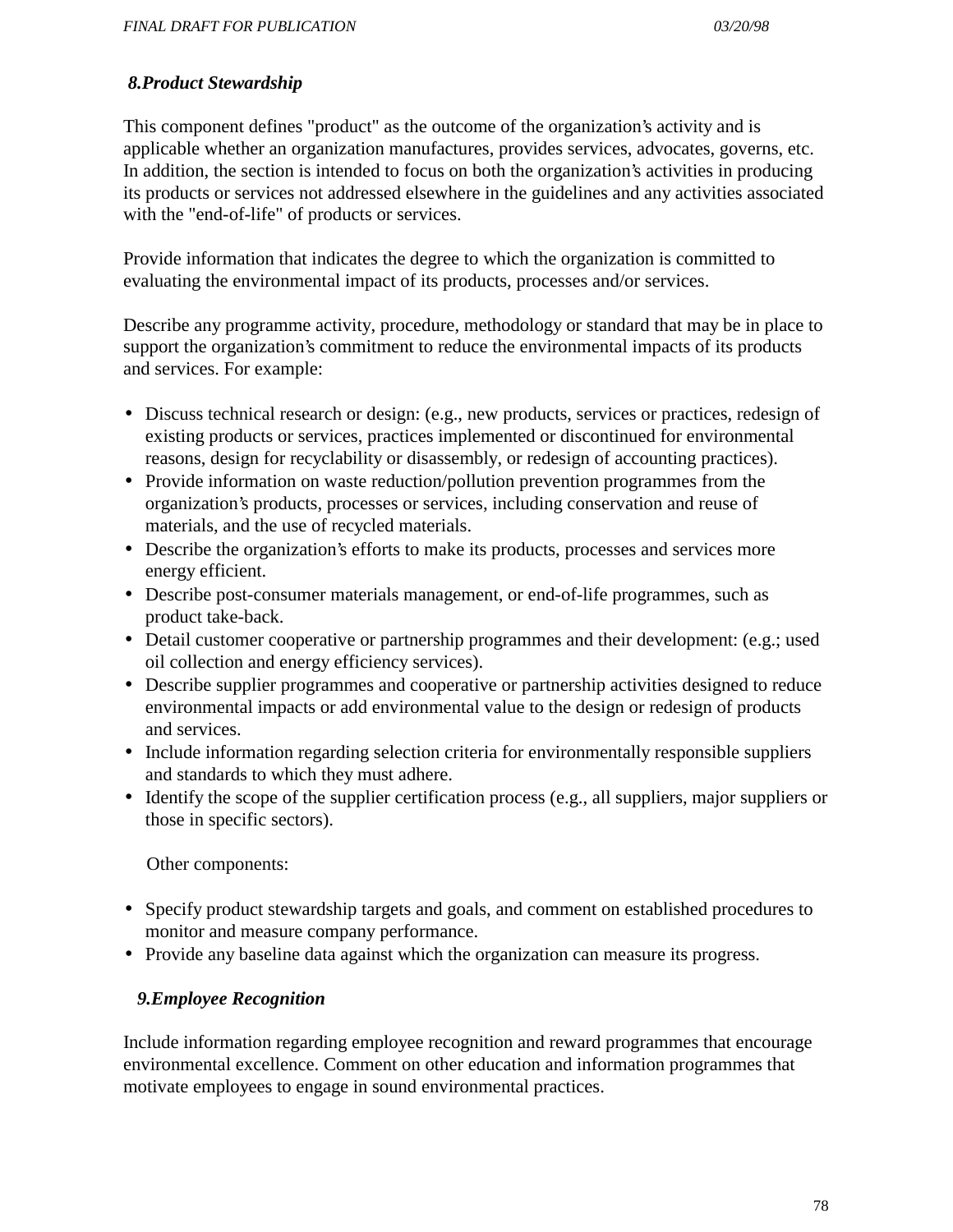#### *10.Stakeholder Involvement*

Describe the organization's efforts to involve other stake- holders in its environmental initiatives.

Indicate any significant work undertaken with research or academic organizations, policy groups, non-governmental organizations, and/or industry associations on environmental issues -- including cooperative efforts in environmentally preferable technologies.

Describe how the organization relates to the communities in which it operates, and provide a description of its activities. For example, indicate the degree to which the organization shares pertinent facility-specific environmental information with the communities in which it has facilities.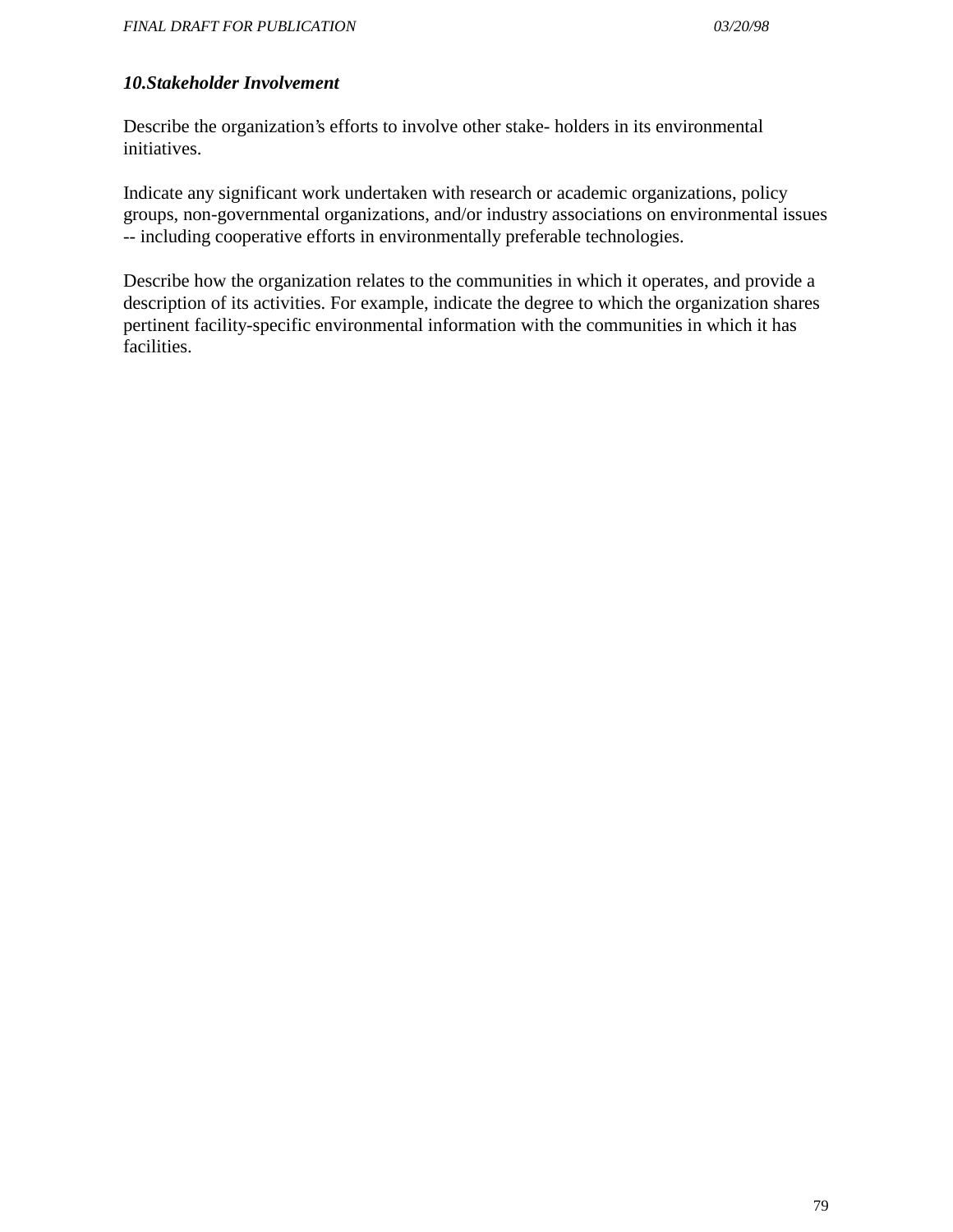# **The CERES Report**

The CERES Report represents the first attempt to produce a comprehensive and accessible environmental reporting format for corporations. Endorsers of the CERES Principles complete the Report on an annual basis, and in it disclose information vital to assessing the real environmental impacts of their corporations. The CERES Report is developing a standardized mechanism for enhanced environmental reporting, to establish criteria for the assessment of corporate environmental performance over time. This information is proving extremely useful for: Companies, to present an gauge their environmental performance accurately; Investors, to screen their investments better on environmental impact; and Individuals, to become better educated about corporations and the environment.

Information collected in the CERES Report should reduce corporate environmental degradation significantly by strengthening the importance of environmental impact as a measure of the strength of management systems.

CERES' efforts in this area are increasing dialogue and understanding between business, environmentalists and the public, to help transform an historically adversarial relationship into one of collaboration and mutual respect.

CERES provides two different formats of the CERES Report for different companies: the Standard Form and the Short Form. The Standard Form is designed with manufacturing concerns in mind, where use of chemicals, toxic substances, large quantities of resources, and complex production operations are a factor. The Short Form is intended for smaller or nonmanufacturing companies.

A CERES Report comprises of an executive summary and twelve different sections:

- Section I Company Profile Section II Environmental Policies, Organization and Management Section III Materials Policy Section IV Releases to the Environment Section V Waste Management Section VI Use of Energy Section VII Workplace Health and Safety Section VIII Emergency Response and Public Disclosure Section IX Product Stewardship Section X Supplier Relationships Section XI Health, Safety and Environmental Audits
- Section XII Compliance

More information can be found in the *"CERES Report Help Guide - Instructions for Companies"*, which available for download on the internet along with the report forms.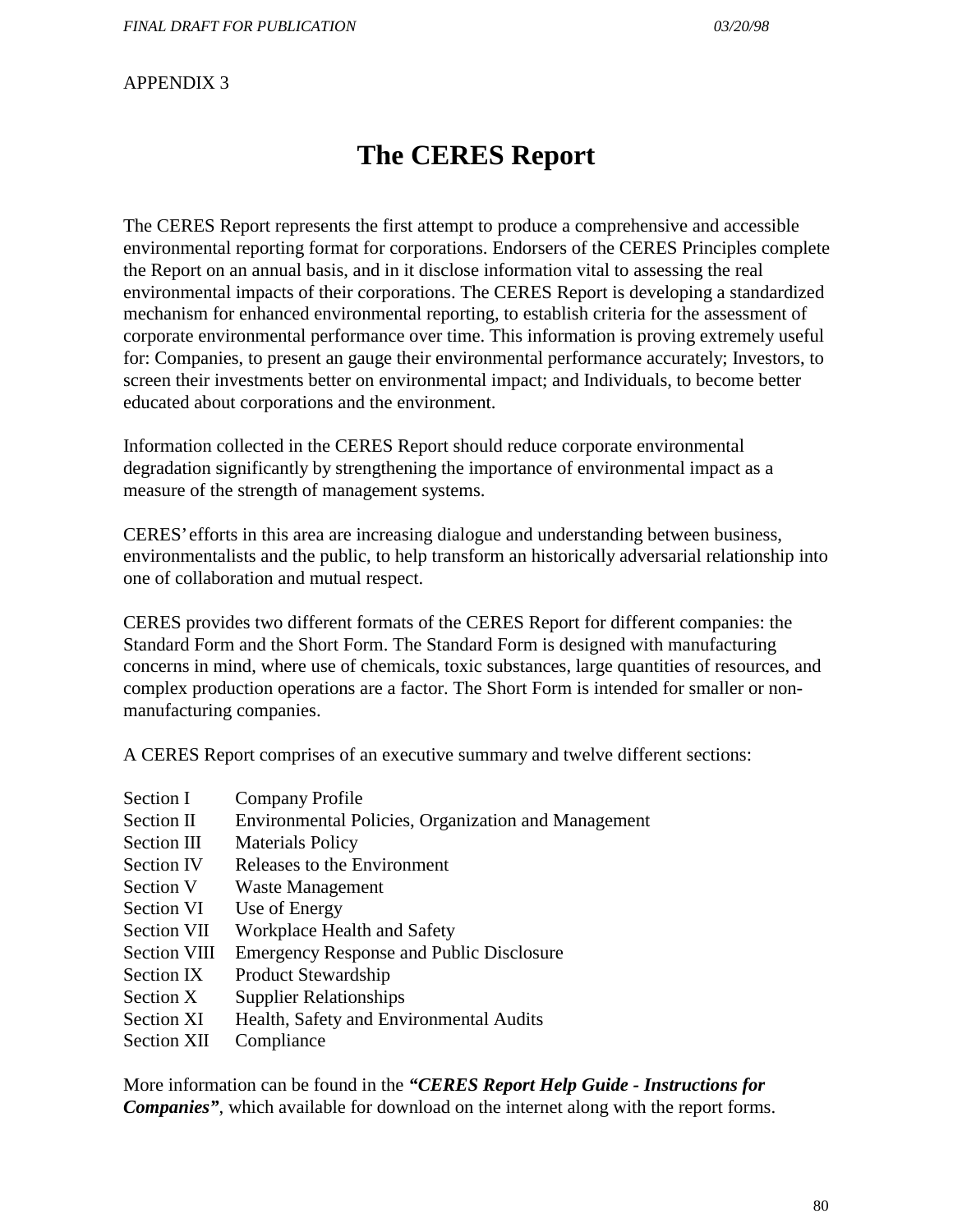# **WICE 1994 "Environmental Reporting - A Manager's Guide"**

*Excerpt from Chapter 5: Possible Contents*

## QUALITATIVE

- 1. Foreword by a Senior Responsible Person
- 2. Profile of the Enterprise
- 3. Environmental Policy
- 4. Environmental Targets and Objectives
- 5. Views on Environmental Issues
- 6. Community Relations

#### MANAGEMENT

- 7. Environmental Management Systems
- 8. Management of Environmental Risks
- 9. Office and site practices

### QUANTITATIVE

- 10.Environmental Indicators and Targets
- 11.Use of Energy and Natural Resources
- 12.Compliance with Regulations and Permits
- 13.Financial Indicators

#### PRODUCTS

14.Products, Processes and Services 15.Giving more Information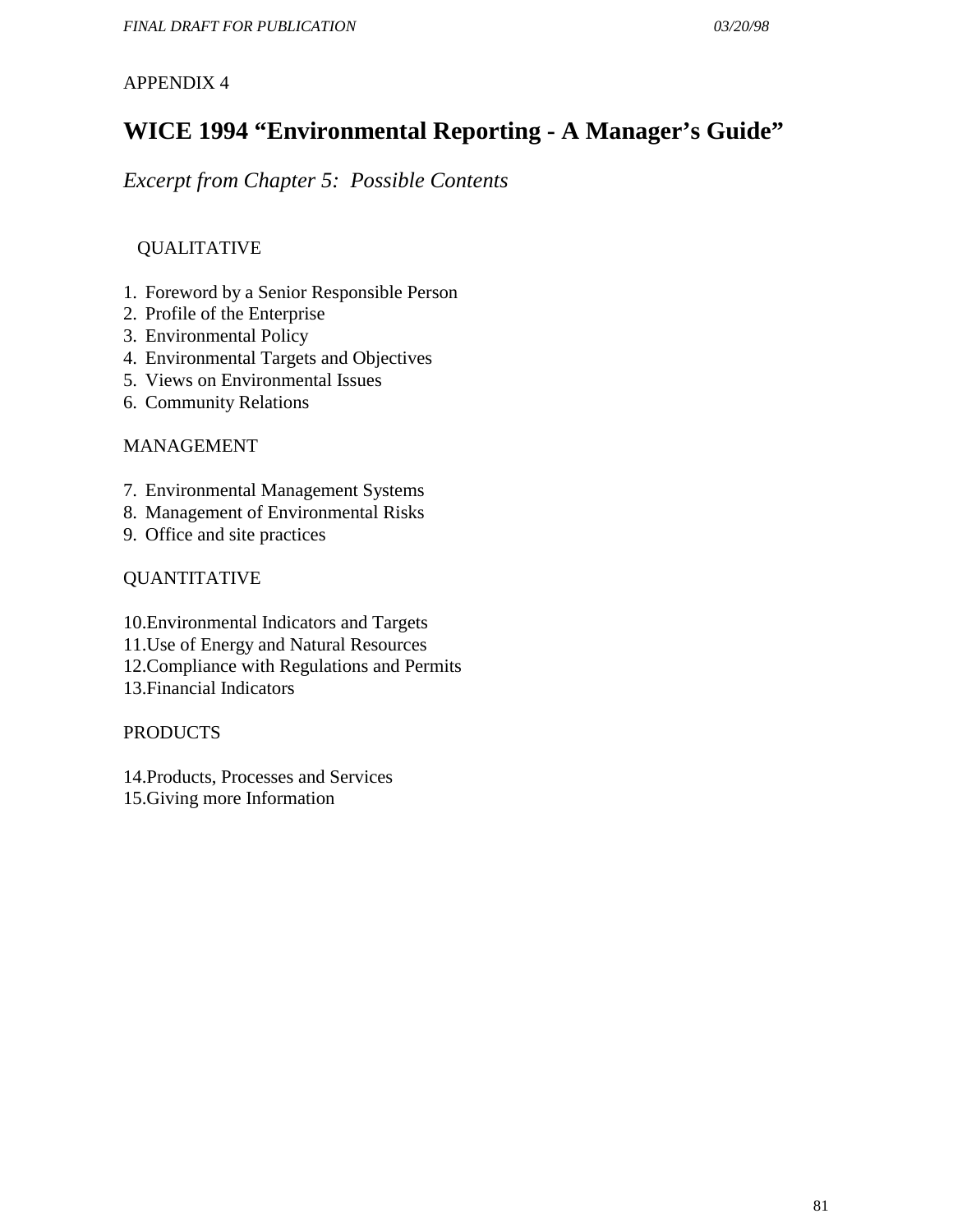Excerpts with connection to environmental reporting from

# **The ICC Business Charter for Sustainable Development Principles for Environmental Management**

#### *PRINCIPLES*

- 1. Corporate Priority
- 2. Integrated Management
- 3. Process of Improvement
- 4. Employee Education
- 5. Prior Assessment
- 6. Products and Services
- 7. Customer Advice
- 8. Facilities and Operations
- 9. Research
- 10.Precautionary Approach
- 11.Contractors and Suppliers
- 12.Emergency Preparedness
- 13.Transfer of Technology
- 14.Contributing to the Common Effort
- 15.Openness to Concerns

 *To foster openness and dialogue with employees and the public, anticipating and responding to their needs about the potential hazards and impacts of operations, products, wastes or services, including those of transboundary or global significance.*

#### 16.Compliance and Reporting

 *To measure environmental performance; to conduct regular environmental audits and assessments of compliance with company requirements, legal requirements and these principles; and periodically to provide appropriate information to the Board of Directors, shareholders, employees, the authorities and the public.*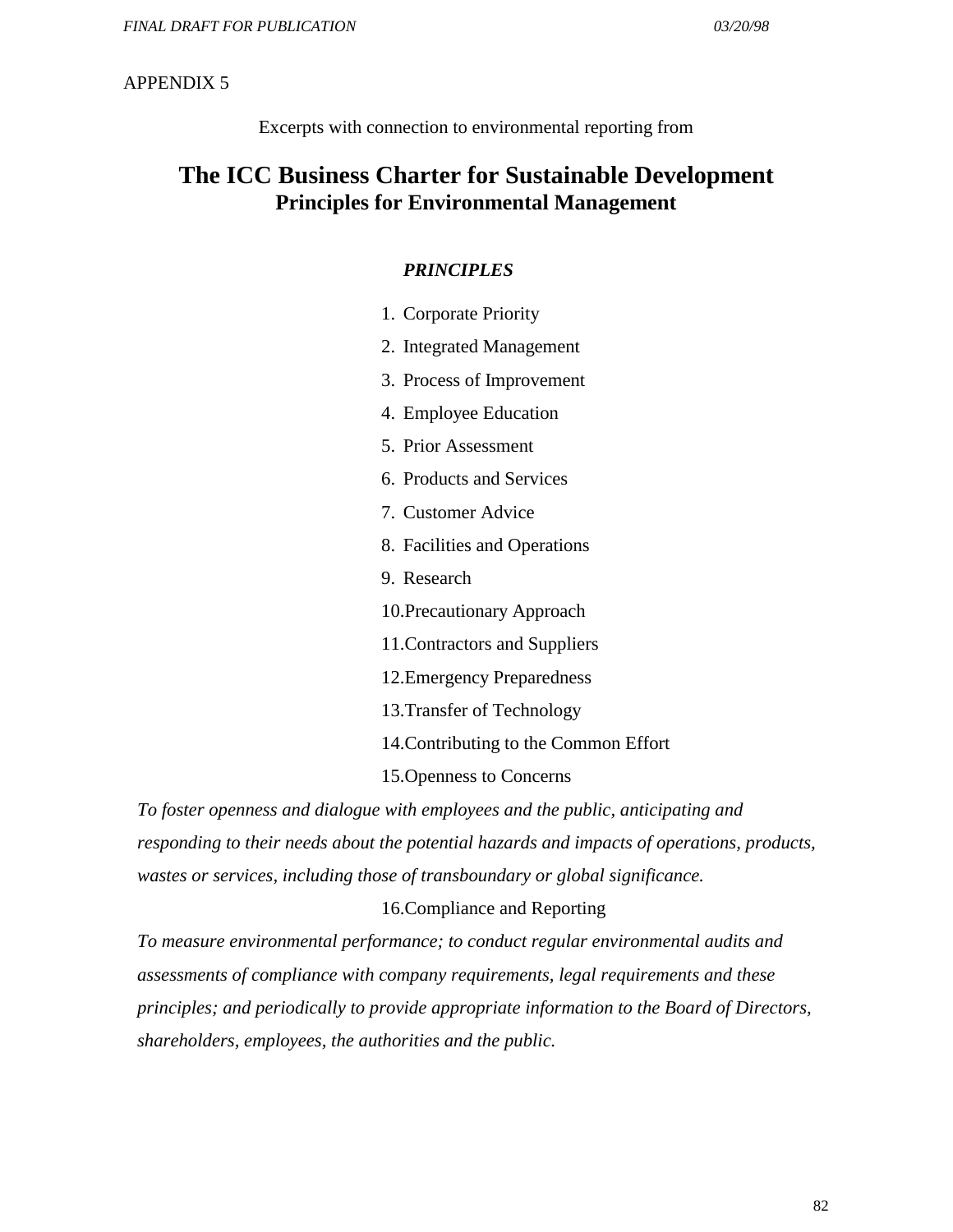# **ACCA - Condensed criteria used by the panel of judges**

- 1. **Environmental policies** (or reference to ICC, CEFIC, PERI, Responsible Care, identification of target audience)
- **2. Management (commitment/systems)** (reference to environmental audits, reviews, EMAS, 7750 etc: management systems and structure)
- **3. Narrative (impact of core business(es))** the value of understandability
- **4. Factual data (good + bad news)** at global and/or site level
- **5. Historical trends (+ commentary and explanations)** at global and/or site level
- **6. Targets** (again, global and/or site) preferably quantified so as to be capable of verification
- **7. Performance against targets**

#### **8. Explanations of variances**

- **9. Financial linkages:** financial statement links via cross-references or by inclusion of environmental data in the full financial statements or summary financial statements themselves
- **10.Liabilities and provisions:** quantified liabilities and provisions (+ movements), accounting policies, Operating and Financial Review statements (MD&A), risk positioning
- **11.Environmental Expenditures** capital vs. Revenue expenditure, actual and likely spends
- **12.External (meaningful) verification** from auditor or consultant : consider scope of examination and form of report
- **13.Sustainability** (some discussion of sustainability and the company's attitude to it)
- **14.Life Cycle / Mass Balance / Eco Balance Sheet** resource use, efficiency indices etc. Alternative methods of communicating the entity's environmental impact and commitments
- **15.Extras (Computer discs, Internet availability, newsletters, videos etc.)** do they add to/detract from/adequately substitute for - the overall environmental reporting package?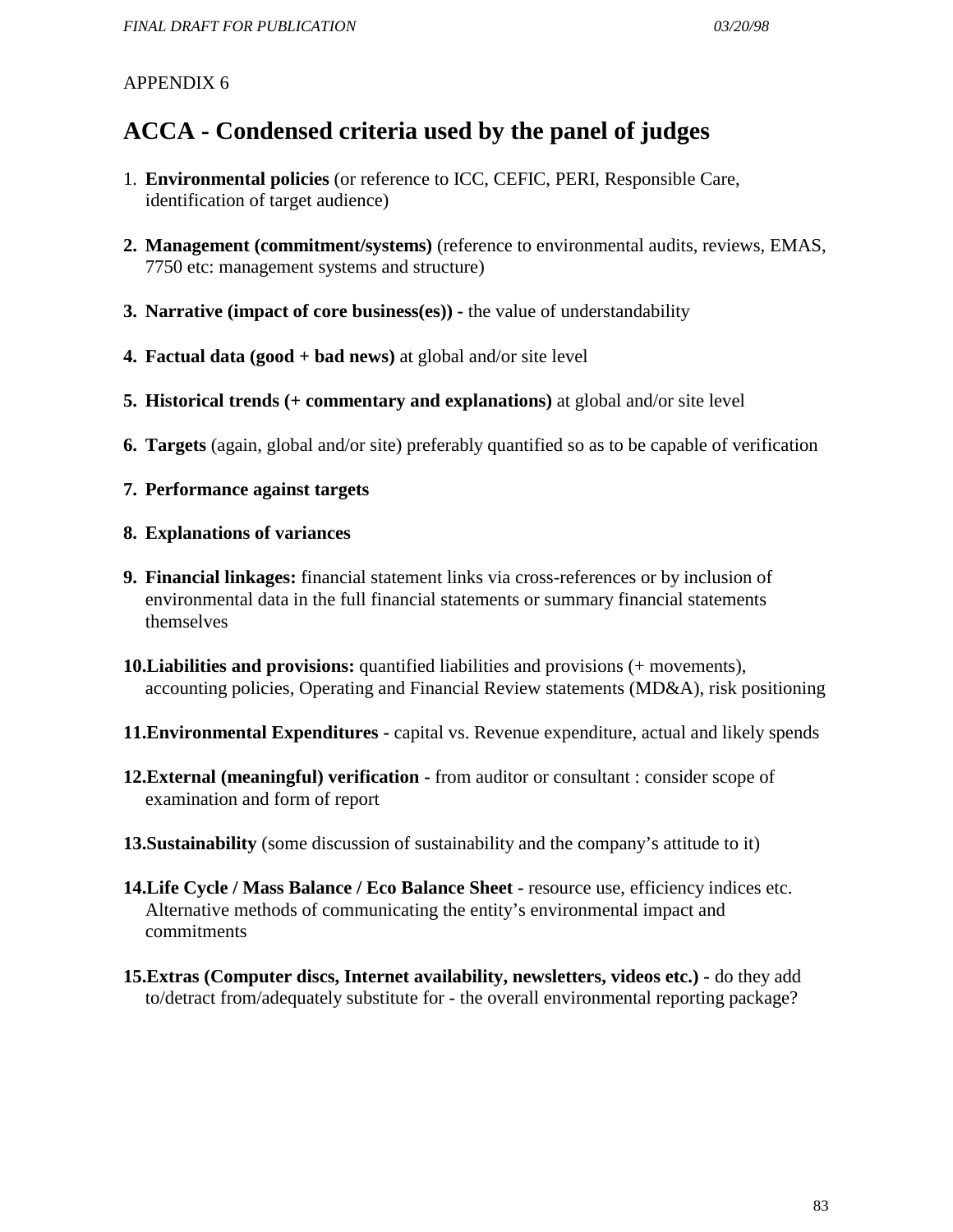# **Excerpt from the Deloitte & Touche** *"Assessor's Manual for the Analysis and Evaluation of Corporate Environmental Reporting 1995"*

#### **Reporting Criteria**

This manual is the instrument used by Deloitte & Touche Miljö to analyse and evaluate corporate environmental reporting in the annual reports and voluntary stand-alone environmental reports published for the benefit of shareholders and other stakeholders.

It is important to emphasise that it is the quality of the report rather than the quality of the environmental performance which is being evaluated, and so the criteria relate solely to reporting issues.

The evaluation consists of seven areas. These are discussed in general terms below with the maximum points for each area given in parentheses. A detailed description of each area can be found on pages 7-26 together with examples used as a basis for assigning a score for each criterion.

- **1. General:** This area, encompassing six criteria, deals, for example, with evaluation of the company's description of its activities, reporting policy, limitations regarding the sites included, and the information contained in any audit or verification statement included in the report. (Max. 5 points)
- **2. Environmental Impact:** The area "environmental impact" comprises only two criteria, which mainly deal with how well companies have described the environmental aspects of their operations, the links between environmental issues and environmental data, as well as the life-cycle considerations on which environmental reporting is based. (Max. 10 points)
- **3. Environmental Data/Accounts:** Consisting of nine criteria, this section aims to illustrate how adequately the company describes the physical impact of the company's operations on the environment and, in Safety, Health and Environment reports, on its employees. (Max. 15 points)
- **4. Environmental Management:** The criteria relating to environmental management primarily focus on evaluating the company's description of the most important components of its environmental management system and their application. Nine criteria are considered relevant in this area. (Max. 15 points)
- **5. Finance:** Six criteria are used to bring economic factors into the picture, so enabling an integrated view of the company's activities. (Max. 10 points)
- **6. Stakeholder Relations:** The four criteria in this section focus on the reporting of cooperation between the company and its internal and external stakeholders and how these relations are managed from a strategic point of view. (Max. 10 points)